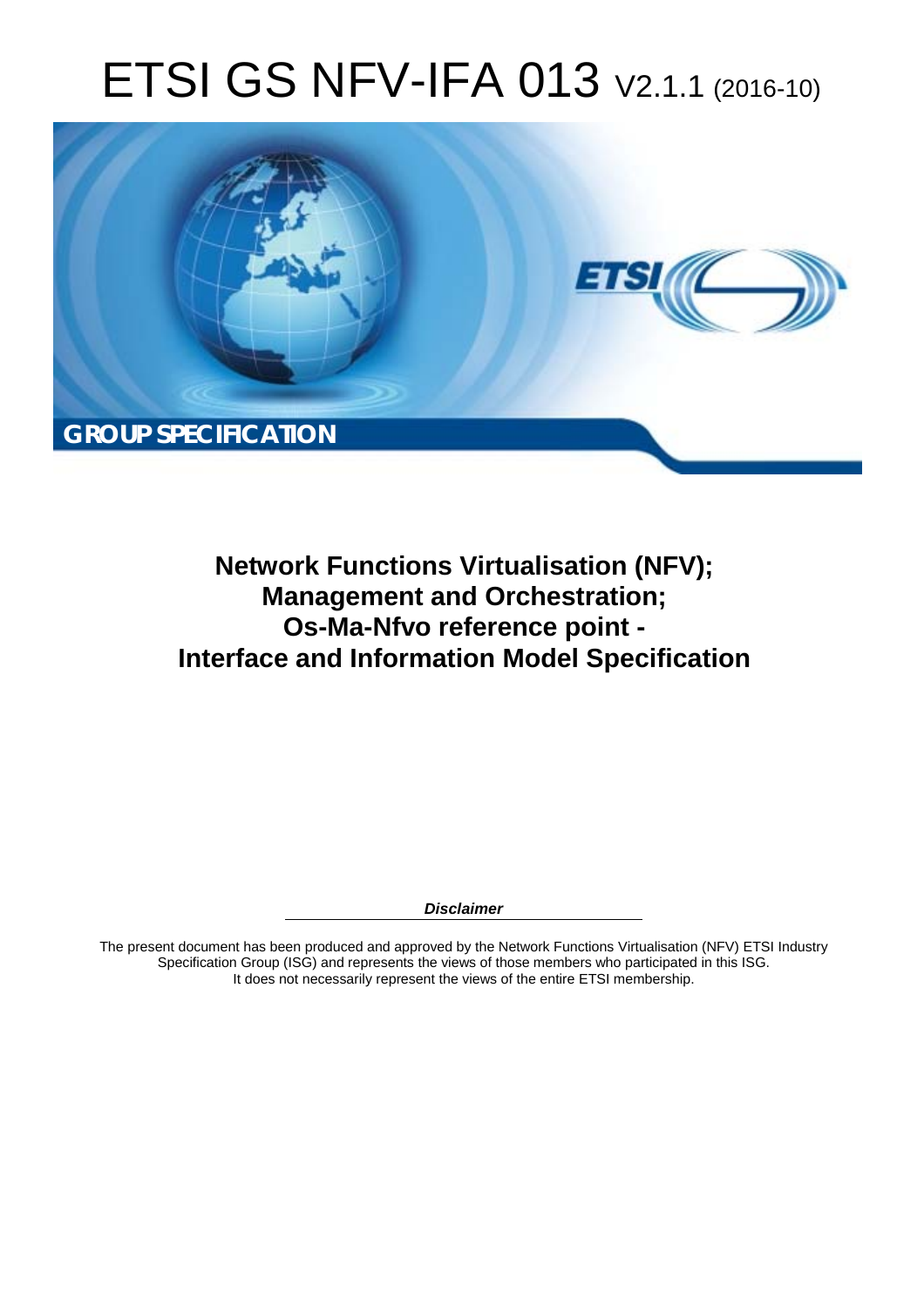Reference DGS/NFV-IFA013

Keywords interface, management, MANO, NFV, orchestration

#### *ETSI*

#### 650 Route des Lucioles F-06921 Sophia Antipolis Cedex - FRANCE

Tel.: +33 4 92 94 42 00 Fax: +33 4 93 65 47 16

Siret N° 348 623 562 00017 - NAF 742 C Association à but non lucratif enregistrée à la Sous-Préfecture de Grasse (06) N° 7803/88

#### *Important notice*

The present document can be downloaded from: <http://www.etsi.org/standards-search>

The present document may be made available in electronic versions and/or in print. The content of any electronic and/or print versions of the present document shall not be modified without the prior written authorization of ETSI. In case of any existing or perceived difference in contents between such versions and/or in print, the only prevailing document is the print of the Portable Document Format (PDF) version kept on a specific network drive within ETSI Secretariat.

Users of the present document should be aware that the document may be subject to revision or change of status. Information on the current status of this and other ETSI documents is available at <https://portal.etsi.org/TB/ETSIDeliverableStatus.aspx>

If you find errors in the present document, please send your comment to one of the following services: <https://portal.etsi.org/People/CommiteeSupportStaff.aspx>

#### *Copyright Notification*

No part may be reproduced or utilized in any form or by any means, electronic or mechanical, including photocopying and microfilm except as authorized by written permission of ETSI.

The content of the PDF version shall not be modified without the written authorization of ETSI. The copyright and the foregoing restriction extend to reproduction in all media.

> © European Telecommunications Standards Institute 2016. All rights reserved.

**DECT**TM, **PLUGTESTS**TM, **UMTS**TM and the ETSI logo are Trade Marks of ETSI registered for the benefit of its Members. **3GPP**TM and **LTE**™ are Trade Marks of ETSI registered for the benefit of its Members and of the 3GPP Organizational Partners.

**GSM**® and the GSM logo are Trade Marks registered and owned by the GSM Association.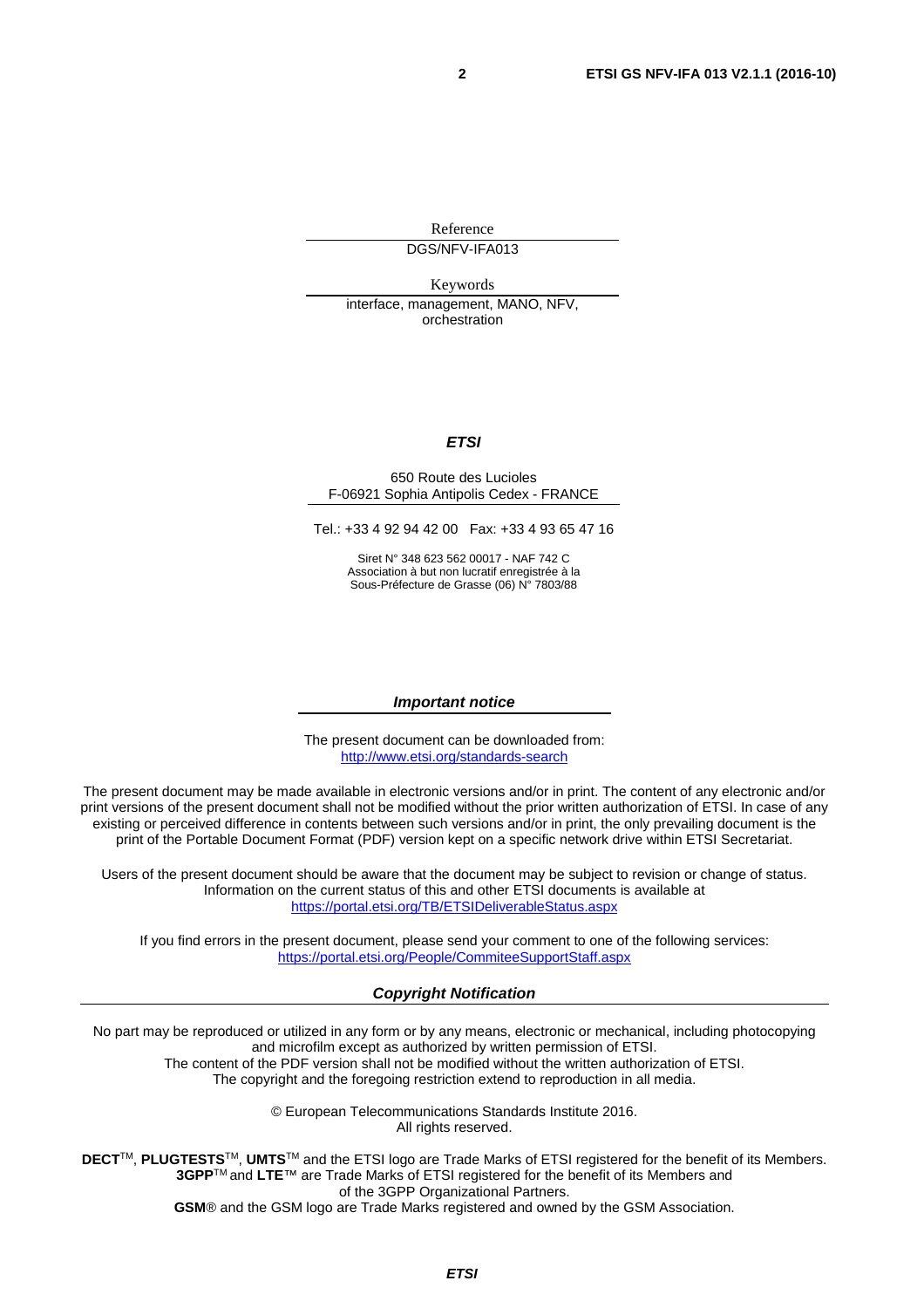# Contents

| 1              |                                                                                                |    |
|----------------|------------------------------------------------------------------------------------------------|----|
| 2              |                                                                                                |    |
| 2.1            |                                                                                                |    |
| 2.2            |                                                                                                |    |
| 3              |                                                                                                |    |
| 3.1            |                                                                                                |    |
| 3.2            |                                                                                                |    |
|                |                                                                                                |    |
| $\overline{4}$ | Overview of interfaces and information elements associated to the Os-Ma-nfvo reference point15 |    |
| 4.1            |                                                                                                |    |
| 4.2            |                                                                                                |    |
| 4.3            |                                                                                                |    |
| 5              |                                                                                                |    |
| 5.1            |                                                                                                |    |
| 5.2            |                                                                                                |    |
| 5.3            |                                                                                                |    |
| 5.3.1          |                                                                                                |    |
| 5.3.2          |                                                                                                |    |
| 5.3.3          |                                                                                                |    |
| 5.3.4          |                                                                                                |    |
| 5.3.5          |                                                                                                |    |
| 5.3.6          |                                                                                                |    |
| 6              |                                                                                                |    |
| 7              |                                                                                                |    |
| 7.1            |                                                                                                |    |
| 7.2            |                                                                                                |    |
| 7.2.1          |                                                                                                |    |
| 7.2.2          |                                                                                                |    |
| 7.2.2.1        |                                                                                                |    |
| 7.2.2.2        |                                                                                                |    |
| 7.2.2.3        |                                                                                                |    |
| 7.2.2.4        |                                                                                                |    |
| 7.2.3          |                                                                                                |    |
| 7.2.3.1        |                                                                                                | 24 |
| 7.2.3.2        |                                                                                                |    |
| 7.2.3.3        |                                                                                                |    |
| 7.2.3.4        |                                                                                                |    |
| 7.2.4          |                                                                                                |    |
| 7.2.4.1        |                                                                                                |    |
| 7.2.4.2        |                                                                                                | 25 |
| 7.2.4.3        |                                                                                                |    |
| 7.2.4.4        |                                                                                                |    |
| 7.2.5          |                                                                                                |    |
| 7.2.5.1        |                                                                                                | 25 |
| 7.2.5.2        |                                                                                                | 25 |
| 7.2.5.3        |                                                                                                | 26 |
| 7.2.5.4        |                                                                                                |    |
| 7.2.6          |                                                                                                |    |
| 7.2.6.1        |                                                                                                |    |
| 7.2.6.2        |                                                                                                |    |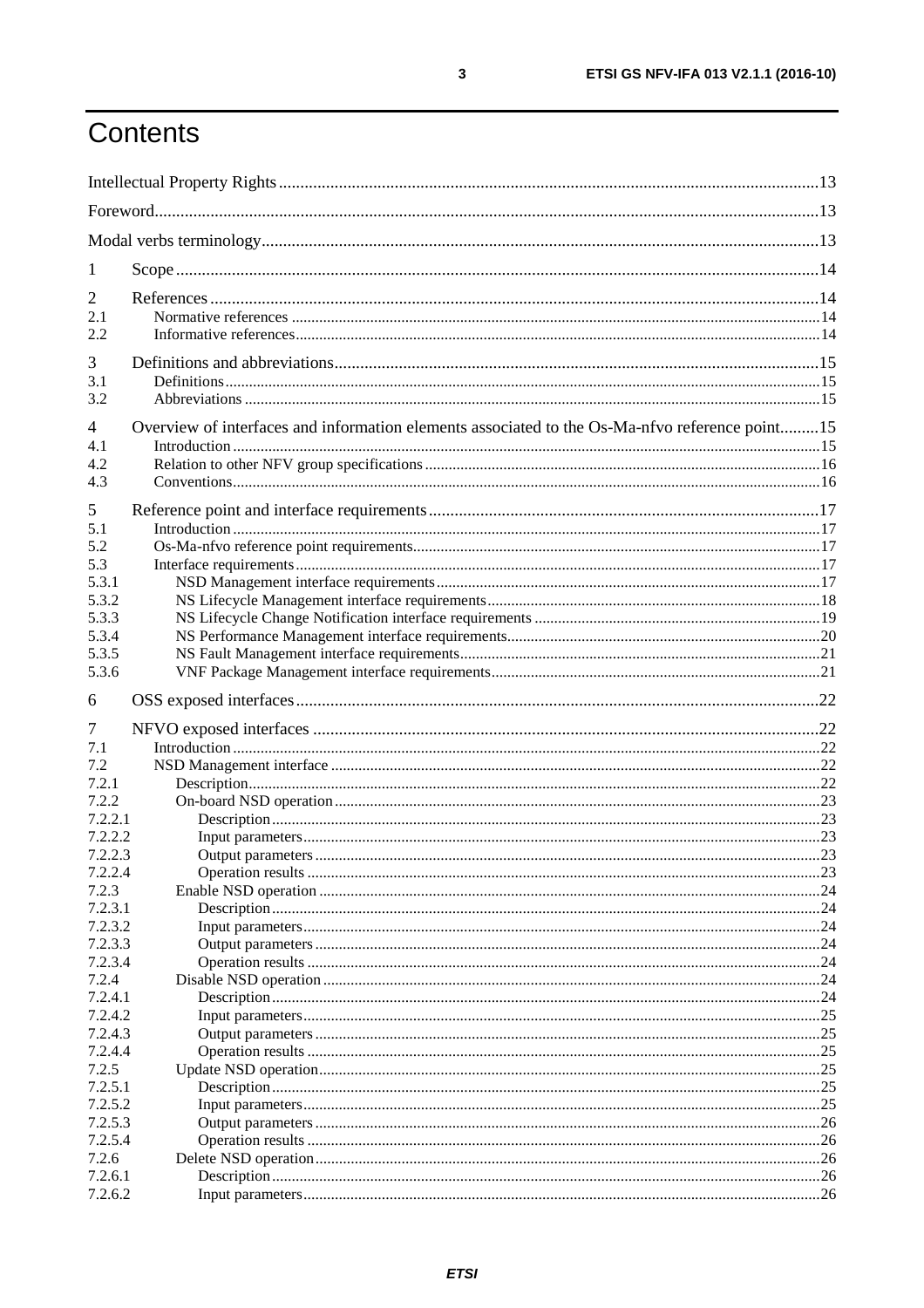$\overline{\mathbf{4}}$ 

| 7.2.6.3  |  |
|----------|--|
| 7.2.6.4  |  |
| 7.2.7    |  |
| 7.2.7.1  |  |
| 7.2.7.2  |  |
| 7.2.7.3  |  |
| 7.2.7.4  |  |
|          |  |
| 7.2.8    |  |
| 7.2.8.1  |  |
| 7.2.8.2  |  |
| 7.2.8.3  |  |
| 7.2.8.4  |  |
| 7.2.9    |  |
| 7.2.9.1  |  |
| 7.2.9.2  |  |
| 7.2.9.3  |  |
| 7.2.9.4  |  |
| 7.2.10   |  |
| 7.2.10.1 |  |
| 7.2.10.2 |  |
| 7.2.10.3 |  |
|          |  |
| 7.2.10.4 |  |
| 7.2.11   |  |
| 7.2.11.1 |  |
| 7.2.11.2 |  |
| 7.2.11.3 |  |
| 7.2.11.4 |  |
| 7.2.12   |  |
| 7.2.12.1 |  |
| 7.2.12.2 |  |
| 7.2.12.3 |  |
| 7.2.12.4 |  |
| 7.2.13   |  |
| 7.2.13.1 |  |
| 7.3      |  |
| 7.3.1    |  |
|          |  |
| 7.3.2    |  |
| 7.3.2.1  |  |
| 7.3.2.2  |  |
| 7.3.2.3  |  |
| 7.3.2.4  |  |
| 7.3.3    |  |
| 7.3.3.1  |  |
| 7.3.3.2  |  |
| 7.3.3.3  |  |
| 7.3.3.4  |  |
| 7.3.4    |  |
| 7.3.4.1  |  |
| 7.3.4.2  |  |
| 7.3.4.3  |  |
|          |  |
| 7.3.4.4  |  |
| 7.3.5    |  |
| 7.3.5.1  |  |
| 7.3.5.2  |  |
| 7.3.5.3  |  |
| 7.3.5.4  |  |
| 7.3.6    |  |
| 7.3.6.1  |  |
| 7.3.6.2  |  |
| 7.3.6.3  |  |
| 7.3.6.4  |  |
| 7.3.7    |  |
|          |  |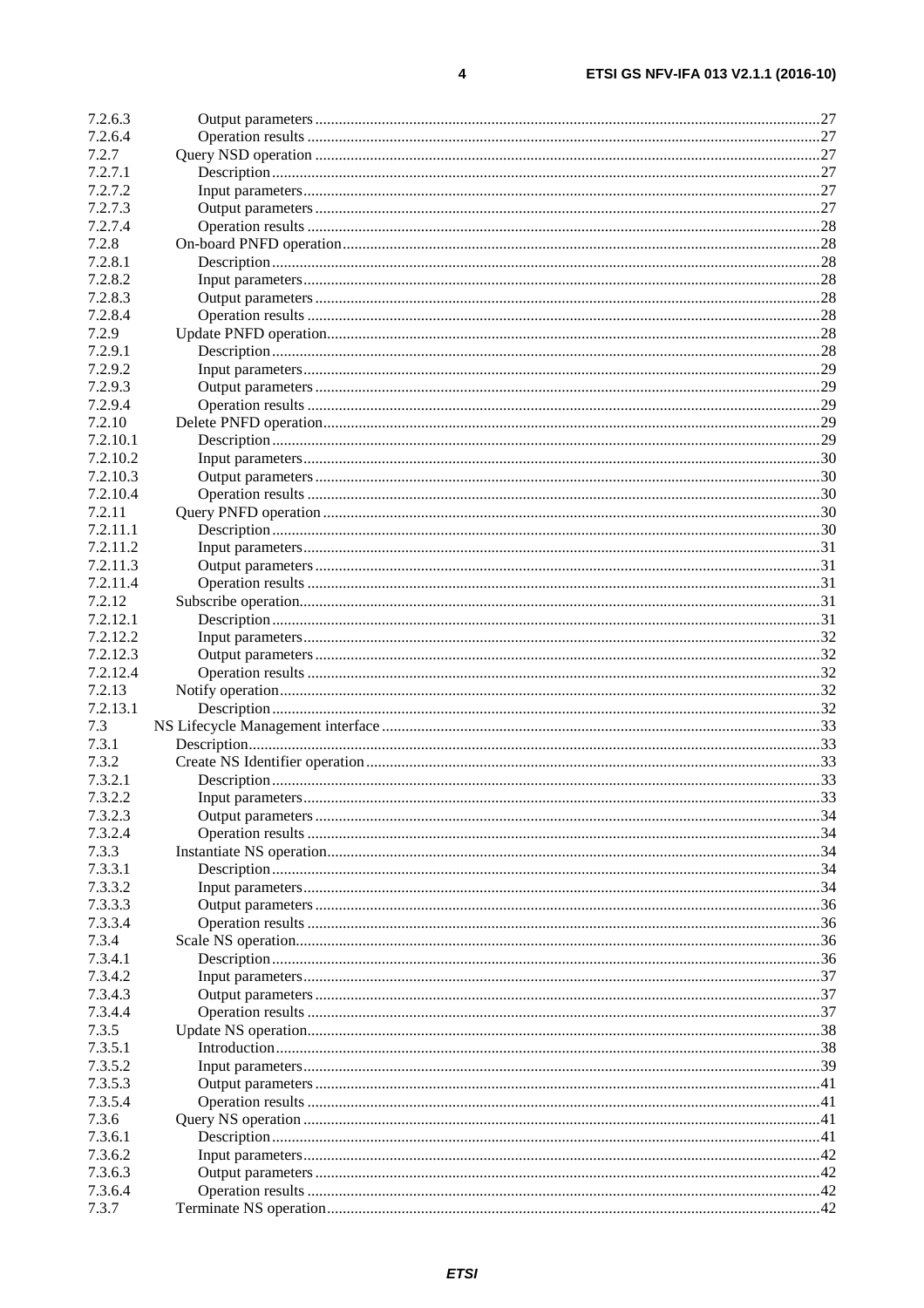| 7.3.7.1  |  |
|----------|--|
| 7372     |  |
| 7.3.7.3  |  |
| 7.3.7.4  |  |
| 7.3.8    |  |
| 7.3.8.1  |  |
| 7.3.8.2  |  |
| 7.3.8.3  |  |
| 7.3.8.4  |  |
| 7.3.9    |  |
| 7.3.9.1  |  |
| 7.3.9.2  |  |
| 7.3.9.3  |  |
| 7.3.9.4  |  |
| 7.3.10   |  |
| 7.3.10.1 |  |
| 7.3.10.2 |  |
| 7.3.10.3 |  |
| 7.3.10.4 |  |
| 7.4      |  |
| 7.4.1    |  |
| 7.4.2    |  |
| 7.4.2.1  |  |
| 7.4.2.2  |  |
| 7.4.2.3  |  |
| 7.4.2.4  |  |
| 7.4.3    |  |
| 7.4.3.1  |  |
| 7.5      |  |
| 7.5.1    |  |
| 7.5.2    |  |
| 7.5.2.1  |  |
| 7.5.2.2  |  |
| 7.5.2.3  |  |
| 7.5.2.4  |  |
| 7.5.3    |  |
| 7.5.3.1  |  |
| 7.5.3.2  |  |
| 7.5.3.3  |  |
| 7.5.3.4  |  |
| 7.5.4    |  |
| 7.5.4.1  |  |
| 7.5.4.2  |  |
| 7.5.4.3  |  |
| 7.5.4.4  |  |
| 7.5.5    |  |
| 7.5.5.1  |  |
| 7.5.6    |  |
| 7.5.6.1  |  |
| 7.5.6.2  |  |
| 7.5.6.3  |  |
| 7.5.6.4  |  |
| 7.5.7    |  |
| 7.5.7.1  |  |
| 7.5.7.2  |  |
| 7.5.7.3  |  |
| 7.5.7.4  |  |
| 7.5.8    |  |
| 7.5.8.1  |  |
| 7.5.8.2  |  |
| 7.5.8.3  |  |
| 7.5.8.4  |  |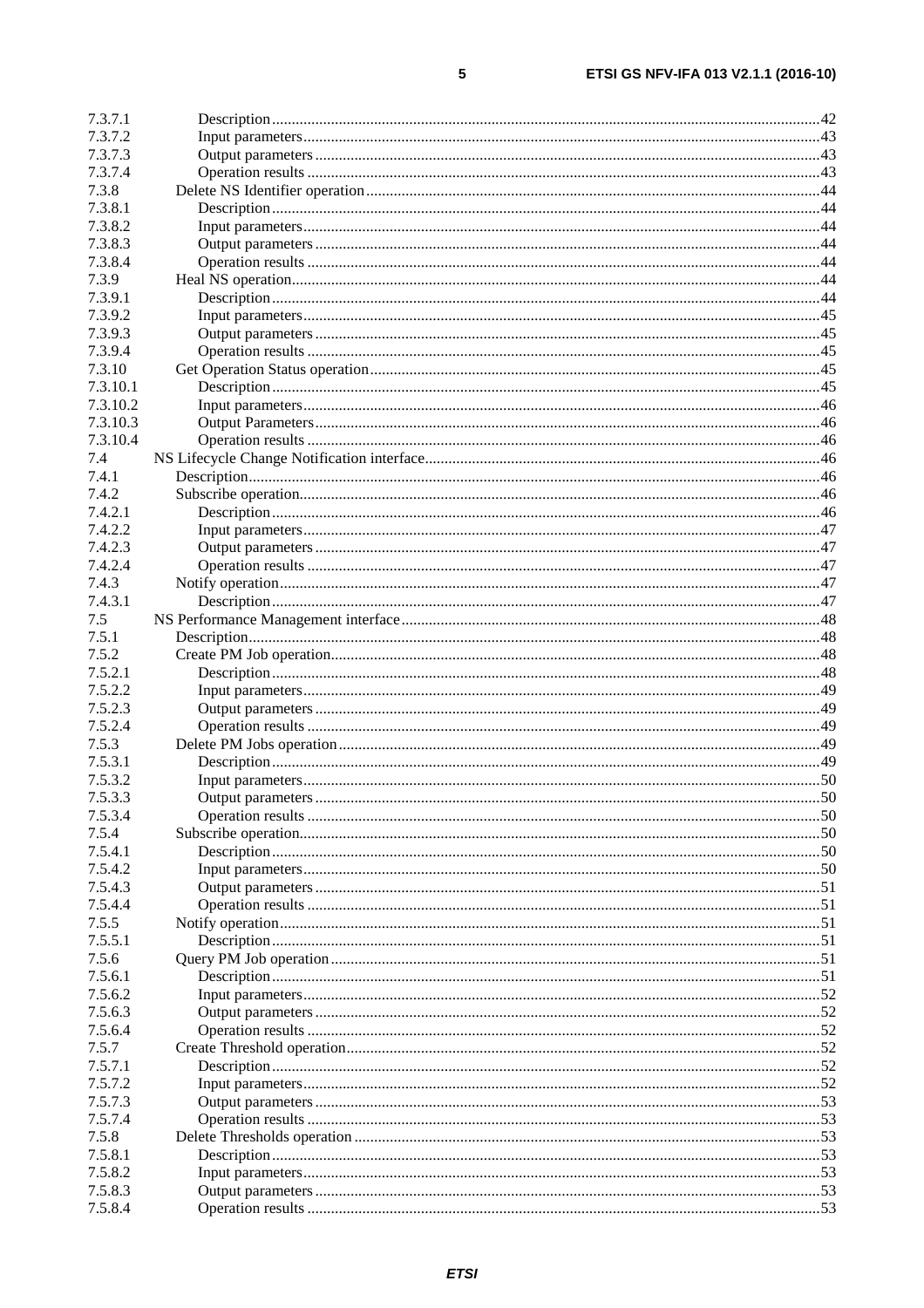| 7.5.9            |  |
|------------------|--|
| 7.5.9.1          |  |
| 7.5.9.2          |  |
| 7.4.9.3          |  |
| 7.5.9.4          |  |
| 7.6              |  |
| 7.6.1            |  |
| 7.6.2            |  |
| 7.6.2.1          |  |
| 7.6.2.2          |  |
| 7.6.2.3          |  |
| 7.6.2.4          |  |
| 7.6.3            |  |
| 7.6.3.1          |  |
| 7.6.4            |  |
| 7.6.4.1          |  |
| 7.6.4.2          |  |
| 7.6.4.3          |  |
| 7.6.4.4          |  |
| 7.7              |  |
| 7.7.1            |  |
| 7.7.2            |  |
| 7.7.2.1          |  |
| 7.7.2.2          |  |
| 7.7.2.3          |  |
| 7.7.2.4          |  |
| 7.7.3            |  |
| 7.7.3.1          |  |
| 7.7.3.2          |  |
| 7.7.3.3          |  |
| 7.7.3.4          |  |
| 7.7.4            |  |
| 7.7.4.1          |  |
| 7.7.4.2          |  |
| 7.7.4.3          |  |
| 7.7.4.4          |  |
| 7.7.5            |  |
| 7.7.5.1          |  |
| 7.7.5.2          |  |
| 7.7.5.3          |  |
| 7.7.5.4          |  |
| 7.7.6            |  |
| 7.7.6.1          |  |
| 7.7.6.2          |  |
| 7.7.6.3          |  |
|                  |  |
| 7.7.6.4          |  |
| 7.7.7<br>7.7.7.1 |  |
| 7.7.7.2          |  |
|                  |  |
| 7.7.7.3          |  |
| 7.7.7.4          |  |
| 7.7.8            |  |
| 7.7.8.1          |  |
| 7.7.9            |  |
| 7.7.9.1          |  |
| 7.7.9.2          |  |
| 7.7.9.3          |  |
| 7.7.9.4          |  |
| 7.7.10           |  |
| 7.7.10.1         |  |
| 7.7.10.2         |  |
| 7.7.10.3         |  |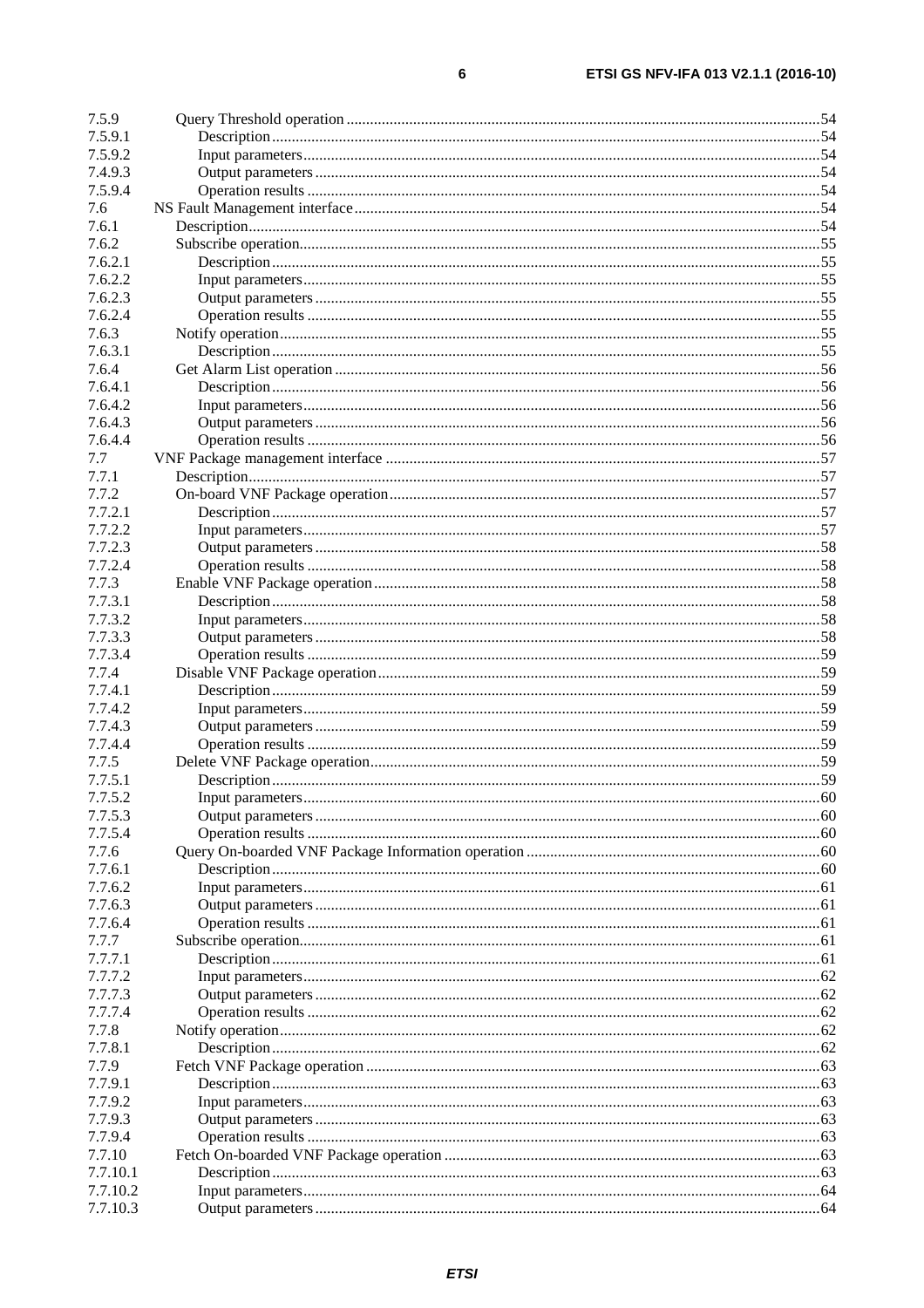| 7.7.10.4  |              |    |
|-----------|--------------|----|
| 7.7.11    |              |    |
| 7.7.11.1  |              |    |
| 7.7.11.2  |              |    |
| 7.7.11.3  |              |    |
| 7.7.11.4  |              |    |
| 7.7.12    |              |    |
| 7.7.12.1  |              |    |
| 7.7.12.2  |              |    |
| 7.7.12.3  |              |    |
| 7.7.12.4  |              |    |
|           |              |    |
| 8         |              |    |
| 8.1       |              |    |
| 8.2       |              |    |
| 8.2.1     |              |    |
| 8.2.2     |              |    |
| 8.2.2.1   |              |    |
| 8.2.2.2   |              |    |
| 8.2.3     |              |    |
| 8.2.3.1   |              |    |
| 8.2.3.2   |              |    |
| 8.2.4     |              |    |
| 8.2.4.1   |              |    |
| 8.2.4.2   |              |    |
|           |              |    |
| 8.2.5     |              |    |
| 8.2.5.1   |              |    |
| 8.2.5.2   |              |    |
| 8.2.6     |              |    |
| 8.2.6.1   |              |    |
| 8.2.6.2   |              |    |
| 8.2.6.3   |              |    |
| 8.2.7     |              |    |
| 8.2.7.1   |              |    |
| 8.2.7.2   |              |    |
| 8.2.7.3   |              |    |
| 8.3       |              |    |
| 8.3.1     |              |    |
| 8.3.2     |              |    |
| 8.3.2.1   | Introduction | 70 |
| 8.3.2.2   |              |    |
| 8.3.2.2.1 |              |    |
| 8.3.2.2.2 |              |    |
| 8.3.2.2.3 |              |    |
| 8.3.2.3   |              |    |
| 8.3.2.3.1 |              |    |
| 8.3.2.3.2 |              |    |
| 8.3.2.4   |              |    |
| 8.3.2.4.1 |              |    |
| 8.3.2.4.2 |              |    |
| 8.3.2.5   |              |    |
|           |              |    |
| 8.3.2.5.1 |              |    |
| 8.3.2.5.2 |              |    |
| 8.3.2.6   |              |    |
| 8.3.2.6.1 |              |    |
| 8.3.2.6.2 |              |    |
| 8.3.2.7   |              |    |
| 8.3.2.7.1 |              |    |
| 8.3.2.7.2 |              |    |
| 8.3.2.8   |              |    |
| 8.3.2.8.1 |              |    |
| 8.3.2.8.2 |              |    |
|           |              |    |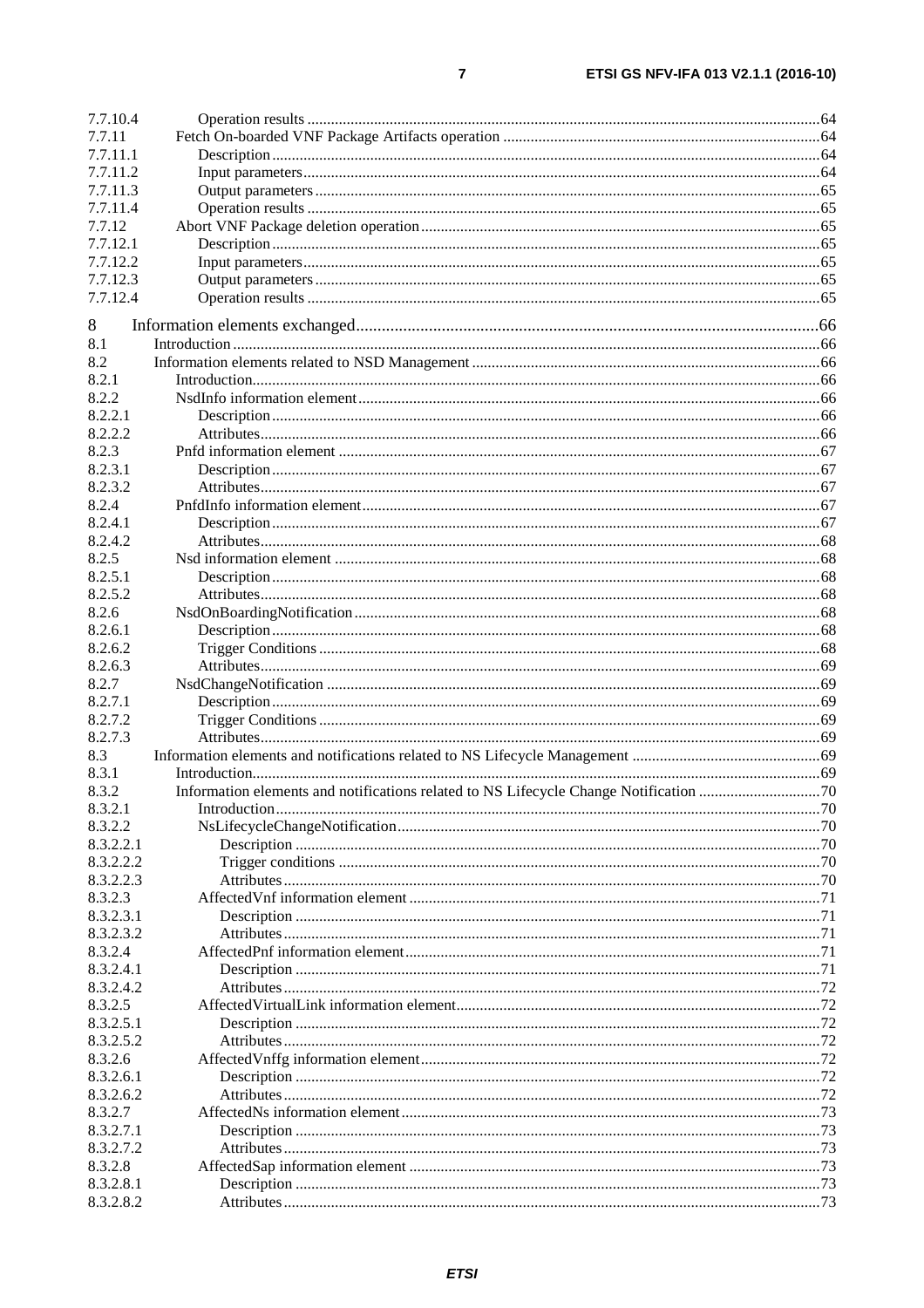| 8.3.2.9    |  |
|------------|--|
| 8.3.2.9.1  |  |
| 8.3.2.9.2  |  |
| 8.3.2.9.3  |  |
| 8.3.2.10   |  |
| 8.3.2.10.1 |  |
| 8.3.2.10.2 |  |
| 8.3.2.10.3 |  |
| 8.3.3      |  |
| 8.3.3.1    |  |
| 8.3.3.2    |  |
| 8.3.3.2.1  |  |
| 8.3.3.2.2  |  |
| 8.3.3.3    |  |
| 8.3.3.3.1  |  |
| 8.3.3.3.2  |  |
| 8.3.3.4    |  |
| 8.3.3.4.1  |  |
| 8.3.3.4.2  |  |
| 8.3.3.5    |  |
| 8.3.3.5.1  |  |
| 8.3.3.5.2  |  |
| 8.3.3.6    |  |
| 8.3.3.6.1  |  |
| 8.3.3.6.2  |  |
| 8.3.3.7    |  |
| 8.3.3.7.1  |  |
| 8.3.3.7.2  |  |
| 8.3.3.8    |  |
| 8.3.3.8.1  |  |
| 8.3.3.8.2  |  |
| 8.3.3.9    |  |
| 8.3.3.9.1  |  |
| 8.3.3.9.2  |  |
| 8.3.3.10   |  |
| 8.3.3.10.1 |  |
| 8.3.3.10.2 |  |
| 8.3.3.11   |  |
| 8.3.3.11.1 |  |
| 8.3.3.11.2 |  |
| 8.3.3.12   |  |
| 8.3.3.12.1 |  |
| 8.3.3.12.2 |  |
| 8.3.3.13   |  |
| 8.3.3.13.1 |  |
| 8.3.3.13.2 |  |
| 8.3.3.14   |  |
| 8.3.3.14.1 |  |
| 8.3.3.14.2 |  |
| 8.3.3.15   |  |
| 8.3.3.15.1 |  |
| 8.3.3.15.2 |  |
| 8.3.3.16   |  |
| 8.3.3.16.1 |  |
| 8.3.3.16.2 |  |
| 8.3.3.17   |  |
| 8.3.3.17.1 |  |
| 8.3.4.17.2 |  |
| 8.3.3.18   |  |
| 8.3.3.18.1 |  |
| 8.3.3.18.2 |  |
| 8.3.3.19   |  |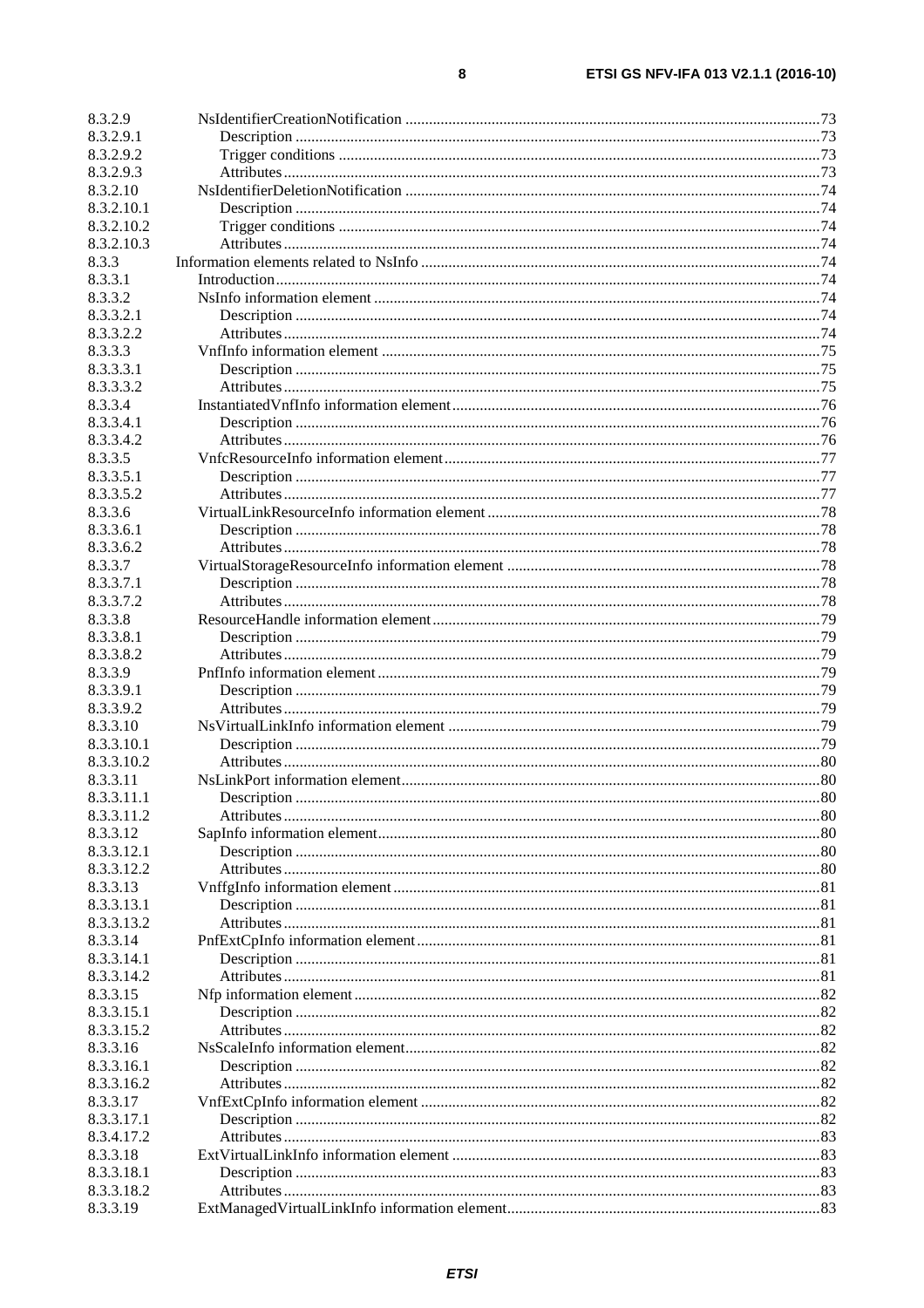| 8.3.3.19.1 |  |
|------------|--|
| 8.3.3.19.2 |  |
| 8.3.3.20   |  |
| 8.3.3.20.1 |  |
| 8.3.3.20.2 |  |
| 8.3.3.21   |  |
| 8.3.3.21.1 |  |
| 8.3.3.21.2 |  |
| 8.3.4      |  |
| 8.3.4.1    |  |
| 8.3.4.2    |  |
| 8.3.4.2.1  |  |
| 8.3.4.2.2  |  |
| 8.3.4.3    |  |
| 8.3.4.3.1  |  |
| 8.3.4.3.2  |  |
| 8.3.4.4    |  |
| 8.3.4.4.1  |  |
| 8.3.4.4.2  |  |
| 8.3.4.5    |  |
| 8.3.4.5.1  |  |
| 8.3.4.5.2  |  |
| 8.3.4.6    |  |
| 8.3.4.6.1  |  |
| 8.3.4.6.2  |  |
| 8.3.4.7    |  |
| 8.3.4.7.1  |  |
| 8.3.4.7.2  |  |
| 8.3.4.8    |  |
| 8.3.4.8.1  |  |
| 8.3.4.8.2  |  |
| 8.3.4.9    |  |
| 8.3.4.9.1  |  |
| 8.3.4.9.2  |  |
| 8.3.4.10   |  |
| 8.3.4.10.1 |  |
| 8.3.4.10.2 |  |
| 8.3.4.11   |  |
| 8.3.4.11.1 |  |
| 8.3.4.11.2 |  |
| 8.3.4.12   |  |
| 8.3.4.12.1 |  |
| 8.3.4.12.2 |  |
| 8.3.4.13   |  |
| 8.3.4.13.1 |  |
| 8.3.4.13.2 |  |
| 8.3.4.14   |  |
| 8.3.4.14.1 |  |
| 8.3.4.14.2 |  |
| 8.3.4.15   |  |
| 8.3.4.15.1 |  |
| 8.3.4.15.2 |  |
| 8.3.4.16   |  |
| 8.3.4.16.1 |  |
| 8.3.4.16.2 |  |
| 8.3.4.17   |  |
| 8.3.4.17.1 |  |
| 8.3.4.17.2 |  |
| 8.3.4.18   |  |
| 8.3.4.18.1 |  |
| 8.3.4.18.2 |  |
| 8.3.4.19   |  |
|            |  |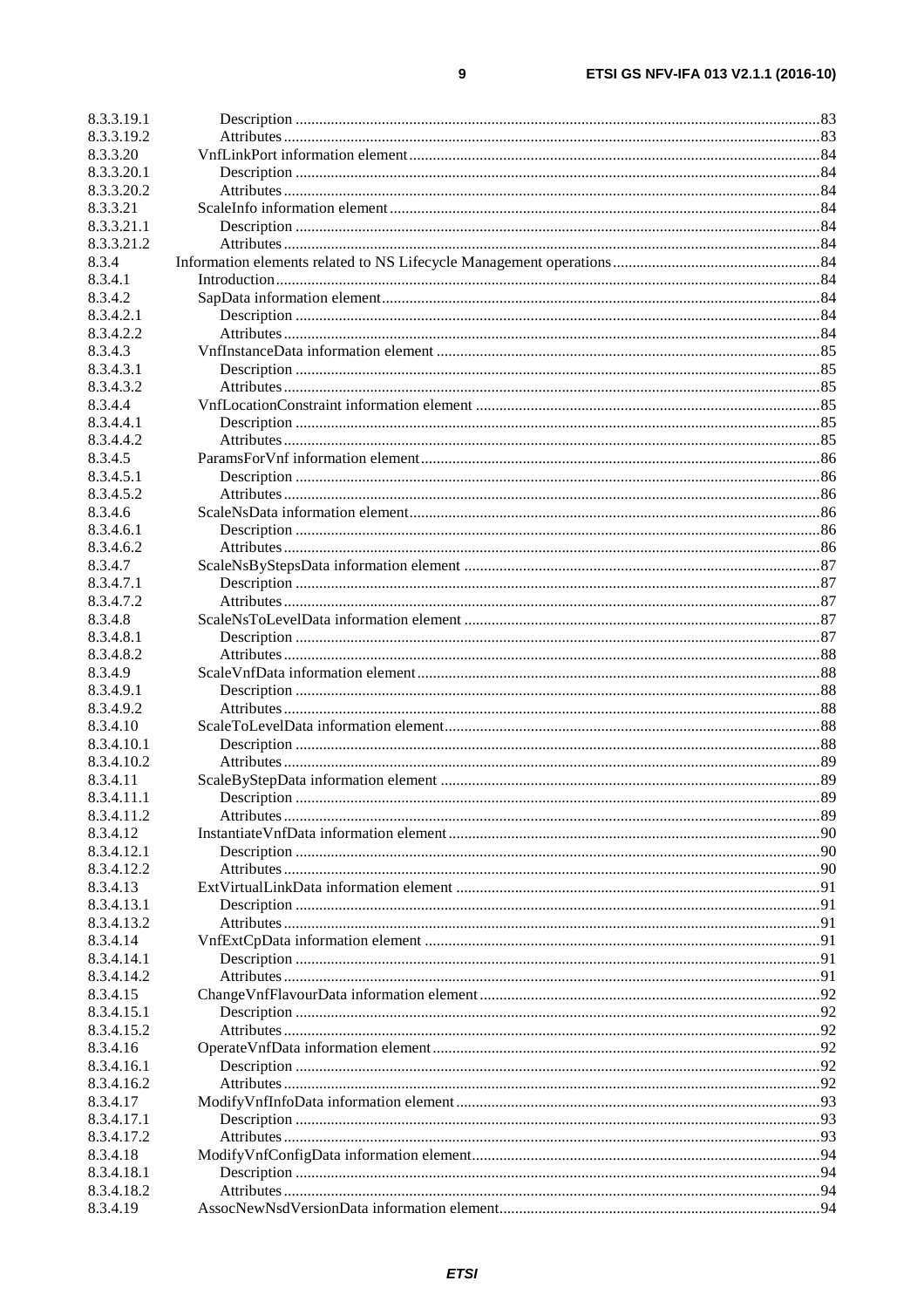| 8.3.4.19.2         |  |
|--------------------|--|
| 8.3.4.20           |  |
| 8.3.4.20.1         |  |
| 8.3.4.20.2         |  |
| 8.3.4.21           |  |
| 8.3.4.21.1         |  |
| 8.3.4.21.2         |  |
| 8.3.4.22           |  |
| 8.3.4.22.1         |  |
| 8.3.4.22.2         |  |
| 8.3.4.23           |  |
| 8.3.4.23.1         |  |
| 8.3.4.23.2         |  |
|                    |  |
| 8.3.4.24           |  |
| 8.3.4.24.1         |  |
| 8.3.4.24.2         |  |
| 8.3.4.25           |  |
| 8.3.4.25.1         |  |
| 8.3.4.25.2         |  |
| 8.3.4.26           |  |
| 8.3.4.26.1         |  |
| 8.3.4.26.2         |  |
| 8.3.4.27           |  |
| 8.3.4.27.1         |  |
| 8.3.4.27.2         |  |
| 8.3.4.28           |  |
| 8.3.4.28.1         |  |
| 8.3.4.28.2         |  |
| 8.4                |  |
| 8.4.1              |  |
| 8.4.2              |  |
|                    |  |
| 8.4.2.1            |  |
| 8.4.2.2            |  |
| 8.4.3              |  |
| 8.4.3.1            |  |
| 8.4.3.2            |  |
| 8.4.4              |  |
| 8.4.4.1            |  |
| 8.4.4.2            |  |
| 8.4.5              |  |
| 8.4.5.1            |  |
| 8.4.5.2            |  |
| 8.4.6              |  |
|                    |  |
|                    |  |
| 8.4.6.1<br>8.4.6.2 |  |
|                    |  |
| 8.4.7              |  |
| 8.4.7.1            |  |
| 8.4.7.2            |  |
| 8.4.8              |  |
| 8.4.8.1            |  |
| 8.4.8.2            |  |
| 8.4.8.3            |  |
| 8.4.9              |  |
| 8.4.9.1            |  |
| 8.4.9.2            |  |
| 8.4.9.3            |  |
| 8.5                |  |
| 8.5.1              |  |
| 8.5.2              |  |
| 8.5.2.1            |  |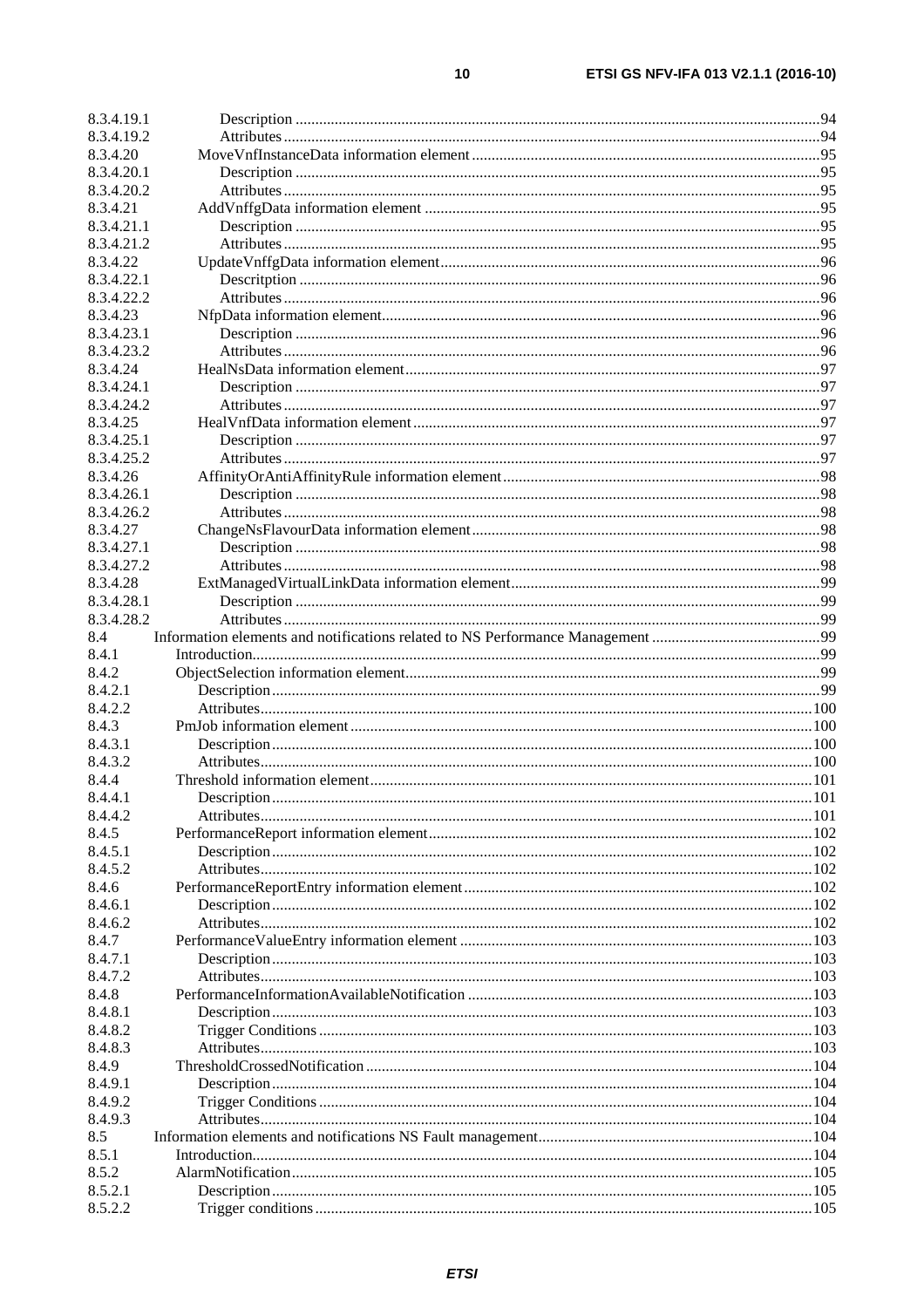| 8.5.2.3            |                               |                                                                       |     |
|--------------------|-------------------------------|-----------------------------------------------------------------------|-----|
| 8.5.3              |                               |                                                                       |     |
| 8.5.3.1            |                               |                                                                       |     |
| 8.5.3.2<br>8.5.3.3 |                               |                                                                       |     |
| 8.5.4              |                               |                                                                       |     |
| 8.5.4.1            |                               |                                                                       |     |
| 8.5.4.2            |                               |                                                                       |     |
| 8.6                |                               |                                                                       |     |
| 8.6.1              |                               |                                                                       |     |
| 8.6.2<br>8.6.2.1   |                               |                                                                       |     |
| 8.6.2.2            |                               |                                                                       |     |
| 8.6.3              |                               |                                                                       |     |
| 8.6.3.1            |                               |                                                                       |     |
| 8.6.3.2            |                               |                                                                       |     |
| 8.6.4              |                               |                                                                       |     |
| 8.6.4.1            |                               |                                                                       |     |
| 8.6.4.2<br>8.6.5   |                               |                                                                       |     |
| 8.6.5.1            |                               |                                                                       |     |
| 8.6.5.2            |                               |                                                                       |     |
| 8.6.6              |                               |                                                                       |     |
| 8.6.6.1            |                               |                                                                       |     |
| 8.6.6.2            |                               |                                                                       |     |
| 8.6.7<br>8.6.7.1   |                               |                                                                       |     |
| 8.6.7.2            |                               |                                                                       |     |
| 8.6.8              |                               |                                                                       |     |
| 8.6.8.1            |                               |                                                                       |     |
| 8.6.8.2            |                               |                                                                       |     |
| 8.6.8.3            |                               |                                                                       |     |
| 8.6.9              |                               |                                                                       |     |
| 8.6.9.1<br>8.6.9.2 |                               |                                                                       |     |
| 8.6.9.3            |                               |                                                                       |     |
|                    |                               |                                                                       |     |
|                    | <b>Annex A (informative):</b> | Principles related to VNF lifecycle management and NS lifecycle       |     |
|                    |                               |                                                                       | 112 |
|                    | <b>Annex B</b> (informative): |                                                                       |     |
| B.1                |                               |                                                                       |     |
| B.2                |                               |                                                                       |     |
| B.3                |                               |                                                                       |     |
| B.4                |                               |                                                                       |     |
|                    |                               |                                                                       |     |
|                    | <b>Annex C</b> (informative): | Message flows for supporting use cases with fine grained NS lifecycle |     |
| C.1                |                               |                                                                       |     |
|                    |                               |                                                                       |     |
| C.2                |                               |                                                                       |     |
| C.3                |                               |                                                                       |     |
| C.4                |                               |                                                                       |     |
|                    | <b>Annex D</b> (informative): |                                                                       |     |
| D.1                |                               |                                                                       |     |
| D.1.1              |                               |                                                                       |     |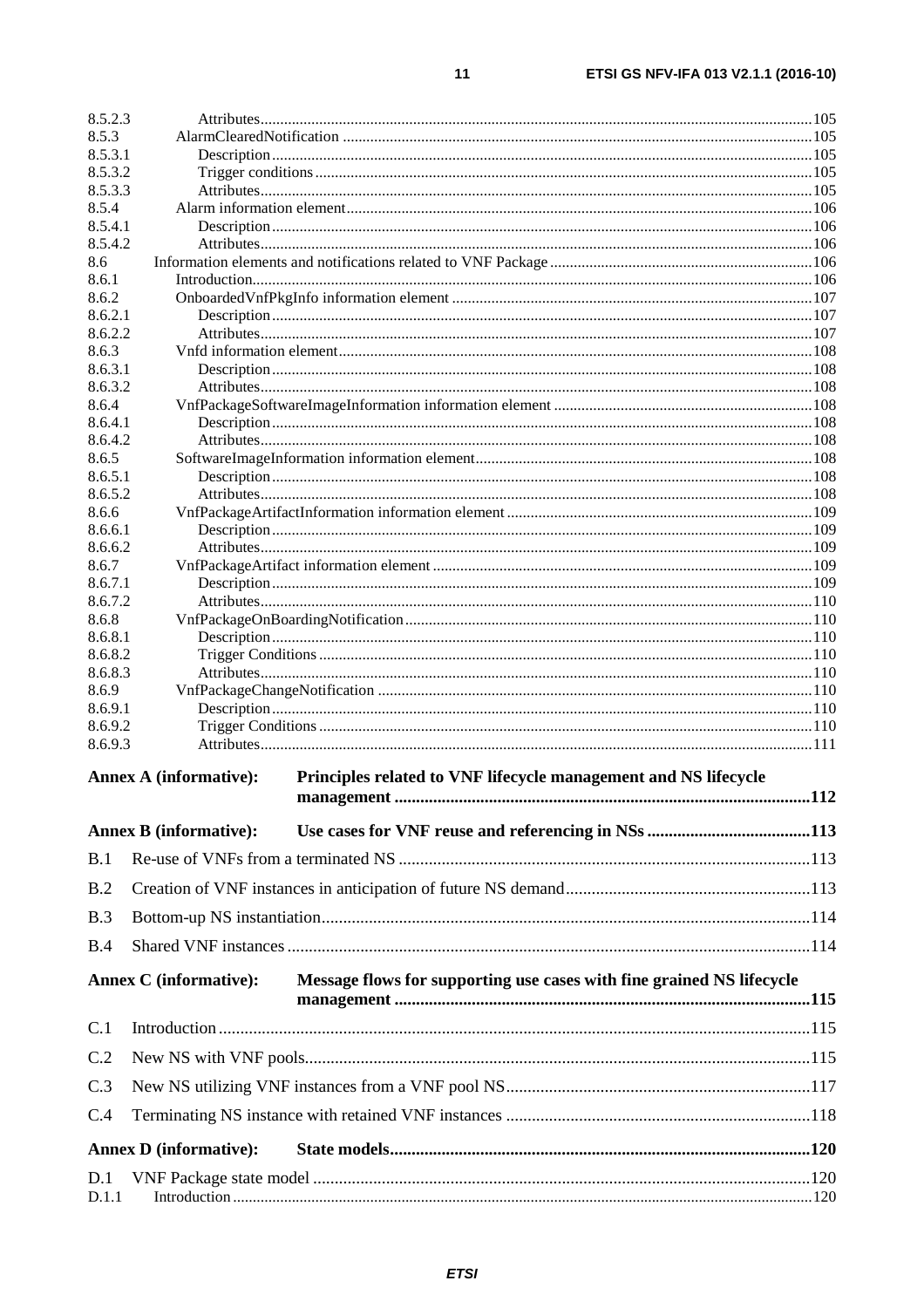| D.1.2                          |  |
|--------------------------------|--|
| D.2<br>D.2.1<br>D.2.2          |  |
| D.3<br>D.3.1<br>D.3.2          |  |
| <b>Annex E</b> (informative):  |  |
| E.1                            |  |
| E.2<br>E.2.1<br>E.2.2          |  |
| E.3                            |  |
| E.4<br>E.4.1<br>E.4.2<br>E.4.3 |  |
| <b>Annex F</b> (informative):  |  |
|                                |  |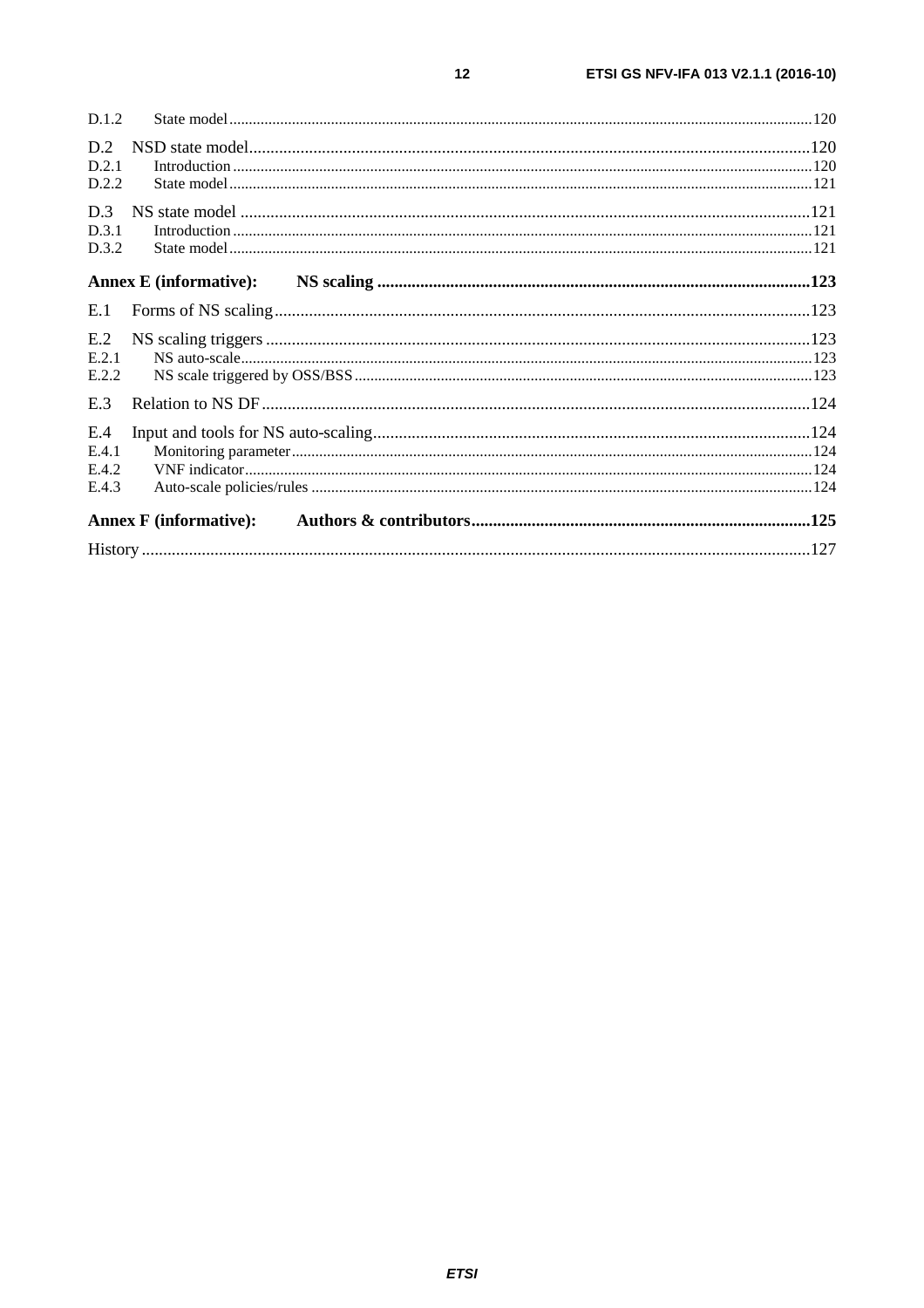# <span id="page-12-0"></span>Intellectual Property Rights

IPRs essential or potentially essential to the present document may have been declared to ETSI. The information pertaining to these essential IPRs, if any, is publicly available for **ETSI members and non-members**, and can be found in ETSI SR 000 314: *"Intellectual Property Rights (IPRs); Essential, or potentially Essential, IPRs notified to ETSI in respect of ETSI standards"*, which is available from the ETSI Secretariat. Latest updates are available on the ETSI Web server (<https://ipr.etsi.org/>).

Pursuant to the ETSI IPR Policy, no investigation, including IPR searches, has been carried out by ETSI. No guarantee can be given as to the existence of other IPRs not referenced in ETSI SR 000 314 (or the updates on the ETSI Web server) which are, or may be, or may become, essential to the present document.

# Foreword

This Group Specification (GS) has been produced by ETSI Industry Specification Group (ISG) Network Functions Virtualisation (NFV).

# Modal verbs terminology

In the present document "**shall**", "**shall not**", "**should**", "**should not**", "**may**", "**need not**", "**will**", "**will not**", "**can**" and "**cannot**" are to be interpreted as described in clause 3.2 of the [ETSI Drafting Rules](https://portal.etsi.org/Services/editHelp!/Howtostart/ETSIDraftingRules.aspx) (Verbal forms for the expression of provisions).

"**must**" and "**must not**" are **NOT** allowed in ETSI deliverables except when used in direct citation.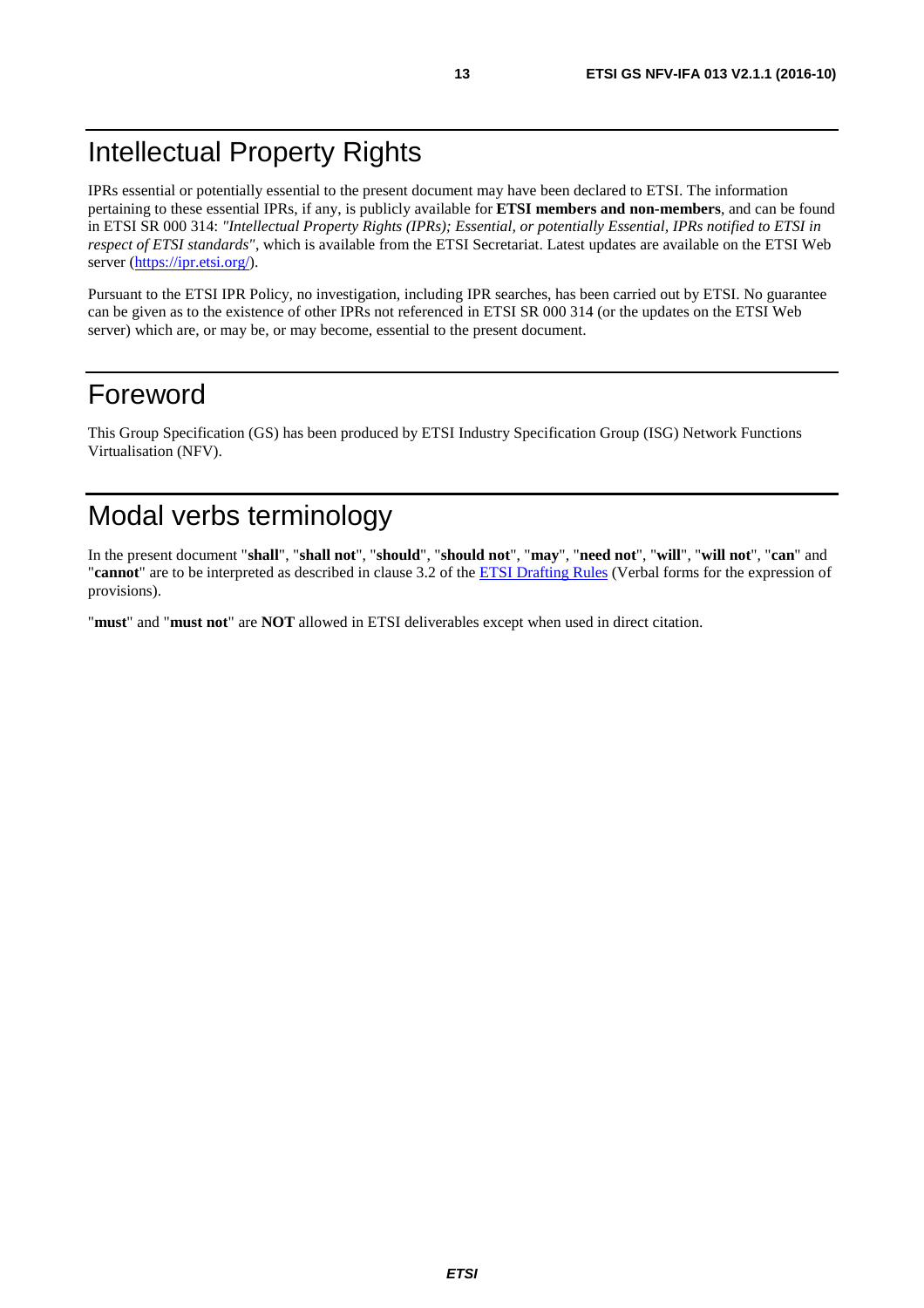# <span id="page-13-0"></span>1 Scope

The present document defines the interfaces supported over the Os-Ma-nfvo reference point of the NFV-MANO architectural framework [i.2] as well as the information elements exchanged over those interfaces.

Applications and end-to-end services on top of network services are out of scope of the present document and are addressed in Application and Service Management Interface and Information Model Specification [\[i.7](#page-14-0)].

# 2 References

# 2.1 Normative references

References are either specific (identified by date of publication and/or edition number or version number) or non-specific. For specific references, only the cited version applies. For non-specific references, the latest version of the referenced document (including any amendments) applies.

Referenced documents which are not found to be publicly available in the expected location might be found at [https://docbox.etsi.org/Reference](https://docbox.etsi.org/Reference/).

NOTE: While any hyperlinks included in this clause were valid at the time of publication, ETSI cannot guarantee their long term validity.

The following referenced documents are necessary for the application of the present document.

| $\lceil 1 \rceil$ | ETSI GS NFV-IFA 010: "Network Functions Virtualisation (NFV); Management and<br>Orchestration; Functional Requirements Specification".   |
|-------------------|------------------------------------------------------------------------------------------------------------------------------------------|
| $\lceil 2 \rceil$ | ETSI GS NFV-IFA 011: "Network Functions Virtualisation (NFV); Management and<br>Orchestration; VNF Packaging Specification".             |
| $\lceil 3 \rceil$ | ETSI GS NFV-IFA 014: "Network Functions Virtualisation (NFV); Management and<br>Orchestration; Network Service Templates Specification". |

# 2.2 Informative references

References are either specific (identified by date of publication and/or edition number or version number) or non-specific. For specific references, only the cited version applies. For non-specific references, the latest version of the referenced document (including any amendments) applies.

NOTE: While any hyperlinks included in this clause were valid at the time of publication, ETSI cannot guarantee their long term validity.

The following referenced documents are not necessary for the application of the present document but they assist the user with regard to a particular subject area.

- [i.1] ETSI GS NFV 003: "Network Functions Virtualisation (NFV); Terminology for Main Concepts in NFV".
- [i.2] ETSI GS NFV-MAN 001: "Network Functions Virtualisation (NFV); Management and Orchestration".
- [i.3] ISO/IEC 9646-7: "Information technology Open Systems Interconnection Conformance testing methodology and framework - Part 7: Implementation Conformance Statements".
- [i.4] ETSI GS NFV-IFA 005: "Network Functions Virtualisation (NFV); Management and Orchestration; Or-Vi reference point - Interface and Information Model Specification".
- [i.5] ETSI GS NFV-IFA 007: "Network Functions Virtualisation (NFV); Management and Orchestration; Or-Vnfm reference point - Interface and Information Model Specification".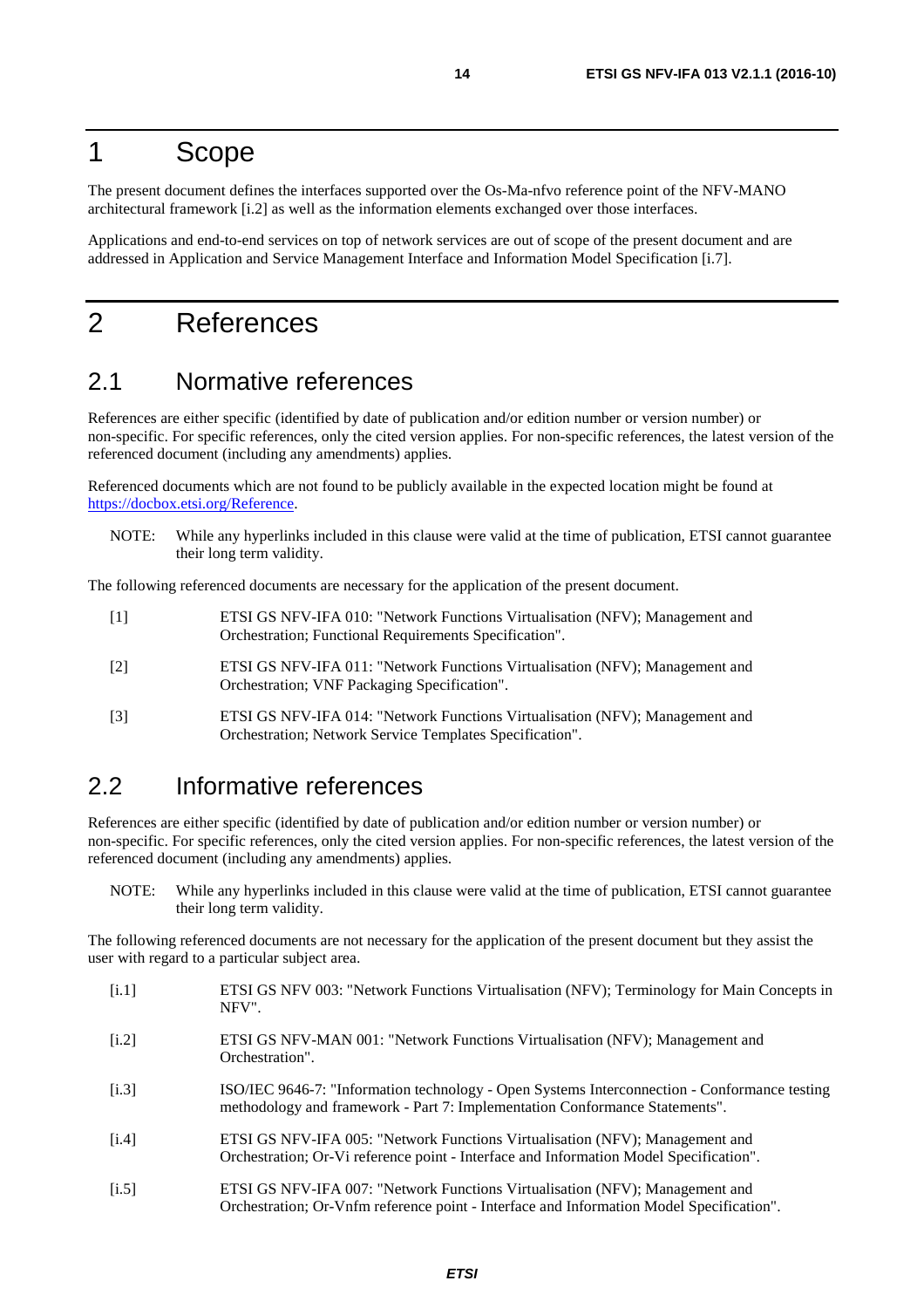- <span id="page-14-0"></span>[i.6] ETSI GS NFV-IFA 009: "Network Functions Virtualisation (NFV); Management and Orchestration; Report on Architectural Options".
- [i.7] ETSI Draft DGS/NFV-IFA012: "Network Functions Virtualisation (NFV); Management and Orchestration - Os-Ma-Nfvo reference point - Application and Service Management Interface and Information Model Specification".

# 3 Definitions and abbreviations

# 3.1 Definitions

For the purposes of the present document, the terms and definitions given in ETSI GS NFV 003 [\[i.1](#page-13-0)].

NOTE: A term defined in the present document takes precedence over the definition of the same term, if any, in ETSI GS NFV 003 [\[i.1\]](#page-13-0).

# 3.2 Abbreviations

For the purposes of the present document, the abbreviations given in ETSI GS NFV 003 [\[i.1\]](#page-13-0) and the following apply:

NOTE: An abbreviation defined in the present document takes precedence over the definition of the same abbreviation, if any, in ETSI GS NFV 003 [[i.1](#page-13-0)].

| CP            | <b>Connection Point</b>                     |
|---------------|---------------------------------------------|
| <b>CPD</b>    | <b>Connection Point Descriptor</b>          |
| DF            | Deployment Flavour                          |
| FB            | <b>Functional Block</b>                     |
| <b>NFP</b>    | Network Forwarding Path                     |
| <b>NSD</b>    | Network Service Descriptor                  |
| <b>PNFD</b>   | <b>Physical Network Function Descriptor</b> |
| SAP           | Service Access Point                        |
| <b>SAPD</b>   | Service Access Point Descriptor             |
| VL            | Virtual Link                                |
| <b>VLD</b>    | Virtual Link Descriptor                     |
| <b>VNFFG</b>  | <b>VNF</b> Forwarding Graph                 |
| <b>VNFFGD</b> | <b>VNF Forwarding Graph Descriptor</b>      |

4 Overview of interfaces and information elements associated to the Os-Ma-nfvo reference point

# 4.1 Introduction

This clause provides an overview of interfaces and information models associated to the Os-Ma-nfvo reference point.

The Os-Ma-nfvo reference point is used for exchanges between the OSS/BSS and the NFV Orchestrator (NFVO), and supports the following interfaces:

- Network Service Descriptor (NSD) Management
- Network Service (NS) Lifecycle Management and Lifecycle Change Notification
- NS Performance Management
- NS Fault Management
- VNF Package Management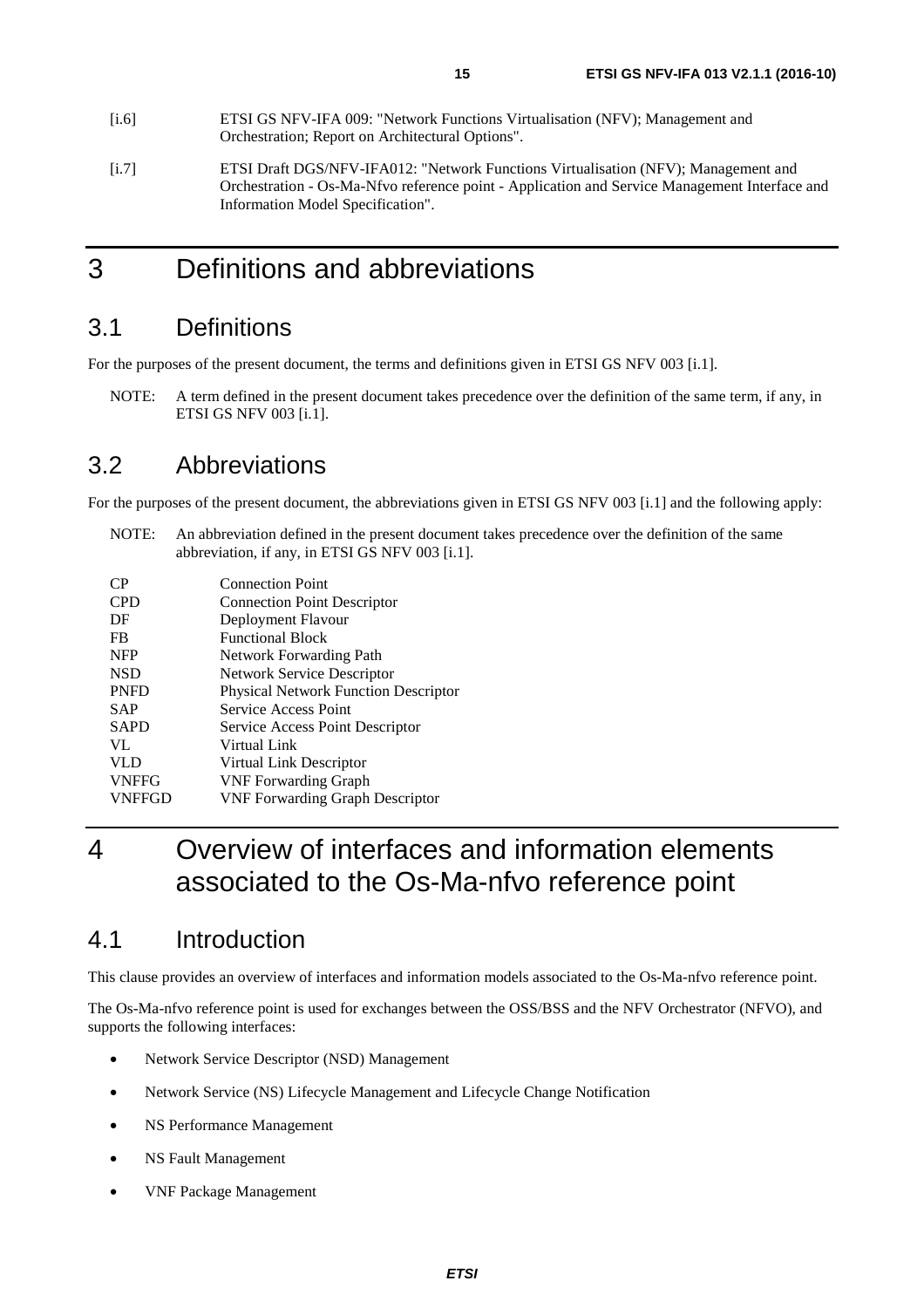<span id="page-15-0"></span>All the interfaces above are produced by the NFVO and consumed by the OSS/BSS.

The present document does not specify any interface produced by the OSS/BSS.

The information elements exchanged via the interfaces above are also part of the present document.

# 4.2 Relation to other NFV group specifications

The present document is referencing information from the following ISGNFV Group Specifications:

- Management and Orchestration Report on Architectural Options ETSI GS NFV-IFA 009 [\[i.6\]](#page-14-0):
	- ETSI GS NFV-IFA 009 [[i.6](#page-14-0)] provides architectural options that can influence the way some of the Os-Ma-nfvo interfaces are used or might even suggest the need for extension.
- Management and Orchestration Functional requirements specification ETSI GS NFV-IFA 010 [\[1](#page-13-0)]:
	- Interfaces associated with the Os-Ma-nfvo reference point are based on the functional requirements specified in ETSI GS NFV-IFA 010 [[1\]](#page-13-0) for the NFVO FB.
- Management and Orchestration Os-Ma-Nfvo reference point Application and Service Management Interface and Information Model Specification ETSI GS NFV-IFA 012 [\[i.7\]](#page-14-0):
	- ETSI GS NFV-IFA 012 [[i.7](#page-14-0)] covers the Os-Ma-nfvo reference point, handling the application and endto-end services on top of network services. As such, ETSI GS NFV-IFA 012 [\[i.7\]](#page-14-0) might directly impact NS interfaces described in the present document.
- Management and Orchestration Or-Vnfm reference point Interface and Information Model Specification ETSI GS NFV-IFA 007 [\[i.5\]](#page-13-0).

# 4.3 Conventions

The following notations, defined in ISO/IEC 9646-7 [\[i.3\]](#page-13-0), are used for the qualifier column of interface information elements:

- M mandatory the capability is required to be supported;
- O optional the capability may be supported or not;
- CM conditional mandatory the capability is required to be supported and is conditional on the support of some condition. This condition shall be specified in the Description column;
- CO conditional optional the capability may be supported or not and is conditional on the support of some condition. This condition shall be specified in the Description column.

The following notation is used for parameters that represent identifiers, and for attributes that represent identifiers in information elements and notifications:

- If parameters are referring to an identifier of an actual object, their type is "Identifier".
- If an object (information element or notification) contains an attribute that identifies the object, the type of that attribute is "Identifier" and the description states that the attribute is the identifier of that particular notification or information element.

EXAMPLE 1: Identifier "resourceId" of the "NetworkSubnet information element" has type "Identifier" and description "Identifier of this NetworkSubnet information element".

• If an object (information element or notification) contains an attribute that references another object or objects defined in an ETSI NFV GS, the type of the attribute is "Identifier", followed by the list of objects it references.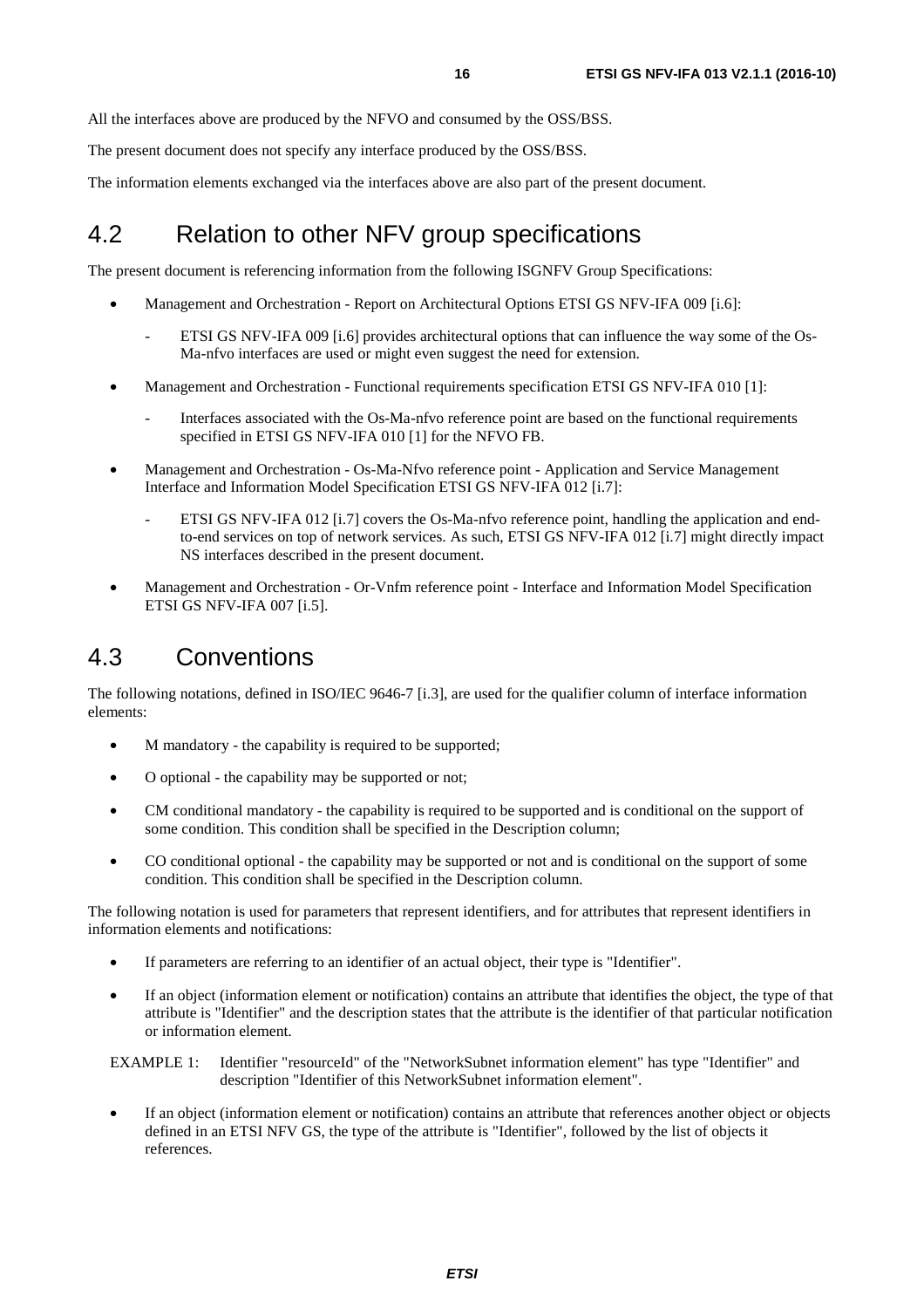<span id="page-16-0"></span>• If the type of a parameter or attribute has been marked as "Not specified" in the "Content" column, this means that its specification is left for the protocol design/data model design stage.

# 5 Reference point and interface requirements

# 5.1 Introduction

This clause defines requirements applicable to interfaces in the specific context of the Os-Ma-nfvo reference point.

# 5.2 Os-Ma-nfvo reference point requirements

Table 5.2-1 specifies requirements applicable to the Os-Ma-nfvo reference point.

| <b>Numbering</b> | <b>Functional requirement description</b>                                              |
|------------------|----------------------------------------------------------------------------------------|
| Os-Ma-nfvo.001   | The Os-Ma-nfvo reference point shall support the NSD Management interface produced     |
|                  | by the NFVO.                                                                           |
| Os-Ma-nfvo.002   | The Os-Ma-nfvo reference point shall support the NS Lifecycle Management interface     |
|                  | produced by the NFVO.                                                                  |
| Os-Ma-nfvo.003   | The Os-Ma-nfvo reference point shall support the NS Lifecycle Change Notifications     |
|                  | interface produced by the NFVO.                                                        |
| Os-Ma-nfvo.004   | The Os-Ma-nfvo reference point shall support the NS Performance Management             |
|                  | interface produced by the NFVO.                                                        |
| Os-Ma-nfvo.005   | The Os-Ma-nfvo reference point shall support the NS Fault Management interface         |
|                  | produced by the NFVO.                                                                  |
| Os-Ma-nfvo.006   | The Os-Ma-nfvo reference point shall support the VNF Package Management interface      |
|                  | produced by the NFVO.                                                                  |
| Os-Ma-nfvo.007   | Any interaction on the Os-Ma-Nfvo reference point concerning a VNF shall be associated |
|                  | with at least one NS instance.                                                         |

#### **Table 5.2-1: Os-Ma-nfvo reference point requirements**

# 5.3 Interface requirements

### 5.3.1 NSD Management interface requirements

Table 5.3.1-1 specifies requirements applicable to the NSD management interface produced by the NFVO on the Os-Ma-nfvo reference point.

| <b>Numbering</b>   | <b>Functional requirement description</b>                                           |
|--------------------|-------------------------------------------------------------------------------------|
| Os-Ma-nfvo.Nsd.001 | The NSD Management interface produced by the NFVO on the Os-Ma-nfvo reference point |
|                    | shall support on-boarding NSD.                                                      |
| Os-Ma-nfvo.Nsd.002 | The NSDManagement interface produced by the NFVO on the Os-Ma-nfvo reference point  |
|                    | shall support disabling an NSD.                                                     |
| Os-Ma-nfvo.Nsd.003 | The NSD Management interface produced by the NFVO on the Os-Ma-nfvo reference point |
|                    | shall support enabling an NSD.                                                      |
| Os-Ma-nfvo.Nsd.004 | The NSD Management interface produced by the NFVO on the Os-Ma-nfvo reference point |
|                    | shall support updating an NSD.                                                      |
| Os-Ma-nfvo.Nsd.005 | The NSD Management interface produced by the NFVO on the Os-Ma-nfvo reference point |
|                    | shall support querying NSDs.                                                        |
| Os-Ma-nfvo.Nsd.006 | The NSD Management interface produced by the NFVO on the Os-Ma-nfvo reference point |
|                    | shall support deleting an NSD.                                                      |
| Os-Ma-nfvo.Nsd.007 | The NSD Management interface produced by the NFVO on the Os-Ma-nfvo reference point |
|                    | shall support providing notifications about the on-boarding of NSDs.                |

**Table 5.3.1-1: NSD management interface requirements**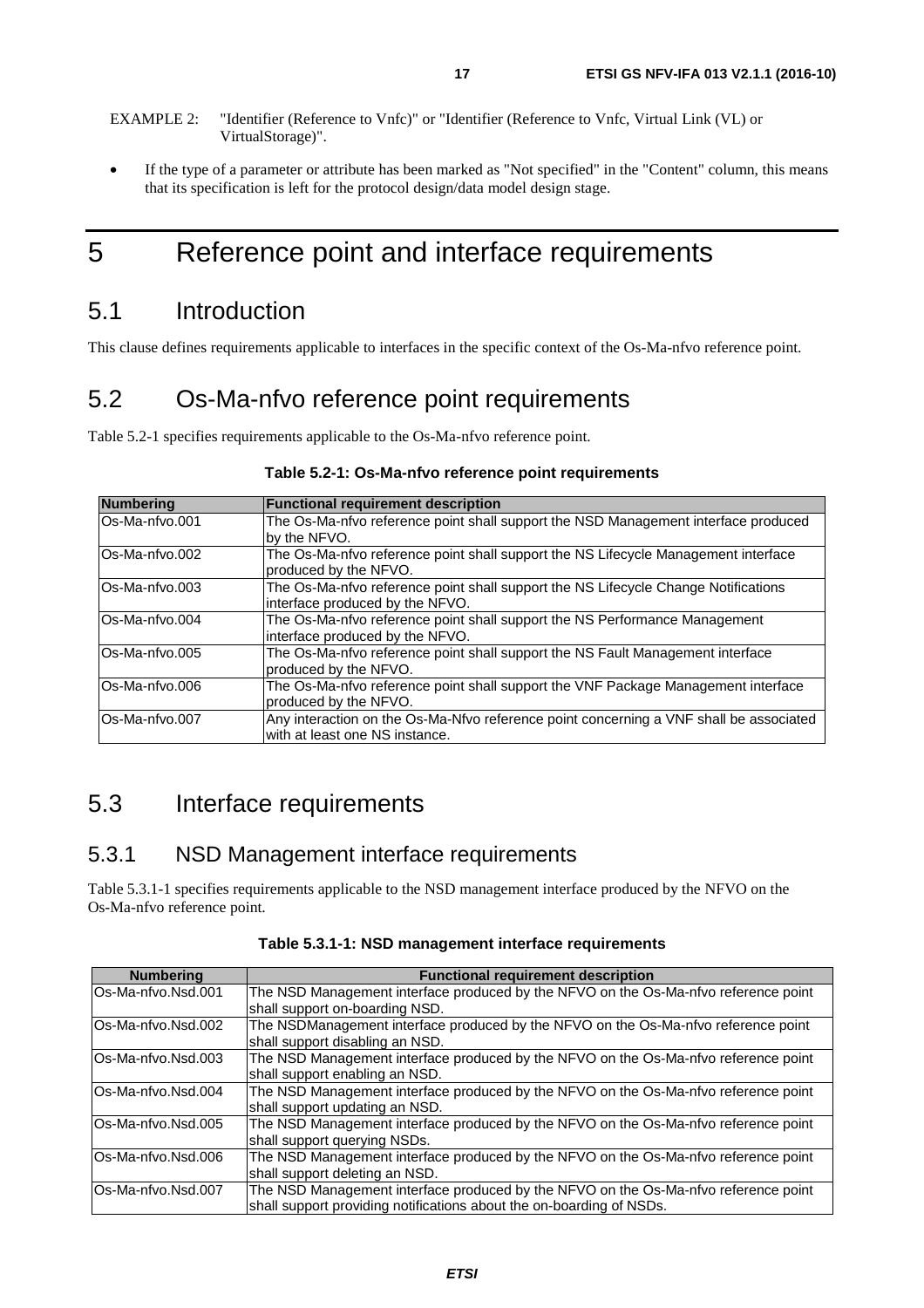<span id="page-17-0"></span>

| <b>Numbering</b>   | <b>Functional requirement description</b>                                           |
|--------------------|-------------------------------------------------------------------------------------|
| Os-Ma-nfvo.Nsd.008 | The NSD Management interface produced by the NFVO on the Os-Ma-nfvo reference point |
|                    | shall support providing notifications as a result of changes on NSD states.         |
| Os-Ma-nfvo.Nsd.009 | The NSD Management interface produced by the NFVO on the Os-Ma-nfvo reference point |
|                    | shall support on-boarding Physical Network Function Descriptor (PNFD).              |
| Os-Ma-nfvo.Nsd.010 | The NSD Management interface produced by the NFVO on the Os-Ma-nfvo reference point |
|                    | shall support updating a PNFD.                                                      |
| Os-Ma-nfvo.Nsd.011 | The NSD Management interface produced by the NFVO on the Os-Ma-nfvo reference point |
|                    | shall support deleting a PNFD.                                                      |
| Os-Ma-nfvo.Nsd.012 | The NSD Management interface produced by the NFVO on the Os-Ma-nfvo reference point |
|                    | shall support querying PNFDs.                                                       |
| Os-Ma-nfvo.Nsd.013 | The NSD Management interface produced by the NFVO on the Os-Ma-nfvo reference point |
|                    | shall support subscribing to notifications related to NSD management changes.       |

# 5.3.2 NS Lifecycle Management interface requirements

Table 5.3.2-1 specifies requirements applicable to the network service lifecycle management interface produced by the NFVO on the Os-Ma-nfvo reference point.

| <b>Numbering</b>     | <b>Functional requirement description</b>                                                                                                                             |
|----------------------|-----------------------------------------------------------------------------------------------------------------------------------------------------------------------|
| Os-Ma-nfvo.NsLcm.001 | The NS Lifecycle Management interface produced by the NFVO on the Os-Ma-nfvo reference                                                                                |
|                      | point shall support instantiating an NS.                                                                                                                              |
| Os-Ma-nfvo.NsLcm.002 | The NS Lifecycle Management interface produced by the NFVO on the Os-Ma-nfvo reference                                                                                |
|                      | point shall support terminating an NS.                                                                                                                                |
| Os-Ma-nfvo.NsLcm.003 | The NS Lifecycle Management interface produced by the NFVO on the Os-Ma-nfvo reference                                                                                |
|                      | point shall support querying NSs.                                                                                                                                     |
| Os-Ma-nfvo.NsLcm.004 | The NS Lifecycle Management interface produced by the NFVO on the Os-Ma-nfvo reference                                                                                |
|                      | point shall support scaling an NS.                                                                                                                                    |
| Os-Ma-nfvo.NsLcm.005 | The NS Lifecycle Management interface produced by the NFVO on the Os-Ma-nfvo reference                                                                                |
|                      | point shall support updating an NS.                                                                                                                                   |
| Os-Ma-nfvo.NsLcm.006 | The NS Lifecycle Management interface produced by the NFVO on the Os-Ma-nfvo reference                                                                                |
|                      | point shall support creating a classification and selection rule for the existing Network                                                                             |
|                      | Forwarding Path (NFP) instance.                                                                                                                                       |
| Os-Ma-nfvo.NsLcm.007 | The NS Lifecycle Management interface produced by the NFVO on the Os-Ma-nfvo reference                                                                                |
|                      | point shall support updating the classification and selection rule for the existing NFP instance.                                                                     |
| Os-Ma-nfvo.NsLcm.008 | The NS Lifecycle Management interface produced by the NFVO on the Os-Ma-nfvo reference                                                                                |
|                      | point shall support instantiating an NS which includes existing VNF instance(s).                                                                                      |
| Os-Ma-nfvo.NsLcm.009 | See notes 1 and 3.                                                                                                                                                    |
|                      | The NS Lifecycle Management interface produced by the NFVO on the Os-Ma-nfvo reference<br>point shall support updating an NS which includes existing VNF instance(s). |
|                      | See notes 2 and 3.                                                                                                                                                    |
| Os-Ma-nfvo.NsLcm.010 | The NS lifecycle management interface produced by the NFVO on the Os-Ma-nfvo reference                                                                                |
|                      | point shall support healing an NS.                                                                                                                                    |
| Os-Ma-nfvo.NsLcm.011 | The NS lifecycle management interface produced by the NFVO on the Os-Ma-nfvo reference                                                                                |
|                      | point shall support sharing a VNF instance or a nested NS instance between multiple NS                                                                                |
|                      | instances. See note 3.                                                                                                                                                |
| Os-Ma-nfvo.NsLcm.012 | The NS lifecycle management interface produced by the NFVO on the Os-Ma-nfvo reference                                                                                |
|                      | point shall support instantiating a VNF instance explicitly as part of the update of an NS.                                                                           |
| Os-Ma-nfvo.NsLcm.013 | The NS lifecycle management interface produced by the NFVO on the Os-Ma-nfvo reference                                                                                |
|                      | point shall support adding/removing an existing VNF instance to/from an NS instance as part                                                                           |
|                      | of the update of an NS. See note 4.                                                                                                                                   |
| Os-Ma-nfvo.NsLcm.014 | The NS lifecycle management interface produced by the NFVO on the Os-Ma-nfvo reference                                                                                |
|                      | point shall support scaling a VNF instance explicitly as part of the scaling of an NS.                                                                                |
| Os-Ma-nfvo.NsLcm.015 | The NS lifecycle management interface produced by the NFVO on the Os-Ma-nfvo reference                                                                                |
|                      | point shall support querying information about a VNF instance as part of the query of an NS.                                                                          |
| Os-Ma-nfvo.NsLcm.016 | The NS lifecycle management interface produced by the NFVO on the Os-Ma-nfvo reference                                                                                |
|                      | point shall support healing a VNF instance explicitly as part of the healing of an NS.                                                                                |
| Os-Ma-nfvo.NsLcm.017 | The NS lifecycle management interface produced by the NFVO on the Os-Ma-nfvo reference                                                                                |
|                      | point shall support changing the state of a VNF instance explicitly as part of the update of an                                                                       |
| Os-Ma-nfvo.NsLcm.018 | NS. See note 5.                                                                                                                                                       |
|                      | The NS lifecycle management interface produced by the NFVO on the Os-Ma-nfvo reference                                                                                |
|                      | point shall support changing the deployment flavour (DF) of a VNF instance explicitly as part of<br>the update of an NS.                                              |
|                      |                                                                                                                                                                       |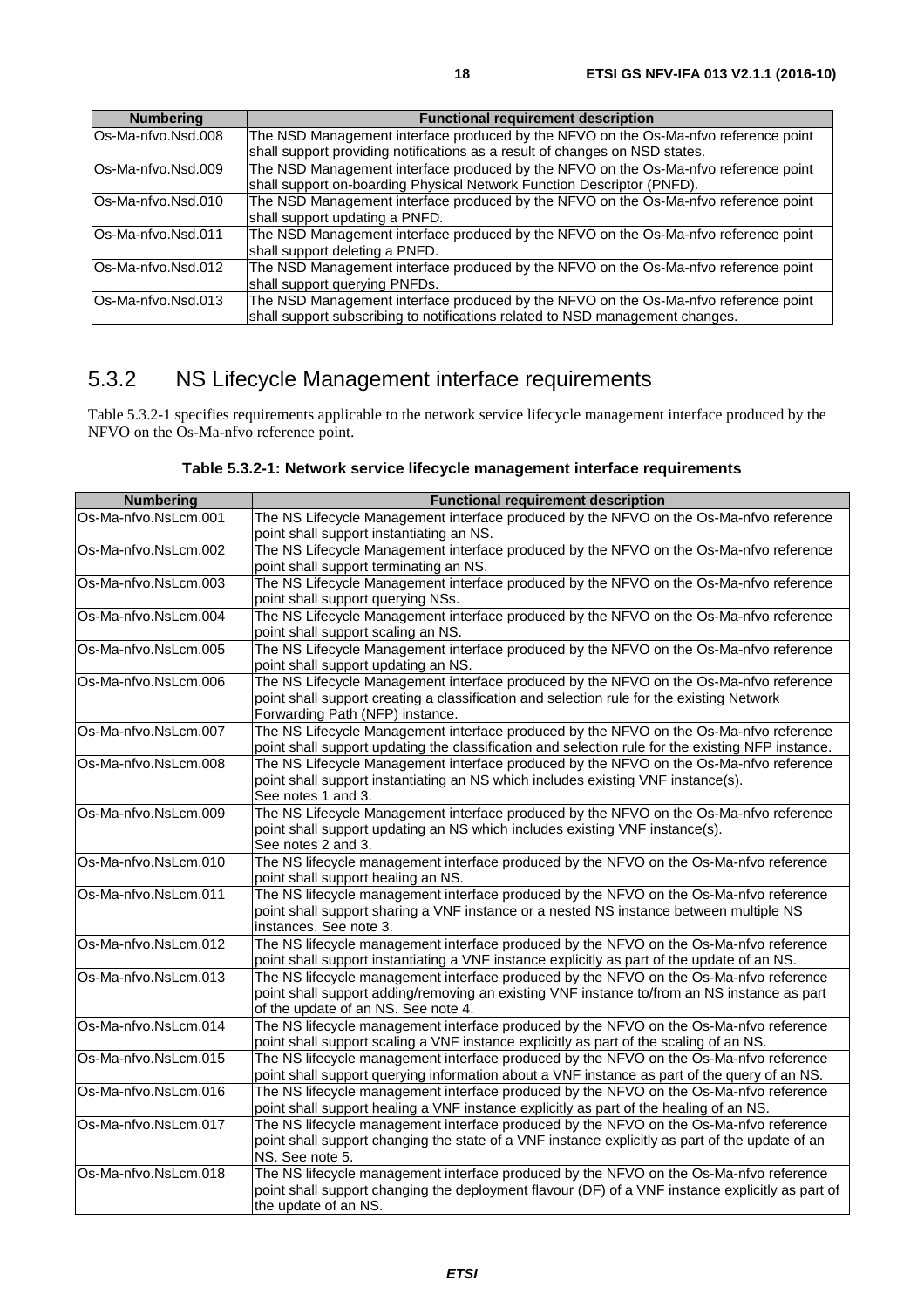<span id="page-18-0"></span>

| <b>Numbering</b>              | <b>Functional requirement description</b>                                                                                                                                                                                                                                                                                                                                                                                                                                                                                                                    |
|-------------------------------|--------------------------------------------------------------------------------------------------------------------------------------------------------------------------------------------------------------------------------------------------------------------------------------------------------------------------------------------------------------------------------------------------------------------------------------------------------------------------------------------------------------------------------------------------------------|
| Os-Ma-nfvo.NsLcm.019          | The NS lifecycle management interface produced by the NFVO on the Os-Ma-nfvo reference<br>point shall support modifying information about a VNF instance explicitly as part of the update<br>of an NS.                                                                                                                                                                                                                                                                                                                                                       |
| Os-Ma-nfvo.NsLcm.020          | The NS lifecycle management interface produced by the NFVO on the Os-Ma-nfvo reference<br>point shall support modifying the configuration of a VNF instance explicitly as part of the<br>update of an NS.                                                                                                                                                                                                                                                                                                                                                    |
| Os-Ma-nfvo.NsLcm.021          | The NS lifecycle management interface produced by the NFVO on the Os-Ma-nfvo reference<br>point shall support providing additional affinity or anti-affinity rules when instantiating an NS.                                                                                                                                                                                                                                                                                                                                                                 |
| Os-Ma-nfvo.NsLcm.021          | The NS Lifecycle Management interface produced by the NFVO on the Os-Ma-nfvo reference<br>point shall support creating a NS instance identifier and the associated instance of an NS<br>information element.                                                                                                                                                                                                                                                                                                                                                 |
| Os-Ma-nfvo.NsLcm.022          | The NS Lifecycle Management interface produced by the NFVO on the Os-Ma-nfvo reference<br>point shall support deleting a NS instance identifier and the associated instance of an NS<br>information element.                                                                                                                                                                                                                                                                                                                                                 |
| Os-Ma-nfvo.NsLcm.023          | The NS lifecycle management interface produced by the NFVO on the Os-Ma-nfvo reference<br>point shall support adding/removing an existing nested NS instance to/from an NS instance<br>explicitly as part of the update of an NS.                                                                                                                                                                                                                                                                                                                            |
| Os-Ma-nfvo.NsLcm.024          | The NS lifecycle management interface produced by the NFVO on the Os-Ma-nfvo reference<br>point shall support adding new Service Access Point (SAP) to an NS and removing existing<br>SAP from a NS explicitly as part of the update of an NS.                                                                                                                                                                                                                                                                                                               |
| Os-Ma-nfvo.NsLcm.025          | The NS lifecycle management interface produced by the NFVO on the Os-Ma-nfvo reference<br>point shall support associating a new NSD version to an existing NS instance explicitly as part<br>of the update of an NS.                                                                                                                                                                                                                                                                                                                                         |
| Os-Ma-nfvo.NsLcm.026          | The NS lifecycle management interface produced by the NFVO on the Os-Ma-nfvo reference<br>point shall support moving existing VNF instance(s) from one NS instance (source) to another<br>NS instance (destination) explicitly as part of the update of an NS.                                                                                                                                                                                                                                                                                               |
| Os-Ma-nfvo.NsLcm.027          | The NS lifecycle management interface produced by the NFVO on the Os-Ma-nfvo reference<br>point shall support adding a new VNFFG to an NS instance, remove existing VNF Forwarding<br>Graph (VNFFG) and updating a VNFFG from an NS instance explicitly as part of the update of<br>an NS.                                                                                                                                                                                                                                                                   |
| Os-Ma-nfvo.NsLcm.028          | The NS lifecycle management interface produced by the NFVO on the Os-Ma-nfvo reference<br>point shall support querying the status of an NS lifecycle management operation.                                                                                                                                                                                                                                                                                                                                                                                   |
| NOTE 3:<br>NOTE 4:<br>NOTE 5: | NOTE 1: The existing VNF instance(s) may need to be modified as part of NS instantiation.<br>NOTE 2: The existing VNF instance(s) may need to be modified as part of NS update.<br>A VNF instance or a nested NS instance can be shared between NS instances managed by the same NFVO.<br>If the VNF instance being removed is no longer part of any NS instance, it will be terminated.<br>Changing the state of a VNF instance refers to starting or stopping a VNF instance. These operations are<br>complementary to instantiating or terminating a VNF. |

# 5.3.3 NS Lifecycle Change Notification interface requirements

Table 5.3.3-1 specifies requirements applicable to the network service lifecycle change notifications interface produced by the NFVO on the Os-Ma-nfvo reference point.

|  | Table 5.3.3-1: Network service lifecycle change notifications interface requirements |  |  |
|--|--------------------------------------------------------------------------------------|--|--|
|--|--------------------------------------------------------------------------------------|--|--|

| <b>Numbering</b>     | <b>Requirements description</b>                                                                                                                                                                                                                                                                                                                                                                                      |
|----------------------|----------------------------------------------------------------------------------------------------------------------------------------------------------------------------------------------------------------------------------------------------------------------------------------------------------------------------------------------------------------------------------------------------------------------|
| Os-Ma-nfvo.NsLcn.001 | The NS Lifecycle Change Notification interface produced by the NFVO on the Os-Ma-nfvo<br>reference point shall support providing to the OSS/BSS notifications about changes of an NS<br>instance that are related to NS lifecycle management operations.                                                                                                                                                             |
| Os-Ma-nfvo.NsLcn.002 | Notifications provided on the NS Lifecycle Change Notification interface produced by the NFVO on<br>the Os-Ma-nfvo reference point shall contain information about the type of the NS lifecycle<br>change, the addition/deletion/modification of VNFs and/or Physical Network Functions (PNFs),<br>about change in the connectivity between elements of the NS, as result of the NS lifecycle<br>change. See note 2. |
| Os-Ma-nfvo.NsLcn.003 | Notifications provided on the NS Lifecycle Change Notification interface produced by the NFVO on<br>the Os-Ma-nfvo reference point shall contain information about the VLs and VNFFGs that are<br>added/modified/deleted as part of the NS lifecycle operation. See note 1.                                                                                                                                          |
| Os-Ma-nfvo.NsLcn.004 | The NS Lifecycle Change Notification interface produced by the NFVO on the Os-Ma-nfvo<br>reference point shall support notifying the result (successful or failed) of NS instantiation with<br>indicating the NS instance Id.                                                                                                                                                                                        |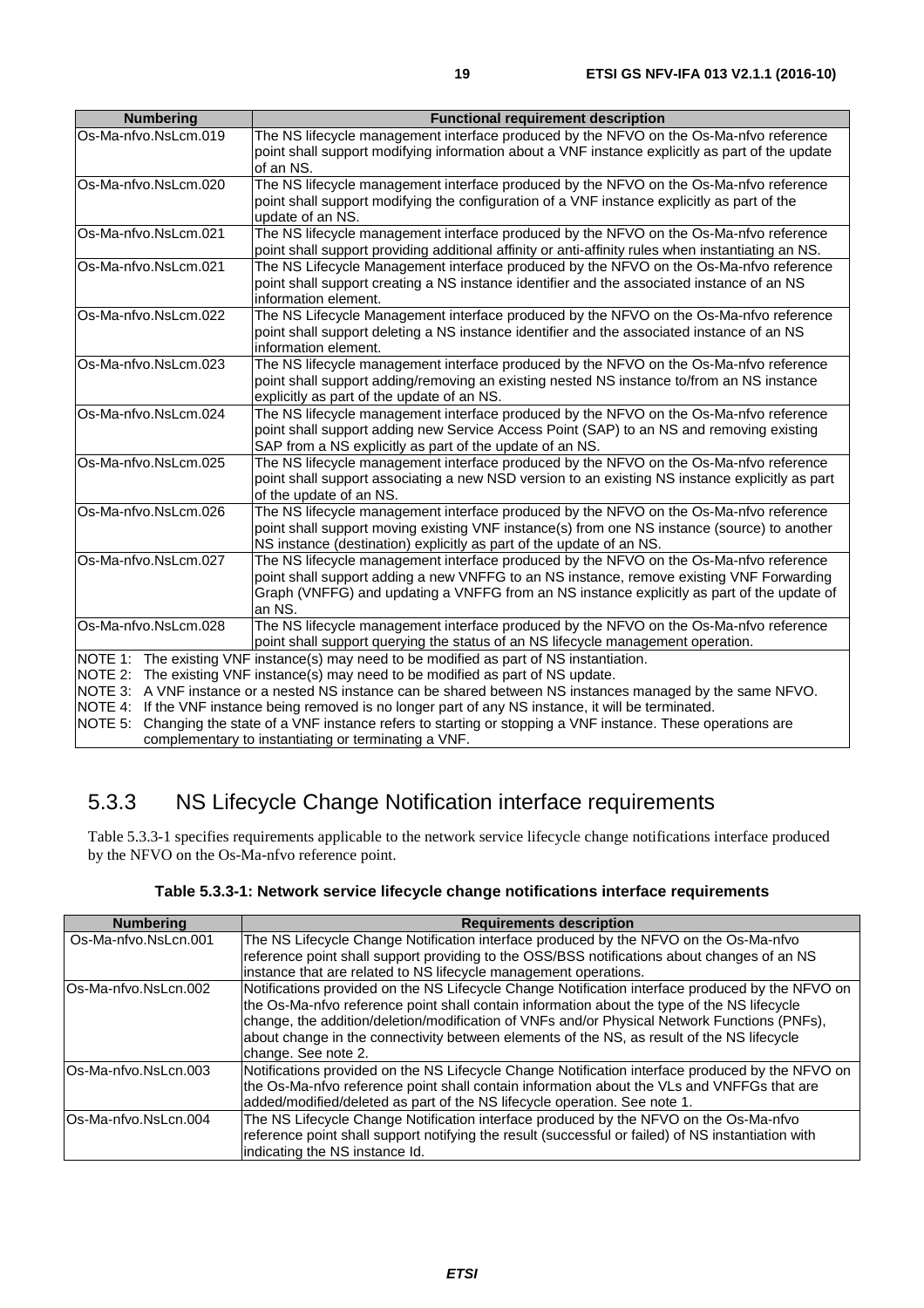<span id="page-19-0"></span>

| <b>Numbering</b>      | <b>Requirements description</b>                                                                                                                                                                                                                                                                                                                              |  |
|-----------------------|--------------------------------------------------------------------------------------------------------------------------------------------------------------------------------------------------------------------------------------------------------------------------------------------------------------------------------------------------------------|--|
| lOr-Ma-nfvo.NsLcn.005 | The NS Lifecycle Change Notification interface produced by the NFVO on the Os-Ma-nfvo<br>reference point shall support providing to the OSS/BSS notifications about creation and deletion of<br>an NS instance identifier and the associated instance of an NS information element, further<br>referred to as NS identifier creation/deletion notifications. |  |
| lOr-Ma-nfvo.NsLcn.006 | The NS Lifecycle Change Notification interface produced by the NFVO on the Os-Ma-nfvo<br>reference point shall support subscribing to NS lifecycle change notifications and to NS identifier<br>creation/deletion notifications.                                                                                                                             |  |
| NFVO.                 | NOTE 1: This provides information about VLs and VNFFGs points used by the NS and whose creation was triggered by the                                                                                                                                                                                                                                         |  |
|                       | NOTE 2: The modification of VNFs includes the operations of VNF scaling, change of VNF flavours, VNF healing, change of<br>VNF operational state, modification of VNF information data, modification of VNF configuration data.                                                                                                                              |  |

# 5.3.4 NS Performance Management interface requirements

Table 5.3.4-1 specifies requirements applicable to the network service performance management interface produced by the NFVO on the Os-Ma-nfvo reference point.

| <b>Numbering</b>    | <b>Requirements description</b>                                                          |
|---------------------|------------------------------------------------------------------------------------------|
| Os-Ma-Nfvo.NsPm.001 | The NS Performance Management interface produced by the NFVO on the Os-Ma-nfvo           |
|                     | reference point shall enable the OSS/BSS to control the collection and reporting of      |
|                     | performance information for NSs.                                                         |
| Os-Ma-Nfvo.NsPm.002 | The NS Performance Management interface produced by the NFVO on the Os-Ma-nfvo           |
|                     | reference point shall support the capability to notify the availability of performance   |
|                     | information. See note 1.                                                                 |
| Os-Ma-Nfvo.NsPm.003 | The NS Performance Management interface produced by the NFVO on the Os-Ma-nfvo           |
|                     | reference point shall expose the type of performance information that the NFVO can       |
|                     | collect from the NSs.                                                                    |
| Os-Ma-Nfvo.NsPm.004 | The NS Performance Management interface produced by the NFVO on the Os-Ma-nfvo           |
|                     | reference point shall enable the OSS/BSS to create a PM job specifying the type of       |
|                     | resource(s) and performance information that the OSS/BSS requires.                       |
| Os-Ma-Nfvo.NsPm.005 | The NS Performance Management interface produced by the NFVO on the Os-Ma-nfvo           |
|                     | reference point shall enable the OSS/BSS to create a PM job specifying the granularity   |
|                     | for collection and reporting of performance information on NSs.                          |
| Os-Ma-Nfvo.NsPm.006 | The NS Performance Management interface produced by the NFVO on the Os-Ma-nfvo           |
|                     | reference point shall enable the OSS/BSS to delete one or more explicitly identified PM  |
|                     | job(s).                                                                                  |
| Os-Ma-Nfvo.NsPm.007 | The NS Performance Management interface produced by the NFVO on the Os-Ma-nfvo           |
|                     | reference point shall support periodic collection of performance information (bounded or |
|                     | unbounded).                                                                              |
| Os-Ma-Nfvo.NsPm.008 | The NS Performance Management interface produced by the NFVO on the Os-Ma-nfvo           |
|                     | reference shall support the grouping of measurements. See note 2.                        |
| Os-Ma-Nfvo.NsPm.009 | The NS Performance Management interface produced by the NFVO on the Os-Ma-nfvo           |
|                     | reference point shall enable the OSS/BSS to manage the thresholds on the performance     |
|                     | information collected by the NFVO for NSs. See note 3.                                   |
| Os-Ma-Nfvo.NsPm.010 | The NS Performance Management interface produced by the NFVO on the Os-Ma-nfvo           |
|                     | reference point shall support the capability to notify about a threshold defined for a   |
|                     | specified metric of NSs being crossed.                                                   |
| Os-Ma-Nfvo.NsPm.011 | The NS Performance Management interface produced by the NFVO on the Os-Ma-nfvo           |
|                     | reference point shall enable the OSS/BSS to receive notifications related to threshold   |
|                     | crossing.                                                                                |
| Os-Ma-Nfvo.NsPm.012 | The NS Performance Management interface produced by the NFVO on the Os-Ma-nfvo           |
|                     | reference point should support querying the list of active PM jobs and defined threshold |
|                     | conditions by the consumer entity that created them.                                     |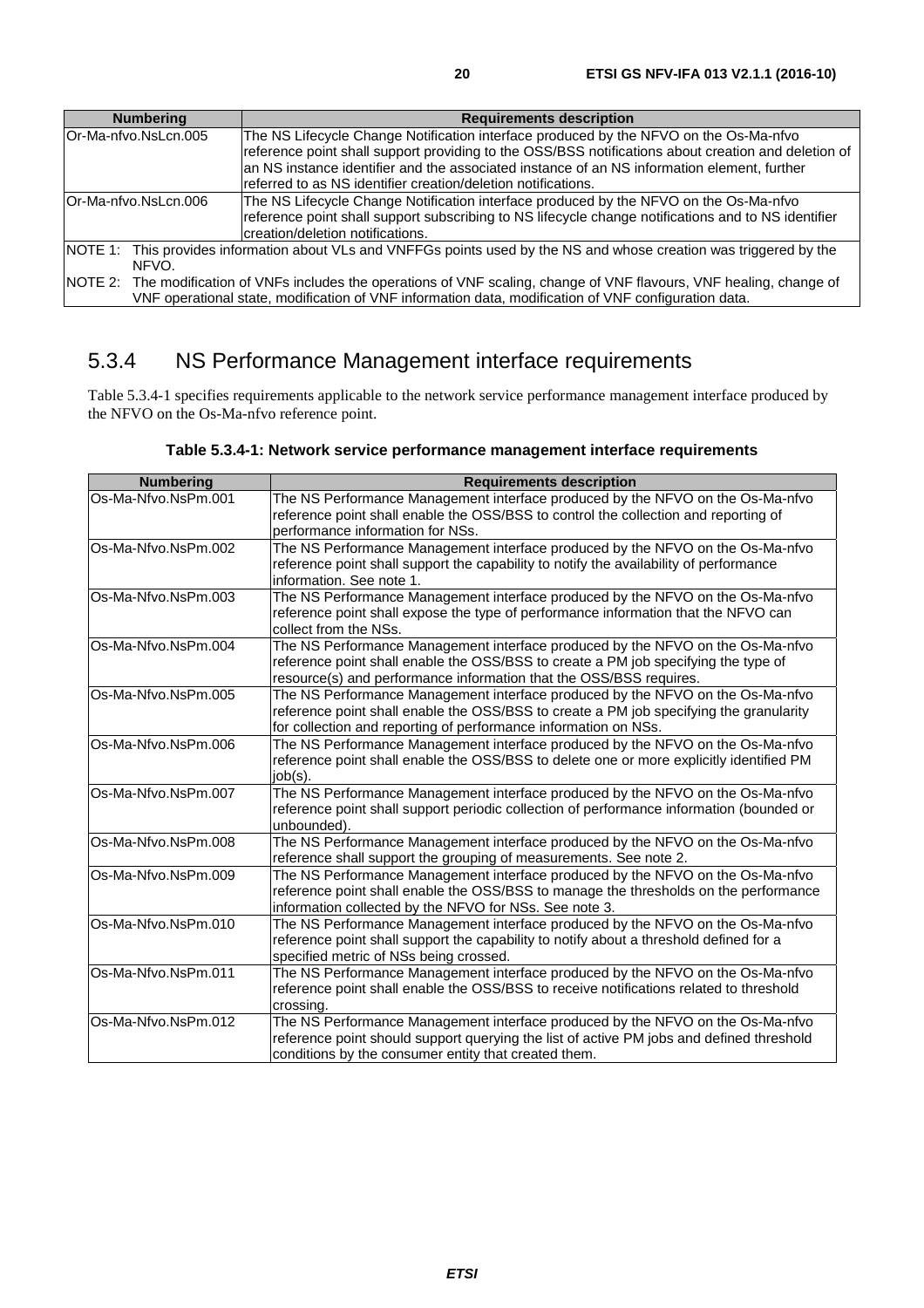<span id="page-20-0"></span>

| <b>Numbering</b>       | <b>Requirements description</b>                                                                                                                                                                                                                                                                                                                                                                                                                                                                                             |
|------------------------|-----------------------------------------------------------------------------------------------------------------------------------------------------------------------------------------------------------------------------------------------------------------------------------------------------------------------------------------------------------------------------------------------------------------------------------------------------------------------------------------------------------------------------|
| Os-Ma-Nfvo.NsPm.013    | The NS Performance Management interface produced by the NFVO on the Os-Ma-nfvo                                                                                                                                                                                                                                                                                                                                                                                                                                              |
|                        | reference point shall support the deletion of threshold conditions on the performance                                                                                                                                                                                                                                                                                                                                                                                                                                       |
|                        | information collected by the NFVO for NSs.                                                                                                                                                                                                                                                                                                                                                                                                                                                                                  |
|                        | NOTE 1: Performance information on a given NS results from either collected performance information of the<br>virtualised resources impacting the connectivity of this NS instance or VNF performance information issued<br>by the VNFM for the VNFs that is part of this NS instance. The latter performance information also results<br>from collected performance information of the virtualised resources.<br>NOTE 2: The group does not imply any modification/aggregation of performance measurements data and may be |
| virtual machine, etc.  | viewed as an alias for a pre-defined list of measurements. The group can be created by VNF, by NS, by<br>NOTE 3: Management of thresholds includes creation, deletion and query of the thresholds on the performance                                                                                                                                                                                                                                                                                                        |
| information collected. |                                                                                                                                                                                                                                                                                                                                                                                                                                                                                                                             |

# 5.3.5 NS Fault Management interface requirements

Table 5.3.5-1 specifies requirements applicable to the network service fault management interface produced by the NFVO on the Os-Ma-nfvo reference point.

| <b>Numbering</b>                                                                                               | <b>Requirements description</b>                                                                               |  |  |  |
|----------------------------------------------------------------------------------------------------------------|---------------------------------------------------------------------------------------------------------------|--|--|--|
| Os-Ma-nfvo.NsFm.001                                                                                            | The NS Fault Management interface produced by the NFVO on the Os-Ma-nfvo                                      |  |  |  |
|                                                                                                                | reference point shall support collecting NSs fault information. See note.                                     |  |  |  |
| Os-Ma-nfvo.NsFm.002                                                                                            | The NS Fault Management interface produced by the NFVO on the Os-Ma-nfvo                                      |  |  |  |
|                                                                                                                | reference point shall support providing alarm notifications related to faults on                              |  |  |  |
|                                                                                                                | NSs to the OSS/BSS.                                                                                           |  |  |  |
| Os-Ma-nfvo.NsFm.003                                                                                            | The NS Fault Management interface produced by the NFVO on the Os-Ma-nfvo                                      |  |  |  |
|                                                                                                                | reference point shall support providing a notification when there is a change in                              |  |  |  |
|                                                                                                                | the alarm information on NS.                                                                                  |  |  |  |
| Os-Ma-nfvo.NsFm.004                                                                                            | The NS Fault Management interface produced by the NFVO on the Os-Ma-nfvo                                      |  |  |  |
|                                                                                                                | reference point shall support the sending of notification to the OSS/BSS when                                 |  |  |  |
|                                                                                                                | an alarm on an NS has been created.                                                                           |  |  |  |
| Os-Ma-nfvo.NsFm.005                                                                                            | The NS Fault Management interface produced by the NFVO on the Os-Ma-nfvo                                      |  |  |  |
|                                                                                                                | reference point shall support the sending of notification to the OSS/BSS when                                 |  |  |  |
|                                                                                                                | an alarm on an NS has been cleared.                                                                           |  |  |  |
| Os-Ma-nfvo.NsFm.006                                                                                            | The NS Fault Management interface produced by the NFVO on the Os-Ma-nfvo                                      |  |  |  |
|                                                                                                                | reference point shall allow unambiguous identification of the alarm on an NS                                  |  |  |  |
|                                                                                                                | sent to the OSS/BSS.                                                                                          |  |  |  |
| Os-Ma-nfvo.NsFm.007                                                                                            | The NS Fault Management interface produced by the NFVO on the Os-Ma-nfvo                                      |  |  |  |
|                                                                                                                | reference point shall allow unambiguous identification of the NS causing the                                  |  |  |  |
|                                                                                                                | alarm.                                                                                                        |  |  |  |
| Os-Ma-nfvo.NsFm.008                                                                                            | The NS Fault Management interface produced by the NFVO on the Os-Ma-nfvo                                      |  |  |  |
|                                                                                                                | reference point shall allow unambiguous identification of the alarm cause.                                    |  |  |  |
| NOTE:<br>Fault information on a given NS instance can include the information related to the alarm (e.g. alarm |                                                                                                               |  |  |  |
| created, alarm cleared, etc.), alarm cause(s) and identification of this NS instance and fault information     |                                                                                                               |  |  |  |
|                                                                                                                | concerning the virtualised resources supporting the constituent VNFs for this NS instance and the virtualised |  |  |  |
| resources supporting the connectivity of this NS instance.                                                     |                                                                                                               |  |  |  |

**Table 5.3.5-1: Network service fault management interface requirements** 

# 5.3.6 VNF Package Management interface requirements

Table 5.3.1-1 specifies requirements applicable to the VNF Package management interface produced by the NFVO on the Os-Ma-nfvo reference point.

| <b>Numbering</b>       | <b>Functional requirement description</b>                                   |
|------------------------|-----------------------------------------------------------------------------|
| Os-Ma-nfvo.VnfPkgm.001 | The VNF Package Management interface produced by the NFVO on the Os-Ma-nfvo |
|                        | reference point shall support on-boarding a VNF Package.                    |
| Os-Ma-nfvo.VnfPkgm.002 | The VNF Package Management interface produced by the NFVO on the Os-Ma-nfvo |
|                        | reference point shall support disabling a VNF Package.                      |
| Os-Ma-nfvo.VnfPkgm.003 | The VNF Package Management interface produced by the NFVO on the Os-Ma-nfvo |
|                        | reference point shall support enabling a VNF Package.                       |

**Table 5.3.6-1: VNF Package management interface requirements**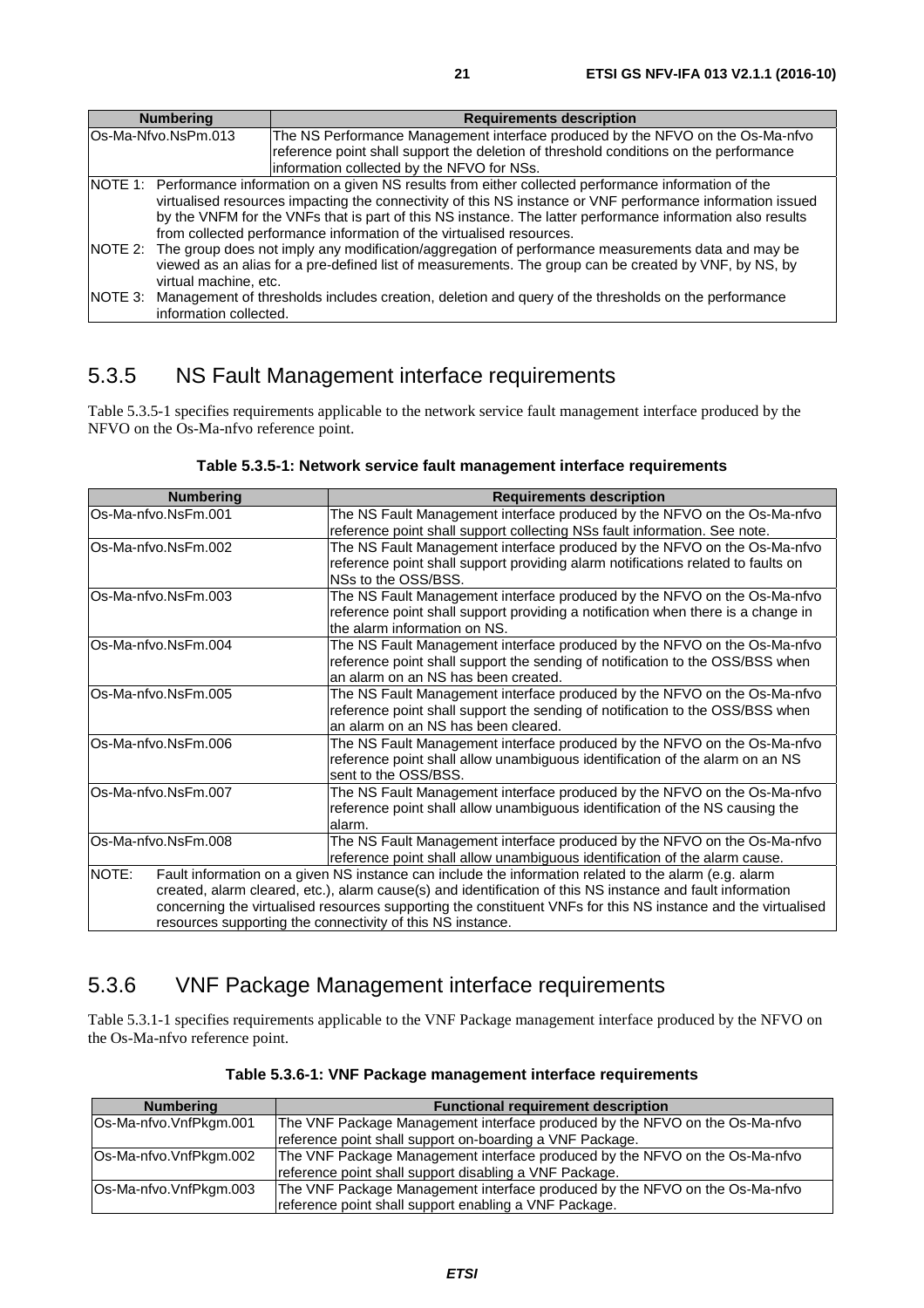<span id="page-21-0"></span>

| <b>Numbering</b>       | <b>Functional requirement description</b>                                                             |
|------------------------|-------------------------------------------------------------------------------------------------------|
| Os-Ma-nfvo.VnfPkgm.004 | The VNF Package Management interface produced by the NFVO on the Os-Ma-nfvo                           |
|                        | reference point shall support querying VNF Package information. See note.                             |
| Os-Ma-nfvo.VnfPkgm.005 | The VNF Package Management interface produced by the NFVO on the Os-Ma-nfvo                           |
|                        | reference point shall support deleting a VNF Package.                                                 |
| Os-Ma-nfvo.VnfPkgm.006 | The VNF Package Management interface produced by the NFVO on the Os-Ma-nfvo                           |
|                        | reference point shall support providing notifications about the on-boarding of VNF                    |
|                        | Packages.                                                                                             |
| Os-Ma-nfvo.VnfPkgm.007 | The VNF Package Management interface produced by the NFVO on the Os-Ma-nfvo                           |
|                        | reference point shall support providing notifications as a result of changes on VNF                   |
|                        | Package states.                                                                                       |
| Os-Ma-nfvo.VnfPkgm.008 | The VNF Package Management interface produced by the NFVO on the Os-Ma-nfvo                           |
|                        | reference point shall support fetching a VNF Package, or selected artifacts contained in              |
|                        | a package.                                                                                            |
| Os-Ma-nfvo.VnfPkgm.009 | The VNF Package Management interface produced by the NFVO on the Os-Ma-nfvo                           |
|                        | reference point shall support aborting the pending deletion of a VNF Package as long as               |
|                        | a VNF instance exists that is based on this package.                                                  |
| NOTE:                  | VNF Package information can include information such as release date, vendor info, manifest, VNFD, SW |
|                        | image meta-data, files contained in the VNF Package, etc.                                             |

6 OSS exposed interfaces

No interface is exposed by the OSS/BSS FB to NFVO over the Os-Ma-nfvo reference point.

# 7 NFVO exposed interfaces

# 7.1 Introduction

This clause defines the interfaces exposed by the NFVO towards the OSS/BSS over the Os-Ma-nfvo reference point.

NOTE: The fact that information elements and attributes are presented in tabular form does not preclude protocol designs in which these information elements and attributes are encoded in different parts of request and response messages. For example, in a RESTful interface, parts of them may be encoded in the URL, in the message header, in the message body or any combination thereof.

# 7.2 NSD Management interface

### 7.2.1 Description

This interface allows the management of NSDs and associated PNFDs. Virtual Link Descriptors (VLDs) and VNF Forwarding Graph Descriptors (VNFFGDs) are considered as part of the NSD and handled along with it.

The following operations are defined for this interface:

- On-board NSD;
- Enable NSD;
- Disable NSD;
- Update NSD;
- Delete NSD;
- Query NSD;
- On-board PNFD;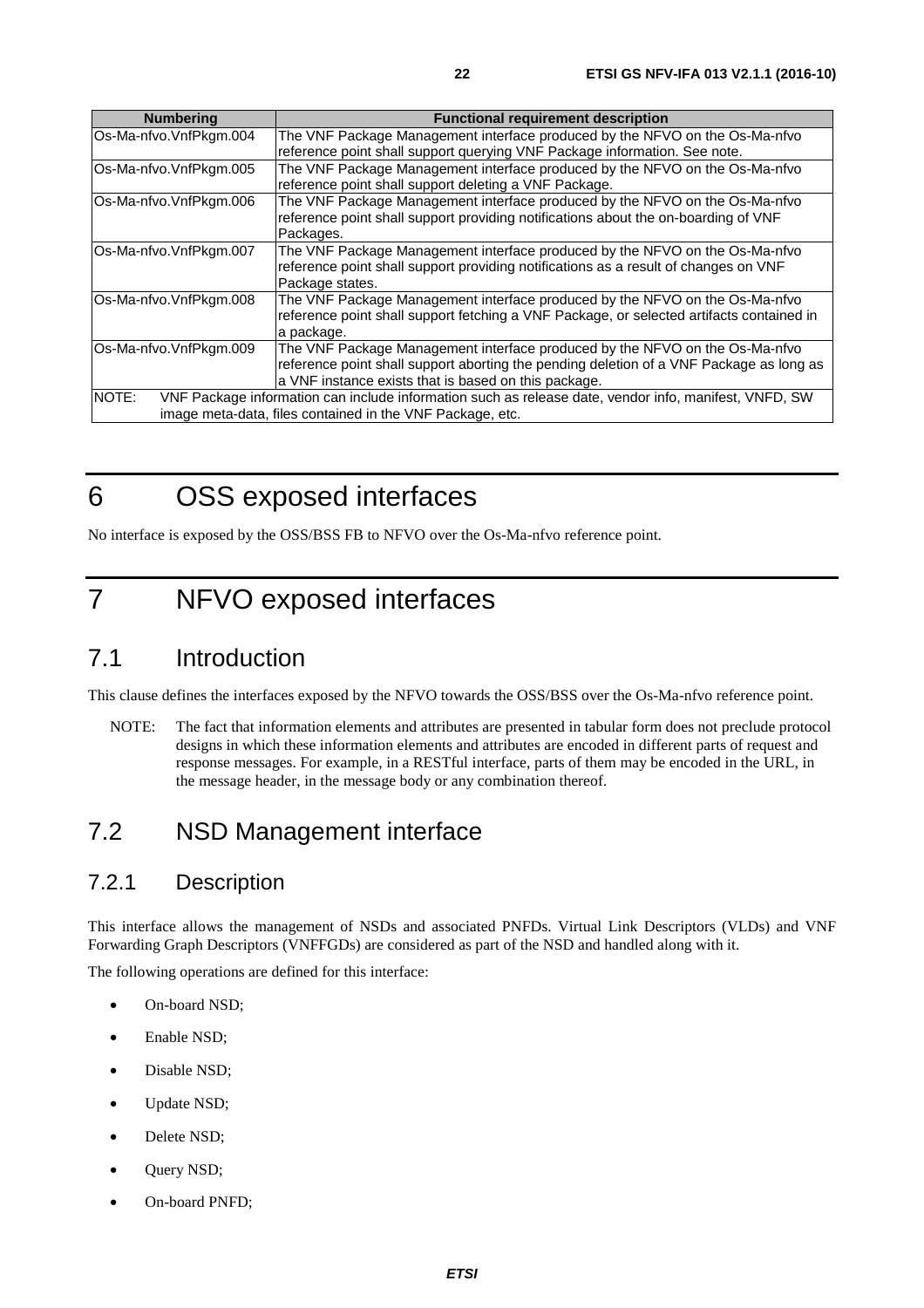- <span id="page-22-0"></span>• Update PNFD;
- Delete PNFD:
- Query PNFD;
- Subscribe, for subscribing to notifications related to NSD management changes;
- Notify, for delivering notifications related to NSD management changes.

### 7.2.2 On-board NSD operation

#### 7.2.2.1 Description

This operation will on-board an NSD in the NFVO.

Associated descriptors ( VLD and VNFFGD), that are part of the NSD, are on-boarded at the same time.

All descriptors needed by the NSD: VNFD, PNFD and NSD for nested NSs shall be on-boarded before being able to successfully on-board the NSD.

Table 7.2.2.1-1 lists the information flow exchanged between the OSS/BSS and the NFVO.

**Table 7.2.2.1-1: On-board NSD operation** 

| <b>Message</b>               | Requirement       | <b>Direction</b>            |
|------------------------------|-------------------|-----------------------------|
| OnboardNsdRequest            | <b>IMandatory</b> | $ OSS/BSS \rightarrow NFVO$ |
| OnboardNsdResponse Mandatory |                   | $NFVO \rightarrow OSS/BSS$  |
|                              |                   |                             |

#### 7.2.2.2 Input parameters

The input parameters sent when invoking the operation shall follow the indications provided in table 7.2.2.2-1.

#### **Table 7.2.2.2-1: On-board NSD operation input parameters**

| <b>Parameter</b> | Qualifier | <b>Cardinality</b> | Content       | <b>Description</b>             |
|------------------|-----------|--------------------|---------------|--------------------------------|
| Insd             | ΙM        |                    | <b>Nsd</b>    | INSD to be on-boarded.         |
| luserDefinedData |           | 0N                 | lKevValuePair | User defined data for the NSD. |

#### 7.2.2.3 Output parameters

The output parameters returned by the operation shall follow the indications provided in table 7.2.2.3-1.

#### **Table 7.2.2.3-1: On-board NSD operation output parameters**

| Parameter  | Qualifier | Cardinality | Content    | <b>Description</b>                                    |
|------------|-----------|-------------|------------|-------------------------------------------------------|
| Insdinfold | ΙM        |             | Identifier | Identifier of the on-boarded instance of<br>Ithe NSD. |

#### 7.2.2.4 Operation results

The result of the operation indicates whether the on-boarding of the NSD has been successful or not with a standard success/error result.

The nsdInfoId is only returned when the operations has been successful.

Once on-boarded, the NSD and all referenced descriptors are known to and validated by the NFVO. It is in "Enabled, Not in use" state, allowing its use for NS lifecycle management. See the NSD state model in clause D.2.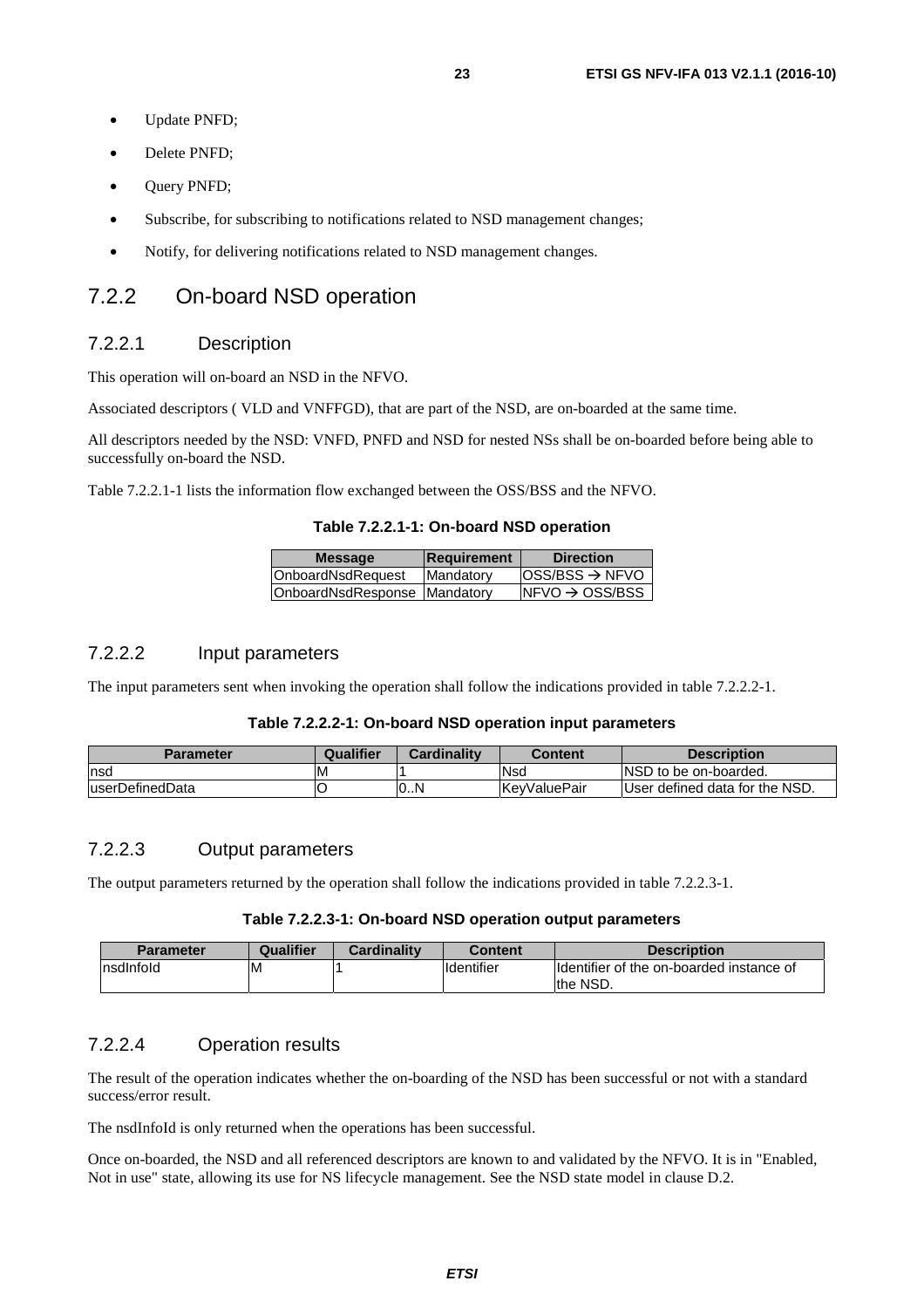### <span id="page-23-0"></span>7.2.3 Enable NSD operation

#### 7.2.3.1 Description

This operation will enable a previously disabled NSD instance, allowing again its use for instantiation of new network service with this descriptor. The "In use/Not in use" sub-state shall not change as a result of the operation.

Table 7.2.3.1-1 lists the information flow exchanged between the OSS/BSS and the NFVO.

**Table 7.2.3.1-1: Enable NSD operation** 

| <b>Message</b>              | <b>Requirement</b> | <b>Direction</b>            |
|-----------------------------|--------------------|-----------------------------|
| EnableNsdRequest            | Mandatory          | $ OSS/BSS \rightarrow NFVO$ |
| EnableNsdResponse Mandatory |                    | $NFVO \rightarrow OSS/BSS$  |
|                             |                    |                             |

#### 7.2.3.2 Input parameters

The input parameters sent when invoking the operation shall follow the indications provided in table 7.2.3.2-1.

#### **Table 7.2.3.2-1: Enable NSD operation input parameters**

| <b>Parameter</b> | Qualifier | <b>Cardinality</b> | Content    | <b>Description</b>           |
|------------------|-----------|--------------------|------------|------------------------------|
| nsdlnfold        | ΙM        |                    | Identifier | Identifier of the on-boarded |
|                  |           |                    |            | linstance of the NSD.        |

#### 7.2.3.3 Output parameters

No output parameter.

#### 7.2.3.4 Operation results

The result of the operation indicates if it has been successful or not with a standard success/error result.

If the NSD was already enabled or is in deletion pending state, this operation returns an error.

### 7.2.4 Disable NSD operation

#### 7.2.4.1 Description

This operation will disable a previously enabled NSD instance, preventing any further use for instantiation of new network service with this descriptor. The "In use/Not in use" sub-state shall not change as a result of the operation.

Table 7.2.4.1-1 lists the information flow exchanged between the OSS/BSS and the NFVO.

| Table 7.2.4.1-1: Disable NSD operation |  |
|----------------------------------------|--|
|----------------------------------------|--|

| <b>Message</b>                 | Requirement       | <b>Direction</b>           |
|--------------------------------|-------------------|----------------------------|
| DisableNsdRequest              | <b>IMandatory</b> | $OSS/BSS \rightarrow NFVO$ |
| DisableNsdResponse   Mandatory |                   | $NFO \rightarrow OSS/ BSS$ |
|                                |                   |                            |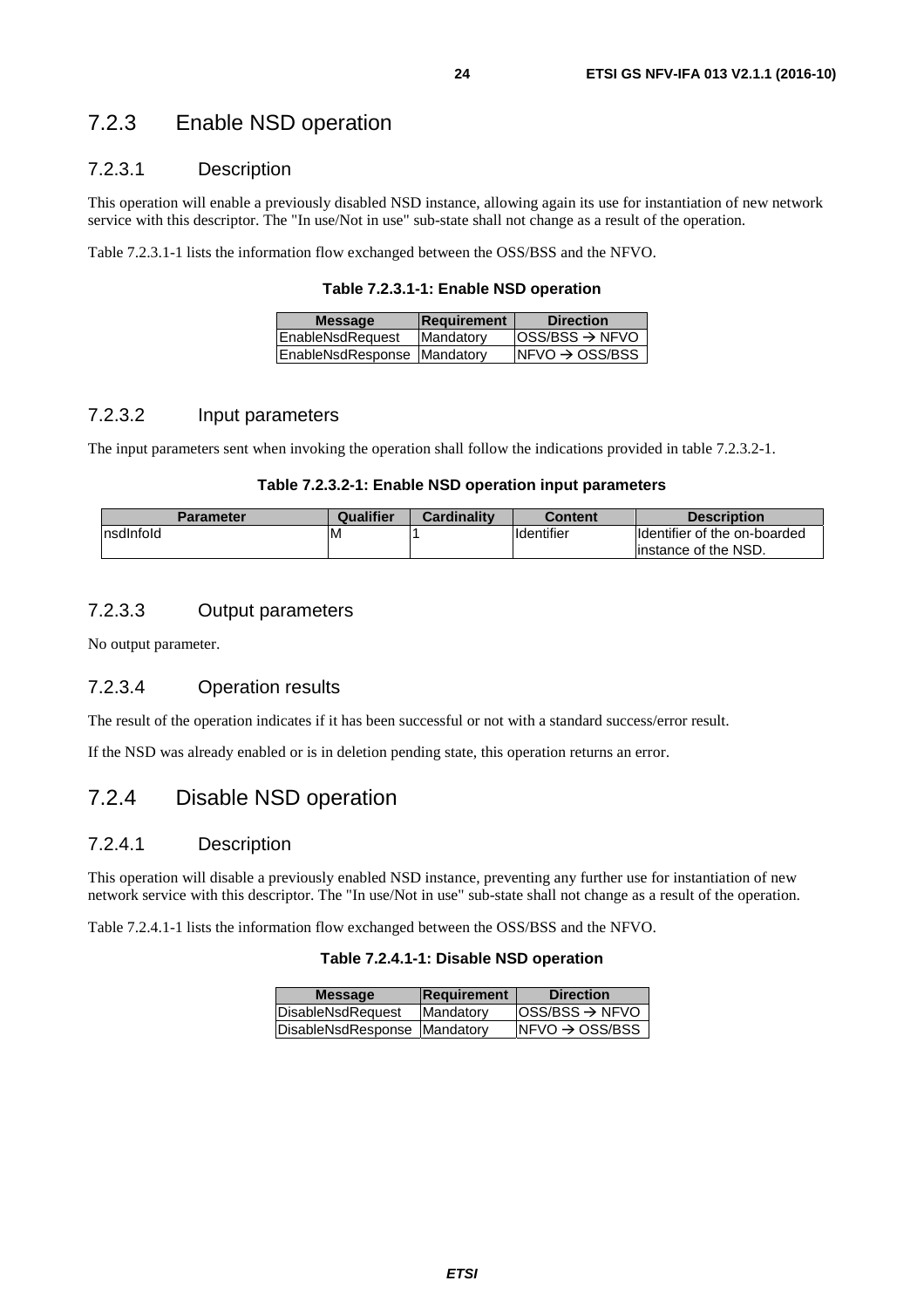#### <span id="page-24-0"></span>7.2.4.2 Input parameters

The input parameters sent when invoking the operation shall follow the indications provided in table 7.2.4.2-1.

| Parameter | Qualifier | <b>Cardinality</b> | <b>Content</b>     | <b>Description</b>            |
|-----------|-----------|--------------------|--------------------|-------------------------------|
| nsdInfold | ιM        |                    | <b>I</b> dentifier | Ildentifier of the on-boarded |
|           |           |                    |                    | linstance of the NSD.         |

#### **Table 7.2.4.2-1: Disable NSD operation input parameters**

#### 7.2.4.3 Output parameters

No output parameter.

#### 7.2.4.4 Operation results

The result of the operation indicates if it has been successful or not with a standard success/error result.

If the NSD was already disabled or is in deletion pending state, this operation returns an error.

### 7.2.5 Update NSD operation

#### 7.2.5.1 Description

This operation will update an already on-boarded NSD, creating a new version of the NSD. The operation can also be used to update the userDefinedData of an existing NsdInfo information element without creating a new version of the NSD.

The previous versions of the NSDs are not modified.

It is possible to add (remove) constituent descriptors (i.e. VNFDs, PNFDs, nested NSDs, VLDs, VNFFGDs and Service Access Point Descriptors (SAPDs)) to (from) an NSD via the Update NSD operation. This is done by changing the various descriptor references in the new NSD. For example, to add VNFDs to an NSD, the OSS/BSS adds corresponding VNFD identifiers to the list of vnfdIds in the new NSD. To remove VNFDs, the OSS/BSS simply does not include the vnfdIds (of the VNFDs to be removed) in the new NSD.

Table 7.2.5.1-1 lists the information flow exchanged between the OSS/BSS and the NFVO.

**Table 7.2.5.1-1: Update NSD operation** 

| <b>Message</b>              | Requirement       | <b>Direction</b>            |
|-----------------------------|-------------------|-----------------------------|
| UpdateNsdRequest            | <b>IMandatory</b> | $ OSS/BSS \rightarrow NFVO$ |
| UpdateNsdResponse Mandatory |                   | $NFVO \rightarrow OSS/BSS$  |
|                             |                   |                             |

#### 7.2.5.2 Input parameters

The input parameters sent when invoking the operation shall follow the indications provided in table 7.2.5.2-1.

| <b>Parameter</b> | <b>Qualifier</b> | <b>Cardinality</b> | <b>Content</b>    | <b>Description</b>                                                                                        |
|------------------|------------------|--------------------|-------------------|-----------------------------------------------------------------------------------------------------------|
| Insdinfold       | M                |                    | <b>Identifier</b> | Ildentifier of the on-boarded version of the                                                              |
|                  |                  |                    |                   | INSD.                                                                                                     |
| Insd             | M                | 0.1                | Nsd               | New NSD to be created. Only present if the                                                                |
|                  |                  |                    |                   | NSD itself is updated. See note.                                                                          |
| luserDefinedData | O                | 0.N                | KeyValuePair      | User defined data to be updated. For existing                                                             |
|                  |                  |                    |                   | keys, the value is replaced. See note.                                                                    |
| NOTE:            |                  |                    |                   | At least one of the two parameters shall be present. If nsd is not present, the operation is used only to |
|                  |                  |                    |                   | update existing or add additional user defined data using the userDefinedData parameter.                  |

**Table 7.2.5.2-1: Update NSD operation input parameters**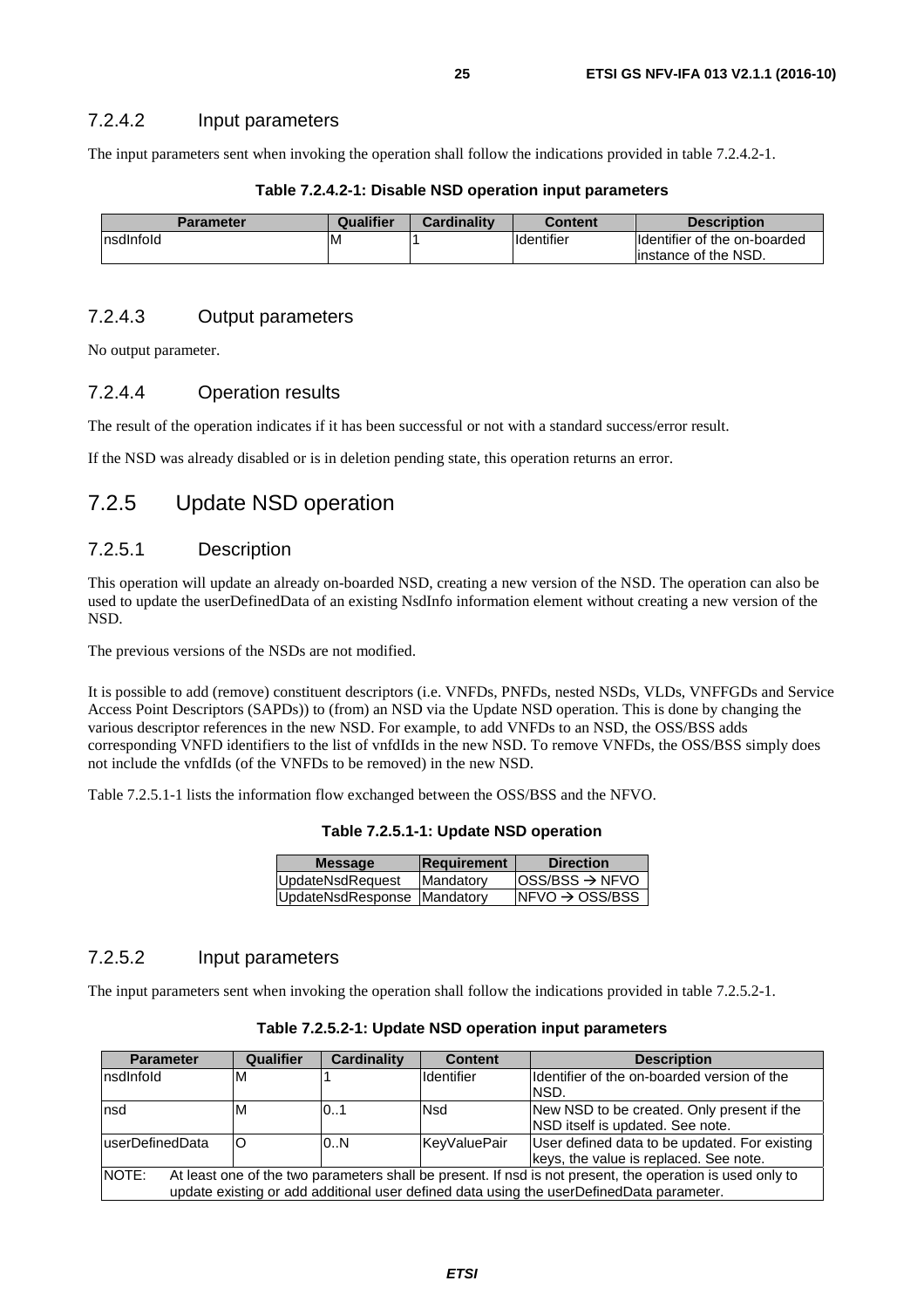<span id="page-25-0"></span>The output parameters returned by the operation shall follow the indications provided in table 7.2.5.3-1.

| Table 7.2.5.3-1: Update NSD operation output parameters |  |  |
|---------------------------------------------------------|--|--|
|---------------------------------------------------------|--|--|

| ele   | <b>Tifier</b><br>Ωı | $1 - 111$ | าtent               | ion                                            |
|-------|---------------------|-----------|---------------------|------------------------------------------------|
| lnsd™ | ΙM                  |           | $\cdots$<br>.<br>ше | ' NSD.<br>undated<br>ιαι<br>me<br>mer<br>6 H I |

#### 7.2.5.4 Operation results

The result of the operation indicates if it has been successful or not with a standard success/error result. The nsdInfoId is only returned when the operations has been successful.

If the NSD was not already on-boarded or is in deletion pending state, this operation returns an error.

### 7.2.6 Delete NSD operation

#### 7.2.6.1 Description

This operation will delete one or more NSD(s).

It is possible to delete only a single version of an NSD or all versions.

An NSD can only be deleted when there is no instantiated NS using it.

An NSD in the deletion pending state can no longer be enabled, disabled or updated. It is not possible to instantiate NS(s) using an NSD in the deletion pending state.

Table 7.2.6.1-1 lists the information flow exchanged between the OSS/BSS and the NFVO.

#### **Table 7.2.6.1-1: Delete NSD operation**

| <b>Requirement</b>          | <b>Direction</b>            |
|-----------------------------|-----------------------------|
| Mandatory                   | $ OSS/BSS \rightarrow NFVO$ |
| DeleteNsdResponse Mandatory | $NFVO \rightarrow OSS/BSS$  |
|                             |                             |

#### 7.2.6.2 Input parameters

The input parameters sent when invoking the operation shall follow the indications provided in table 7.2.6.2-1.

| Table 7.2.6.2-1: Delete NSD operation input parameters |  |  |
|--------------------------------------------------------|--|--|
|--------------------------------------------------------|--|--|

| <b>Parameter</b>   | Qualifier | <b>Cardinality</b> | <b>Content</b>    | <b>Description</b>                                                                                                                                           |
|--------------------|-----------|--------------------|-------------------|--------------------------------------------------------------------------------------------------------------------------------------------------------------|
| Insdinfold         | ΙM        | 1N                 | <b>Identifier</b> | Identifier of the on-boarded instance(s) of the NSD to be<br>deleted.                                                                                        |
| applyOnAllVersions | ΙO        | 101                | Boolean           | Indicates if the delete operation is to be applied on all<br>versions of this NSD.<br>By default, if not present, it applies only on the current<br>version. |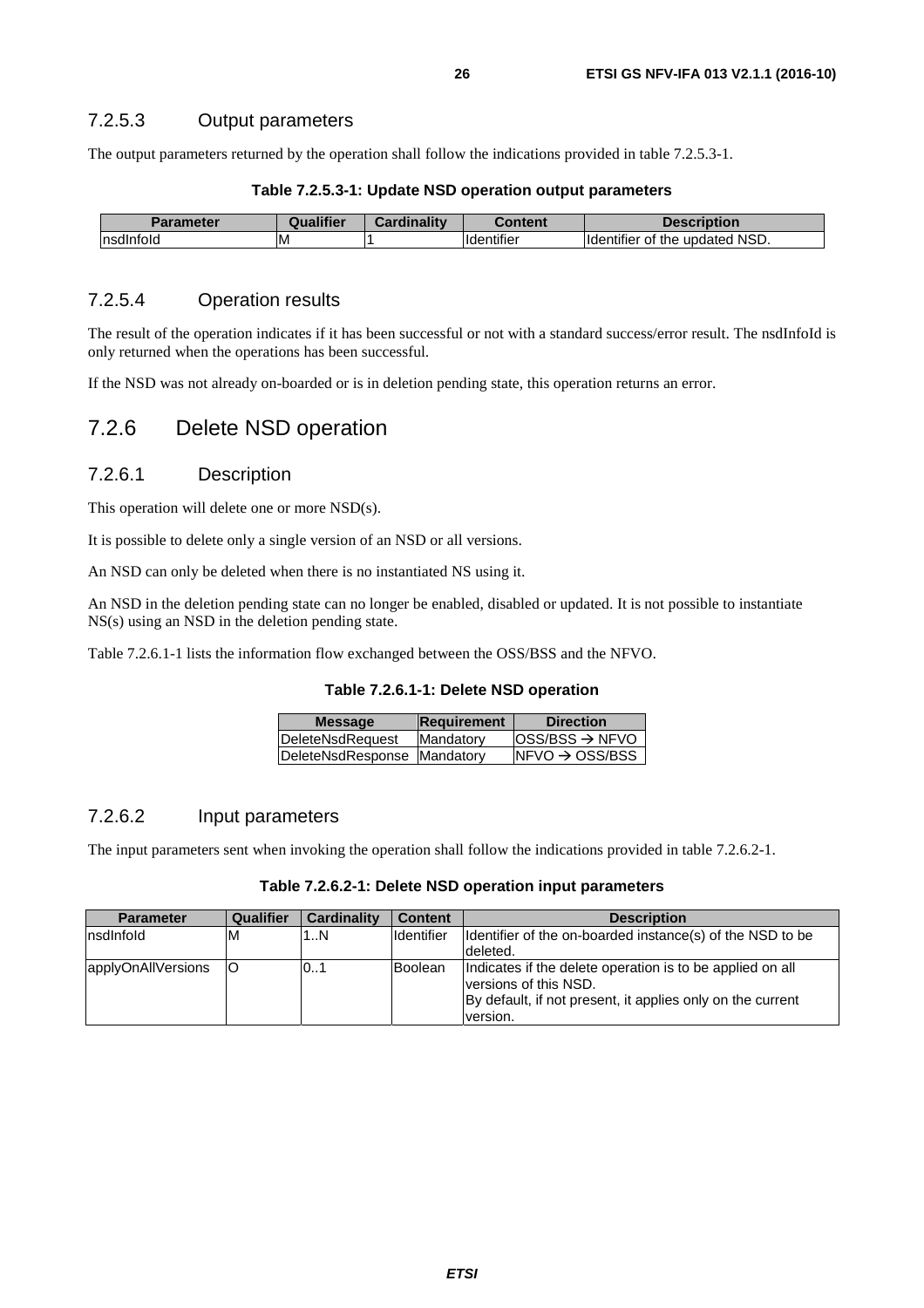#### <span id="page-26-0"></span>7.2.6.3 Output parameters

The output parameters returned by the operation shall follow the indications provided in table 7.2.6.3-1.

| Table 7.2.6.3-1: Delete NSD operation output parameters |  |  |
|---------------------------------------------------------|--|--|
|---------------------------------------------------------|--|--|

| Parameter                | Qualifier | <b>Cardinality</b> | Content                | Description                                                    |
|--------------------------|-----------|--------------------|------------------------|----------------------------------------------------------------|
| <b>IdeletedNsdInfold</b> | ΙM        | .N                 | .<br><b>Identifier</b> | deleted NSD<br><b>Identifier</b><br>the<br>version(s).<br>. of |

#### 7.2.6.4 Operation results

The result of the operation indicates if it has been successful or not with a standard success/error result.

If one of the NSDs is still in use and is marked as delete pending, this is indicated as part of the operation result and it will be deleted once all associated and instantiated NSs are terminated.

### 7.2.7 Query NSD operation

#### 7.2.7.1 Description

This operation will enable the OSS/BSS to query the NFVO concerning details of one or more NSDs.

Table 7.2.7.1-1 lists the information flow exchanged between the OSS/BSS and the NFVO.

#### **Table 7.2.7.1-1: Query NSD operation**

| <b>Message</b>             | Requirement      | <b>Direction</b>            |
|----------------------------|------------------|-----------------------------|
| QueryNsdRequest            | <b>Mandatory</b> | $ OSS/BSS \rightarrow NFVO$ |
| QueryNsdResponse Mandatory |                  | $NFVO \rightarrow OSS/BSS$  |
|                            |                  |                             |

#### 7.2.7.2 Input parameters

The input parameters sent when invoking the operation shall follow the indications provided in table 7.2.7.2-1.

#### **Table 7.2.7.2-1: Query NSD operation input parameters**

| <b>Parameter</b>          | Qualifier | <b>Cardinality</b> | <b>Content</b> | <b>Description</b>                                                                                                                                                                                          |
|---------------------------|-----------|--------------------|----------------|-------------------------------------------------------------------------------------------------------------------------------------------------------------------------------------------------------------|
| filter                    | ΙM        |                    | Filter         | Filter defining the NSDs on which the query applies, based on<br>lattributes of the NSDs.<br>It can also be used to specify one or more NSDs to be queried<br>by providing their identifiers.               |
| <b>lattributeSelector</b> | ΙM        | 0.N                | String         | Provides a list of attribute names of the NSD. If present, only<br>these attributes are returned for the instances of NSD(s)<br>matching the filter.<br>If absent, the complete NSD instances are returned. |

#### 7.2.7.3 Output parameters

The output parameters returned by the operation shall follow the indications provided in table 7.2.7.3-1.

| Table 7.2.7.3-1: Query NSD operation output parameters |  |  |
|--------------------------------------------------------|--|--|
|--------------------------------------------------------|--|--|

| <b>Parameter</b> |           | Qualifier   Cardinality | Content | <b>Description</b>                                          |
|------------------|-----------|-------------------------|---------|-------------------------------------------------------------|
| queryResult      | <b>IM</b> | 0N                      | Nsdlnfo | Details of the on-boarded NSD(s) matching the input filter. |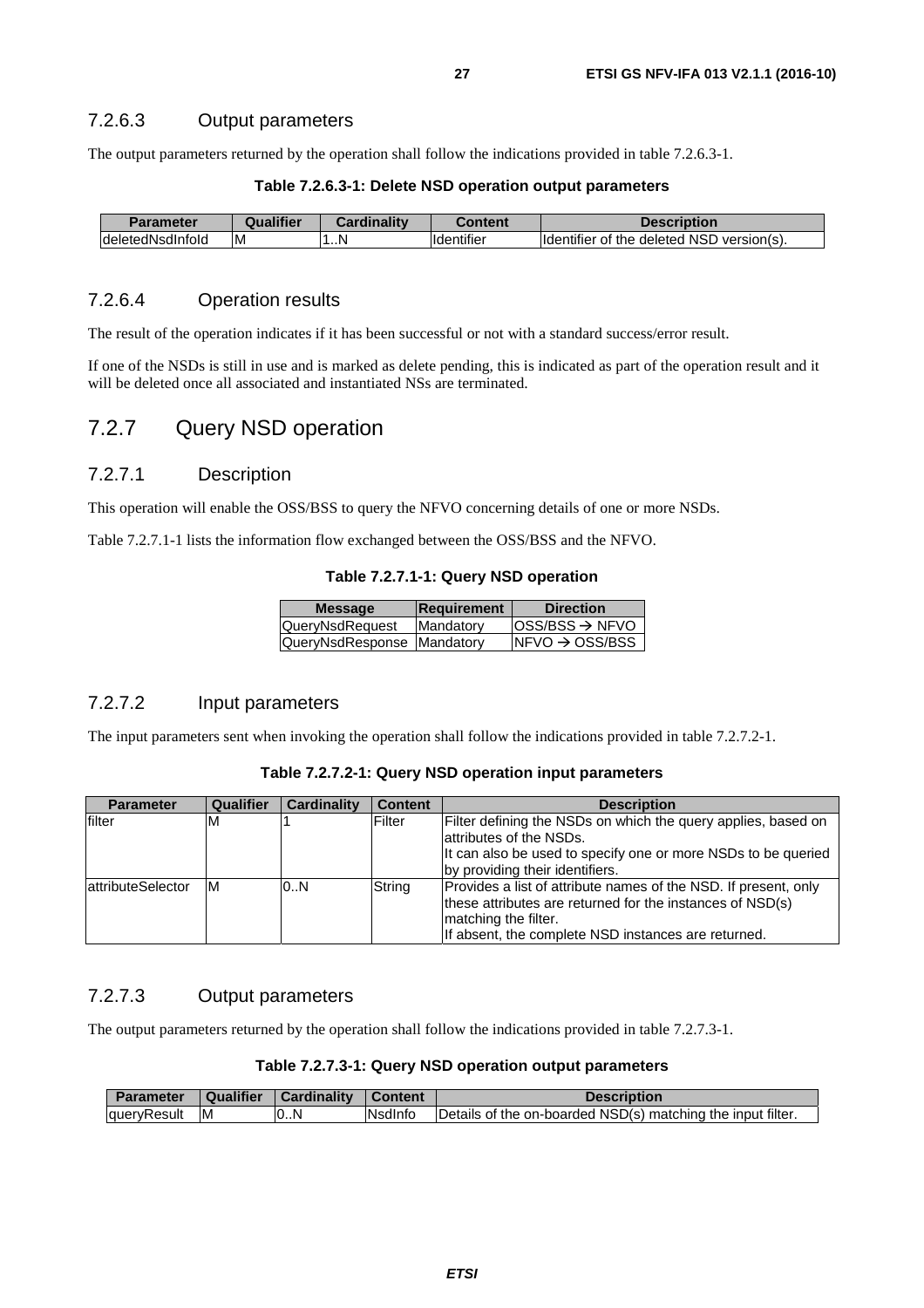#### <span id="page-27-0"></span>7.2.7.4 Operation results

After success operation, the NFVO has queried the internal NSD information objects. The result of the operation indicates if it has been successful or not with a standard success/error result. For a particular query, information about the NSDs that the consumer has access to and that match the filter is returned.

### 7.2.8 On-board PNFD operation

#### 7.2.8.1 Description

This operation will on-board a PNF in the NFVO, making it available to be used by NSDs.

Table 7.2.8.1-1 lists the information flow exchanged between the OSS/BSS and the NFVO.

**Table 7.2.8.1-1: On-board PNFD operation** 

| <b>Message</b>                | Requirement | <b>Direction</b>            |
|-------------------------------|-------------|-----------------------------|
| <b>OnboardPnfdRequest</b>     | Mandatory   | $ OSS/BSS \rightarrow NFVO$ |
| OnboardPnfdResponse Mandatory |             | $NFO \rightarrow OSS/ BSS$  |

#### 7.2.8.2 Input parameters

The input parameters sent when invoking the operation shall follow the indications provided in table 7.2.8.2-1.

#### **Table 7.2.8.2-1: On-board PNFD operation input parameters**

| <b>Parameter</b> | Qualifier | <b>Cardinality</b> | <b>Content</b>      | <b>Description</b>             |
|------------------|-----------|--------------------|---------------------|--------------------------------|
| pnfd             | ιM        |                    | Pnfd                | <b>IPNFD</b> to be on-boarded. |
| luserDefinedData |           | 10N                | <b>KevValuePair</b> | User defined data for the      |
|                  |           |                    |                     | <b>IPNFD.</b>                  |

#### 7.2.8.3 Output parameters

The output parameters returned by the operation shall follow the indications provided in table 7.2.8.3-1.

#### **Table 7.2.8.3-1: On-board PNFD operation output parameters**

| <b>Parameter</b>    | Qualifier | <b>Cardinality</b> | Content    | <b>Description</b>                        |
|---------------------|-----------|--------------------|------------|-------------------------------------------|
| <b>I</b> pnfdInfold | ΙM        |                    | Identifier | Ildentifier of the on-boarded instance of |
|                     |           |                    |            | the PNFD.                                 |

#### 7.2.8.4 Operation results

The result of the operation indicates if the on-boarding of the PNFD has been successful or not with a standard success/error result.

The pnfdInfoId is only returned when the operation has been successful.

Once on-boarded, the PNFD is known to and validated by the NFVO.

### 7.2.9 Update PNFD operation

#### 7.2.9.1 Description

This operation will update a PNFD, creating a new version of already on-boarded PNFD. The operation can also be used to update the userDefinedData of an existing PnfInfo information element without creating a new version of the PNFD.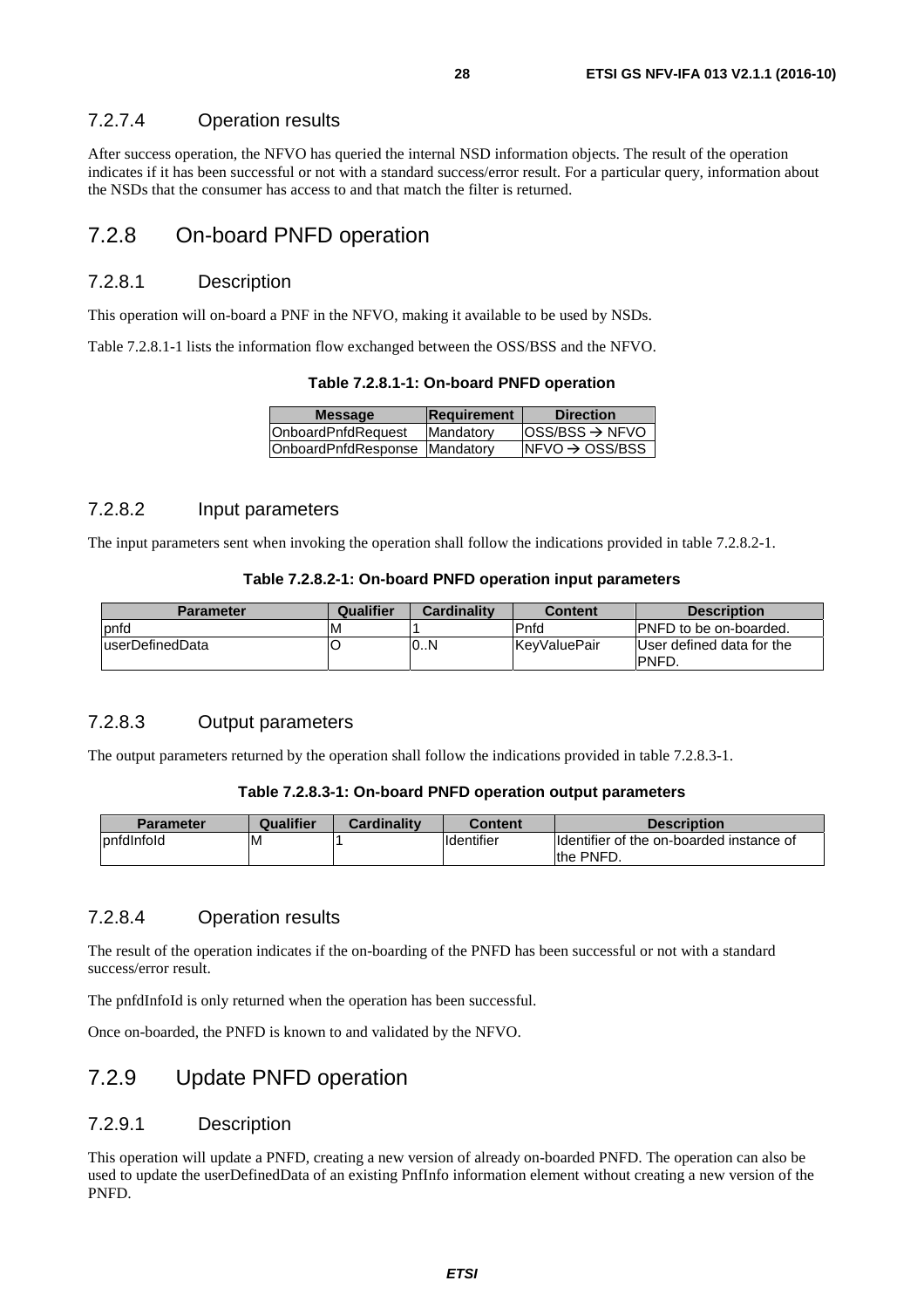<span id="page-28-0"></span>Table 7.2.9.1-1 lists the information flow exchanged between the OSS/BSS and the NFVO.

| Table 7.2.9.1-1: Update PNFD operation |  |  |  |
|----------------------------------------|--|--|--|
|----------------------------------------|--|--|--|

| <b>Message</b>               | <b>Requirement</b> | <b>Direction</b>            |
|------------------------------|--------------------|-----------------------------|
| <b>UpdatePnfdRequest</b>     | Mandatory          | $OSS/BSS \rightarrow NFVO$  |
| UpdatePnfdResponse Mandatory |                    | $INFVO \rightarrow OSS/BSS$ |
|                              |                    |                             |

#### 7.2.9.2 Input parameters

The input parameters sent when invoking the operation shall follow the indications provided in table 7.2.9.2-1.

**Table 7.2.9.2-1: Update PNFD operation input parameters** 

| <b>Parameter</b>                                                                                                                                                                                                        | Qualifier | <b>Cardinality</b> | <b>Content</b> | <b>Description</b>                            |
|-------------------------------------------------------------------------------------------------------------------------------------------------------------------------------------------------------------------------|-----------|--------------------|----------------|-----------------------------------------------|
| <b>I</b> pnfdInfold                                                                                                                                                                                                     | ΙM        |                    | Identifier     | Ildentifier of the on-boarded version of the  |
|                                                                                                                                                                                                                         |           |                    |                | IPNFD.                                        |
| <b>b</b> nfd                                                                                                                                                                                                            | ιM        | 01                 | Pnfd           | INew PNFD to be created. See note.            |
| luserDefinedData                                                                                                                                                                                                        | lO        | 0.N                | KeyValuePair   | User defined data to be updated. For existing |
|                                                                                                                                                                                                                         |           |                    |                | Keys, the value is replaced. See note.        |
| <b>INOTE:</b><br>At least one of the two parameters shall be present. If pnfd is not present, the operation is used only to<br>update existing or add additional user defined data using the userDefinedData parameter. |           |                    |                |                                               |

#### 7.2.9.3 Output parameters

The output parameters returned by the operation shall follow the indications provided in table 7.2.9.3-1.

#### **Table 7.2.9.3-1: Update PNFD operation output parameters**

|            |     | Parameter   Qualifier   Cardinality   Content | <b>Description</b>                         |
|------------|-----|-----------------------------------------------|--------------------------------------------|
| pnfdInfold | IM. |                                               | Identifier Identifier of the updated PNFD. |

#### 7.2.9.4 Operation results

The result of the operation indicates if it has been successful or not with a standard success/error result. The pnfdInfoId is only returned when the operations has been successful.

If the PNFD was not already on-boarded, this operation returns an error.

### 7.2.10 Delete PNFD operation

#### 7.2.10.1 Description

This operation will delete one or more PNFDs.

A PNFD can only be deleted when there is no NS (in the active or NOT\_INSTANTIATED state) using it.

It is not possible to instantiate NSs that include a PNFD in deletion pending state.

Table 7.2.10.1-1 lists the information flow exchanged between the OSS/BSS and the NFVO.

| Table 7.2.10.1-1: Delete PNFD operation |  |  |
|-----------------------------------------|--|--|
|-----------------------------------------|--|--|

| $ OSS/BSS \rightarrow NFVO$<br>DeletePnfdRequest<br>Mandatory |  |
|---------------------------------------------------------------|--|
|                                                               |  |
| $NFO \rightarrow OSS/ BSS$<br>DeletePnfdResponse   Mandatory  |  |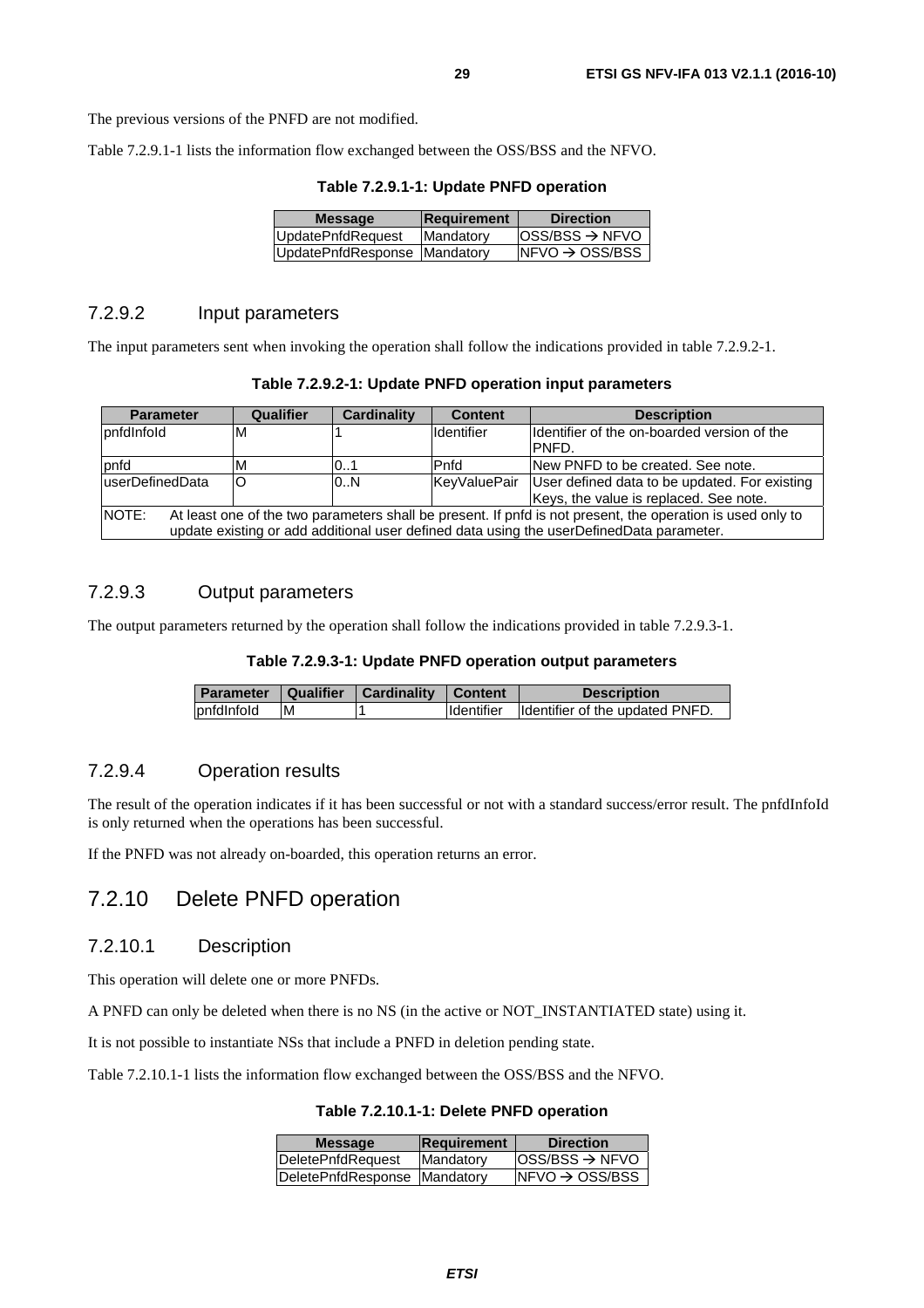#### <span id="page-29-0"></span>7.2.10.2 Input parameters

The input parameters sent when invoking the operation shall follow the indications provided in table 7.2.10.2-1.

| <b>Parameter</b>   | Qualifier | <b>Cardinality</b> | <b>Content</b>    | <b>Description</b>                                                                                                                                                       |
|--------------------|-----------|--------------------|-------------------|--------------------------------------------------------------------------------------------------------------------------------------------------------------------------|
| pnfdInfold         | M         | 1N                 | <b>Identifier</b> | Identifier of the on-boarded instance(s) of the PNFD(s) to                                                                                                               |
|                    |           |                    |                   | be deleted.                                                                                                                                                              |
| applyOnAllVersions | IO        | IO1                | <b>Boolean</b>    | Indicates if the delete operation is to be applied on all<br>versions of these PNFD instances.<br>By default, if not present, it applies only on the current<br>version. |

**Table 7.2.10.2-1: Delete PNFD operation input parameters** 

#### 7.2.10.3 Output parameters

The output parameters returned by the operation shall follow the indications provided in table 7.2.10.3-1

|  | Table 7.2.10.3-1: Delete PNFD operation output parameters |
|--|-----------------------------------------------------------|
|--|-----------------------------------------------------------|

| <b>Parameter</b>     | Qualifier | Cardinality   Content |                   | <b>Description</b>                 |
|----------------------|-----------|-----------------------|-------------------|------------------------------------|
| IdeletedPnfdInfoId M |           | . . N                 | <b>Identifier</b> | Identifier of the deleted PNFD(s). |

#### 7.2.10.4 Operation results

The result of the operation indicates if it has been successful or not with a standard success/error result.

If one of the PNFDs is still in use and is marked as deletion pending, this is indicated as part of the operation result.

If it is marked in deletion pending, it will be deleted once all instantiated NSs using this PNFD are terminated.

### 7.2.11 Query PNFD operation

#### 7.2.11.1 Description

This operation will enable the OSS/BSS to query the NFVO concerning details of one or more PNFDs.

Table 7.2.11.1-1 lists the information flow exchanged between the OSS/BSS and the NFVO.

**Table 7.2.11.1-1: Query PNFD operation** 

| <b>Message</b>              | <b>Requirement</b> | <b>Direction</b>            |
|-----------------------------|--------------------|-----------------------------|
| QueryPnfdRequest            | Mandatory          | $ OSS/BSS \rightarrow NFVO$ |
| QueryPnfdResponse Mandatory |                    | $NFVO \rightarrow OSS/BSS$  |
|                             |                    |                             |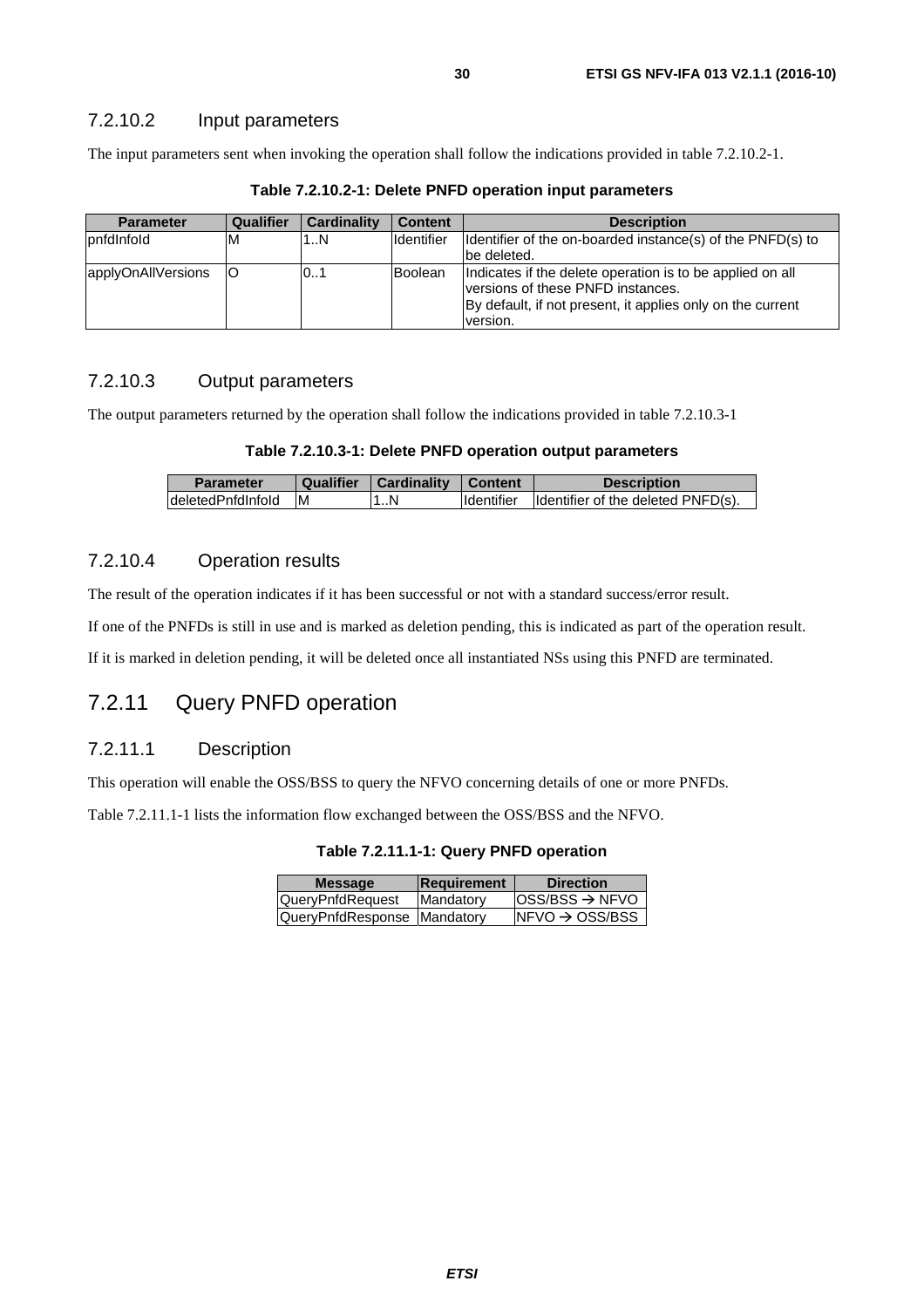<span id="page-30-0"></span>The input parameters sent when invoking the operation shall follow the indications provided in table 7.2.11.2-1.

| <b>Parameter</b>          | Qualifier | <b>Cardinality</b> | <b>Content</b> | <b>Description</b>                                                                                                                                                                              |
|---------------------------|-----------|--------------------|----------------|-------------------------------------------------------------------------------------------------------------------------------------------------------------------------------------------------|
| filter                    | M         |                    | Filter         | Filter defining the PNFDs on which the query applies, based<br>Ion attributes of the PNFDs<br>It can also be used to specify one or more PNFDs to be<br>queried by providing their identifiers. |
| <b>lattributeSelector</b> | Iм        | 0.N                | String         | Provides a list of attribute names of the PNFD. If present, only<br>these attributes are returned for the instances of PNFD<br>matching the filter.                                             |
|                           |           |                    |                | If absent, the complete PNFD instances are returned.                                                                                                                                            |

**Table 7.2.11.2-1: Query PNFD operation input parameters** 

#### 7.2.11.3 Output parameters

The output parameters returned by the operation shall follow the indications provided in table 7.2.11.3-1.

#### **Table 7.2.11.3-1: Query PNFD operation output parameters**

| <b>Parameter</b> | Qualifier | Cardinality   Content |                  | <b>Description</b>                                        |
|------------------|-----------|-----------------------|------------------|-----------------------------------------------------------|
| queryResult M    |           | 10N                   | <b>P</b> nfdInfo | Details of the on-boarded PNFD matching the input filter. |

#### 7.2.11.4 Operation results

After success operation, the NFVO has queried the internal PNFD information objects. The result of the operation indicates if it has been successful or not with a standard success/error result. For a particular query, information about the PNFDs that the consumer has access to and that are matching the filter is returned.

### 7.2.12 Subscribe operation

#### 7.2.12.1 Description

This operation enables the OSS/BSS to subscribe with a filter for the notifications related to changes of NSD sent by the NFVO.

NOTE: Specification of the filtering mechanism is left for the protocol design stage.

Table 7.2.12.1-1 lists the information flow exchanged between the OSS/BSS and the NFVO.

#### **Table 7.2.12.1-1: Subscribe operation**

| <b>Message</b>          | <b>Requirement</b> | <b>Direction</b>            |
|-------------------------|--------------------|-----------------------------|
| <b>SubscribeRequest</b> | <b>Mandatory</b>   | $ OSS/BSS \rightarrow NFVO$ |
| SubscribeResponse       | <b>Mandatory</b>   | $NFVO \rightarrow OSS/BSS$  |
|                         |                    |                             |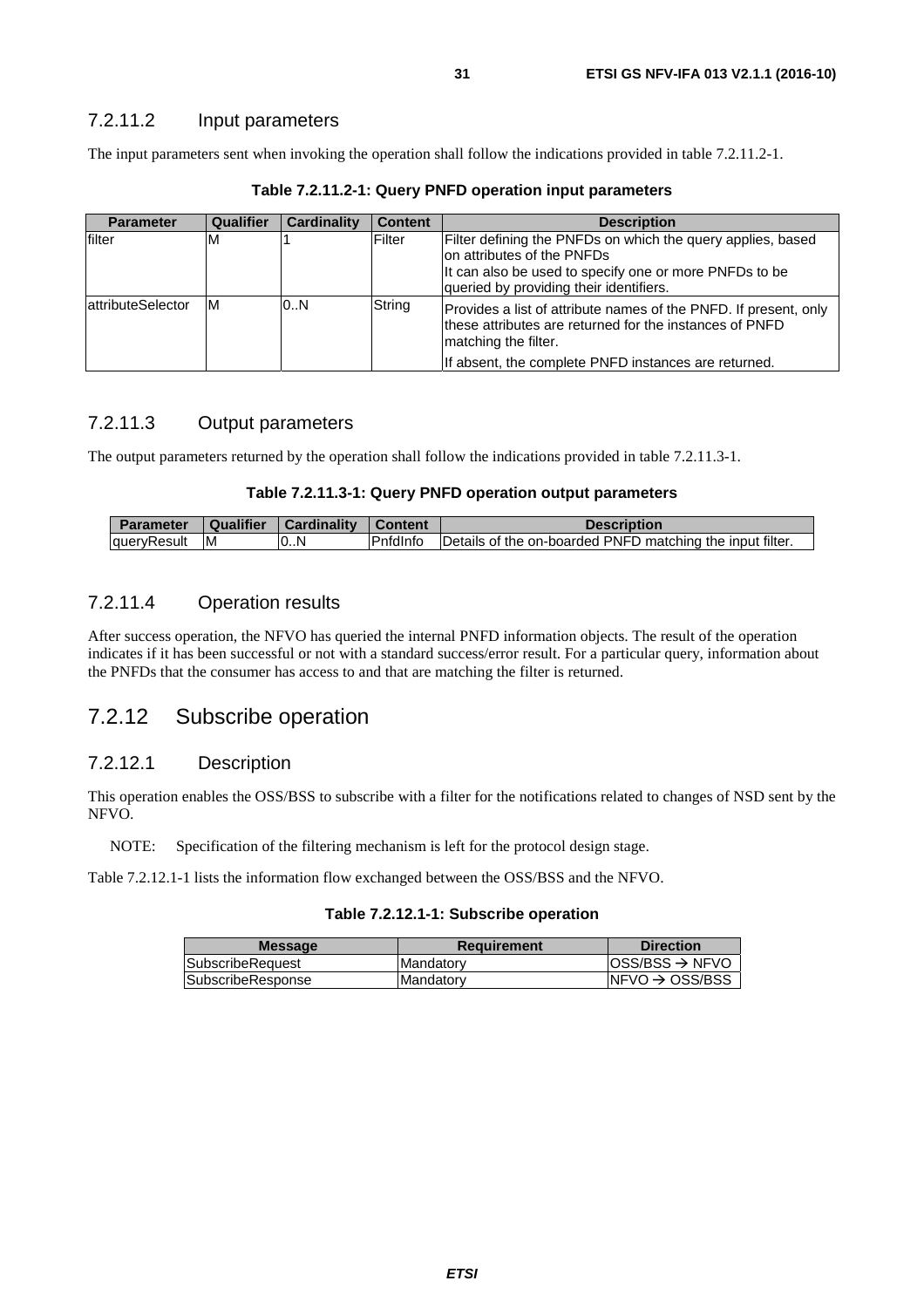<span id="page-31-0"></span>The input parameters sent when invoking the operation shall follow the indications provided in table 7.2.12.2-1.

| <b>Parameter</b> | Qualifier | <b>Cardinality</b> | <b>Content</b> | <b>Description</b>                                                                                                                                       |
|------------------|-----------|--------------------|----------------|----------------------------------------------------------------------------------------------------------------------------------------------------------|
| filter           | M         |                    | Filter         | Input filter for selecting the NSD(s) and the related change                                                                                             |
|                  |           |                    |                | Inotifications to subscribe to. This filter can contain information<br>about specific types of changes to subscribe to, or attributes of the<br>Nsdlnfo. |

**Table 7.2.12.2-1: Subscribe operation input parameters** 

#### 7.2.12.3 Output parameters

The output parameters returned by the operation shall follow the indications provided in table 7.2.12.3-1.

|                                        |                               | ription                                             |
|----------------------------------------|-------------------------------|-----------------------------------------------------|
| ΙM<br><b>Subscrip</b><br>.<br>πρτισητα | $\cdot$<br><b>I</b> dentifier | realized.<br>subscription<br>Οt<br>Hdentifier<br>me |

#### 7.2.12.4 Operation results

After successful subscription, the consumer (OSS/BSS) is registered to receive notifications about changes of NSD.

The result of the operation shall indicate if the subscription has been successful or not with a standard success/error result. For a particular subscription, only notifications matching the filter will be delivered to the consumer.

### 7.2.13 Notify operation

#### 7.2.13.1 Description

This operation distributes notifications to subscribers related to NSD Management changes. It is a one-way operation issued by the NFVO that cannot be invoked as an operation by the consumer (OSS/BSS).

In order to receive notifications, the OSS/BSS shall have a subscription.

Table 7.2.13.1-1 lists the information flow exchanged between the OSS/BSS and the NFVO.

|  |  |  |  | Table 7.2.13.1-1: Notify operation |
|--|--|--|--|------------------------------------|
|--|--|--|--|------------------------------------|

|               | <b>Message Requirement</b> | <b>Direction</b>            |
|---------------|----------------------------|-----------------------------|
| <b>Notify</b> | Mandatory                  | $INFVO \rightarrow OSS/BSS$ |
|               |                            |                             |

The following notification is sent by this operation:

- NsdOnBoardingNotification. See clause 8.2.6.
- NsdChangeNotification. See clause 8.2.7.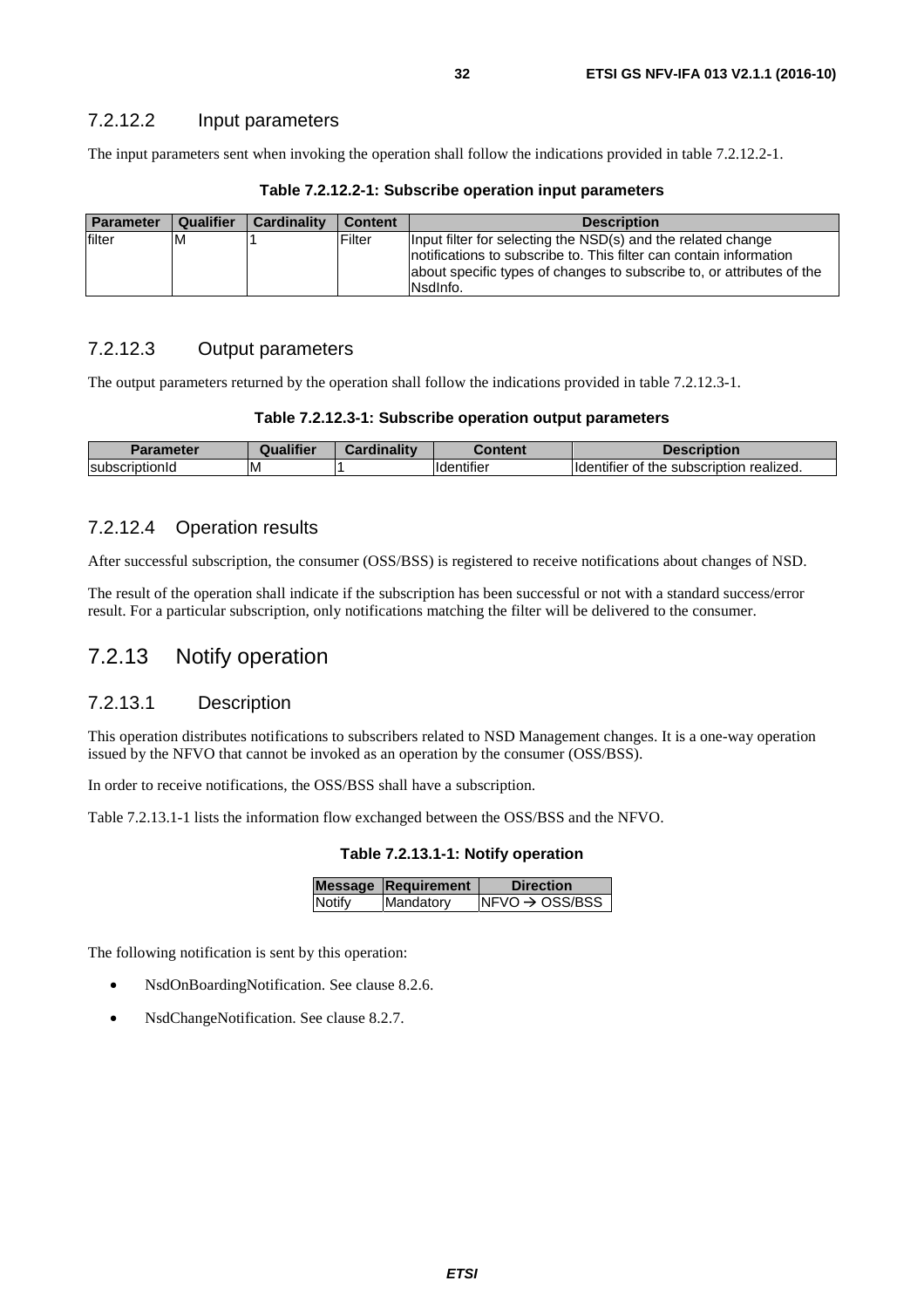# <span id="page-32-0"></span>7.3.1 Description

This interface allows the OSS/BSS to invoke NS lifecycle management operations towards the NFVO.

The following operations are defined for this interface:

- Create NS Identifier;
- Instantiate NS:
- Scale NS;
- Update NS;
- Query NS;
- Terminate NS;
- Delete NS Identifier;
- Heal NS:
- Get Operation Status.

An identifier (i.e. lifecycleOperationOccurrenceId) is generated for each NS lifecycle operation occurrence, except for Query NS, Create NS, Delete NS and Get operation status.

### 7.3.2 Create NS Identifier operation

#### 7.3.2.1 Description

This operation creates an NS instance identifier, and an associated instance of an NsInfo information element, identified by that identifier, in the NOT\_INSTANTIATED state without instantiating the NS or doing any additional lifecycle operation(s). It allows the immediate return of an NS instance identifier that can be used in subsequent lifecycle operations, such as the Instantiate NS operation. The NS state model is provided in clause D.3.

Table 7.3.2.1-1 lists the information flow exchanged between the OSS/BSS and the NFVO.

| Table 7.3.2.1-1: Create NS Identifier operation |  |  |  |
|-------------------------------------------------|--|--|--|
|-------------------------------------------------|--|--|--|

| $ OSS/BSS \rightarrow NFVO$ |
|-----------------------------|
| $INFVO \rightarrow OSS/BSS$ |
|                             |

#### 7.3.2.2 Input parameters

The input parameters sent when invoking the operation shall follow the indications provided in table 7.3.2.2-1.

| Table 7.3.2.2-1: Create NS Identifier operation input parameters |  |
|------------------------------------------------------------------|--|
|------------------------------------------------------------------|--|

| <b>Parameter</b>      | Qualifier | <b>Cardinality</b> | <b>Content</b>            | <b>Description</b>                             |
|-----------------------|-----------|--------------------|---------------------------|------------------------------------------------|
| Insdld                | ΙM        |                    | Ildentifier (Reference to | Reference to the NSD used to create this NS    |
|                       |           |                    | Nsd)                      | linstance.                                     |
| nsName                | ΙM        |                    | Strina                    | Human readable name of the NS instance.        |
| <b>InsDescription</b> | ΙM        |                    | String                    | Human readable description of the NS instance. |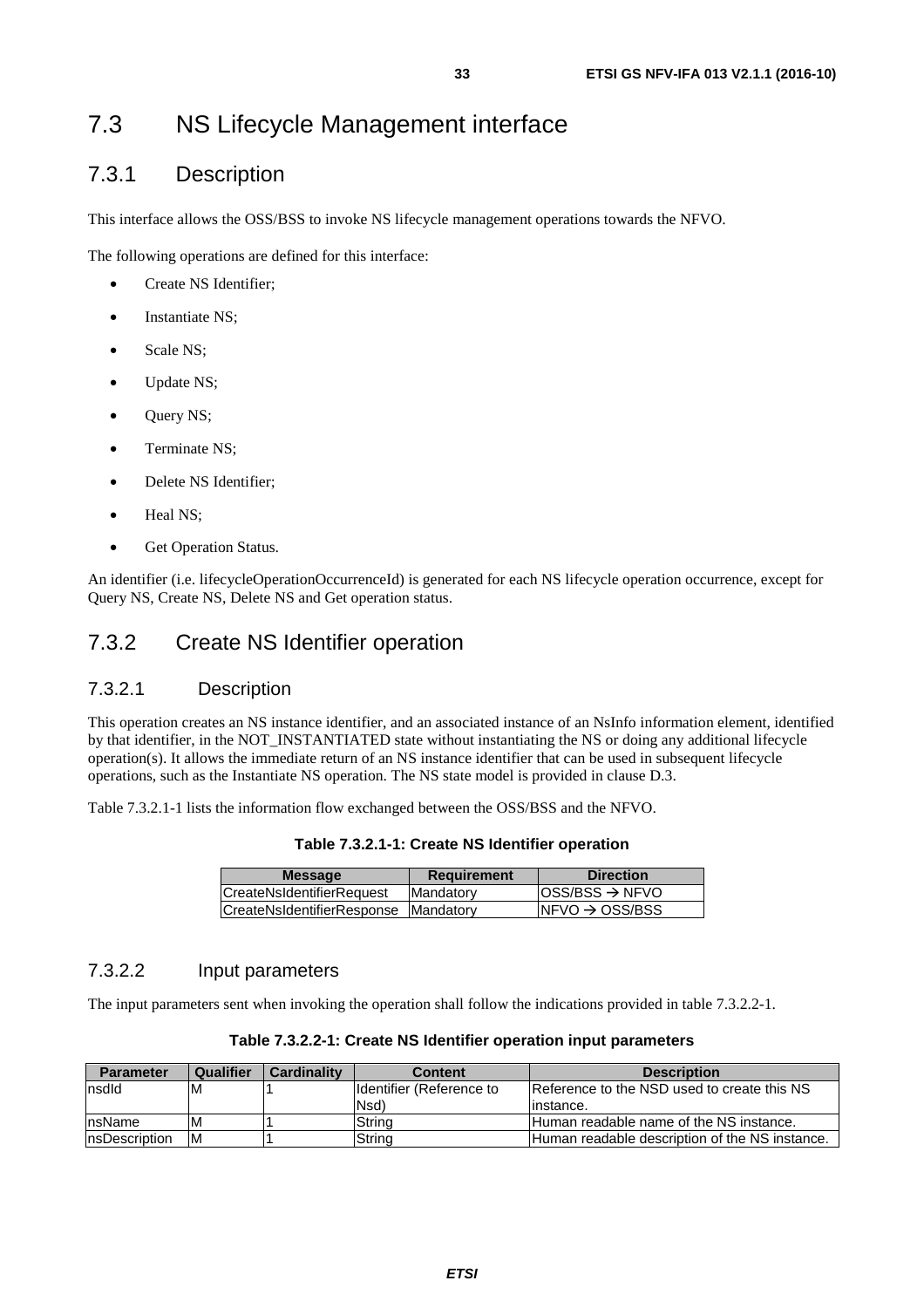<span id="page-33-0"></span>The output parameters returned by the operation shall follow the indications provided in table 7.3.2.3-1.

| <b>Parameter</b> | <b>Qualifier</b> | <b>Cardinality</b> | <b>Content</b>     | <b>Description</b>                                        |
|------------------|------------------|--------------------|--------------------|-----------------------------------------------------------|
| Insinstanceld    | ΙM               |                    | <b>I</b> dentifier | Identifier of the instance of a NS that has been created. |

#### 7.3.2.4 Operation results

In case of success, an NS instance identifier and the associated instance of an NsInfo information element has been created in the NOT\_INSTANTIATED state and can be used in subsequent lifecycle operations. In case of failure, appropriate error information is returned.

#### 7.3.3 Instantiate NS operation

#### 7.3.3.1 Description

This operation will instantiate an NS. This operation can only be used with an NS instance in the NOT\_INSTANTIATED state.

The operation allows for references to existing VNF instances and NS instances that are to be used in the new NS (i.e. the NS being instantiated) and additional parameterization for new VNFs and NSs. The hierarchy of nested NS and VNFs below the NS being instantiated shall be acyclic (i.e. no loops).

NOTE: The vnfProfile information element in the NSD allows the OSS/BSS to specify the number of VNFs to be created at NS instantiation time. It is possible for this number to be zero.

An NSD instance, which can be reused among different NS instantiations, shall have been indicated using the Create NS operation (see clause 7.3.2) previous to executing the Instantiate NS operation.

Table 7.3.3.1-1 lists the information flow exchanged between the OSS/BSS and the NFVO.

| Table 7.3.3.1-1: Instantiate NS operation |  |  |
|-------------------------------------------|--|--|
|-------------------------------------------|--|--|

| <b>Message</b>                  | <b>Requirement</b> | <b>Direction</b>                                       |
|---------------------------------|--------------------|--------------------------------------------------------|
| InstantiateNsRequest            | Mandatory          | $\textsf{loss}/\textsf{BSS} \rightarrow \textsf{NFVO}$ |
| InstantiateNsResponse Mandatory |                    | $NFVO \rightarrow OSS/BSS$                             |
|                                 |                    |                                                        |

#### 7.3.3.2 Input parameters

The input parameters sent when invoking the operation shall follow the indications provided in table 7.3.3.2-1.

#### **Table 7.3.3.2-1: Instantiate NS operation input parameters**

| <b>Parameter</b>  | Qualifier | <b>Cardinality</b> | <b>Content</b>                    | <b>Description</b>                                                 |
|-------------------|-----------|--------------------|-----------------------------------|--------------------------------------------------------------------|
| Insinstanceld     | M         |                    | <b>Identifier</b>                 | Ildentifier of the instance of<br>the NS.                          |
| <b>Iflavourid</b> | M         |                    | Identifier (Reference to<br>NsDf) | Flavour of the NSD used to<br>linstantiate this NS. See<br>note 1. |
| sapData           | М         | 0.N                | SapData                           | Create data concerning the<br><b>ISAPs of this NS.</b>             |
| <b>I</b> pnfInfo  | ιM        | 0.N                | Pnflnfo                           | Information on the PNF(s)<br>that are part of this NS.             |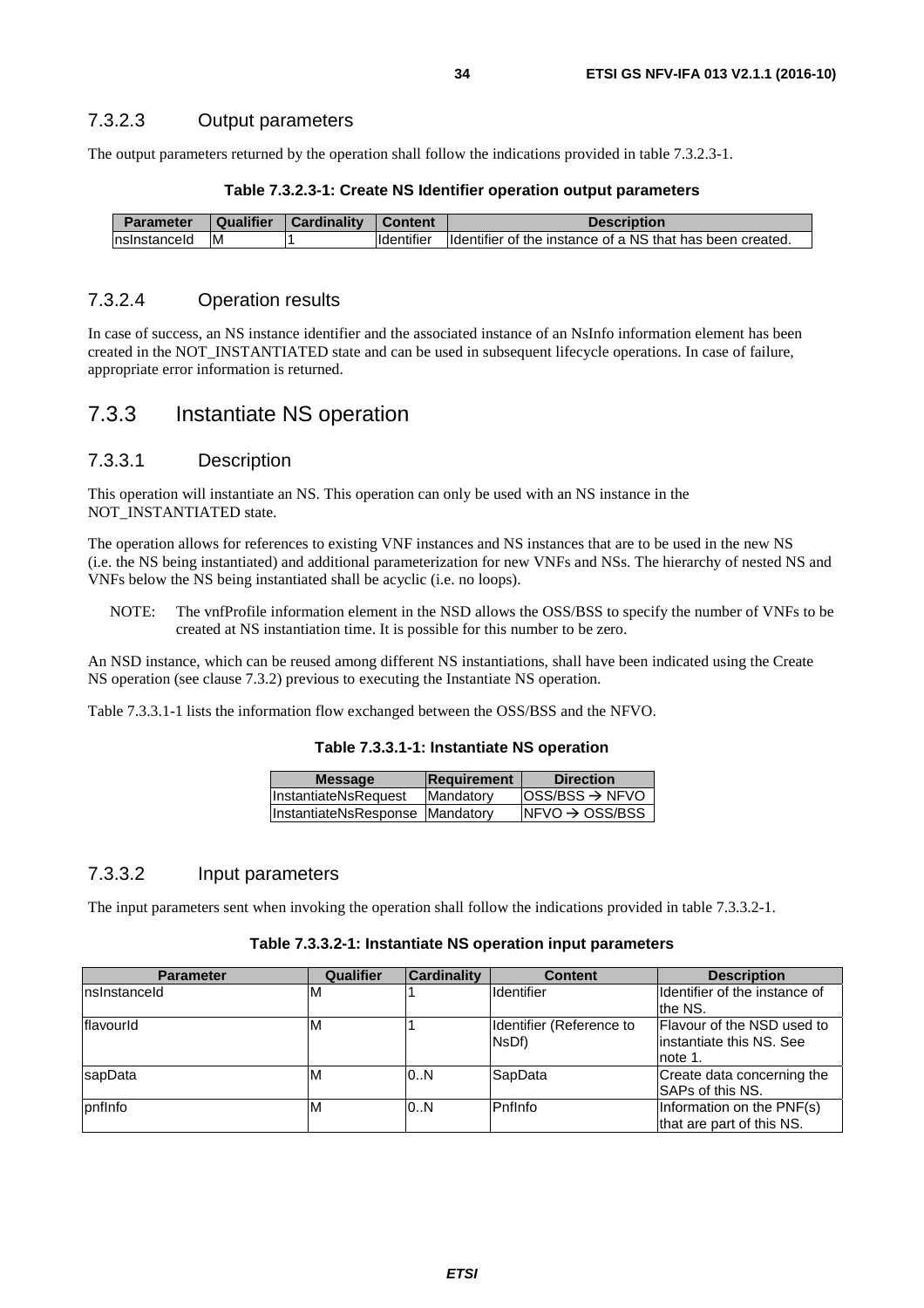| <b>Parameter</b>                                                                                 | <b>Qualifier</b> | <b>Cardinality</b> | <b>Content</b>                                                                                           | <b>Description</b>                                                                                       |
|--------------------------------------------------------------------------------------------------|------------------|--------------------|----------------------------------------------------------------------------------------------------------|----------------------------------------------------------------------------------------------------------|
| vnflnstanceData                                                                                  | M                | 0N                 | VnflnstanceData                                                                                          | Specify an existing VNF                                                                                  |
|                                                                                                  |                  |                    |                                                                                                          | instance to be used in the                                                                               |
|                                                                                                  |                  |                    |                                                                                                          | NS. If needed, the VNF                                                                                   |
|                                                                                                  |                  |                    |                                                                                                          | Profile to be used for this<br>VNF instance is also                                                      |
|                                                                                                  |                  |                    |                                                                                                          | provided. See note 2.                                                                                    |
| nestedNsInstanceId                                                                               | M                | 0.N                | Identifier                                                                                               | Specify an existing NS                                                                                   |
|                                                                                                  |                  |                    |                                                                                                          | instance to be used as a                                                                                 |
|                                                                                                  |                  |                    |                                                                                                          | nested NS within the NS.                                                                                 |
|                                                                                                  |                  |                    |                                                                                                          | See notes 3 and 4.                                                                                       |
| <b>locationConstraints</b>                                                                       | M                | 0N                 | <b>VnfLocationConstraint</b>                                                                             | Defines the location<br>constraints for the VNF to                                                       |
|                                                                                                  |                  |                    |                                                                                                          | be instantiated as part of                                                                               |
|                                                                                                  |                  |                    |                                                                                                          | the NS instantiation.                                                                                    |
|                                                                                                  |                  |                    |                                                                                                          | An example can be a                                                                                      |
|                                                                                                  |                  |                    |                                                                                                          | constraint for the VNF to be                                                                             |
|                                                                                                  |                  |                    |                                                                                                          | in a specific geographic                                                                                 |
| additionalParamForNs                                                                             | M                | 0.N                |                                                                                                          | location.<br>Allows the OSS/BSS to                                                                       |
|                                                                                                  |                  |                    | <b>KeyValuePair</b>                                                                                      | provide additional                                                                                       |
|                                                                                                  |                  |                    |                                                                                                          | parameter(s) at the NS                                                                                   |
|                                                                                                  |                  |                    |                                                                                                          | level (as opposed to the                                                                                 |
|                                                                                                  |                  |                    |                                                                                                          | VNF level, which is covered                                                                              |
|                                                                                                  |                  |                    |                                                                                                          | in additionalParamForVnf).                                                                               |
| additionalParamForVnf                                                                            | M                | 0.N                | ParamsForVnf                                                                                             | Allows the OSS/BSS to                                                                                    |
|                                                                                                  |                  |                    |                                                                                                          | provide additional<br>parameter(s) per VNF                                                               |
|                                                                                                  |                  |                    |                                                                                                          | instance (as opposed to the                                                                              |
|                                                                                                  |                  |                    |                                                                                                          | NS level, which is covered                                                                               |
|                                                                                                  |                  |                    |                                                                                                          | in additionalParamForNs).                                                                                |
|                                                                                                  |                  |                    |                                                                                                          | This is for VNFs that are to                                                                             |
|                                                                                                  |                  |                    |                                                                                                          | be created by the NFVO as<br>part of the NS instantiation                                                |
|                                                                                                  |                  |                    |                                                                                                          | and not for existing VNF                                                                                 |
|                                                                                                  |                  |                    |                                                                                                          | that are referenced for                                                                                  |
|                                                                                                  |                  |                    |                                                                                                          | reuse.                                                                                                   |
| startTime                                                                                        | M                | 0.1                | <b>DateTime</b>                                                                                          | Timestamp indicating the                                                                                 |
|                                                                                                  |                  |                    |                                                                                                          | earliest time to instantiate                                                                             |
|                                                                                                  |                  |                    |                                                                                                          | the NS. Cardinality "0"<br>indicates the NS                                                              |
|                                                                                                  |                  |                    |                                                                                                          | instantiation takes place                                                                                |
|                                                                                                  |                  |                    |                                                                                                          | immediately.                                                                                             |
| nsInstantiationLevelId                                                                           | M                | 0.1                | Identifier                                                                                               | Identifies one of the NS                                                                                 |
|                                                                                                  |                  |                    |                                                                                                          | instantiation levels declared                                                                            |
|                                                                                                  |                  |                    |                                                                                                          | in the DF applicable to this                                                                             |
|                                                                                                  |                  |                    |                                                                                                          | NS instance. If not present,<br>the default NS instantiation                                             |
|                                                                                                  |                  |                    |                                                                                                          | level as declared in the                                                                                 |
|                                                                                                  |                  |                    |                                                                                                          | NSD shall be used.                                                                                       |
| additionalAffinityOrAntiAffiniityRule                                                            | M                | 0N                 | AffinityOrAntiAffinityRule                                                                               | Specifies additional affinity                                                                            |
|                                                                                                  |                  |                    |                                                                                                          | or anti-affinity constraint for                                                                          |
|                                                                                                  |                  |                    |                                                                                                          | the VNF instances to be                                                                                  |
|                                                                                                  |                  |                    |                                                                                                          | instantiated as part of the<br>NS instantiation.                                                         |
|                                                                                                  |                  |                    |                                                                                                          | Shall not conflict with rules                                                                            |
|                                                                                                  |                  |                    |                                                                                                          | already specified in the                                                                                 |
|                                                                                                  |                  |                    |                                                                                                          | NSD.                                                                                                     |
| NOTE 1: The NsDf information element is defined in ETSI GS NFV-IFA 014 [3], clause 6.3.2.        |                  |                    |                                                                                                          |                                                                                                          |
| NOTE 2: The DF of the VNF instance shall match the VNF DF present in the associated VNF Profile. |                  |                    |                                                                                                          |                                                                                                          |
| NOTE 3:                                                                                          |                  |                    | The NS DF of each nested NS shall be one of the allowed flavours in the associated NSD (as referenced in |                                                                                                          |
| the nested Nsd attribute of the NSD of the NS to be instantiated).<br>NOTE 4:                    |                  |                    |                                                                                                          | The NSD of each referenced NSs (i.e. each nestedInstanceId) shall match the one of the nested NSD in the |
| composite NSD.                                                                                   |                  |                    |                                                                                                          |                                                                                                          |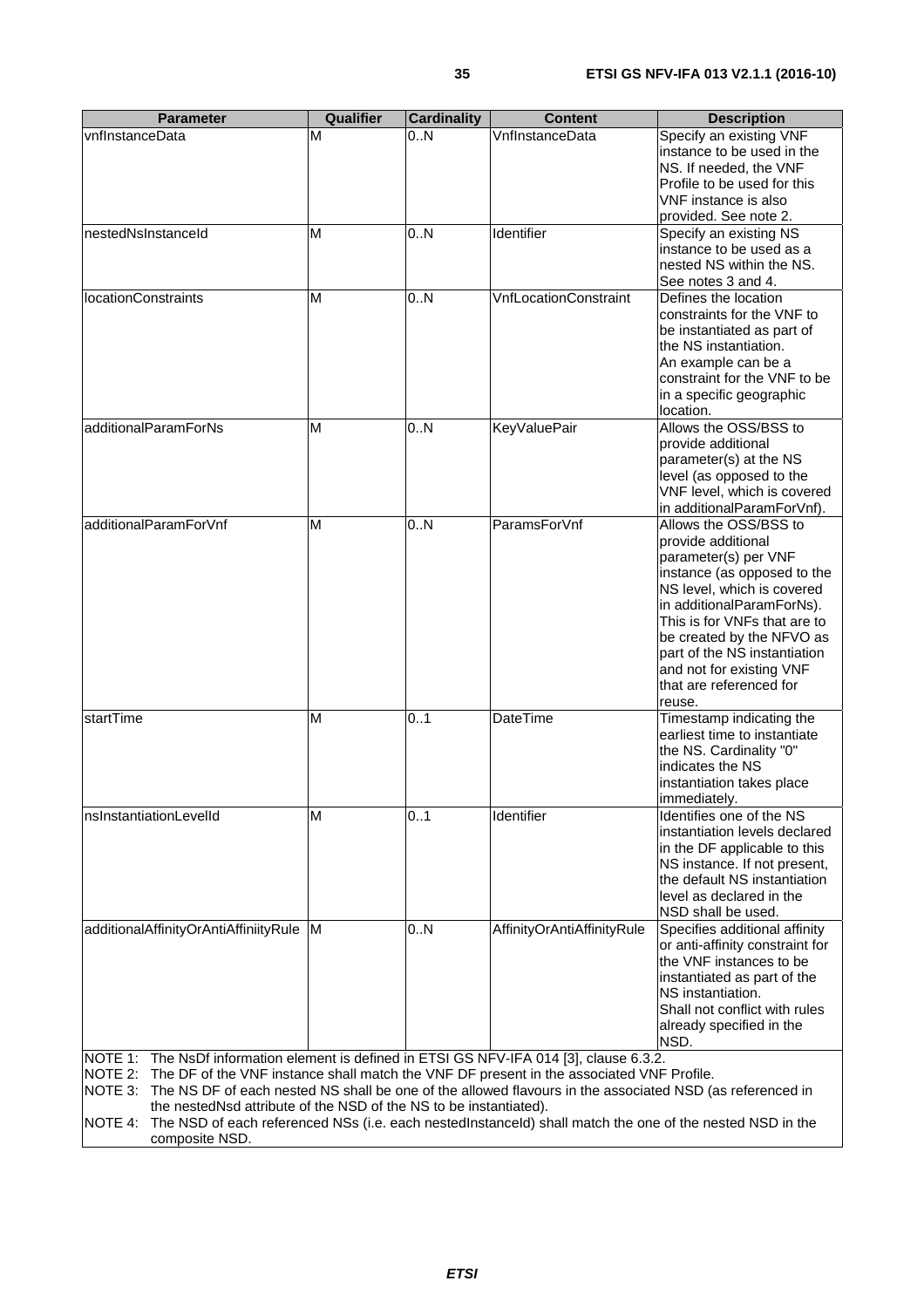<span id="page-35-0"></span>The output parameters returned by the operation shall follow the indications provided in table 7.3.2.3-1.

| Table 7.3.2.3-1: Instantiate NS operation output parameters |  |  |
|-------------------------------------------------------------|--|--|
|-------------------------------------------------------------|--|--|

| Parameter                      | Qualifier | <b>Cardinality</b> | Content    | <b>Description</b>                 |
|--------------------------------|-----------|--------------------|------------|------------------------------------|
| lifecycleOperationOccurrenceId | IM        |                    | Identifier | The identifier of the NS lifecycle |
|                                |           |                    |            | loperation occurrence.             |

#### 7.3.3.4 Operation results

In case of success, the NS has been instantiated. In case of failure, appropriate error information is provided in the "result" Lifecycle Change Notification.

The NFVO shall first return the lifecycleOperationOccurrenceId and second send the "start" Lifecycle Change Notification (see NsLifecycleChangeNotification in clause 8.3.2.2) before additional notifications or messages as part of this operation are issued, or operations towards the VNFM or VIM are invoked.

On the successful as well as the unsuccessful completion of the operation, the NFVO shall send the "result" Lifecycle Change Notification.

If the NS instance was already in the INSTANTIATED state, this operation fails.

### 7.3.4 Scale NS operation

#### 7.3.4.1 Description

This operation will scale an NS instance. Scaling an NS instance can be performed by explicitly adding/removing existing VNF instances to/from the NS instance, by leveraging on the abstraction mechanism provided by the NS scaling aspects and NS levels information elements declared in the NSD or by scaling individual VNF instances that are part of the NS itself. When adding VNFs and nested NSs - already existing or not - to the NS to be scaled, the NFVO shall follow the indications provided by the dependencies attribute, as specified in the corresponding NSD.

NOTE: In case the NS is a composite NS, it is also possible to scale directly its nested NS, as they are also NS and thus indirectly effectively scale the composite NS.

Table 7.3.4.1-1 lists the information flow exchanged between the OSS/BSS and the NFVO.

| <b>Message</b>            | <b>Requirement</b> | <b>Direction</b>             |
|---------------------------|--------------------|------------------------------|
| ScaleNsRequest            | Mandatory          | $loss/ BSS \rightarrow NFVO$ |
| ScaleNsResponse Mandatory |                    | $NFVO \rightarrow OSS/BSS$   |
|                           |                    |                              |

**Table 7.3.4.1-1: Scale NS operation**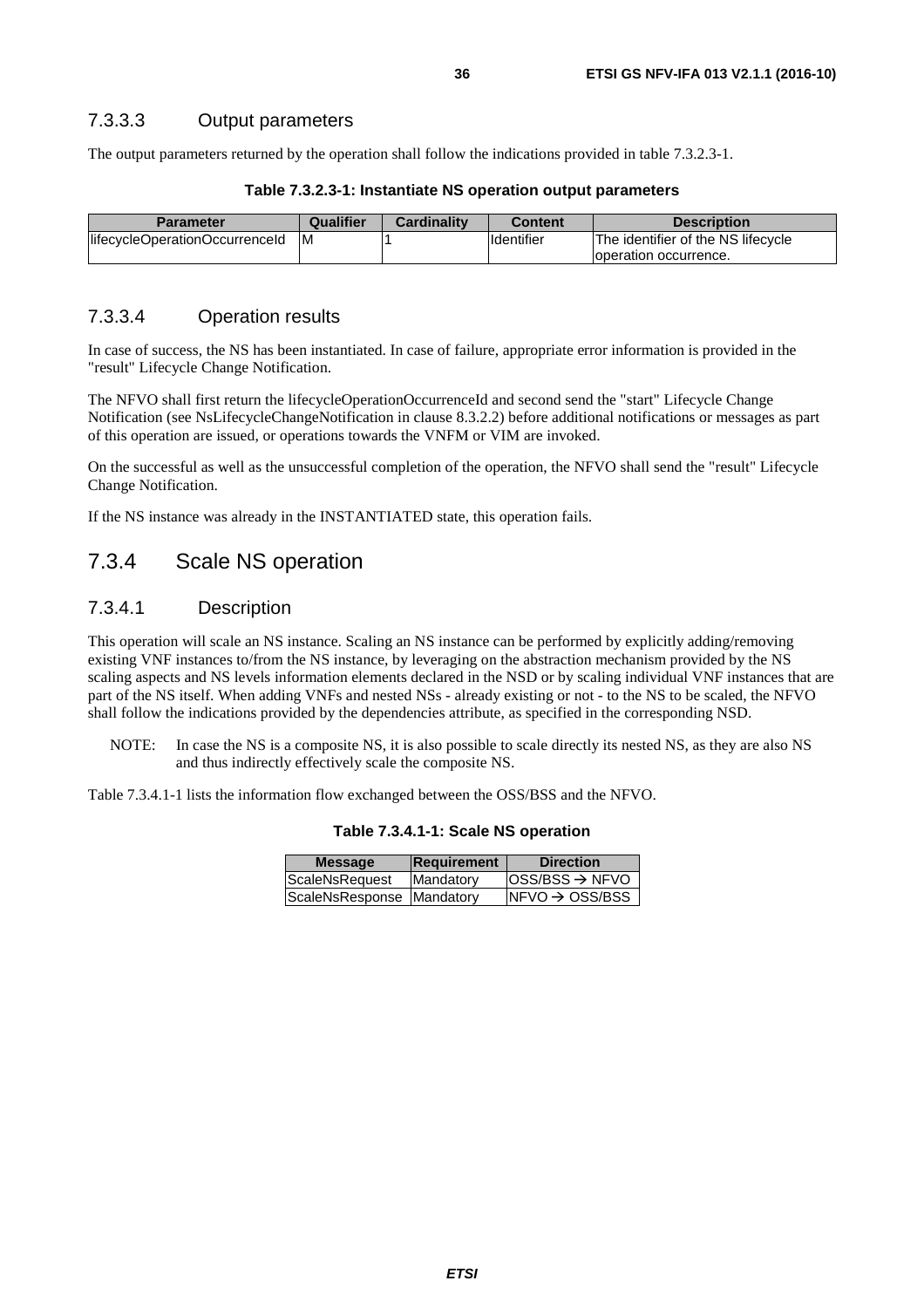## 7.3.4.2 Input parameters

The input parameters sent when invoking the operation shall follow the indications provided in table 7.3.4.2-1.

| Identifier of the instance of the NS.<br>Indicates the type of scaling to be<br>performed. Possible values: SCALE_NS,                                                                 |
|---------------------------------------------------------------------------------------------------------------------------------------------------------------------------------------|
|                                                                                                                                                                                       |
| SCALE VNF.                                                                                                                                                                            |
| Provides the necessary information to scale<br>the referenced NS instance.<br>It shall be present when scale $Type =$<br>SCALE NS. See note.                                          |
| ScaleVnfData<br>Provides the information to scale a given<br>VNF instance that is part of the referenced<br>NS instance. Shall be present when<br>scaleType = SCALE_VNF.<br>See note. |
| Timestamp indicating the scale time of the<br>NS, i.e. the NS will be scaled at this<br>timestamp. Cardinality "0" indicates the NS<br>scaling takes place immediately.               |
| Either scaleNsData or scaleVnfData, but not both, shall be present.                                                                                                                   |

**Table 7.3.4.2-1: Scale NS operation input parameters** 

## 7.3.4.3 Output parameters

The output parameters returned by the operation shall follow the indications provided in table 7.3.4.3-1.

| Table 7.3.4.3-1: Scale NS operation output parameters |  |  |
|-------------------------------------------------------|--|--|
|-------------------------------------------------------|--|--|

| <b>Parameter</b>               | Qualifier | <b>Cardinality</b> | <b>Content</b>    | <b>Description</b>                              |
|--------------------------------|-----------|--------------------|-------------------|-------------------------------------------------|
| lifecycleOperationOccurrenceId | ΙM        |                    | <b>Identifier</b> | The identifier of the NS<br>lifecycle operation |
|                                |           |                    |                   | Toccurrence.                                    |

## 7.3.4.4 Operation results

In case of success, the NS instance has been scaled according to the request. In case of failure, appropriate error information is provided in the "result" Lifecycle Change Notification.

The NFVO shall first return the lifecycleOperationOccurrenceId and second send the "start" Lifecycle Change Notification before additional notifications or messages as part of this operation are issued, or operations towards the VNFM or VIM are invoked.

In case of scaling in an NS, if some VNF instances are removed from this NS instance, these VNF instances are terminated unless they are still part of another NS instance.

On the successful as well as the unsuccessful completion of the operation, the NFVO shall send the "result" Lifecycle Change Notification.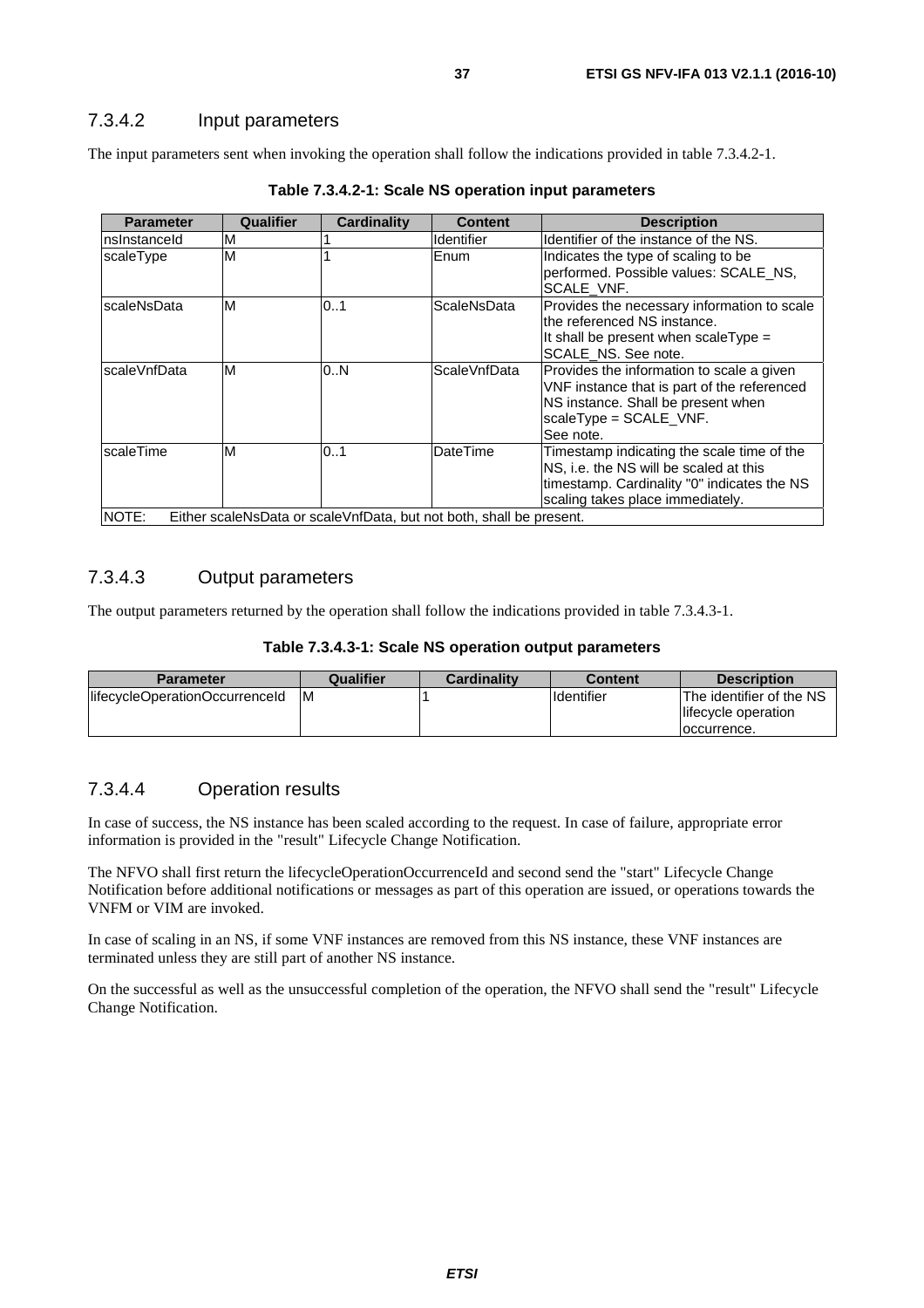# 7.3.5 Update NS operation

## 7.3.5.1 Introduction

This operation updates an NS instance. This operation is also used to embed VNF LCM operations in support of fine grained NS LCM approach. See the informative message flows in annex C. Actions that can be performed with an update include:

- Adding existing VNF instances to the NS instance.
- Removing VNF instances from the NS instance.
- Instantiating new VNF instances and adding them to the NS instance.
- Changing the DF of VNF instances belonging to the NS instance.
- Changing the operational state of a VNF instance belonging to the NS instance.
- Modifying information data of a VNF instance belonging to the NS instance.
- Modifying configuration data of a VNF instance belonging to the NS instance.
- Adding SAPs to the NS instance.
- Removing SAPs from the NS instance.
- Adding existing NS instances to the NS instance.
- Removing nested NS instances from the NS instance.
- Associate a new NSD version to the NS instance.
- Moving VNF instances from one NS instance to another NS instance.
- Adding VNFFGs to the NS instance.
- Removing VNFFGs from the NS instance.
- Update VNFFGs of the NS instance.
- Changing the DF of the NS instance.

Only one type of update shall be allowed per operation.

Table 7.3.5.1-1 lists the information flow exchanged between the OSS/BSS and the NFVO. It is possible, however, to request several updates of a given type in one Update NS operation (as indicated in the cardinalities in table 7.3.5.2-1).

|  |  |  |  |  | Table 7.3.5.1-1: Update NS operation |
|--|--|--|--|--|--------------------------------------|
|--|--|--|--|--|--------------------------------------|

| <b>Message</b>             | Requirement       | <b>Direction</b>                                       |
|----------------------------|-------------------|--------------------------------------------------------|
| UpdateNsRequest            | <b>IMandatory</b> | $\textsf{loss}/\textsf{BSS} \rightarrow \textsf{NFVO}$ |
| UpdateNsResponse Mandatory |                   | $NFVO \rightarrow OSS/BSS$                             |
|                            |                   |                                                        |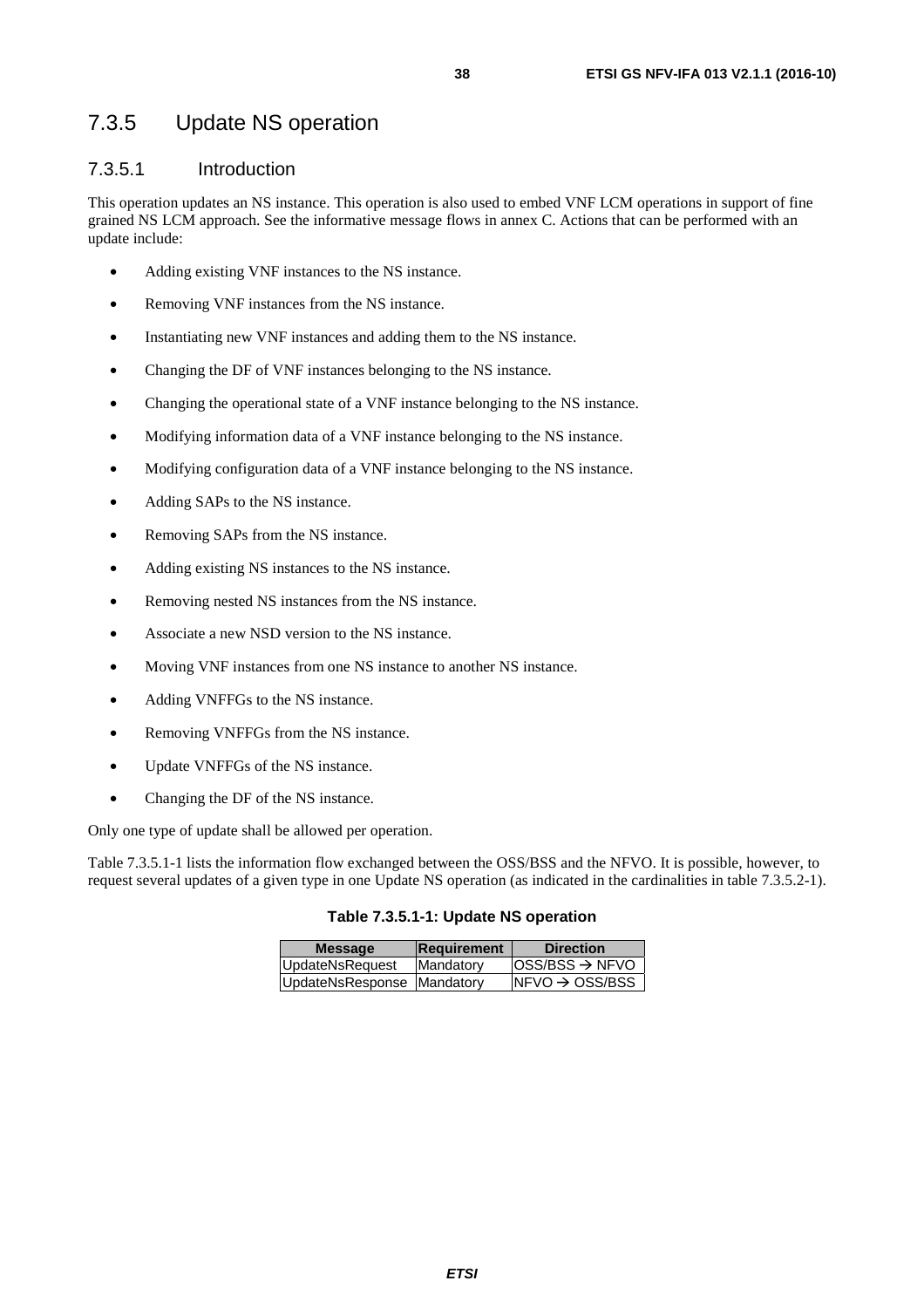The input parameters sent when invoking the operation shall follow the indications provided in table 7.3.5.2-1.

| <b>Parameter</b>    | <b>Qualifier</b> | <b>Cardinality</b> | <b>Content</b>  | <b>Description</b>                                                                                                                                                                                                                                                                                                                                                                                                                                                                                                                                                                                                                                                                                                                                                                                                                                                                                                                                                                                                                                                                      |
|---------------------|------------------|--------------------|-----------------|-----------------------------------------------------------------------------------------------------------------------------------------------------------------------------------------------------------------------------------------------------------------------------------------------------------------------------------------------------------------------------------------------------------------------------------------------------------------------------------------------------------------------------------------------------------------------------------------------------------------------------------------------------------------------------------------------------------------------------------------------------------------------------------------------------------------------------------------------------------------------------------------------------------------------------------------------------------------------------------------------------------------------------------------------------------------------------------------|
| nsInstanceId        | M                |                    | Identifier      | Identifier of the NS instance being                                                                                                                                                                                                                                                                                                                                                                                                                                                                                                                                                                                                                                                                                                                                                                                                                                                                                                                                                                                                                                                     |
|                     |                  |                    |                 | updated.                                                                                                                                                                                                                                                                                                                                                                                                                                                                                                                                                                                                                                                                                                                                                                                                                                                                                                                                                                                                                                                                                |
| updateType          | $\overline{M}$   | 1                  | Enum            | Specifies the type of update. This<br>parameter determines also which<br>one of the following parameter is<br>present in the operation.<br>Possible values are:<br>AddVnf (adding existing<br>$\bullet$<br>VNF instance(s)),<br>RemoveVnf (removing VNF<br>$\bullet$<br>instance(s)),<br>InstantiateVnf (instantiating<br>$\bullet$<br>new VNF(s)),<br>ChangeVnfDf (Changing<br>$\bullet$<br>VNF DF),<br>OperateVnf (changing VNF<br>$\bullet$<br>state),<br>ModifyVnfInformation<br>$\bullet$<br>(modifying VNF information<br>of VNF instance(s)),<br>ModifyVnfConfig (modifying<br>$\bullet$<br>VNF configuration data of<br>VNF instance(s)),<br>AddSap (adding SAP(s)),<br>$\bullet$<br>RemoveSap (removing<br>$\bullet$<br>$SAP(s)$ ),<br>AddNestedNs (adding<br>$\bullet$<br>existing NS instance(s) as<br>nested NS(s)),<br><b>RemoveNestedNs</b><br>$\bullet$<br>(removing existing nested<br>NS instance(s)),<br>AssocNewNsdVersion<br>$\bullet$<br>(associating a new NSD<br>version to the NS instance),<br>MoveVnf (moving VNF<br>$\bullet$<br>instance(s) from one origin |
|                     |                  |                    |                 | NS instance to a another<br>target NS instance),<br>AddVnffg (adding                                                                                                                                                                                                                                                                                                                                                                                                                                                                                                                                                                                                                                                                                                                                                                                                                                                                                                                                                                                                                    |
|                     |                  |                    |                 | VNFFG(s)),<br>RemoveVnffg (removing<br>$\bullet$<br>$VNFFG(s)$ ),<br>UpdateVnffg (updating<br>$VNFFG(s)$ ),<br>ChangeNsDf (changing NS<br>DF).                                                                                                                                                                                                                                                                                                                                                                                                                                                                                                                                                                                                                                                                                                                                                                                                                                                                                                                                          |
| addVnfInstance      | M                | 0N                 | VnflnstanceData | Specify an existing VNF instance to<br>be added to the NS instance.<br>This parameter shall be present only<br>if updateType=AddVnf.                                                                                                                                                                                                                                                                                                                                                                                                                                                                                                                                                                                                                                                                                                                                                                                                                                                                                                                                                    |
| removeVnflnstanceId | M                | 0.N                | Identifier      | Specify an existing VNF instance to<br>be removed from the NS instance.<br>The parameter contains the<br>identifier(s) of the VNF instances to<br>be removed.<br>This parameter shall be present only<br>if updateType=RemoveVnf. See<br>note.                                                                                                                                                                                                                                                                                                                                                                                                                                                                                                                                                                                                                                                                                                                                                                                                                                          |

**Table 7.3.5.2-1: Update NS operation input parameters**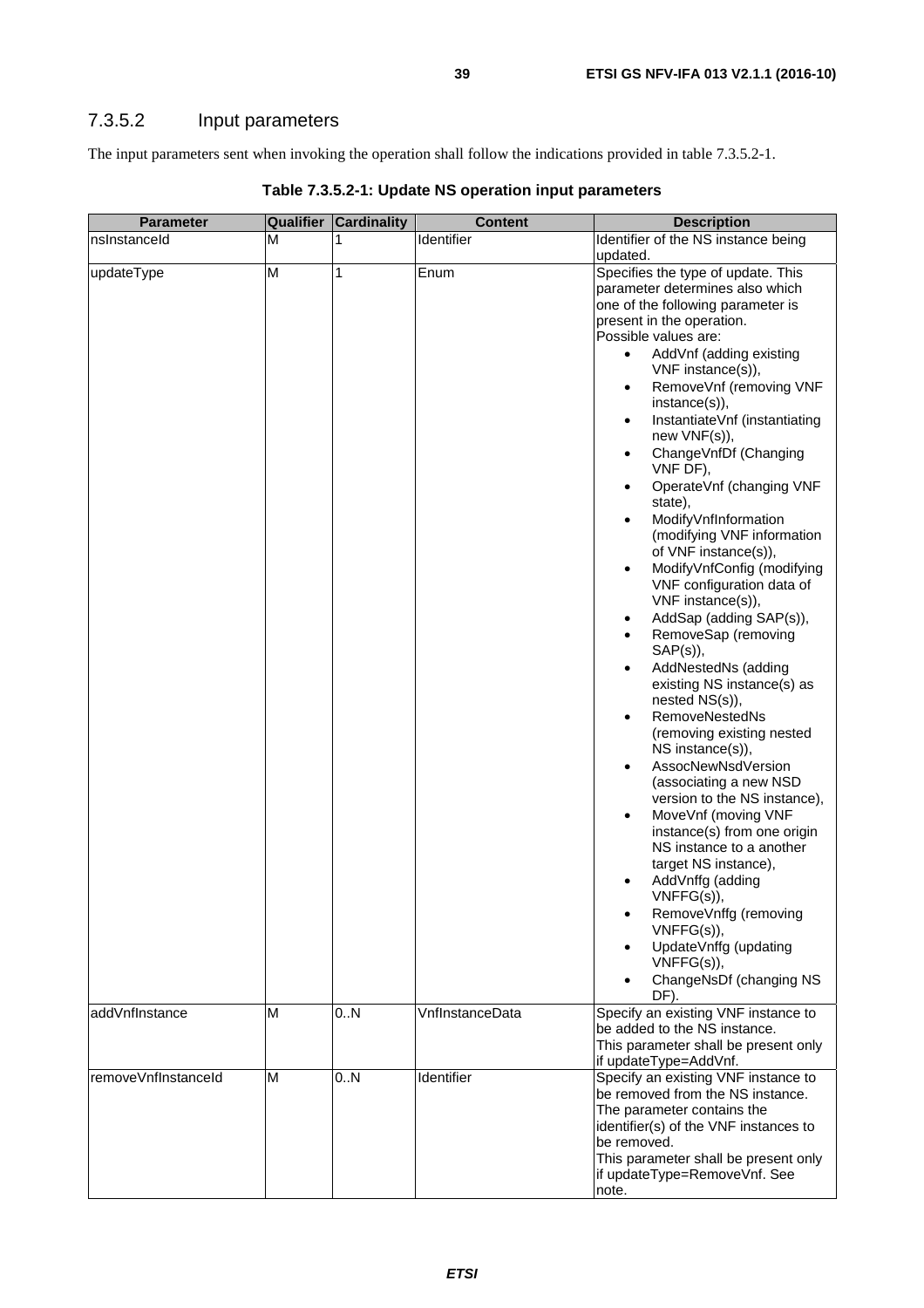| <b>Parameter</b>         | Qualifier | <b>Cardinality</b> | <b>Content</b>         | <b>Description</b>                                                        |
|--------------------------|-----------|--------------------|------------------------|---------------------------------------------------------------------------|
| instantiateVnfData       | М         | 0.N                | InstantiateVnfData     | Specify the new VNF to be                                                 |
|                          |           |                    |                        | instantiated. This parameter can be                                       |
|                          |           |                    |                        | used e.g. for the bottom-up NS<br>creation.                               |
|                          |           |                    |                        | This parameter shall be present only                                      |
|                          |           |                    |                        | if updateType=InstantiateVnf.                                             |
| changeVnfFlavourData     | M         | 0.N                | ChangeVnfFlavourData   | Specify the new DF of the VNF                                             |
|                          |           |                    |                        | instance to be changed to. This                                           |
|                          |           |                    |                        | parameter shall be present only if<br>updateType=ChangeVnfDf.             |
| operateVnfData           | M         | 0.N                | OperateVnfData         | Specify the state of the VNF instance                                     |
|                          |           |                    |                        | to be changed. This parameter shall                                       |
|                          |           |                    |                        | be present only if                                                        |
| modifyVnfInfoData        | M         | 0.N                | ModifyVnfInfoData      | updateType=OperateVnf.<br>Specify the VNF Information                     |
|                          |           |                    |                        | parameter of VNF instance to be                                           |
|                          |           |                    |                        | modified. This parameter shall be                                         |
|                          |           |                    |                        | present only if                                                           |
|                          |           |                    |                        | updateType=ModifyVnfInformation.                                          |
| modifyVnfConfigData      | M         | 0.N                | ModifyVnfConfigData    | Specify the new configuration data of<br>the VNF instance to be modified. |
|                          |           |                    |                        | This parameter shall be present only                                      |
|                          |           |                    |                        | if updateType=ModifyVnfConfig.                                            |
| addSap                   | M         | 0.N                | SapData                | Specify a new SAP to be added to                                          |
|                          |           |                    |                        | the NS instance.                                                          |
|                          |           |                    |                        | This parameter shall be present only<br>if updateType=AddSap.             |
| removeSapId              | M         | 0.N                | Identifier             | Specify an existing SAP to be                                             |
|                          |           |                    |                        | removed from the NS instance.                                             |
|                          |           |                    |                        | The parameter shall be present only                                       |
| addNestedNsId            | M         | 0.N                | Identifier             | if updateType=RemoveSap.                                                  |
|                          |           |                    |                        | Specify an existing nested NS<br>instance to be added to (nested          |
|                          |           |                    |                        | within) the NS instance.                                                  |
|                          |           |                    |                        | This parameter shall be present only                                      |
| removeNestedNsId         |           |                    | Identifier             | if updateType=AddNestedNs.                                                |
|                          | M         | 0.N                |                        | Specify an existing nested NS<br>instance to be removed from the NS       |
|                          |           |                    |                        | instance.                                                                 |
|                          |           |                    |                        | The parameter shall be present only                                       |
|                          |           |                    |                        | if updateType=RemoveVnfNestedNs.                                          |
| assocNewNsdVersionData M |           | 01                 | AssocNewNsdVersionData | Specify the new NSD to be used for<br>the NS instance. This parameter     |
|                          |           |                    |                        | shall be present only if                                                  |
|                          |           |                    |                        | updateType=AssocNewNsdVersion.                                            |
| moveVnflnstanceData      | M         | 0.N                | MoveVnfInstanceData    | Specify existing VNF instance to be                                       |
|                          |           |                    |                        | moved from one NS instance to                                             |
|                          |           |                    |                        | another NS instance. This parameter<br>shall be present only if           |
|                          |           |                    |                        | updateType=MoveVnf.                                                       |
| addVnffg                 | M         | 0N                 | AddVnffgData           | Specify the new VNFFG to be                                               |
|                          |           |                    |                        | created to the NS Instance. This                                          |
|                          |           |                    |                        | parameter shall be present only if                                        |
| removeVnffgld            | M         | 0.N                | Identifier             | updateType=AddVnffg.<br>Identifier of an existing VNFFG to be             |
|                          |           |                    |                        | removed from the NS Instance. This                                        |
|                          |           |                    |                        | parameter shall be present only if                                        |
|                          |           |                    |                        | updateType=RemoveVnffg.                                                   |
| updateVnffg              | M         | 0N                 | UpdateVnffgData        | Specify the new VNFFG Information                                         |
|                          |           |                    |                        | data to be updated for a VNFFG of<br>the NS Instance. This parameter      |
|                          |           |                    |                        | shall be present only if                                                  |
|                          |           |                    |                        | updateType=UpdateVnffg.                                                   |
| changeNsFlavourData      | M         | 0.1                | ChangeNsFlavourData    | Specifies the new DF to be applied                                        |
|                          |           |                    |                        | to the NS instance. It shall be<br>present only if                        |
|                          |           |                    |                        | updateType=ChangeNsDf.                                                    |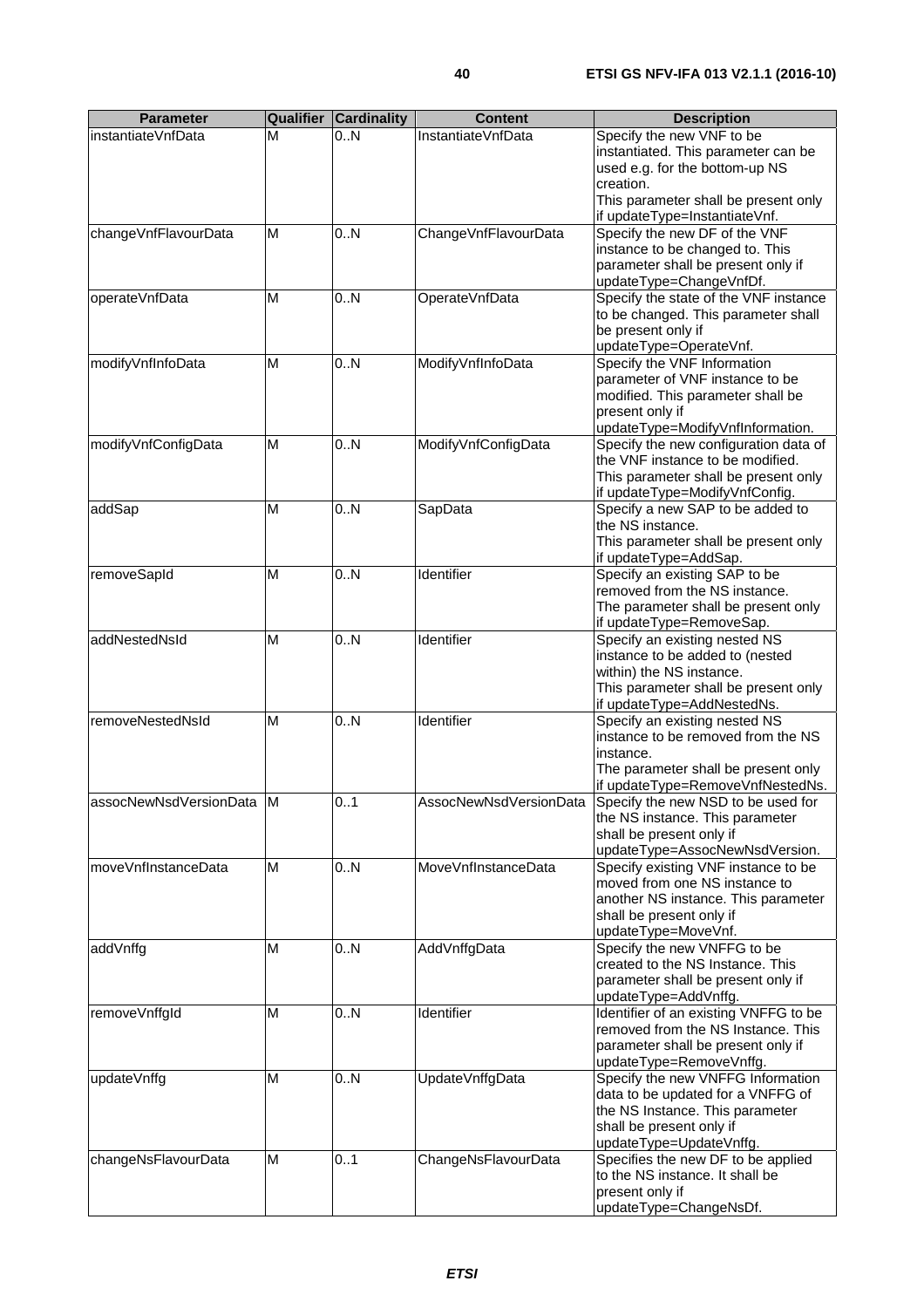| <b>Parameter</b>                                  |    | <b>Qualifier Cardinality</b> | <b>Content</b> | <b>Description</b>                                                                                                                                                          |
|---------------------------------------------------|----|------------------------------|----------------|-----------------------------------------------------------------------------------------------------------------------------------------------------------------------------|
| lupdateTime                                       | ιM | 101                          | DateTime       | Timestamp indicating the update<br>time of the NS, i.e. the NS will be<br>updated at this timestamp.<br>Cardinality "0" indicates the NS<br>update takes place immediately. |
| <b>NOTE:</b>                                      |    |                              |                | If a VNF instance is removed from an NS and this NS was the last one for which this VNF instance was a                                                                      |
| part, the VNF instance is terminated by the NFVO. |    |                              |                |                                                                                                                                                                             |

## 7.3.5.3 Output parameters

The output parameter returned by the operation shall follow the indications provided in table 7.3.5.3-1.

| <b>Parameter</b>               | Qualifier | <b>Cardinality</b> | <b>Content</b>    | <b>Description</b>                                                                                                                                                                                    |
|--------------------------------|-----------|--------------------|-------------------|-------------------------------------------------------------------------------------------------------------------------------------------------------------------------------------------------------|
| vnflnstanceld                  | M         | 0N                 | <b>Identifier</b> | Identifier of the instance of the<br>instantiated VNF.<br>This information shall be retuned as<br>the result of the operation if<br>successful.                                                       |
| vnffgld                        | M         | 0N                 | Identifier        | Identifier of the instance of the<br>created VNFFG. It shall be present<br>only if update Type = Add Vnffg.<br>This information shall be returned as<br>the result of the operation if<br>successful. |
| sapid                          | M         | 0.N                | Identifier        | Identifier of the instance of the<br>created SAP. It shall be present only<br>if update $Type = add$ Sap. This<br>information shall be returned as the<br>result of the operation if successful.      |
| lifecycleOperationOccurrenceId | M         |                    | <b>Identifier</b> | The identifier of the NS lifecycle<br>operation occurrence.<br>This information shall be returned<br>immediately before any notification,<br>message or operation is done.                            |

### **Table 7.3.5.3-1: Update NS operation output parameters**

## 7.3.5.4 Operation results

In case of success, the NS has been updated according to the request. In case of failure, appropriate error information is provided in the "result" Lifecycle Change Notification.

The NFVO shall first return the lifecycleOperationOccurrenceId and second send the "start" Lifecycle Change Notification before additional notifications or messages as part of this operation are issued, or operations towards the VNFM or VIM are invoked.

On successful as well as unsuccessful completion of the operation, the NFVO shall send the "result" Lifecycle Change Notification.

# 7.3.6 Query NS operation

## 7.3.6.1 Description

This operation will enable the OSS/BSS to query from the NFVO information on one or more NS(s). The operation also supports querying information about VNF instance(s) that is (are) part of an NS.

Table 7.3.6.1-1 lists the information flow exchanged between the OSS/BSS and the NFVO.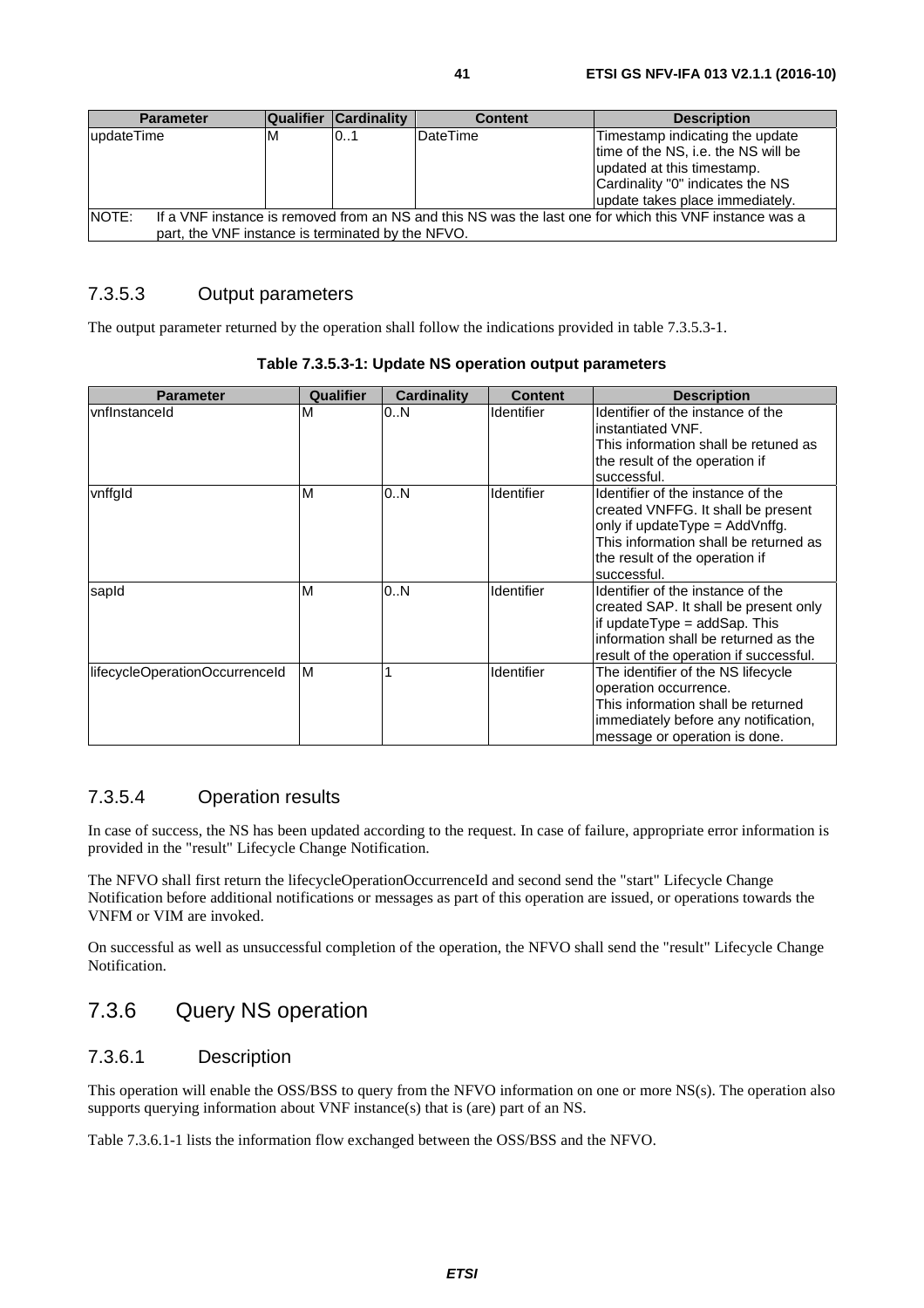| <b>Message</b>            | Requirement | <b>Direction</b>                                       |
|---------------------------|-------------|--------------------------------------------------------|
| QueryNsRequest            | Mandatory   | $\textsf{loss}/\textsf{BSS} \rightarrow \textsf{NFVO}$ |
| QueryNsResponse Mandatory |             | $NFVO \rightarrow OSS/BSS$                             |
|                           |             |                                                        |

#### **Table 7.3.6.1-1: Query NS operation**

## 7.3.6.2 Input parameters

The input parameters sent when invoking the operation shall follow the indications provided in table 7.3.6.2-1.

| <b>Parameter</b>   | Qualifier | <b>Cardinality</b> | <b>Content</b> | <b>Description</b>                                                                                                                                                                                                                                                                                                                                                                                                                                                                                                               |
|--------------------|-----------|--------------------|----------------|----------------------------------------------------------------------------------------------------------------------------------------------------------------------------------------------------------------------------------------------------------------------------------------------------------------------------------------------------------------------------------------------------------------------------------------------------------------------------------------------------------------------------------|
| filter             | M         |                    | Filter         | Filter defining the NSs on which the query applies, based on<br>lattributes of the Network Service.<br>It can also be used to specify one or more NS(s) to be queried<br>by providing their identifiers.<br>It can also be used to specify one or more VNF instances(s)<br>that are part of an NS by providing their identifiers.                                                                                                                                                                                                |
| lattributeSelector | M         | 0.N                | String         | Provides a list of attribute names of NS. If present, only these<br>attributes are returned for the instances of NS matching the<br>filter.<br>If absent, the complete instances of NS(s) are returned.<br>In the case of query information about VNF instance(s) that<br>are part of an NS, it provides a list of attribute names. And<br>only the attributes are returned for the VNF instance(s)<br>matching the filter. And if absent, the complete information are<br>returned for the VNF instance(s) matching the filter. |

### 7.3.6.3 Output parameters

The output parameters returned by the operation shall follow the indications provided in table 7.3.6.3-1.

| Table 7.3.6.3-1: Query NS operation output parameters |  |  |
|-------------------------------------------------------|--|--|
|-------------------------------------------------------|--|--|

| <b>Parameter</b>                                                                                  | Qualifier | Cardinality | <b>Content</b> | <b>Description</b>                                   |
|---------------------------------------------------------------------------------------------------|-----------|-------------|----------------|------------------------------------------------------|
| queryNsResult                                                                                     | ΙM        | 0.N         | Nsinfo         | Information on the NS and VNF instances part of      |
|                                                                                                   |           |             |                | the NS matching the input filter.                    |
|                                                                                                   |           |             |                | If attributeSelector is present, only the attributes |
|                                                                                                   |           |             |                | listed in attributeSelector are returned for the     |
|                                                                                                   |           |             |                | Iselected NSs and VNF instances. See note.           |
| <b>INOTE:</b><br>The lower cardinality is 0 since there may be no matches to the provided filter. |           |             |                |                                                      |

## 7.3.6.4 Operation results

After success operation, the NFVO has queried the internal NS information objects including retrieved requested VNF instance information. The result of the operation indicates whether it has been successful or not with a standard success/error result. For a particular query, information about the NSs including VNF instance(s) part of the NS that the consumer has access to and that are matching the filter shall be returned.

# 7.3.7 Terminate NS operation

## 7.3.7.1 Description

This operation will terminate an NS.

This operation can only be used with an NS instance in the INSTANTIATED state.

Terminating an NS instance does not delete the NS instance identifier, and the associated instance of the NsInfo information element, but rather transitions the NS into the NOT\_INSTANTIATED state.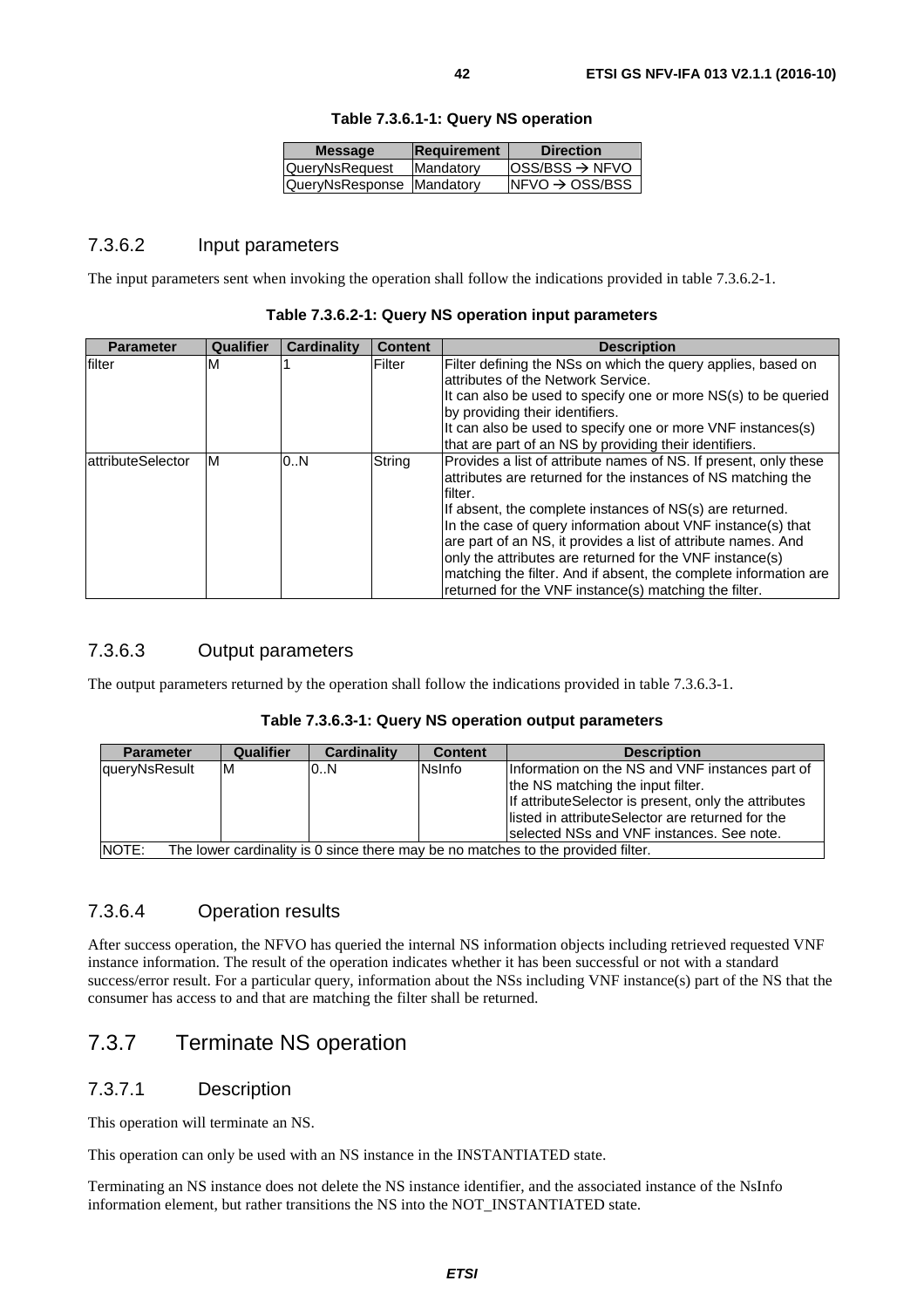Table 7.3.7.1-1 lists the information flow exchanged between the OSS/BSS and the NFVO.

| Table 7.3.7.1-1: Terminate NS operation |  |  |
|-----------------------------------------|--|--|
|-----------------------------------------|--|--|

| <b>Message</b>                | <b>Requirement</b> | <b>Direction</b>            |
|-------------------------------|--------------------|-----------------------------|
| TerminateNsRequest            | Mandatory          | $OSS/BSS \rightarrow NFVO$  |
| TerminateNsResponse Mandatory |                    | $INFVO \rightarrow OSS/BSS$ |
|                               |                    |                             |

### 7.3.7.2 Input parameters

The input parameters sent when invoking the operation shall follow the indications provided in table 7.3.7.2-1.

#### **Table 7.3.7.2-1: Terminate NS operation input parameters**

| <b>Parameter</b> | Qualifier | <b>Cardinality</b> | Content             | <b>Description</b>                                                                                                                                                                        |
|------------------|-----------|--------------------|---------------------|-------------------------------------------------------------------------------------------------------------------------------------------------------------------------------------------|
| Insinstanceld    | ΙM        |                    | <b>I</b> Identifier | Identifier of the NS instance to terminate.                                                                                                                                               |
| IterminateTime   | IМ        | 0.1                | DateTime            | Timestamp indicating the end time of the NS, i.e. the NS will<br>be terminated automatically at this timestamp. Cardinality "0"<br>lindicates the NS termination takes place immediately. |

### 7.3.7.3 Output parameters

The output parameters returned by the operation shall follow the indications provided in table 7.3.7.3-1.

#### **Table 7.3.7.3-1: Terminate NS output parameters**

| <b>Parameter</b>                | <b>Qualifier</b> | <b>Cardinality</b> | <b>Content</b> | <b>Description</b>                           |
|---------------------------------|------------------|--------------------|----------------|----------------------------------------------|
| llifecycleOperationOccurrenceId | ΙM               |                    | Identifier     | The identifier of the NS lifecycle operation |
|                                 |                  |                    |                | loccurrence.                                 |

## 7.3.7.4 Operation results

In case of success, the NS has been terminated (i.e. put into NOT\_INSTANTIATED state), and resources used by the NS have been released. As part of the NS termination, the following actions take place:

- All the VNF instances part of the terminated NS are terminated, unless they are still part of any other NS instance(s);
- All VLs, VNF FGs and information on PNF Connection Points (CPs) created at NS instantiation are deleted;
- Nested NS instances are just released and not terminated.
- NOTE: It is possible to avoid termination of the constituent VNFs by first moving the VNFs to another NS (by requesting "Update NS/Move Vnf" before the Terminate NS request).

In case of failure, appropriate error information is provided in the "result" Lifecycle Change Notification.

The NFVO shall first return the lifecycleOperationOccurrenceId and second send the "start" Lifecycle Change Notification before additional notifications or messages as part of this operation are issued, or operations towards the VNFM or VIM are invoked.

On successful as well as unsuccessful completion of the operation, the NFVO shall send the "result" Lifecycle Change Notification.

If the NS instance was already in the NOT\_INSTANTIATED state, this operation fails.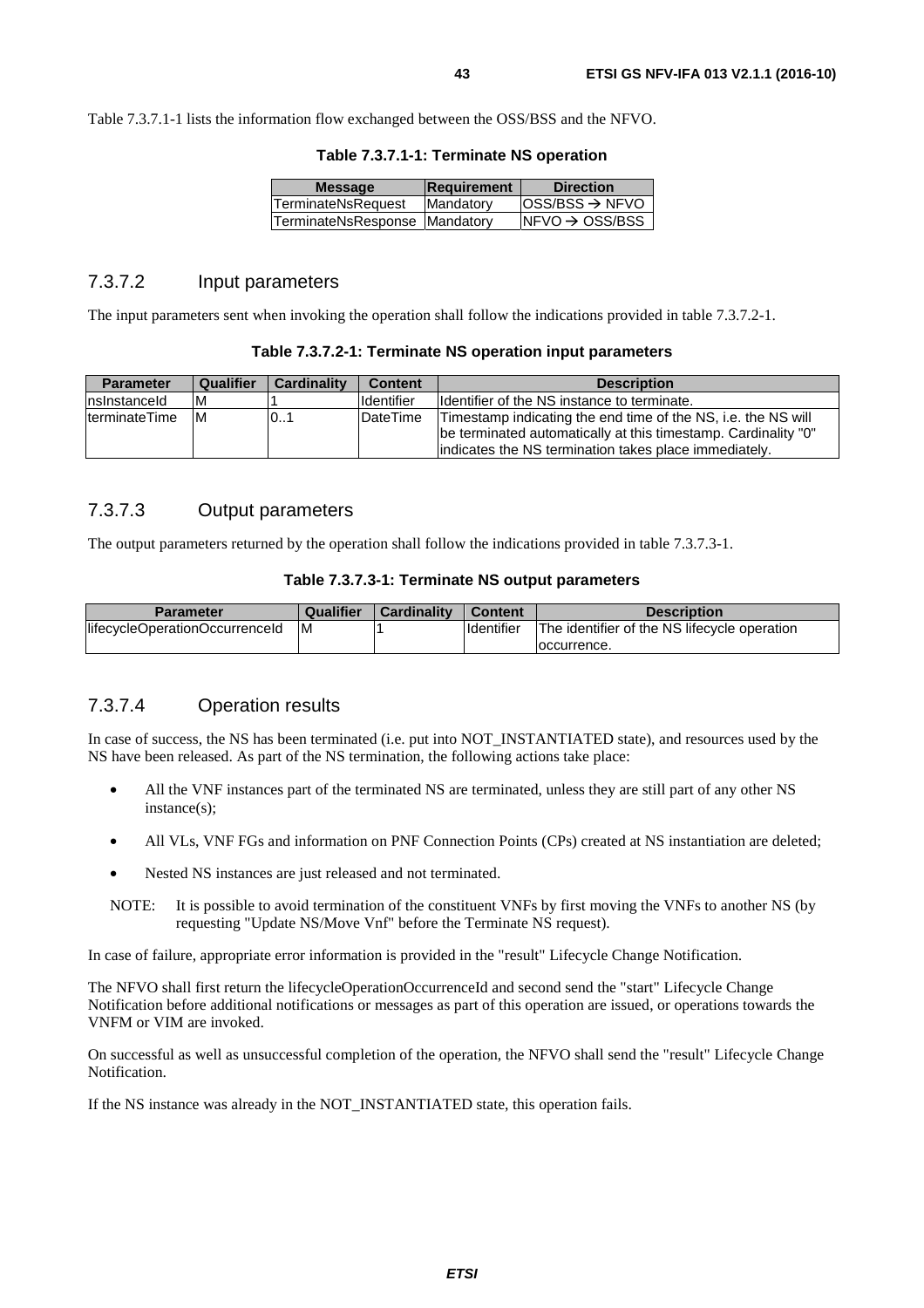# 7.3.8 Delete NS Identifier operation

### 7.3.8.1 Description

This operation deletes an NS instance identifier and the associated NsInfo information element which is in the NOT\_INSTANTIATED state.

Table 7.3.8.1-1 lists the information flow exchanged between the OSS/BSS and the NFVO.

**Table 7.3.8.1-1: Delete NS Identifier operation** 

| <b>Message</b>   | <b>Requirement</b> | <b>Direction</b>            |
|------------------|--------------------|-----------------------------|
| DeleteNsRequest  | Mandatory          | $ OSS/BSS \rightarrow NFVO$ |
| DeleteNsResponse | Mandatory          | $NFVO \rightarrow OSS/BSS$  |
|                  |                    |                             |

### 7.3.8.2 Input parameters

The input parameters sent when invoking the operation shall follow the indications provided in table 7.3.8.2-1.

### **Table 7.3.8.2-1: Delete NS Identifier operation input parameters**

| arameter      | <br>.<br>Juann | <b>BR</b><br>Cardinality | Content                       | cription                                                            |
|---------------|----------------|--------------------------|-------------------------------|---------------------------------------------------------------------|
| Insinstanceid | M              |                          | $\cdot$<br><b>Ildentifier</b> | <b>NS</b><br>.<br>deleted.<br>instance<br>. identifier∶<br>∵to be u |

## 7.3.8.3 Output parameters

No output parameter.

## 7.3.8.4 Operation results

In case of success, the NS instance identifier and the associated instance of the NsInfo information element has been deleted and can no longer be used. If the NS instance was not in the NOT\_INSTANTIATED state (i.e. terminated or not instantiated), the operation is rejected.

In case of failure, appropriate error information is returned.

# 7.3.9 Heal NS operation

## 7.3.9.1 Description

This operation supports the healing of an NS instance, either by healing the complete NS instance or by healing one of more of the VNF instances that are part of this NS.

NOTE: In case the NS is a composite NS, it is also possible to execute individual heal requests on one or more of the NSs that are nested within this NS.

Table 7.3.9.1-1 lists the information flow exchanged between the OSS/BSS and the NFVO.

| <b>Message</b>        | Requirement | <b>Direction</b>             |
|-----------------------|-------------|------------------------------|
| <b>HealNsRequest</b>  | Mandatory   | $IOSS/ BSS \rightarrow NFVO$ |
| <b>HealNsResponse</b> | Mandatory   | $INFVO \rightarrow OSS/BSS$  |

#### **Table 7.3.9.1-1: Heal NS operation**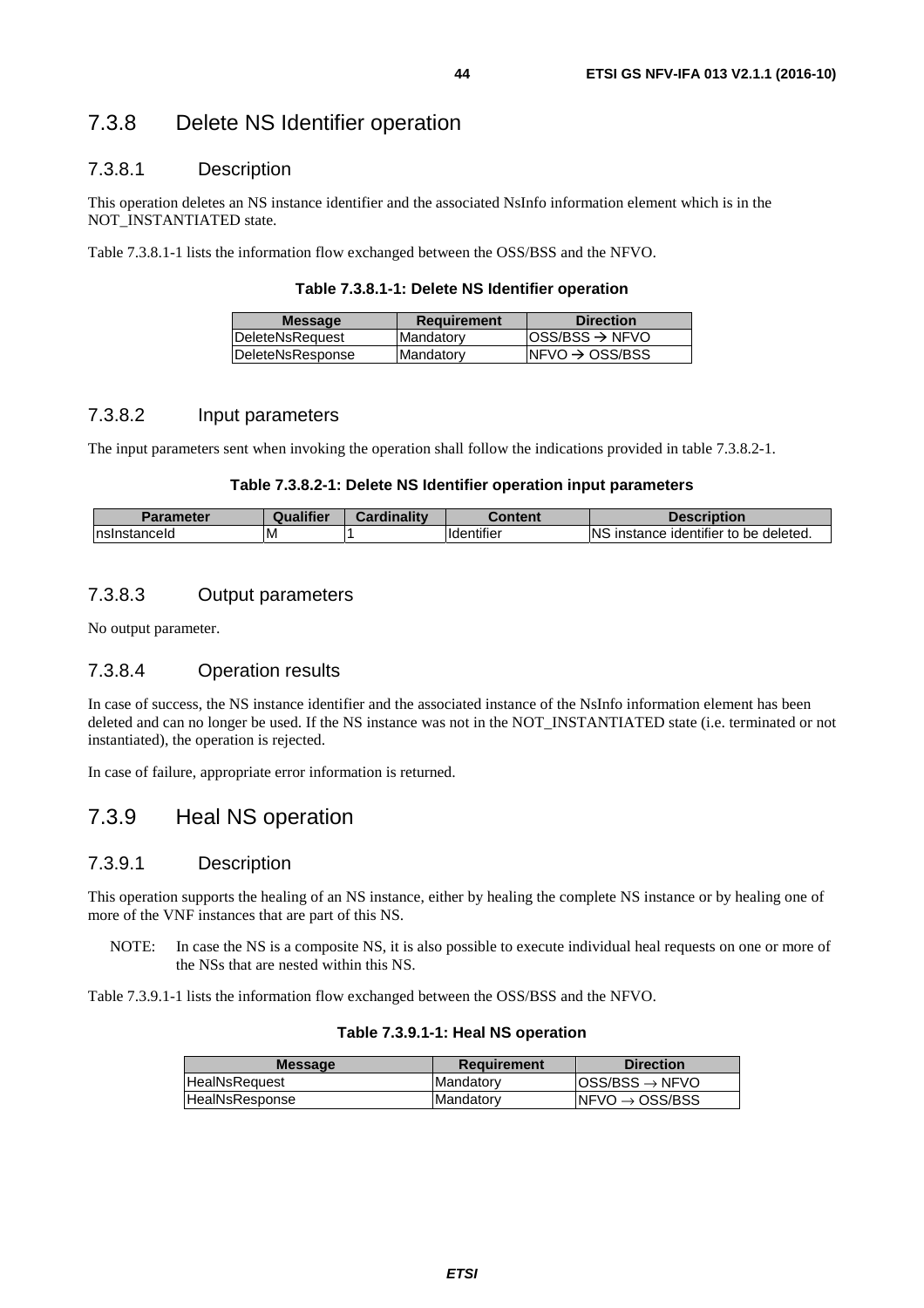### 7.3.9.2 Input parameters

The input parameters sent when invoking the operation shall follow the indications provided in table 7.3.9.2-1.

| <b>Parameter</b>                                                                                       | Qualifier | <b>Cardinality</b> | <b>Content</b>    | <b>Description</b>                                                  |  |
|--------------------------------------------------------------------------------------------------------|-----------|--------------------|-------------------|---------------------------------------------------------------------|--|
| Insinstanceld                                                                                          | ΙM        |                    | <b>Identifier</b> | The parameter identifies the NS instance<br>lwhich shall be healed. |  |
| <b>IhealNsData</b>                                                                                     | ΙM        | 0.1                | <b>HealNsData</b> | IProvides the information needed to heal an<br>NS. See note.        |  |
| <b>IhealVnfData</b>                                                                                    | M         | 0.N                | HealVnfData       | Provides the information needed to heal a<br>IVNF. See note.        |  |
| NOTE:<br>Either the parameter healNsData or the parameter healVnfData, but not both shall be provided. |           |                    |                   |                                                                     |  |

**Table 7.3.9.2-1: Heal NS operation input parameters** 

## 7.3.9.3 Output parameters

The output parameters returned by the operation shall follow the indications provided in table 7.3.9.3-1.

**Table 7.3.9.3-1: Heal NS output parameters** 

| <b>Parameter</b>               | Qualifier | <b>Cardinality</b> | <b>Content</b> | <b>Description</b>                                                                                              |
|--------------------------------|-----------|--------------------|----------------|-----------------------------------------------------------------------------------------------------------------|
| lifecycleOperationOccurrenceId | ΙM        |                    | Identifier     | The identifier of the NS lifecycle operation                                                                    |
|                                |           |                    |                | loccurrence.<br>This information shall be returned immediately<br>before any notification, message or operation |
|                                |           |                    |                | lis done.                                                                                                       |

## 7.3.9.4 Operation results

In case of success, the NS has been healed, that means complete or partial healing as requested. In case of failure, appropriate error information is provided in the "result" Lifecycle Change Notification.

NOTE: Testing procedures could be used e. g. to find the root cause of a failure situation. In addition testing procedures could also be applied during or after the healing process to check whether the healing actions were successful, etc.

The NFVO shall first return the lifecycleOperationOccurrenceId and second send the "start" Lifecycle Change Notification before additional notifications or messages as part of this operation are issued, or operations towards the VNFM or VIM are invoked.

On the successful as well as the unsuccessful completion of the operation, the NFVO shall send the "result" Lifecycle Change Notification.

# 7.3.10 Get Operation Status operation

## 7.3.10.1 Description

This operation provides the status of an NS lifecycle management operation.

Table 7.3.10.1-1 lists the information flow exchanged between the OSS/BSS and the NFVO.

|  |  | Table 7.3.10.1-1: Get Operation Status operation |
|--|--|--------------------------------------------------|
|--|--|--------------------------------------------------|

| <b>Message</b>                         | <b>Requirement</b> | <b>Direction</b>            |
|----------------------------------------|--------------------|-----------------------------|
| <b>GetOperationStatusRequest</b>       | <b>IMandatory</b>  | $ OSS/BSS \rightarrow NFVO$ |
| GetOperationStatusResponse   Mandatory |                    | $NFVO \rightarrow OSS/BSS$  |
|                                        |                    |                             |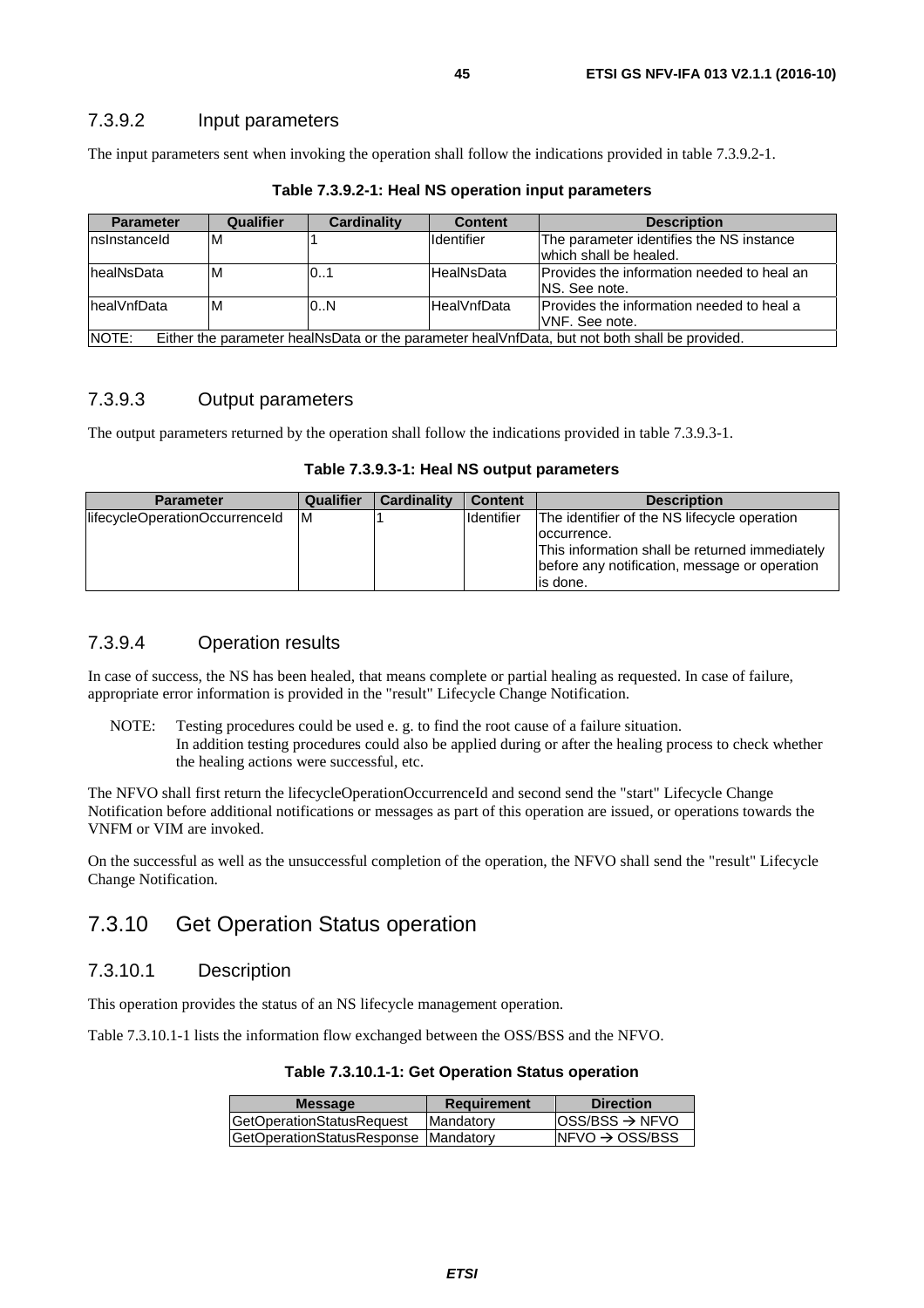### 7.3.10.2 Input parameters

The input parameters sent when invoking the operation shall follow the indications provided in table 7.3.10.2-1.

| Table 7.3.10.2-1: Get Operation Status operation input parameters |  |  |  |
|-------------------------------------------------------------------|--|--|--|
|-------------------------------------------------------------------|--|--|--|

| <b>Parameter</b>               | Qualifier | <b>Cardinality</b> | Content           | <b>Description</b>                       |
|--------------------------------|-----------|--------------------|-------------------|------------------------------------------|
| lifecycleOperationOccurrenceId | IM        |                    | <b>Identifier</b> | Identifier of the NS lifecycle operation |
|                                |           |                    |                   | loccurrence.                             |

### 7.3.10.3 Output Parameters

The output parameters returned by the operation shall follow the indications provided in table 7.3.10.3-1.

| Table 7.3.10.3-1: Get Operation Status operation output parameters |  |  |  |
|--------------------------------------------------------------------|--|--|--|
|--------------------------------------------------------------------|--|--|--|

| <b>Parameter</b>        | Qualifier | Cardinality | <b>Content</b> | <b>Description</b>                                                                      |
|-------------------------|-----------|-------------|----------------|-----------------------------------------------------------------------------------------|
| <b>loperationStatus</b> | ΙM        |             | Enum           | Indicates the operation status (for example: Processing,<br>Successfully done. Failed). |

### 7.3.10.4 Operation results

The result of the operation indicates if it has been successful or not with a standard success/error result.

# 7.4 NS Lifecycle Change Notification interface

# 7.4.1 Description

This interface allows the OSS/BSS to subscribe to NS lifecycle change notifications, and the NFVO to provide such notifications to the subscriber.

# 7.4.2 Subscribe operation

## 7.4.2.1 Description

This operation enables the OSS/BSS to subscribe with a filter for the notifications sent by the NFVO which are related to NS lifecycle changes, as well as to the creation/deletion of NS instance identifiers and the associated NsInfo information element instances.

NOTE: Specification of the filtering mechanism is left for the protocol design stage.

Table 7.4.2.1-1 lists the information flow exchanged between the OSS/BSS and the NFVO.

### **Table 7.4.2.1-1: Subscribe operation**

| <b>Message</b>          | Requirement       | <b>Direction</b>                                       |
|-------------------------|-------------------|--------------------------------------------------------|
| <b>SubscribeRequest</b> | <b>IMandatorv</b> | $\textsf{loss}/\textsf{BSS} \rightarrow \textsf{NFVO}$ |
| SubscribeResponse       | Mandatory         | $INFVO \rightarrow OSS/BSS$                            |
|                         |                   |                                                        |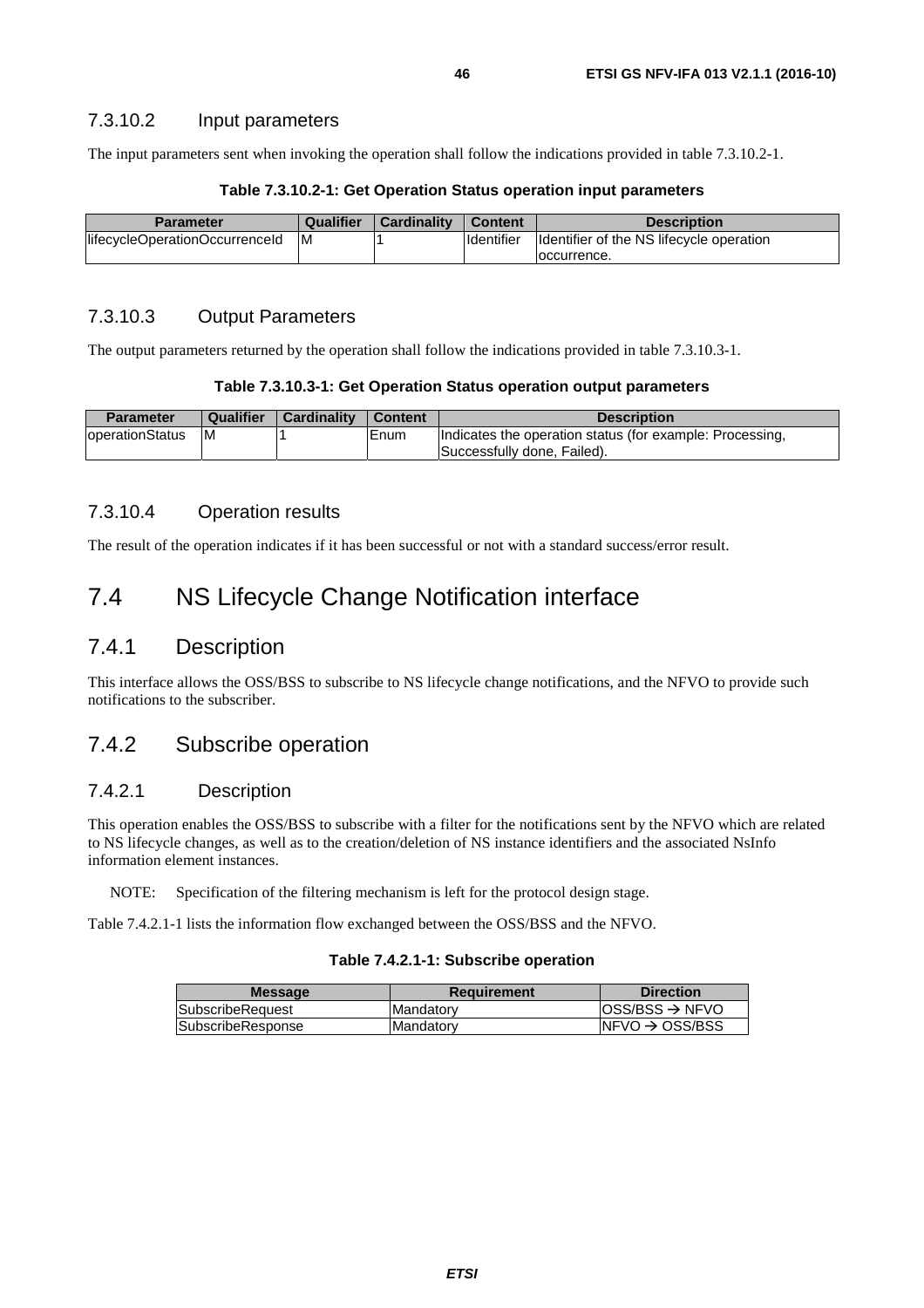### 7.4.2.2 Input parameters

The input parameters sent when invoking the operation shall follow the indications provided in table 7.4.2.2-1.

| <b>Parameter</b> | Qualifier | <b>Cardinality</b> | <b>Content</b> | <b>Description</b>                                                                                                                      |
|------------------|-----------|--------------------|----------------|-----------------------------------------------------------------------------------------------------------------------------------------|
| filter           | ΙM        |                    | Filter         | Input filter for selecting the notifications.<br>It can be on the NS instances of interest or other attributes of the<br>Inotification. |

### **Table 7.4.2.2-1: Subscribe operation input parameters**

## 7.4.2.3 Output parameters

The output parameters returned by the operation shall follow the indications provided in table 7.4.2.3-1.

|  |  | Table 7.4.2.3-1: Subscribe operation output parameters |
|--|--|--------------------------------------------------------|
|--|--|--------------------------------------------------------|

| <b>Parameter</b>                  | <b>Qualifier</b> | <b>Cardinality</b> | Content                       | Description                                               |
|-----------------------------------|------------------|--------------------|-------------------------------|-----------------------------------------------------------|
| <b>Subscrip</b><br>.<br>riptionia | ΙM               |                    | $\cdots$<br><b>Identifier</b> | subscription realized.<br>the<br><b>Ildentifier</b><br>0t |

### 7.4.2.4 Operation results

After successful subscription, the consumer (OSS/BSS) is registered to receive notifications about NS lifecycle changes, as well as the creation/deletion of NS instance identifiers and the associated NsInfo information element instances.

The result of the operation shall indicate if the subscription has been successful or not with a standard success/error result. For a particular subscription, only notifications matching the filter will be delivered to the consumer.

# 7.4.3 Notify operation

## 7.4.3.1 Description

This operation distributes to subscribers notifications about NS lifecycle changes, as well as the creation/deletion of NS instance identifiers and the associated NsInfo information element instances. It is a one-way operation issued by the producer (NFVO) that cannot be invoked as an operation by the consumer (OSS/BSS). In order to receive notifications, the consumer (OSS/BSS) has to perform an explicit Subscribe operation beforehand.

Table 7.4.3.1-1 lists the information flow exchanged between the OSS/BSS and the NFVO.

### **Table 7.4.3.1-1: Notify operation**

| <b>Message</b> | <b>Requirement</b> | <b>Direction</b>            |
|----------------|--------------------|-----------------------------|
| Notify         | Mandatory          | INFVO $\rightarrow$ OSS/BSS |
|                |                    |                             |

The following notifications can be notified/sent by this operation:

- NsLifecycleChangeNotification. See clause 8.3.2.2.
- NsIdentifierCreationNotification. See clause 8.3.2.9.
- NsIdentifierObjectDeletionNotification. See clause 8.3.2.10.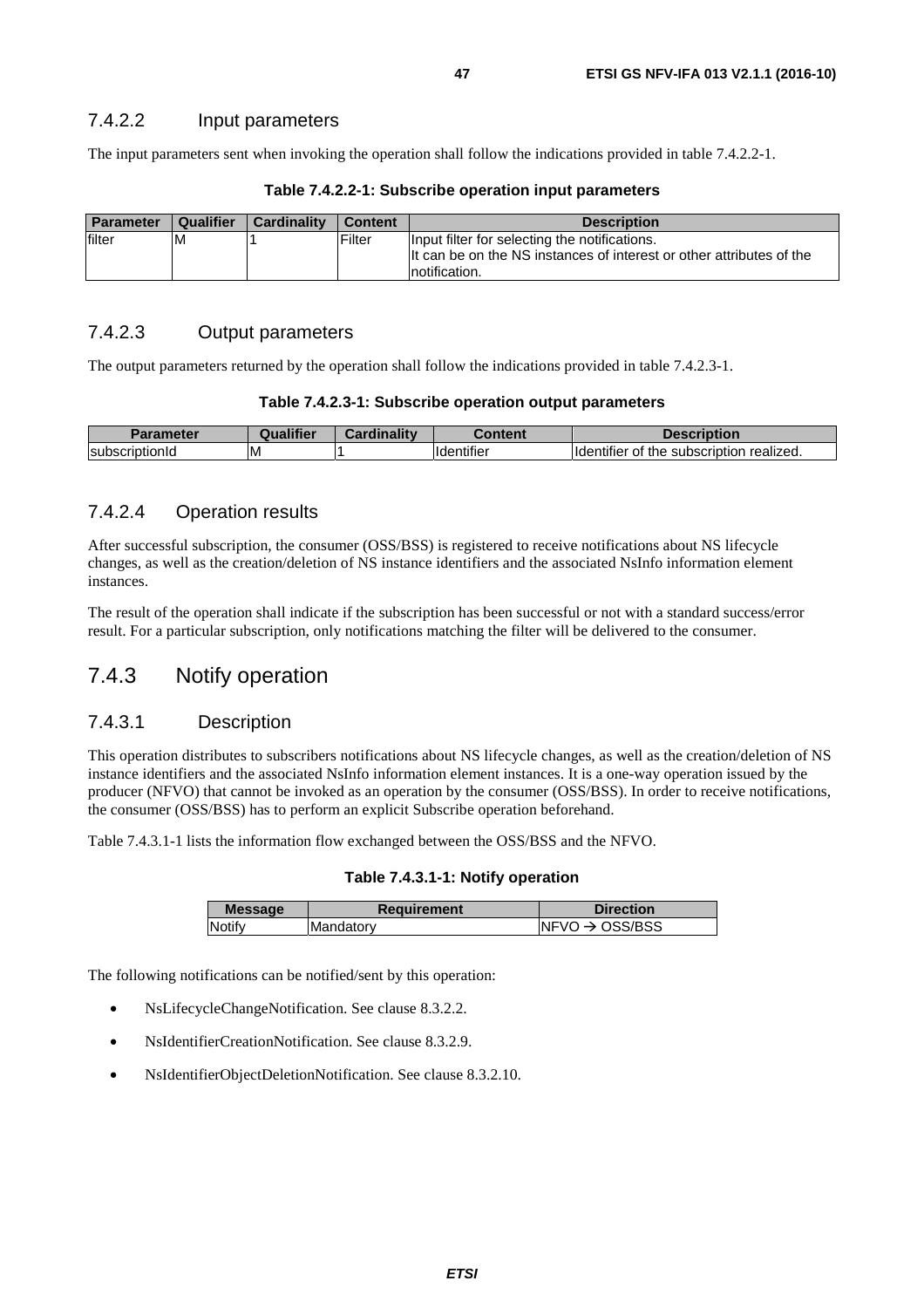# 7.5 NS Performance Management interface

# 7.5.1 Description

This interface allows providing of performance information (measurement results collection and notifications) related to network services.

Collection and reporting of performance information is controlled by a PM job that groups details of performance collection and reporting information.

Performance information on a given NS results from either collected performance information of the virtualised resources impacting the connectivity of this NS instance or VNF performance information, resulting from virtualised resource performance information, issued by the VNFM for the VNFs that is part of this NS instance.

When new performance information is available, the consumer is notified using the notification PerformanceInformationAvailableNotification (see clause 8.4.8). The details of the performance measurements are provided using the PerformanceReport information element (see clause 8.4.5). Delivery mechanism for the performance reports is left for later specification.

The following operations are defined for this interface which will be consumed by the OSS/BSS:

- Create PM Job operation.
- Delete PM Jobs operation.
- Subscribe operation.
- Notify operation.
- Query PM Job operation.
- Create Threshold operation.
- Delete Thresholds operation.
- Query Threshold operation.

# 7.5.2 Create PM Job operation

# 7.5.2.1 Description

This operation will create a PM job, enabling an OSS/BSS to specify an NS or set of NSs, that the NFVO is managing, for which it wants to receive performance information. This will allow the requesting OSS/BSS to specify its performance information requirements with the NFVO.

The OSS/BSS needs to issue a Subscribe request for PerformanceInformationAvailable notifications in order to know when new collected performance information is available.

Table 7.5.2.1-1 lists the information flow exchanged between the OSS/BSS and the NFVO.

### **Table 7.5.2.1-1: Create PM Job operation**

| <b>Message</b>                | Requirement       | <b>Direction</b>                                       |
|-------------------------------|-------------------|--------------------------------------------------------|
| <b>CreatePmJobRequest</b>     | <b>IMandatory</b> | $\textsf{loss}/\textsf{BSS} \rightarrow \textsf{NFVO}$ |
| CreatePmJobResponse Mandatory |                   | $NFVO \rightarrow OSS/BSS$                             |
|                               |                   |                                                        |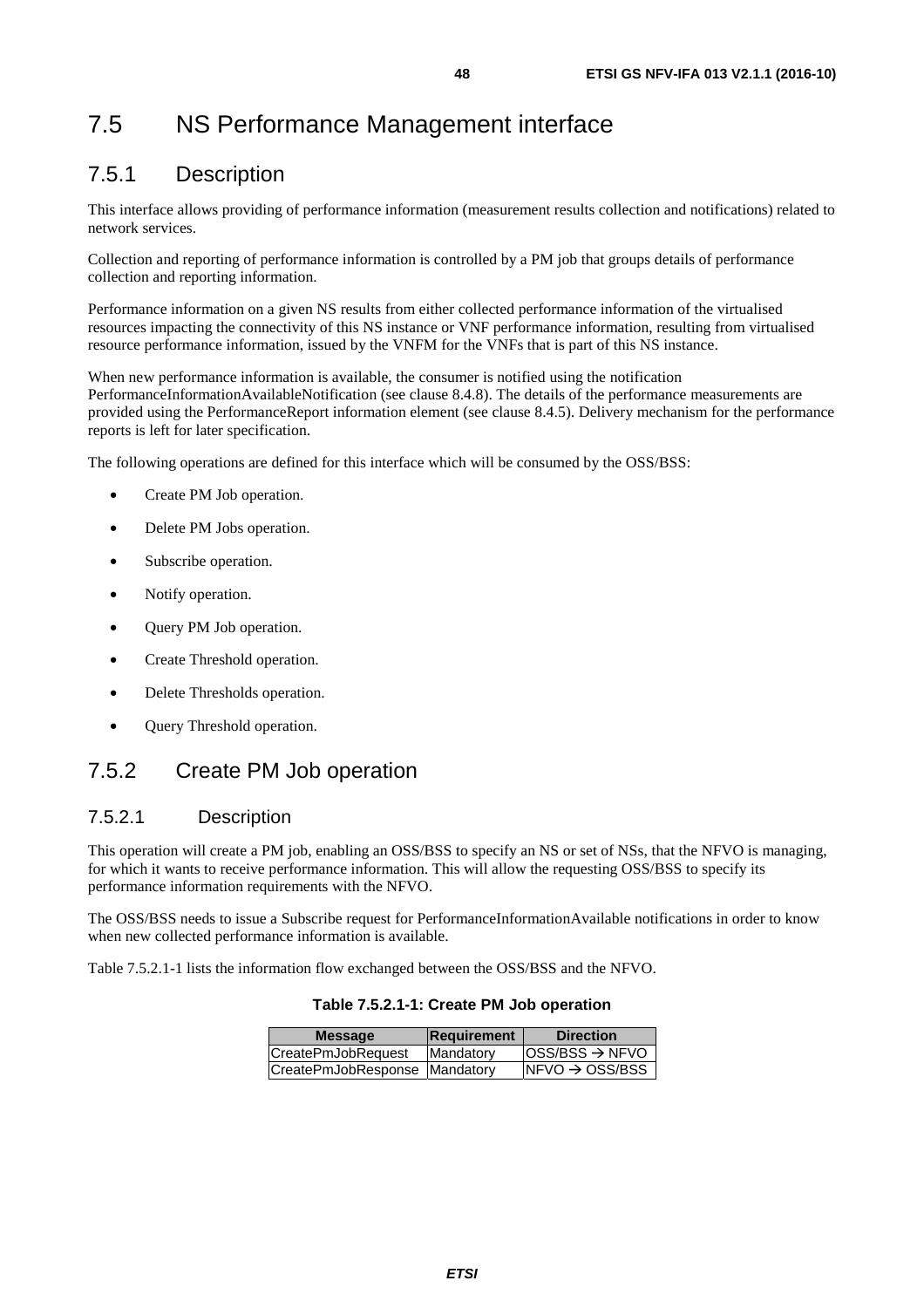## 7.5.2.2 Input parameters

The input parameters sent when invoking the operation shall follow the indications provided in table 7.5.2.2-1.

| <b>Parameter</b>       | Qualifier | <b>Cardinality</b> | <b>Content</b>  | <b>Description</b>                                                                                        |
|------------------------|-----------|--------------------|-----------------|-----------------------------------------------------------------------------------------------------------|
| nsSelector             | М         |                    | ObjectSelection | Defines the NSs for which performance                                                                     |
|                        |           |                    |                 | information is to be collected.                                                                           |
| performanceMetric      | M         | 0.N                | String          | This defines the type of performance                                                                      |
|                        |           |                    |                 | metric(s) for the specified network                                                                       |
|                        |           |                    |                 | services.                                                                                                 |
|                        |           |                    |                 | At least one of the two attributes                                                                        |
|                        |           |                    |                 | (performance metric or metricGroup)                                                                       |
|                        |           |                    |                 | shall be present.                                                                                         |
| performanceMetricGroup | M         | 0.N                | String          | Group of performance metrics. A metric<br>group is a pre-defined list of metrics,                         |
|                        |           |                    |                 | known to the producer that it can                                                                         |
|                        |           |                    |                 | decompose to individual metrics.                                                                          |
|                        |           |                    |                 | At least one of the two attributes                                                                        |
|                        |           |                    |                 | (performance metric or metricGroup)                                                                       |
|                        |           |                    |                 | shall be present.                                                                                         |
| collectionPeriod       | M         | 1                  | Enum            | Specifies the periodicity at which the                                                                    |
|                        |           |                    |                 | NFVO will collect performance                                                                             |
|                        |           |                    |                 | information. See note.                                                                                    |
| reportingPeriod        | M         | 1                  | Enum            | Specifies the periodicity at which the                                                                    |
|                        |           |                    |                 | NFVO will report to the OSS/BSS about                                                                     |
|                        |           |                    |                 | performance information. See note.                                                                        |
| reportingBoundary      | O         | 0.1                | Not specified.  | Identifies a boundary after which the                                                                     |
|                        |           |                    |                 | reporting will stop.<br>The boundary shall allow a single                                                 |
|                        |           |                    |                 | reporting as well as periodic reporting                                                                   |
|                        |           |                    |                 | up to the boundary.                                                                                       |
| NOTE:                  |           |                    |                 | At the end of each reportingPeriod, the NFVO informs OSS/BSS about availability of the performance        |
|                        |           |                    |                 | data collected for each completed collection period during this reportingPeriod. While the exact          |
|                        |           |                    |                 | definition of the types for collectionPeriod and reportingPeriod is left for further specification, it is |
|                        |           |                    |                 | recommended that the reportingPeriod be equal to or a multiple of the collectionPeriod. In the latter     |
|                        |           |                    |                 | case, the performance data for the collection periods within one reporting period would be reported       |
| together.              |           |                    |                 |                                                                                                           |

**Table 7.5.2.2-1: Create PM Job operation input parameters** 

## 7.5.2.3 Output parameters

The parameters returned by the operation shall follow the indications provided in table 7.5.2.3-1.

| <b>Parameter</b> | Qualifier | <b>Cardinality</b> | :ontent                        | <b>Description</b>                                  |
|------------------|-----------|--------------------|--------------------------------|-----------------------------------------------------|
| <b>IpmJobid</b>  | ΙM        |                    | $\cdots$<br><b>Ildentifier</b> | ' PM iob.<br>the created<br><b>Ildentifie</b><br>Οt |

# 7.5.2.4 Operation results

The result of the operation indicates if it has been successful or not with a standard success/error result.

The pmJobId is only returned when the operations has been successful.

# 7.5.3 Delete PM Jobs operation

### 7.5.3.1 Description

This operation will delete one or more PM job(s).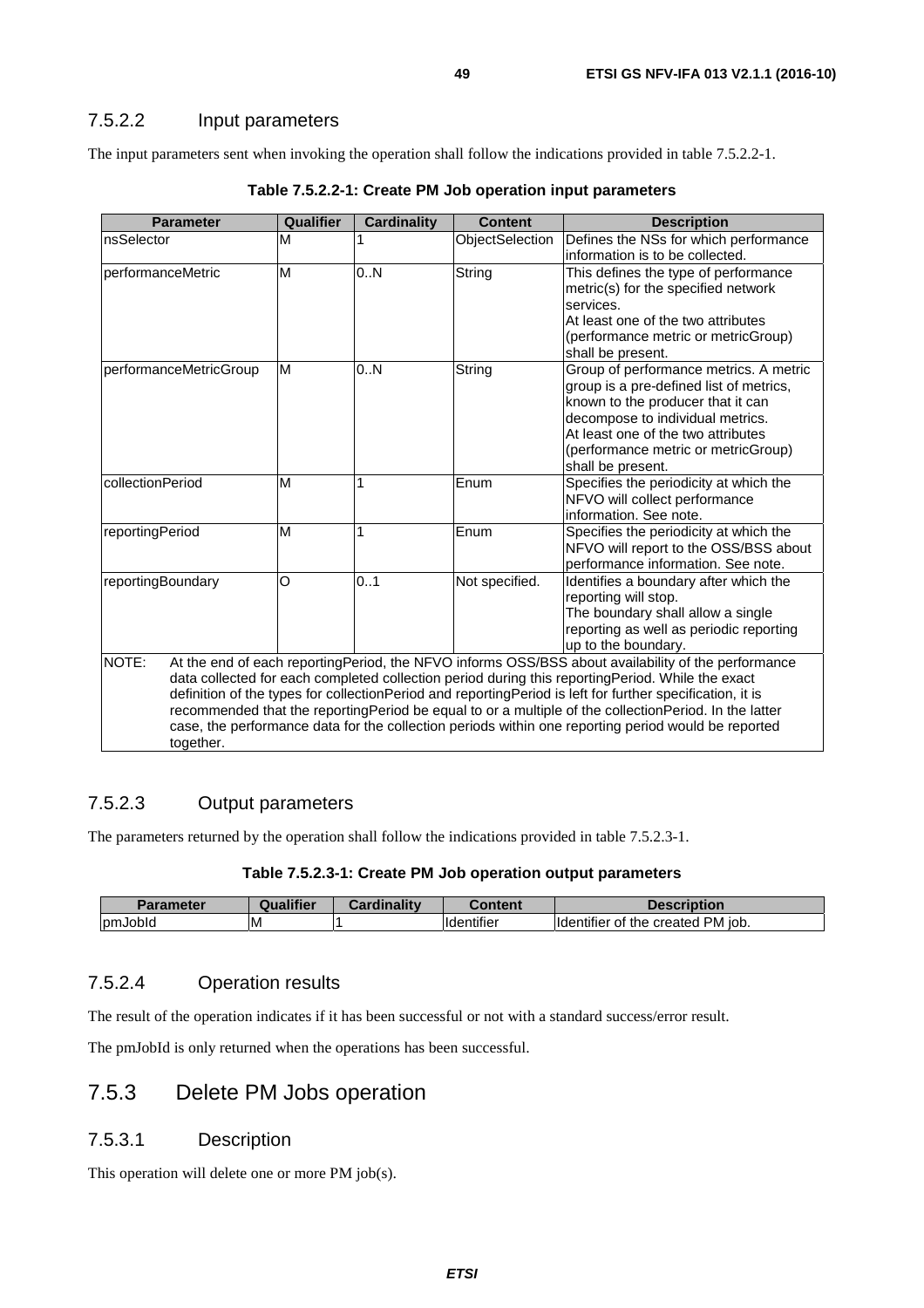Table 7.5.3.1-1 lists the information flow exchanged between the OSS/BSS and the NFVO.

| <b>Message</b>                   | <b>Requirement</b> | <b>Direction</b>             |
|----------------------------------|--------------------|------------------------------|
| DeletePmJobsRequest              | Mandatory          | $loss/ BSS \rightarrow NFVO$ |
| DeletePmJobsResponse   Mandatory |                    | $INFVO \rightarrow OSS/BSS$  |
|                                  |                    |                              |

### 7.5.3.2 Input parameters

The input parameters sent when invoking the operation shall follow the indications provided in table 7.5.3.2-1.

#### **Table 7.5.3.2-1: Delete PM Jobs operation input parameters**

| Parameter   Qualifier   Cardinality |    |    | Content | <b>Description</b>                                   |
|-------------------------------------|----|----|---------|------------------------------------------------------|
| pmJobld                             | ΙM | 1N |         | Identifier Identifiers of the PM jobs to be deleted. |

### 7.5.3.3 Output parameters

The output parameters returned by the operation shall follow the indications provided in table 7.5.3.3-1.

#### **Table 7.5.3.3-1: Delete PM Jobs operation output parameters**

| <b>Parameter</b> | Qualifier | <b>Cardinality</b> | <b>Content</b> | <b>Description</b>                                |
|------------------|-----------|--------------------|----------------|---------------------------------------------------|
| ldeletedPmJobId  | ΙM        | 1N                 | Identifier     | Identifiers of the PM Jobs that have been deleted |
|                  |           |                    |                | successfully.                                     |

## 7.5.3.4 Operation results

The result of the operation indicates if it has been successful or not with a standard success/error result.

## 7.5.4 Subscribe operation

### 7.5.4.1 Description

This operation enables the OSS/BSSs to subscribe with a filter for the notifications related to performance information with the NFVO.

NOTE: Specification of the filtering mechanism is left for the protocol design stage.

Table 7.5.4.1-1 lists the information flow exchanged between the OSS/BSS and the NFVO.

#### **Table 7.5.4.1-1: Subscribe operation**

| <b>Message</b>              | <b>Requirement</b> | <b>Direction</b>            |
|-----------------------------|--------------------|-----------------------------|
| SubscribeRequest            | Mandatory          | $ OSS/BSS \rightarrow NFVO$ |
| SubscribeResponse Mandatory |                    | $INFVO \rightarrow OSS/BSS$ |
|                             |                    |                             |

## 7.5.4.2 Input parameters

The input parameters sent when invoking the operation shall follow the indications provided in table 7.5.4.2-1.

### **Table 7.5.4.2-1: Subscribe operation input parameters**

| <b>Parameter</b> | Qualifier | Cardinality | Content | <b>Description</b>                                                     |
|------------------|-----------|-------------|---------|------------------------------------------------------------------------|
| filter           | ıΜ        |             | Filter  | Input filter for selecting notifications. The filter can be on network |
|                  |           |             |         | service, type of notification or attribute of the notification.        |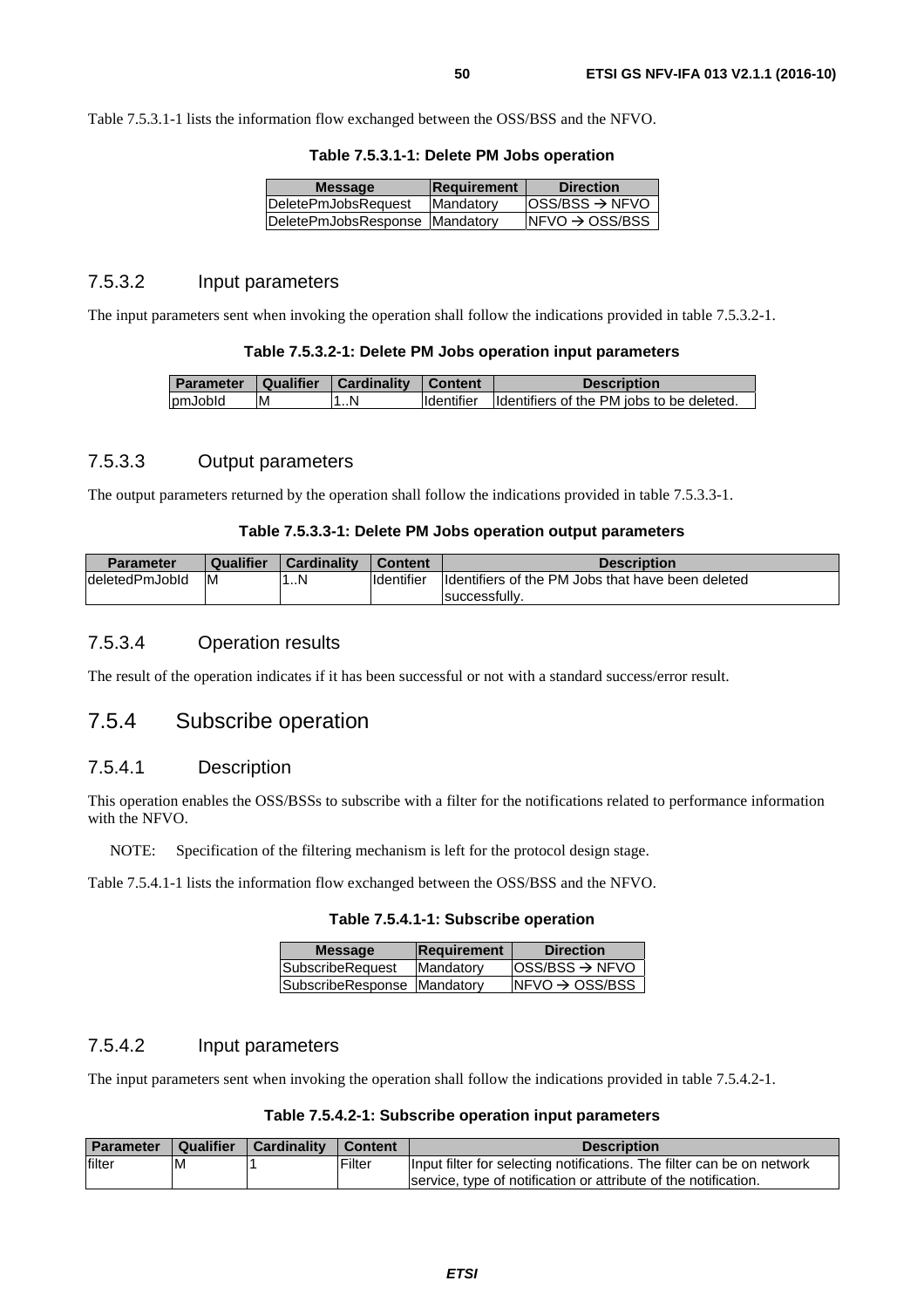The output parameters returned by the operation shall follow the indications provided in table 7.5.4.3-1.

| Parameter       | Qualifier | <b>Cardinality</b> | ;ontent                        | <b>Description</b>                                           |
|-----------------|-----------|--------------------|--------------------------------|--------------------------------------------------------------|
| IsubscriptionId | ιм        |                    | $\cdots$<br><b>Ildentifier</b> | <br><b>Identifier</b><br>of the<br>realized.<br>subscription |

### **Table 7.5.4.3-1: Subscribe operation output parameters**

### 7.5.4.4 Operation results

As a result of this operation, the NFVO shall indicate to the OSS/BSS in the subscribeResponse message whether the subscription was successful or not.

For a particular subscription, only notifications matching the filter will be delivered to the consumer.

# 7.5.5 Notify operation

## 7.5.5.1 Description

This operation distributes notifications to subscribers. It is a one-way operation issued by the NFVO that cannot be invoked as an operation by the consumer (OSS/BSS).

In order to receive notifications, the OSS/BSS shall have a subscription.

Table 7.5.5.1-1 lists the information flow exchanged between the OSS/BSS and the NFVO.

### **Table 7.5.5.1-1: Notify operation**

|        | <b>Message Requirement</b> | <b>Direction</b>            |
|--------|----------------------------|-----------------------------|
| Notify | Mandatory                  | $INFVO \rightarrow OSS/BSS$ |
|        |                            |                             |

The following notifications can be notified/sent by this operation:

- PerformanceInformationAvailableNotification. See clause 8.4.8.
- ThresholdCrossedNotification. See clause 8.4.9.

# 7.5.6 Query PM Job operation

### 7.5.6.1 Description

This operation will enable the OSS/BSS to solicit from the NFVO the details of one or more PM job(s).

This operation does not return performance reports.

Table 7.5.6.1-1 lists the information flow exchanged between the OSS/BSS and the NFVO.

**Table 7.5.6.1-1: Query PM Job operation** 

| <b>Message</b>               | Requirement | <b>Direction</b>            |
|------------------------------|-------------|-----------------------------|
| QueryPmJobRequest            | Mandatory   | $ OSS/BSS \rightarrow NFVO$ |
| QueryPmJobResponse Mandatory |             | $NFVO \rightarrow OSS/BSS$  |
|                              |             |                             |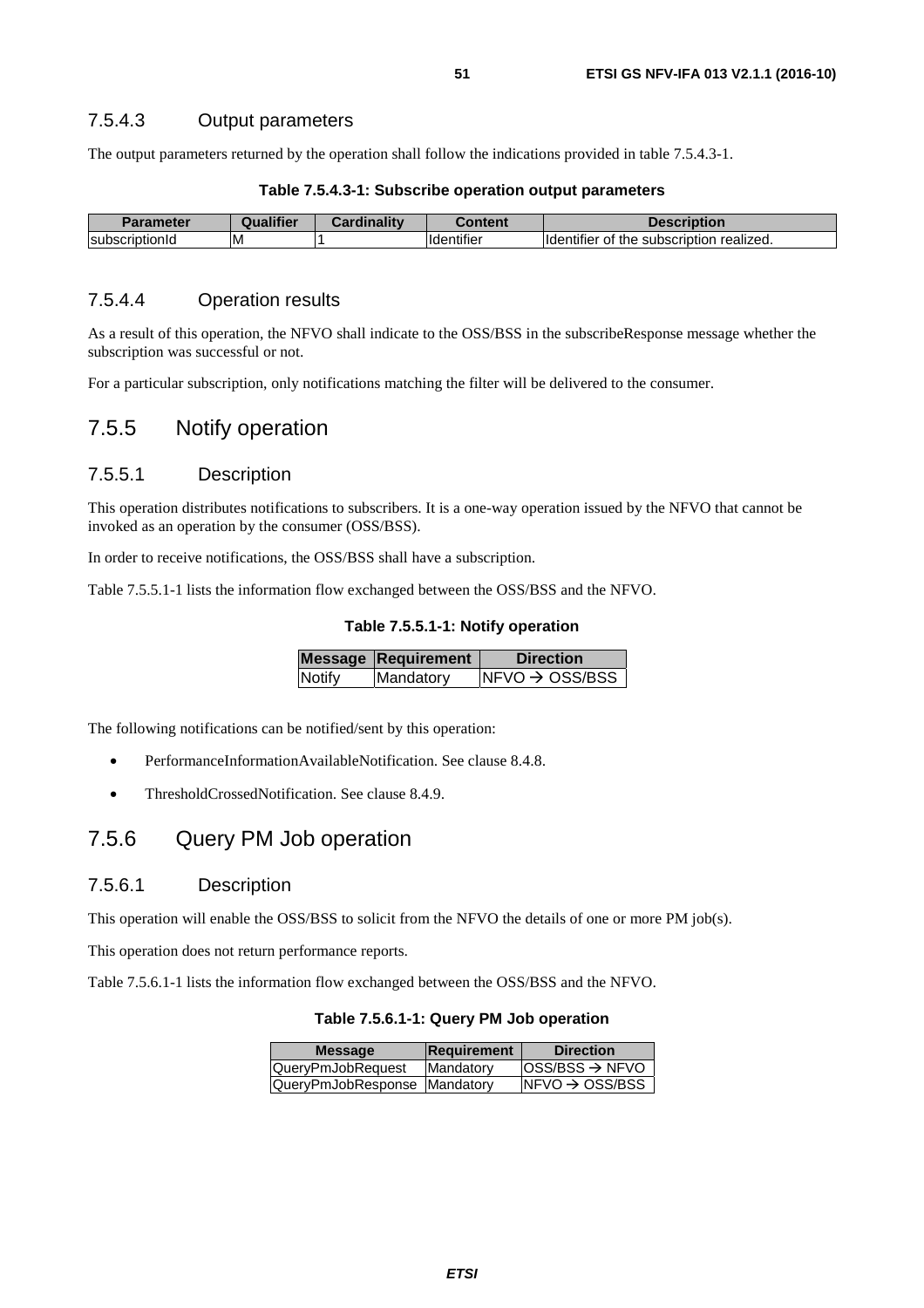The input parameters sent when invoking the operation shall follow the indications provided in table 7.5.6.2-1.

| <b>Parameter</b> | Qualifier | Cardinality | Content | <b>Description</b>                                                  |
|------------------|-----------|-------------|---------|---------------------------------------------------------------------|
| filter           | ΙM        |             | Filter  | Filter defining the PM Jobs on which the query applies. It can be a |
|                  |           |             |         | Isingle identifier, multiple identifiers or a wildcard.             |

### **Table 7.5.6.2-1: Query PM Job operation input parameters**

## 7.5.6.3 Output parameters

The output parameters returned by the operation shall follow the indications provided in table 7.5.6.3-1.

|  |  | Table 7.5.6.3-1: Query PM Job operation output parameters |
|--|--|-----------------------------------------------------------|
|--|--|-----------------------------------------------------------|

| <b>Parameter</b> | <b>Qualifier</b> | Cardinality | Content       | <b>Description</b>                            |
|------------------|------------------|-------------|---------------|-----------------------------------------------|
| pmJobDetails     | ΙM               | …N          | <b>IPmJob</b> | Details of PM jobs matching the input filter. |

## 7.5.6.4 Operation results

The result of the operation indicates if it has been successful or not with a standard success/error result.

# 7.5.7 Create Threshold operation

### 7.5.7.1 Description

This operation will allow the OSS/BSS to create a threshold and specify threshold levels on specified performance metric (for NS(s)) for which notifications will be generated when crossed.

Creating a threshold does not trigger collection of metrics. In order for the threshold to be active, there needs to be a PM job collecting the needed metric for the selected entities.

Table 7.5.7.1-1 lists the information flow exchanged between the OSS/BSS and the NFVO.

| Table 7.5.7.1-1: Create Threshold operation |  |
|---------------------------------------------|--|
|---------------------------------------------|--|

| $loss/ BSS \rightarrow NFVO$<br>CreateThresholdRequest<br>Mandatory | <b>Direction</b> |
|---------------------------------------------------------------------|------------------|
|                                                                     |                  |
| $NFVO \rightarrow OSS/BSS$<br>CreateThresholdResponse Mandatory     |                  |

# 7.5.7.2 Input parameters

The input parameters sent when invoking the operation shall follow the indications provided in table 7.5.7.2-1.

### **Table 7.5.7.2-1: Create Threshold operation input parameters**

| <b>Parameter</b>         | <b>Qualifier</b> | <b>Cardinality</b> | <b>Content</b>  | <b>Description</b>                                                                                                                                                                                                   |
|--------------------------|------------------|--------------------|-----------------|----------------------------------------------------------------------------------------------------------------------------------------------------------------------------------------------------------------------|
| InsSelector              | M                |                    | ObjectSelection | Defines the NS instances for which the threshold will<br>lbe defined.                                                                                                                                                |
| performanceMetric        | M                |                    | String          | Defines the performance metric on which the<br>Ithreshold will be defined.                                                                                                                                           |
| thresholdType            | M                |                    | Enum            | Defines the type of threshold. The list of possible<br>values is left for the protocol design stage and might<br>include: single/multi valued threshold, static/dynamic<br>threshold, template based threshold, etc. |
| <b>IthresholdDetails</b> | M                |                    | Not specified.  | Details of the threshold: value to be crossed,<br>direction in which it is crossed, details on the<br>notification to be generated, etc.                                                                             |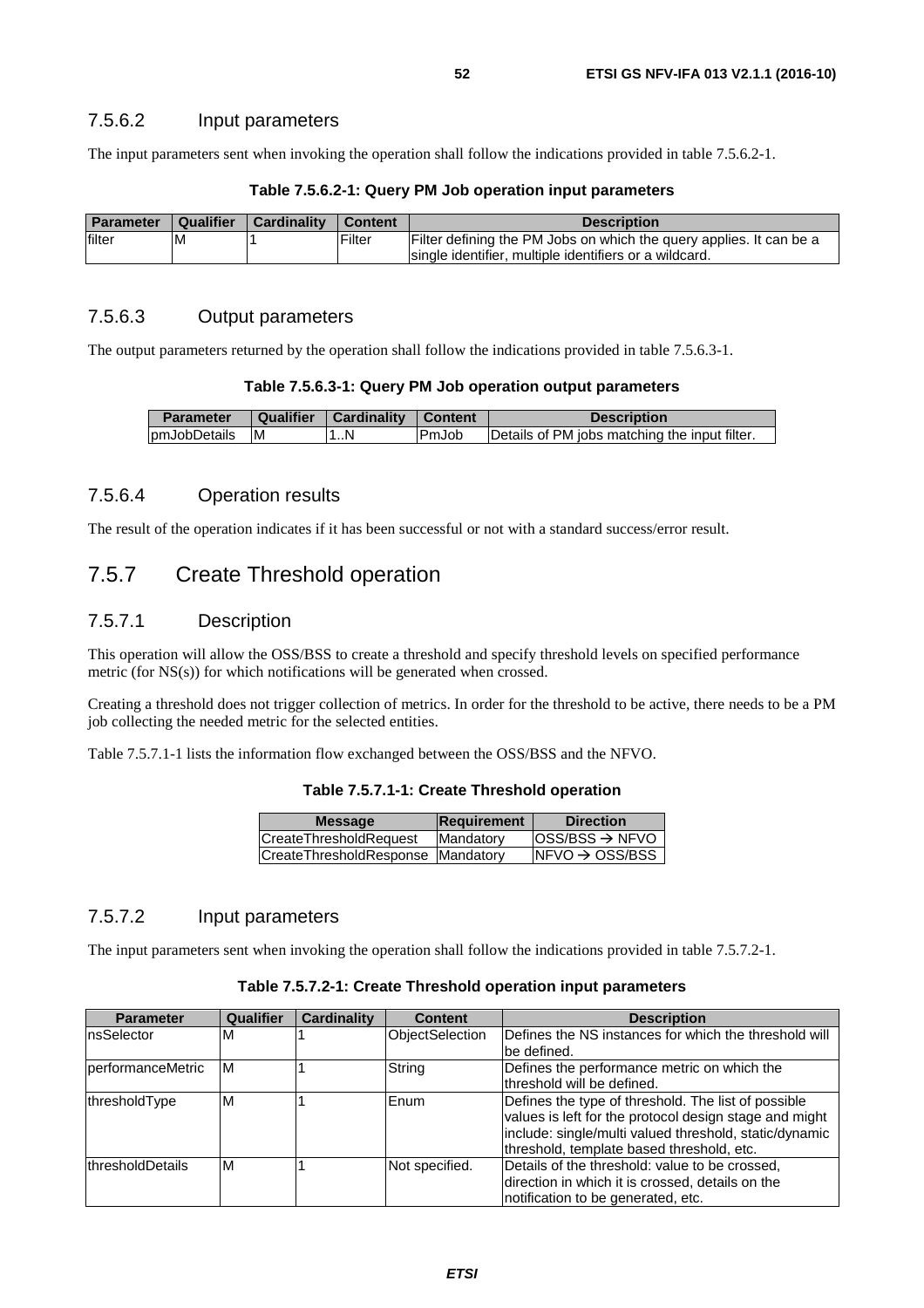### 7.5.7.3 Output parameters

The parameters returned by the operation shall follow the indications provided in table 7.5.7.3-1.

| Table 7.5.7.3-1: Create Threshold operation output parameters |
|---------------------------------------------------------------|
|---------------------------------------------------------------|

| neter<br>Darame | <b>Qualifier</b> | <b>Finality</b><br><b>RAPAL</b> | Content                        | iption                                           |
|-----------------|------------------|---------------------------------|--------------------------------|--------------------------------------------------|
| thres<br>molaic | ιM               |                                 | $\cdots$<br><b>Ildentifier</b> | ' threshold.<br>.<br>created<br>Hdentifier<br>ΟĪ |

## 7.5.7.4 Operation results

The result of the operation indicates if it has been successful or not with a standard success/error result.

The thresholdId is only returned when the operations has been successful.

# 7.5.8 Delete Thresholds operation

### 7.5.8.1 Description

This operation will allow the OSS/BSS to delete one or more existing threshold(s).

Table 7.5.8.1-1 lists the information flow exchanged between the OSS/BSS and the NFVO.

#### **Table 7.5.8.1-1: Delete Thresholds operation**

| <b>Message</b>                     | Requirement | <b>Direction</b>                                       |
|------------------------------------|-------------|--------------------------------------------------------|
| DeleteThresholdsRequest            | Mandatory   | $\textsf{loss}/\textsf{BSS} \rightarrow \textsf{NFVO}$ |
| DeleteThresholdsResponse Mandatory |             | $NFVO \rightarrow OSS/BSS$                             |
|                                    |             |                                                        |

### 7.5.8.2 Input parameters

The input parameters sent when invoking the operation shall follow the indications provided in table 7.5.8.2-1.

### **Table 7.5.8.2-1: Delete Thresholds operation input parameters**

|               | Parameter   Qualifier   Cardinality   Content |                    | <b>Description</b>                            |
|---------------|-----------------------------------------------|--------------------|-----------------------------------------------|
| thresholdld M | 1N                                            | <b>I</b> dentifier | Ildentifiers of the thresholds to be deleted. |

### 7.5.8.3 Output parameters

The parameters returned by the operation shall follow the indications provided in table 7.5.8.3-1.

### **Table 7.5.8.3-1: Delete Thresholds operation output parameters**

| <b>Parameter</b>   | Qualifier | <b>Cardinality</b> | <b>Content</b>     | <b>Description</b>                                   |
|--------------------|-----------|--------------------|--------------------|------------------------------------------------------|
| deletedThresholdId | ΙM        | N<br>              | <b>I</b> dentifier | Identifiers of the thresholds that have been deleted |
|                    |           |                    |                    | successfully.                                        |

## 7.5.8.4 Operation results

The result of the operation indicates if it has been successful or not with a standard success/error result.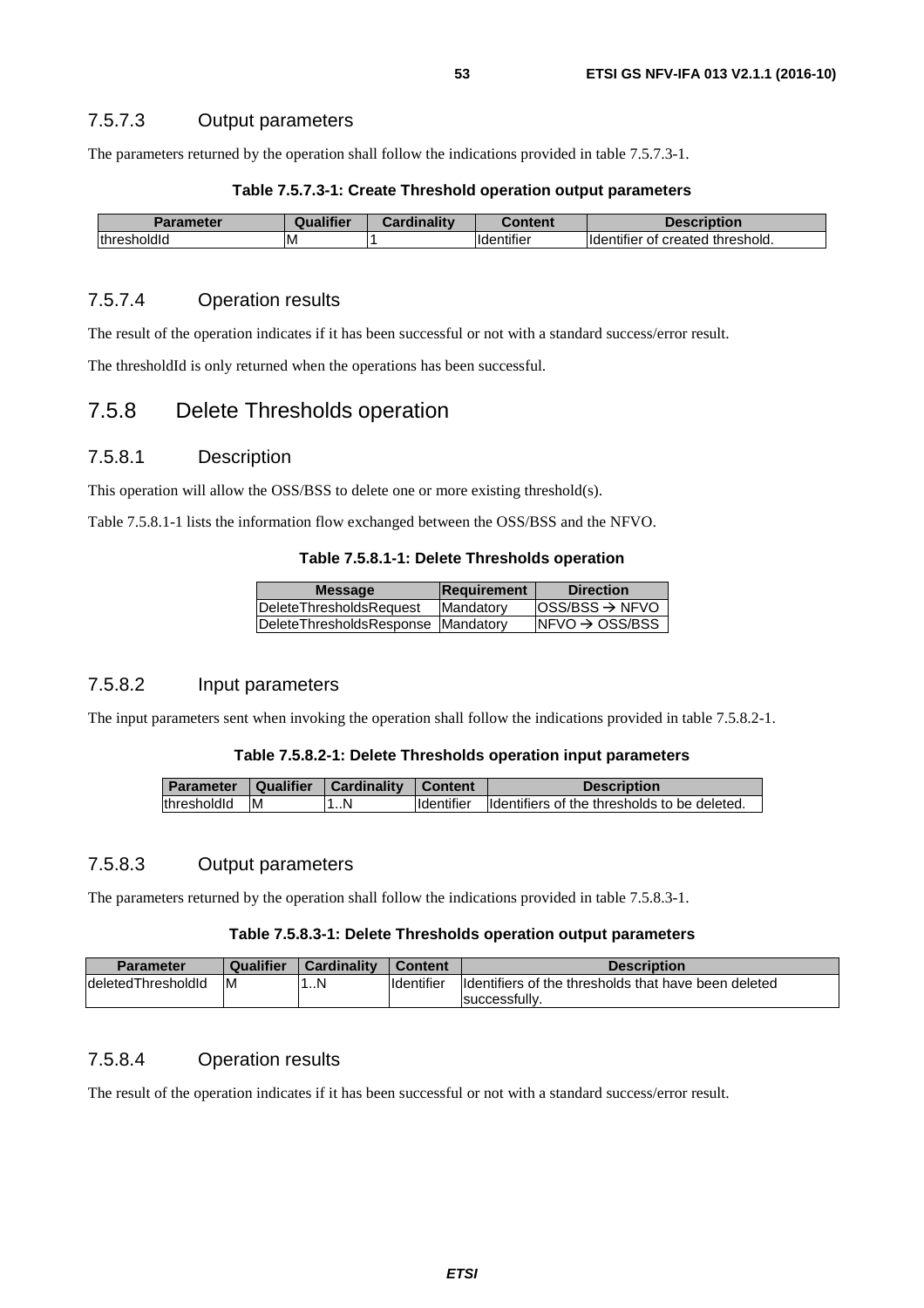# 7.5.9 Query Threshold operation

### 7.5.9.1 Description

This operation will allow the OSS/BSS to query the details of an existing threshold.

Table 7.5.9.1-1 lists the information flow exchanged between the OSS/BSS and the NFVO.

**Table 7.5.9.1-1: QueryThreshold operation** 

| <b>Message</b>                  | Requirement      | <b>Direction</b>            |
|---------------------------------|------------------|-----------------------------|
| <b>QueryThresholdRequest</b>    | <b>Mandatory</b> | $ OSS/BSS \rightarrow NFVO$ |
| QueyThresholdResponse Mandatory |                  | $INFVO \rightarrow OSS/BSS$ |
|                                 |                  |                             |

### 7.5.9.2 Input parameters

The input parameters sent when invoking the operation shall follow the indications provided in table 7.5.9.2-1.

### **Table 7.5.9.2-1: QueryThreshold operation input parameters**

| <b>Parameter</b> | Qualifier | <b>Cardinality</b> | I Content | <b>Description</b>                                                     |
|------------------|-----------|--------------------|-----------|------------------------------------------------------------------------|
| filter           | ΙM        |                    | Filter    | Filter defining the thresholds on which the query applies. It can be a |
|                  |           |                    |           | Isingle identifier, multiple identifiers or a wildcard.                |

### 7.4.9.3 Output parameters

The parameters returned by the operation shall follow the indications provided in table 7.5.9.3-1.

### **Table 7.5.9.3-1: QueryThreshold operation output parameters**

| Parameter                | Qualifier | Cardinality | <b>Content</b> | <b>Description</b>                                   |
|--------------------------|-----------|-------------|----------------|------------------------------------------------------|
| <b>IthresholdDetails</b> | ΙM        | . . N       | Threshold      | List of threshold details matching the input filter. |

### 7.5.9.4 Operation results

The result of the operation indicates if it has been successful or not with a standard success/error result.

# 7.6 NS Fault Management interface

# 7.6.1 Description

This interface shall allow the NFVO to provide alarms related to the NSs visible to the consumer.

An alarm on a given NS results from either a collected virtualised resource fault impacting the connectivity of the NS instance or a VNF alarm, resulting from a virtualised resource alarm, issued by the VNFM for a VNF that is part of this NS instance.

The fault management interface shall support the following operations:

- Subscribe operation: Subscription of OSS/BSSs with the NFVO for the notifications related to the alarms.
- Notify operation: Notifications of alarms or alarm state change from NFVO to OSS/BSS.
- Get alarm list operation: Accessing active alarms from the NFVO.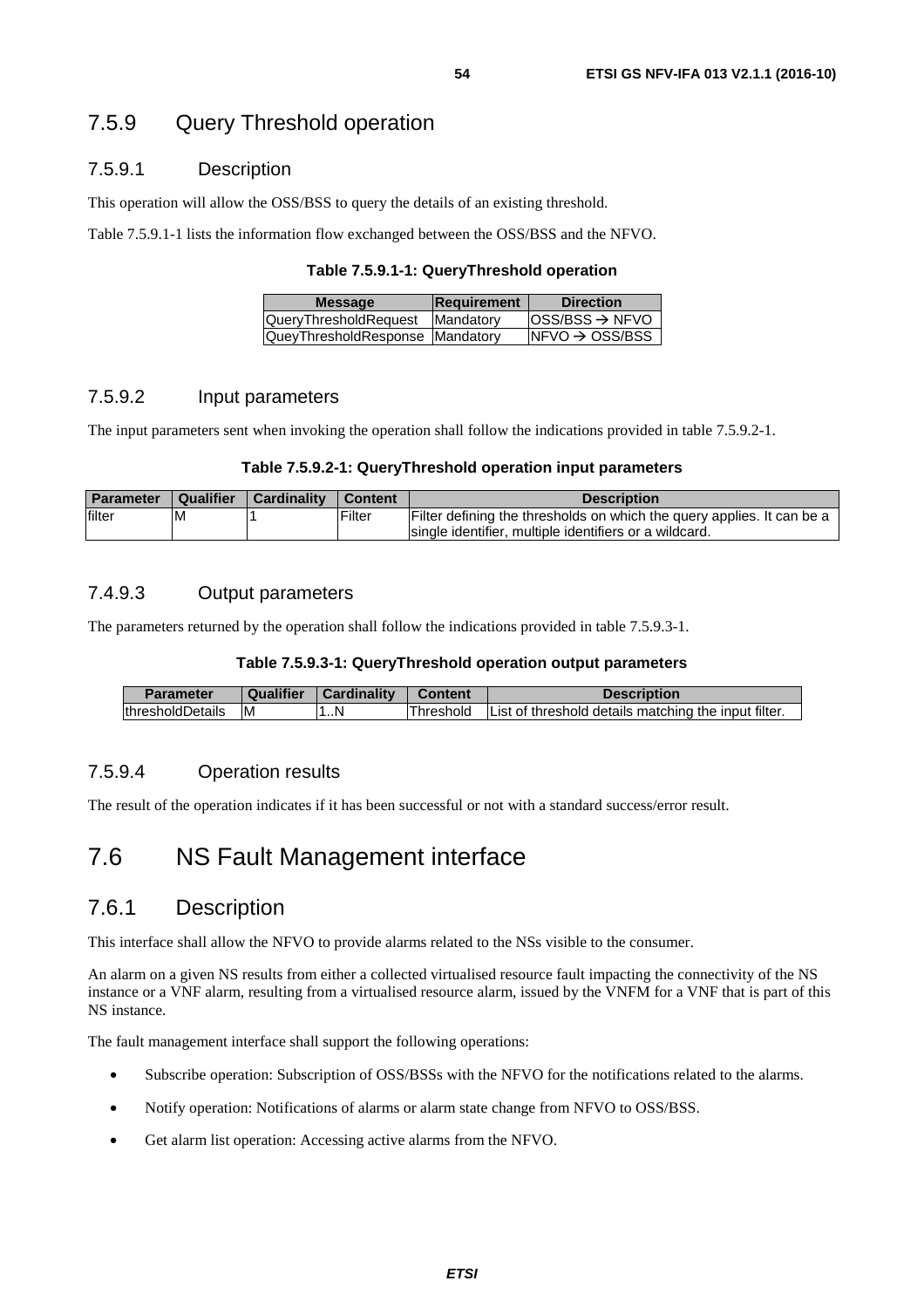# 7.6.2 Subscribe operation

### 7.6.2.1 Description

This operation enables the OSS/BSS to subscribe with a filter for the notifications related to NS alarms sent by the NFVO.

NOTE: Specification of the filtering mechanism is left for the protocol design stage.

Table 7.6.2.1-1 lists the information flow exchanged between the OSS/BSS and the NFVO.

| <b>Message</b>                | Requirement | <b>Direction</b>           |
|-------------------------------|-------------|----------------------------|
| <b>SubscribeRequest</b>       | Mandatory   | $OSS/BSS \rightarrow NFVO$ |
| SubscribeResponse   Mandatory |             | $NFVO \rightarrow OSS/BSS$ |
|                               |             |                            |

### 7.6.2.2 Input parameters

The input parameters sent when invoking the operation shall follow the indications provided in table 7.6.2.2-1.

### **Table 7.6.2.2-1: Subscribe operation input parameters**

| <b>Parameter</b> | Qualifier | <b>Cardinality</b> | <b>Content</b> | <b>Description</b>                                                  |
|------------------|-----------|--------------------|----------------|---------------------------------------------------------------------|
| filter           | ΙM        |                    | Filter         | Input filter for selecting NSs and related alarms. This can contain |
|                  |           |                    |                | the NS information, severity and cause of the alarm.                |

### 7.6.2.3 Output parameters

The output parameters returned by the operation shall follow the indications provided in table 7.6.2.3-1.

### **Table 7.6.2.3-1: Subscribe operation output parameters**

| Parameter                     | <b>Iunlifior</b> | .<br><br>`ordinol<br>. | $-$ ntani<br>∪ontent               | escription                                             |
|-------------------------------|------------------|------------------------|------------------------------------|--------------------------------------------------------|
| scriptionId<br><b>Isubscr</b> | ΙM               |                        | $\cdots$<br>.<br><b>Haentifie,</b> | lld<br>realized.<br>---<br>οt<br>the<br>. subscription |

### 7.6.2.4 Operation results

As a result of this operation, the NFVO shall indicate to the OSS/BSS in the subscribeResponse message whether the subscription was successful or not.

For a particular subscription, only notifications matching the filter will be delivered to the consumer.

# 7.6.3 Notify operation

### 7.6.3.1 Description

This operation distributes notifications to subscribers. It is a one-way operation issued by the NFVO and cannot be invoked as an operation by the consumer (OSS/BSS).

In order to receive notifications, the OSS/BSS shall have a subscription.

Table 7.6.3.1-1 lists the information flow exchanged between the OSS/BSS and the NFVO.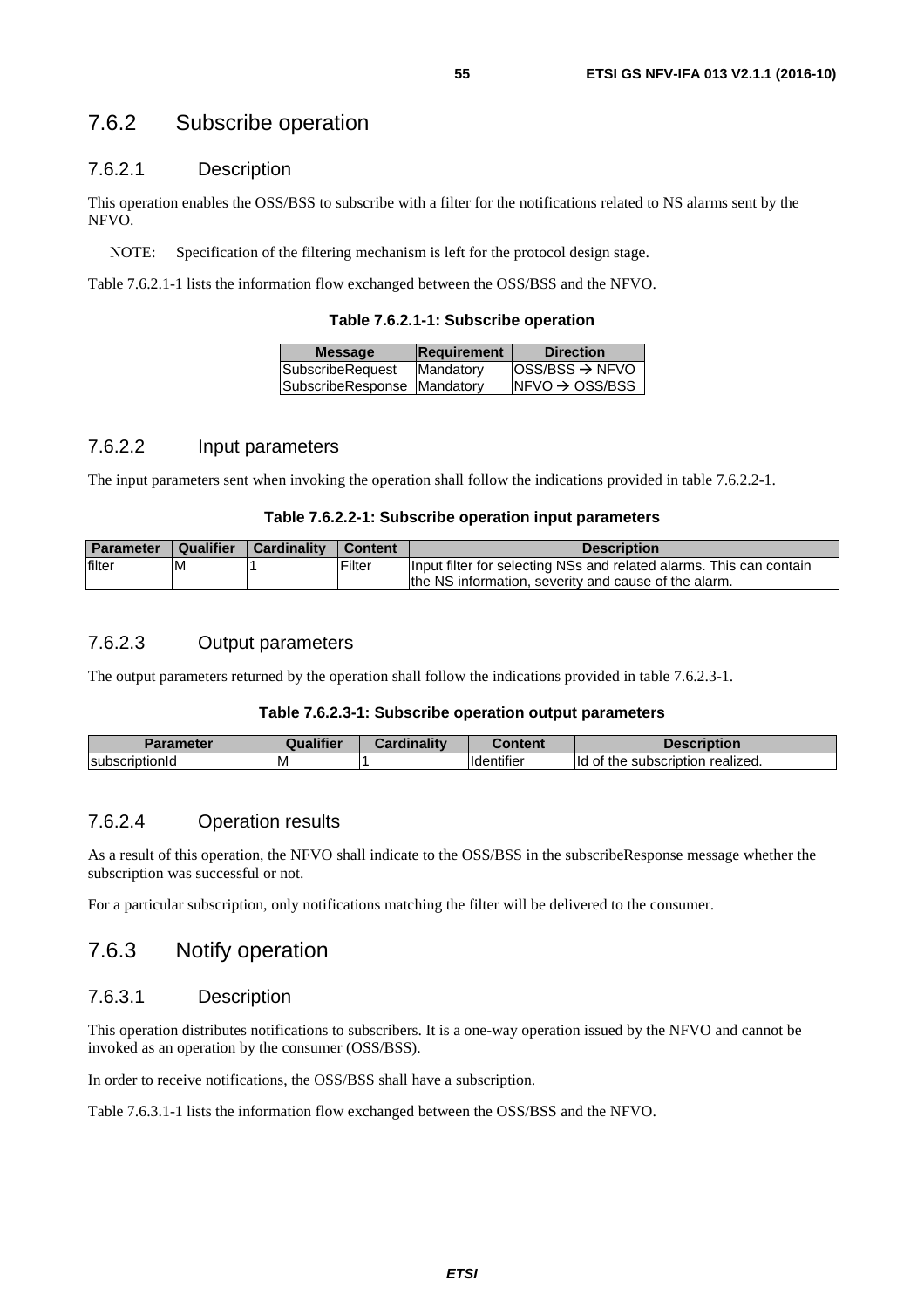### **Table 7.6.3.1-1: Notify operation**

| <b>Message</b> | Requirement       | <b>Direction</b>            |
|----------------|-------------------|-----------------------------|
| Notifv         | <b>IMandatorv</b> | INFVO $\rightarrow$ OSS/BSS |
|                |                   |                             |

The following notifications can be notified/sent by this operation:

- AlarmNotification. See clause 8.5.2.
- AlarmClearedNotification. See clause 8.5.3.

# 7.6.4 Get Alarm List operation

### 7.6.4.1 Description

This operation enables the OSS/BSSs to query the active alarms from the NFVO.

Table 7.6.4.1-1 lists the information flow exchanged between the OSS/BSS and the NFVO.

#### **Table 7.6.4.1-1: Get Alarm List operation**

| <b>Message</b>                 | Requirement | <b>Direction</b>            |
|--------------------------------|-------------|-----------------------------|
| GetAlarmListRequest            | Mandatory   | $OSS/BSS \rightarrow NFVO$  |
| GetAlarmListResponse Mandatory |             | $INFVO \rightarrow OSS/BSS$ |
|                                |             |                             |

## 7.6.4.2 Input parameters

The input parameters sent when invoking the operation shall follow the indications provided in table 7.6.4.2-1.

### **Table 7.6.4.2-1: Get Alarm List operation input parameters**

| <b>Parameter</b> | Qualifier | Cardinality | I Content     | <b>Description</b>                                                     |
|------------------|-----------|-------------|---------------|------------------------------------------------------------------------|
| filter           | <b>M</b>  |             | <b>Filter</b> | Input filter for selecting alarms. This can contain the list of the NS |
|                  |           |             |               | lidentifiers, severity and cause.                                      |

### 7.6.4.3 Output parameters

The output parameters returned by the operation shall follow the indications provided in table 7.6.4.3-1.

### **Table 7.6.4.3-1: Get Alarm List operation output parameters**

| <b>Parameter</b> | Qualifier | <b>Cardinality</b> | <b>Content</b> | <b>Description</b>                                                                                                                                                                                                                |
|------------------|-----------|--------------------|----------------|-----------------------------------------------------------------------------------------------------------------------------------------------------------------------------------------------------------------------------------|
| lalarm           | M         | 0.N                | Alarm          | Information about an alarm including Alarmid, affected NS Id, and<br>FaultDetails. The cardinality can be "0" to indicate that no Alarm<br>could be retrieved based on the input filter information (e.g. no<br>Imatching alarm). |

### 7.6.4.4 Operation results

The result of the operation indicates if it has been successful or not with a standard success/error result.

For a particular request, only alarms matching the filter will be delivered to the OSS/BSS.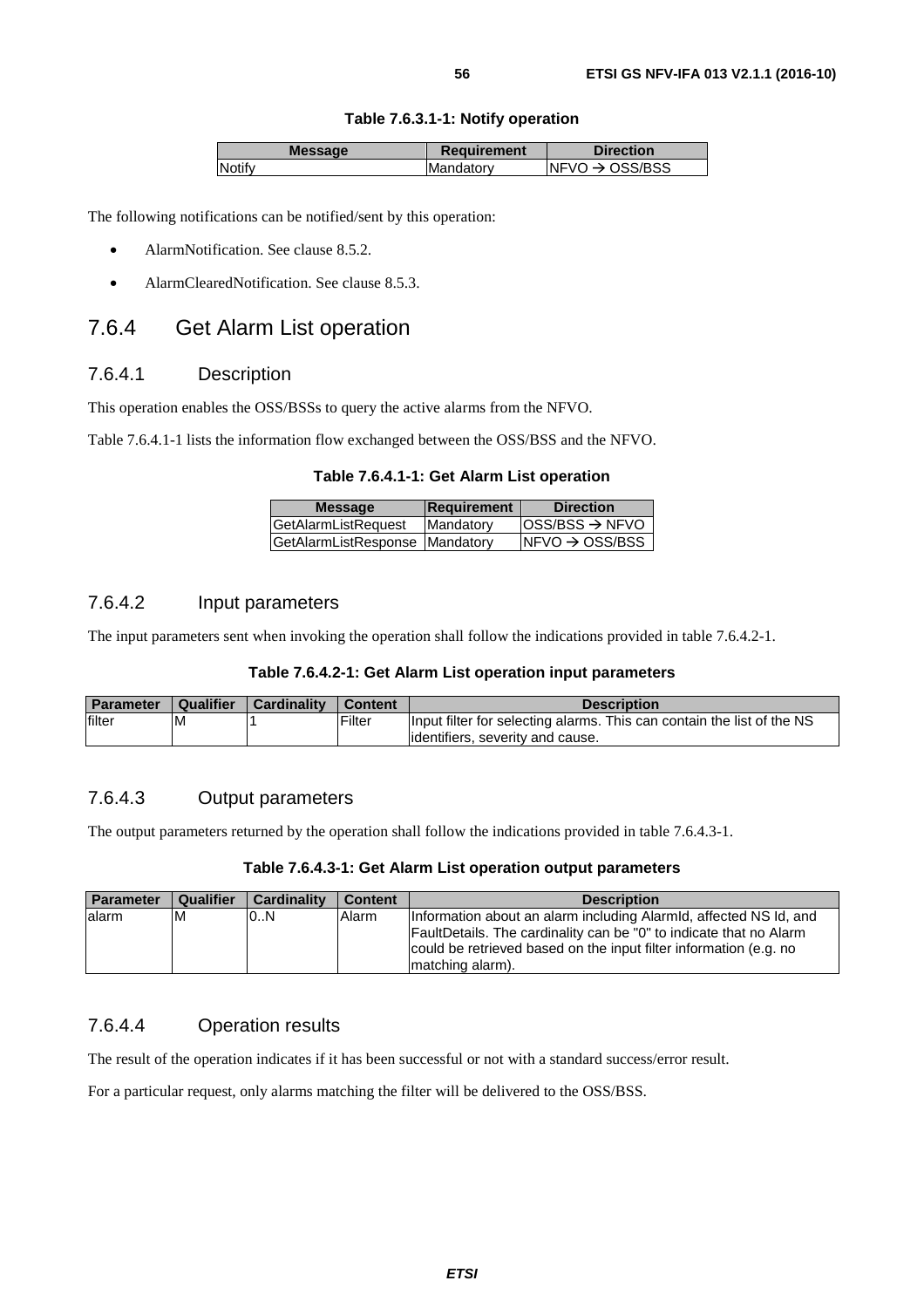# 7.7.1 Description

This interface allows for the management of VNF Packages.

The following operations are defined for this interface:

- On-board VNF Package.
- Enable VNF Package.
- Disable VNF Package.
- Delete VNF Package.
- Query VNF Package.
- Fetch VNF Package.
- Subscribe to new notifications.
- Notify of on-boarding of new VNF Package or of changes of VNF Packages.

# 7.7.2 On-board VNF Package operation

# 7.7.2.1 Description

This operation will on-board a VNF Package in the NFVO.

Table 7.7.2.1-1 lists the information flow exchanged between the OSS/BSS and the NFVO.

### **Table 7.7.2.1-1: On-board VNF Package operation**

| <b>Message</b>                      | Requirement | <b>Direction</b>             |
|-------------------------------------|-------------|------------------------------|
| OnboardVnfPackageRequest            | Mandatory   | $loss/ BSS \rightarrow NFVO$ |
| OnboardVnfPackageResponse Mandatory |             | $NFVO \rightarrow OSS/BSS$   |
|                                     |             |                              |

# 7.7.2.2 Input parameters

The input parameters sent when invoking the operation shall follow the indications provided in table 7.7.2.2-1.

### **Table 7.7.2.2-1: On-board VNF Package operation input parameters**

| <b>Parameter</b>                                                                                                    | Qualifier | <b>Cardinality</b> | <b>Content</b> | <b>Description</b>                            |  |
|---------------------------------------------------------------------------------------------------------------------|-----------|--------------------|----------------|-----------------------------------------------|--|
| Iname                                                                                                               | M         |                    | String         | Name of the VNF Package to be on-boarded.     |  |
| version                                                                                                             | м         |                    | Version        | Version of the VNF Package to be on-boarded.  |  |
| provider                                                                                                            | M         |                    | String         | Provider of the VNF Package to be on-boarded. |  |
| <b>checksum</b>                                                                                                     | M         |                    | Not specified. | Checksum of the on-boarded VNF Package.       |  |
| luserDefinedData                                                                                                    |           | 0.N                | KevValuePair   | User defined data for the VNF Package.        |  |
| vnfPackagePath                                                                                                      | M         |                    | URL            | Address information based on which the VNF    |  |
|                                                                                                                     |           |                    |                | Package can be obtained. See note.            |  |
| INOTE:<br>This Structure can be the address information related to an FTP server when the VNF Package is stored, or |           |                    |                |                                               |  |
| be a URL where the NFVO can download the VNF Package.                                                               |           |                    |                |                                               |  |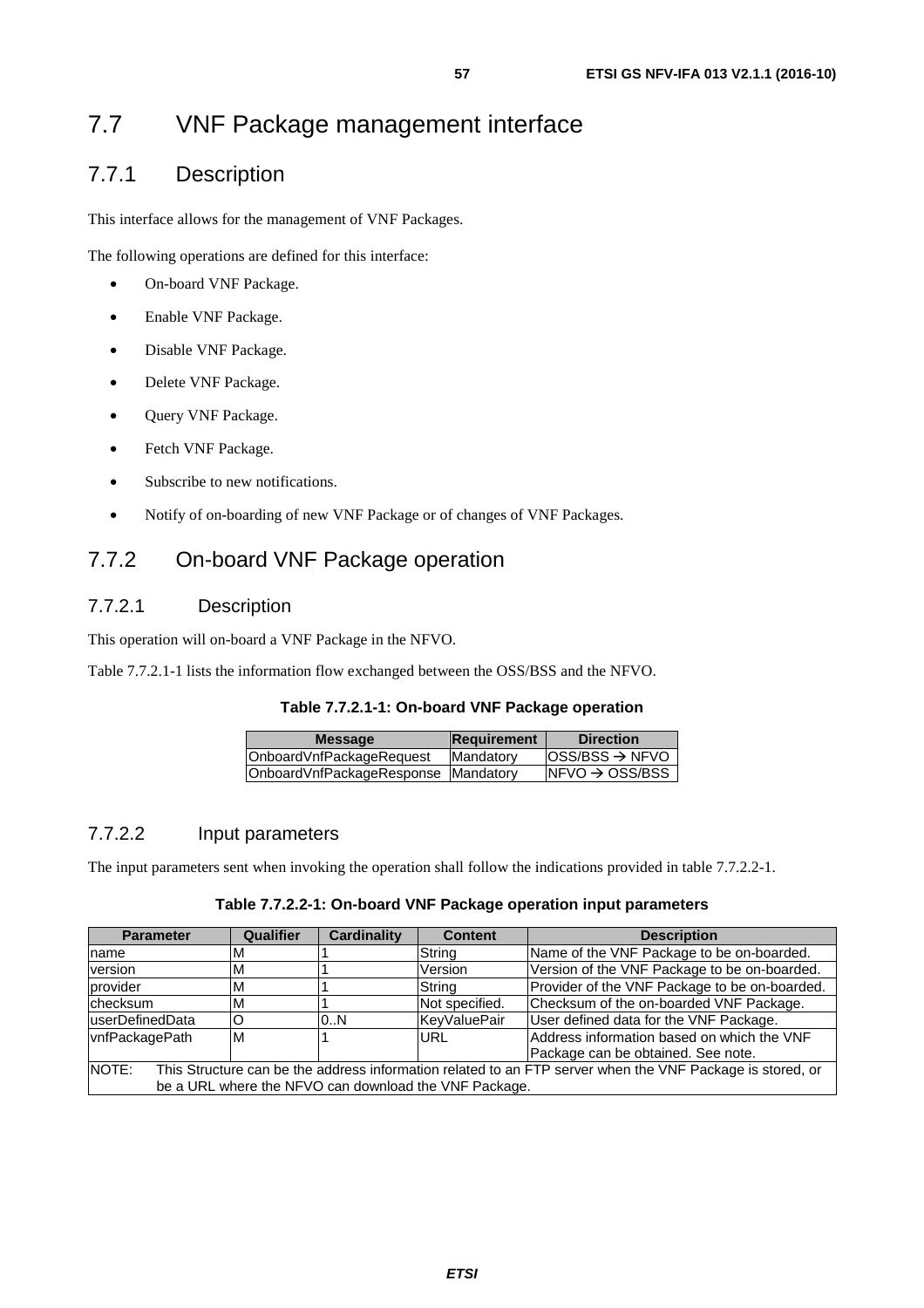The output parameters returned by the operation shall follow the indications provided in table 7.7.2.3-1.

| <b>Parameter</b>                                                                                             | Qualifier | Cardinality | <b>Content</b> | <b>Description</b>                              |  |
|--------------------------------------------------------------------------------------------------------------|-----------|-------------|----------------|-------------------------------------------------|--|
| onboardedVnfPkgInfold                                                                                        | ΙM        |             | Identifier     | Identifier of information held by the NFVO      |  |
|                                                                                                              |           |             |                | about the specific on-boarded VNF Package.      |  |
|                                                                                                              |           |             |                | This identifier was allocated by the NFVO.      |  |
| vnfdld                                                                                                       | M         |             | Identifier     | Identifier that identifies the VNF Package in a |  |
|                                                                                                              |           |             |                | globally unique way. See note.                  |  |
| NOTE:<br>This identifier, which is managed by the VNF provider, identifies the VNF Package and the VNFD in a |           |             |                |                                                 |  |
| globally unique way. See ETSI GS NFV-IFA 011 [2], clause 7.1.2.2.                                            |           |             |                |                                                 |  |

**Table 7.7.2.3-1: On-board VNF Package operation output parameters** 

# 7.7.2.4 Operation results

The result of the operation indicates if the on-boarding of the VNF Package has been successful or not with a standard success/error result.

The onboardedVnfPkgInfoId and vnfdId are only returned when the operation has been successful.

Once on-boarded, the VNF Package is known to and validated by the NFVO. It is in Enabled state, allowing its use for VNF lifecycle management.

# 7.7.3 Enable VNF Package operation

## 7.7.3.1 Description

This operation will enable a previously disabled VNF Package instance, allowing again its use for instantiation of new VNF with this package.

Table 7.7.3.1-1 lists the information flow exchanged between the OSS/BSS and the NFVO.

### **Table 7.7.3.1-1: Enable VNF Package operation**

| <b>Message</b>                     | <b>Requirement</b> | <b>Direction</b>            |
|------------------------------------|--------------------|-----------------------------|
| EnableVnfPackageRequest            | Mandatory          | $ OSS/BSS \rightarrow NFVO$ |
| EnableVnfPackageResponse Mandatory |                    | $NFO \rightarrow OSS/ BSS$  |

### 7.7.3.2 Input parameters

The input parameters sent when invoking the operation shall follow the indications provided in table 7.7.3.2-1.

### **Table 7.7.3.2-1: Enable VNF Package operation input parameters**

| <b>Parameter</b>       | <b>Qualifier</b> | <b>Cardinality</b> | <b>Content</b> | <b>Description</b>                                                                                           |
|------------------------|------------------|--------------------|----------------|--------------------------------------------------------------------------------------------------------------|
| lonboardedVnfPkgInfold | ΙM               |                    | Identifier     | Identifier of information held by the NFVO about the<br>specific on-boarded VNF Package. This identifier was |
|                        |                  |                    |                | allocated by the NFVO.                                                                                       |

## 7.7.3.3 Output parameters

No output parameter.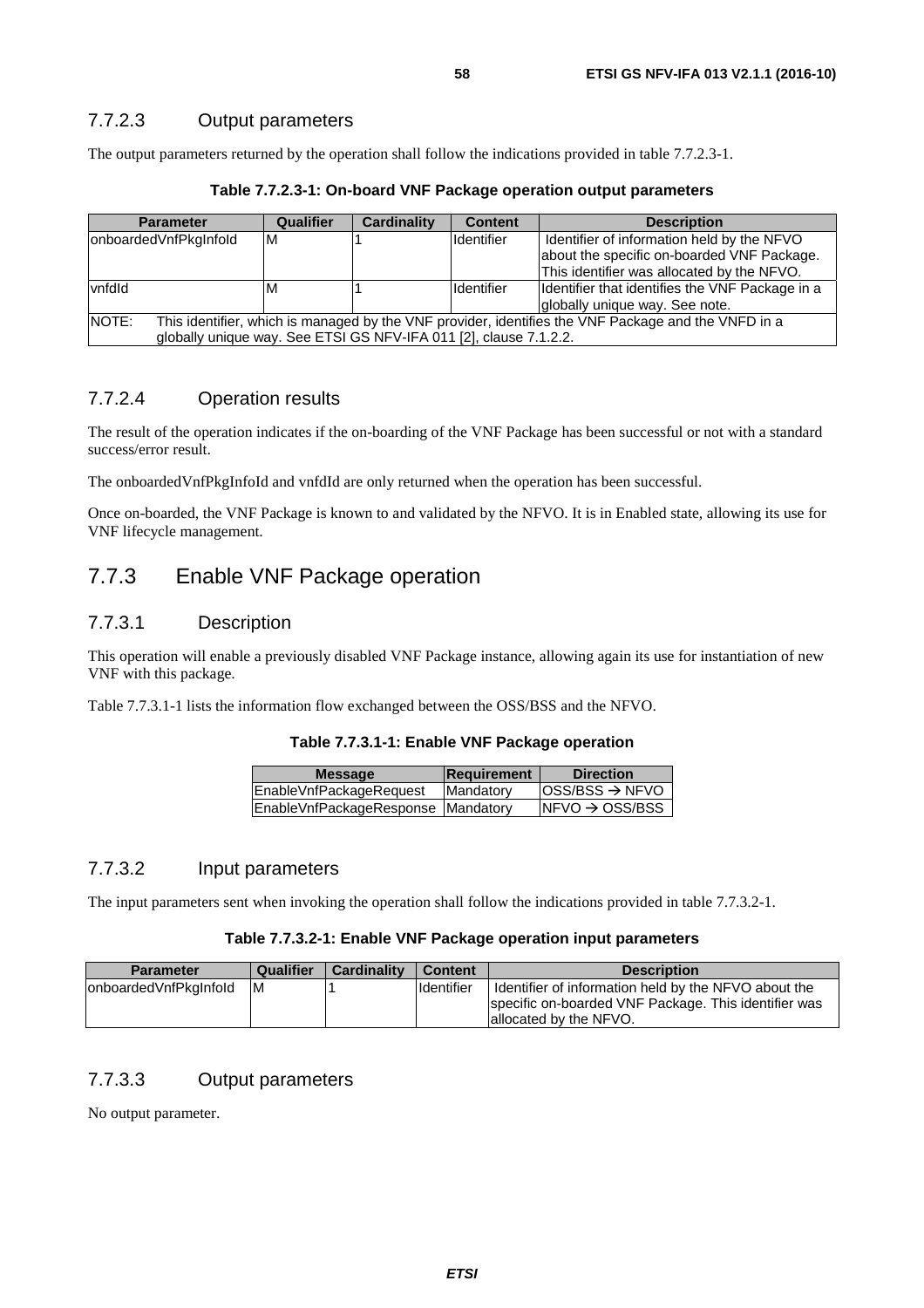### 7.7.3.4 Operation results

The result of the operation indicates if it has been successful or not with a standard success/error result.

If the VNF Package was already enabled, this operation returns an error.

This operation is rejected if the VNF Package is in deletion pending state.

# 7.7.4 Disable VNF Package operation

### 7.7.4.1 Description

This operation will disable a previously enabled VNF Package instance, preventing further use for instantiation of new VNFs with this package (unless and until the VNF Package is re-enabled).

Table 7.7.4.1-1 lists the information flow exchanged between the OSS/BSS and the NFVO.

| <b>Message</b>                      | Requirement       | <b>Direction</b>            |
|-------------------------------------|-------------------|-----------------------------|
| DisableVnfPackageRequest            | <b>IMandatory</b> | $ OSS/BSS \rightarrow NFVO$ |
| DisableVnfPackageResponse Mandatory |                   | $INFVO \rightarrow OSS/BSS$ |
|                                     |                   |                             |

### 7.7.4.2 Input parameters

The input parameters sent when invoking the operation shall follow the indications provided in table 7.7.4.2-1.

### **Table 7.7.4.2-1: Disable VNF Package operation input parameters**

| <b>Parameter</b>      | <b>Qualifier</b> | <b>Cardinality</b> | <b>Content</b>    | <b>Description</b>                                                                                                                     |
|-----------------------|------------------|--------------------|-------------------|----------------------------------------------------------------------------------------------------------------------------------------|
| onboardedVnfPkgInfold | <b>M</b>         |                    | <b>Identifier</b> | Identifier of information held by the NFVO about the<br>specific on-boarded VNF Package. This identifier was<br>allocated by the NFVO. |

### 7.7.4.3 Output parameters

No output parameter.

### 7.7.4.4 Operation results

The result of the operation indicates if it has been successful or not with a standard success/error result.

If the VNF Package was already disabled, this operation returns an error.

This operation is rejected if the VNF Package is in deletion pending state.

# 7.7.5 Delete VNF Package operation

## 7.7.5.1 Description

This operation will delete a VNF Package.

Note that a VNF Package can only be deleted once there are no VNFs using it.

A deletion pending VNF Package can no longer be enabled, disabled or updated. It is not possible to instantiate VNFs using a VNF Package in the "deletion pending" state.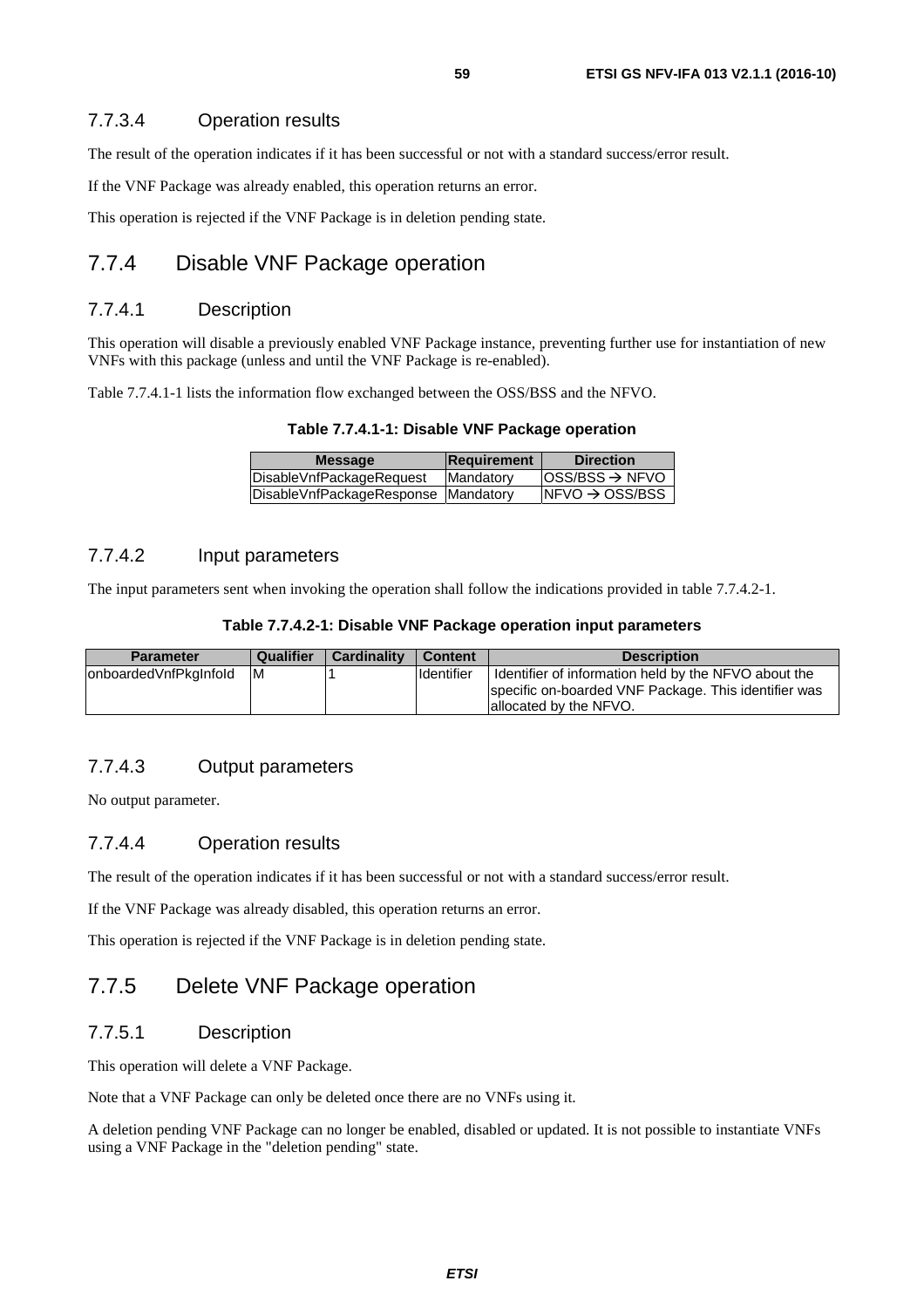Table 7.7.5.1-1 lists the information flow exchanged between the OSS/BSS and the NFVO.

|  |  |  |  |  | Table 7.7.5.1-1: Delete VNF Package operation |
|--|--|--|--|--|-----------------------------------------------|
|--|--|--|--|--|-----------------------------------------------|

| <b>Message</b>                     | Requirement | <b>Direction</b>            |
|------------------------------------|-------------|-----------------------------|
| DeleteVnfPackageRequest            | Mandatory   | $ OSS/BSS \rightarrow NFVO$ |
| DeleteVnfPackageResponse Mandatory |             | $NFVO \rightarrow OSS/BSS$  |
|                                    |             |                             |

### 7.7.5.2 Input parameters

The input parameters sent when invoking the operation shall follow the indications provided in table 7.7.5.2-1.

### **Table 7.7.5.2-1: Delete VNF Package operation input parameters**

| <b>Parameter</b>      | Qualifier | <b>Cardinality</b> | <b>Content</b>     | <b>Description</b>                                                                                     |
|-----------------------|-----------|--------------------|--------------------|--------------------------------------------------------------------------------------------------------|
| onboardedVnfPkgInfold | IM        |                    | <b>I</b> dentifier | Identifier of information held by the NFVO about the                                                   |
|                       |           |                    |                    | specific on-boarded VNF Package, which is to be<br>deleted. This identifier was allocated by the NFVO. |

### 7.7.5.3 Output parameters

No output parameter

## 7.7.5.4 Operation results

The result of the operation indicates if it has been successful or not with a standard success/error result.

If the VNF Package is still in use and is marked as delete pending, this is indicated as part of the operation result.

If it is marked in deletion pending, it will be deleted once all instantiated VNFs are terminated.

# 7.7.6 Query On-boarded VNF Package Information operation

### 7.7.6.1 Description

When a VNF Package is on-boarded by the NFVO, the NFVO creates and stores information associated with this VNF Package. It maintains during the VNF Package's operational lifecycle. This operation will enable the OSS/BSS to query from the NFVO for information it has stored about one or more VNF Packages.

The operation allows querying specific components of the information stored in the NFVO about a VNF Package, for instance, retrieving the VNFD.

NOTE: The VNFD is an attribute of the OnboardedVnfPkgInfo.

Table 7.7.6.1-1 lists the information flow exchanged between the OSS/BSS and the NFVO.

### **Table 7.7.6.1-1: Query On-boarded VNF Package Information operation**

| <b>Message</b>                             | Requirement | <b>Direction</b>             |
|--------------------------------------------|-------------|------------------------------|
| QueryOnboardedVnfPkgInfoRequest            | Mandatory   | $loss/ BSS \rightarrow NFVO$ |
| QueryOnboardedVnfPkgInfoResponse Mandatory |             | INFVO $\rightarrow$ OSS/BSS  |
|                                            |             |                              |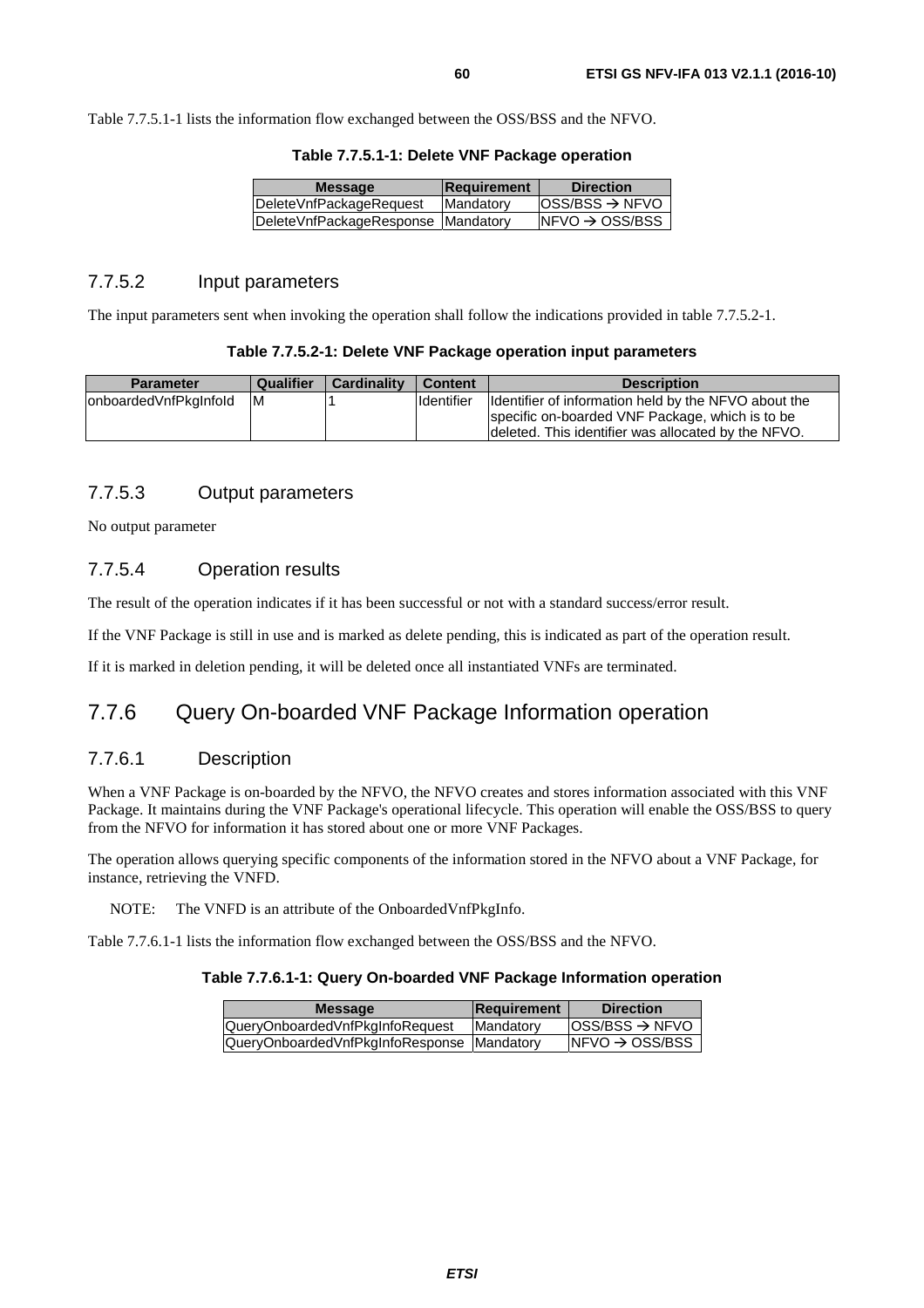The input parameters sent when invoking the operation shall follow the indications provided in table 7.7.6.2-1.

**Table 7.7.6.2-1: Query On-boarded VNF Package Information operation input parameters** 

| <b>Parameter</b>          | Qualifier | <b>Cardinality</b> | <b>Content</b> | <b>Description</b>                                                                                                                                                                                                                       |
|---------------------------|-----------|--------------------|----------------|------------------------------------------------------------------------------------------------------------------------------------------------------------------------------------------------------------------------------------------|
| filter                    | M         |                    | Filter         | Filter defining the VNF Packages on which the query applies,<br>based on attributes of OnboardedVnfPkgInfo.<br>It can also be used to specify one or more VNF Packages to<br>be queried by providing their vnfdld or onboarded VnfPkgld. |
| <b>lattributeSelector</b> | ΙM        | 0.N                | String         | It provides a list of attribute names of onboarded VnfPkgInfo. If<br>present, only these attributes are returned for<br>Onboarded VnfPkgInfo matching the filter. If absent, the<br>complete Onboarded Vnf Pkg Info are returned.        |

## 7.7.6.3 Output parameters

The output parameters returned by the operation shall follow the indications provided in table 7.7.6.3-1.

|  | Table 7.7.6.3-1: Query On-boarded VNF Package Information operation output parameters |  |  |  |
|--|---------------------------------------------------------------------------------------|--|--|--|
|--|---------------------------------------------------------------------------------------|--|--|--|

| <b>Parameter</b> | Qualifier | <b>Cardinality</b> | <b>Content</b>      | <b>Description</b>                                                                                                                                                                                   |
|------------------|-----------|--------------------|---------------------|------------------------------------------------------------------------------------------------------------------------------------------------------------------------------------------------------|
| queryResult      | ΙM        | 0N                 | OnboardedVnfPkgInfo | Details of the on-boarded VNF Packages matching<br>the input filter. If attribute Selector is present, only the<br>attributes listed in attributeSelector are returned for<br>the selected entities. |

## 7.7.6.4 Operation results

After success operation, the NFVO has queried the internal VNF Package information objects. The result of the operation indicates if it has been successful or not with a standard success/error result. For a particular query, information about the VNF Package that the consumer has access to and that are matching the filter shall be returned.

# 7.7.7 Subscribe operation

# 7.7.7.1 Description

This operation enables the OSS/BSS to subscribe with a filter for the notifications related to on-boarding of VNF Packages and changes of VNF Packages sent by the NFVO.

NOTE: Specification of the filtering mechanism is left for the protocol design stage.

Table 7.7.7.1-1 lists the information flow exchanged between the OSS/BSS and the NFVO.

### **Table 7.7.7.1-1: Subscribe operation**

| <b>Message</b>           | <b>Requirement</b> | <b>Direction</b>                                       |
|--------------------------|--------------------|--------------------------------------------------------|
| SubscribeRequest         | Mandatory          | $\textsf{loss}/\textsf{BSS} \rightarrow \textsf{NFVO}$ |
| <b>SubscribeResponse</b> | Mandatory          | $NFVO \rightarrow OSS/BSS$                             |
|                          |                    |                                                        |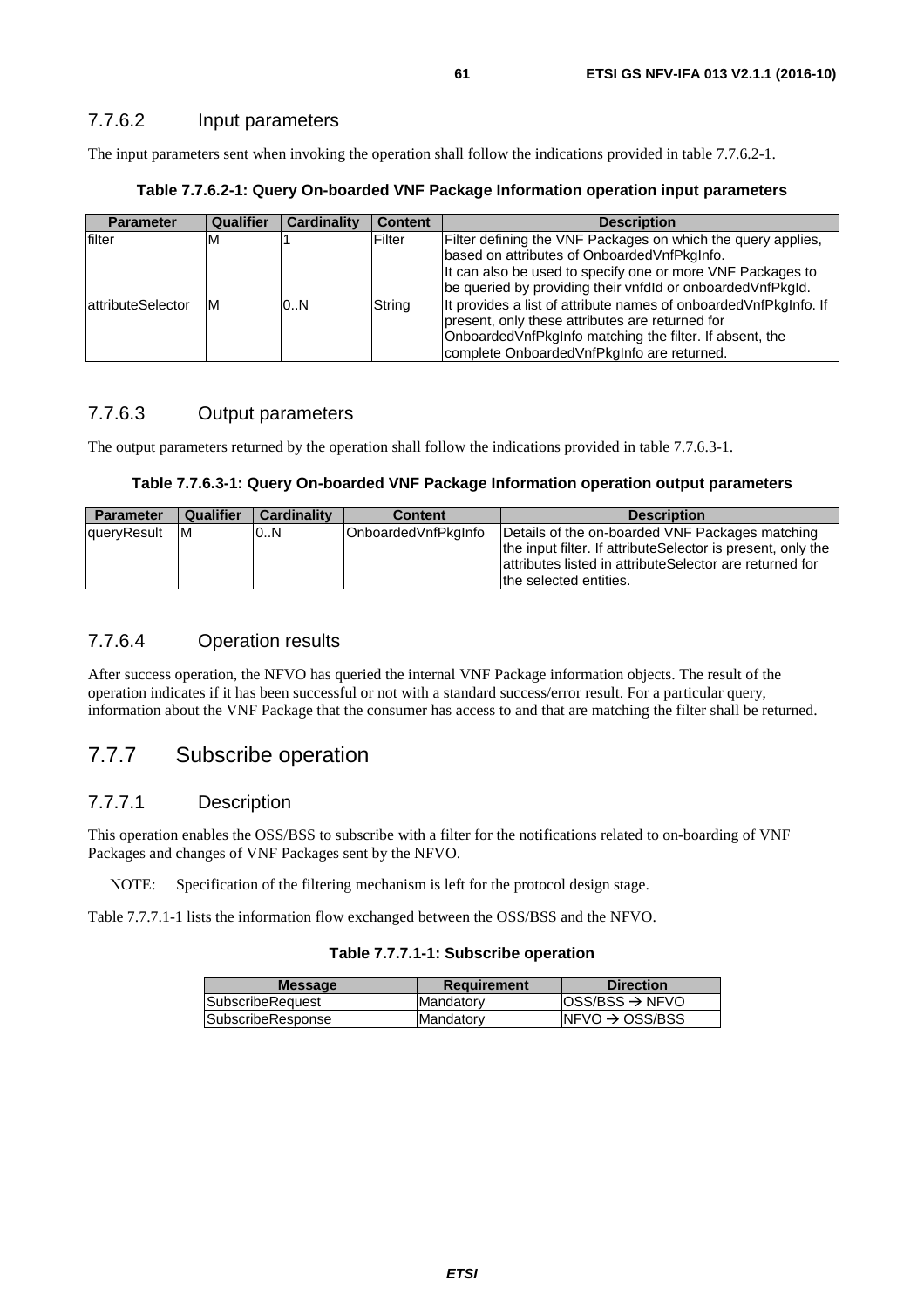## 7.7.7.2 Input parameters

The input parameters sent when invoking the operation shall follow the indications provided in table 7.7.7.2-1.

| Parameter                 | Qualifier | <b>Cardinality</b> | <b>Content</b> | <b>Description</b>                                                                                                                                                                                                                          |
|---------------------------|-----------|--------------------|----------------|---------------------------------------------------------------------------------------------------------------------------------------------------------------------------------------------------------------------------------------------|
| <i><b>InputFilter</b></i> | ΙM        |                    | Filter         | Input filter for selecting the VNF Package(s) and the related change<br>Inotifications to subscribe to. This filter can contain information<br>about specific types of changes to subscribe to, or attributes of the<br><b>VNF Package.</b> |

**Table 7.7.7.2-1: Subscribe operation input parameters** 

# 7.7.7.3 Output parameters

The output parameters returned by the operation shall follow the indications provided in table 7.7.7.3-1.

| Table 7.7.7.3-1: Subscribe operation output parameters |  |  |
|--------------------------------------------------------|--|--|
|--------------------------------------------------------|--|--|

| <b>Parameter</b>       | Qualifier | <b>Cardinality</b> | Content                        | <b>Description</b>                                          |
|------------------------|-----------|--------------------|--------------------------------|-------------------------------------------------------------|
| <b>IsubscriptionId</b> | ΙM        |                    | $\cdots$<br><b>Ildentifier</b> | realized.<br>subscription<br><b>Ildentifier</b><br>me<br>OI |

### 7.7.7.4 Operation results

After successful subscription, the OSS/BSS is registered to receive notifications related to changes of VNF Packages sent by the NFVO. The result of the operation shall indicate if the subscription has been successful or not with a standard success/error result. For a particular subscription, only notifications matching the filter will be delivered to the OSS/BSS.

# 7.7.8 Notify operation

### 7.7.8.1 Description

This operation distributes notifications to subscribers. It is a one-way operation issued by the NFVO that cannot be invoked as an operation by the consumer (OSS/BSS).

In order to receive notifications, the OSS/BSS shall have a subscription.

Table 7.7.8.1-1 lists the information flow exchanged between the OSS/BSS and the NFVO.

|  | Table 7.7.8.1-1: Notify operation |
|--|-----------------------------------|
|--|-----------------------------------|

|        | <b>Message Requirement</b> | <b>Direction</b>            |
|--------|----------------------------|-----------------------------|
| Notify | Mandatory                  | $INFVO \rightarrow OSS/BSS$ |
|        |                            |                             |

The following notification is sent by this operation:

- VnfPackageOnBoardingNotification. See clause 8.6.8.
- VnfPackageChangeNotification. See clause 8.6.9.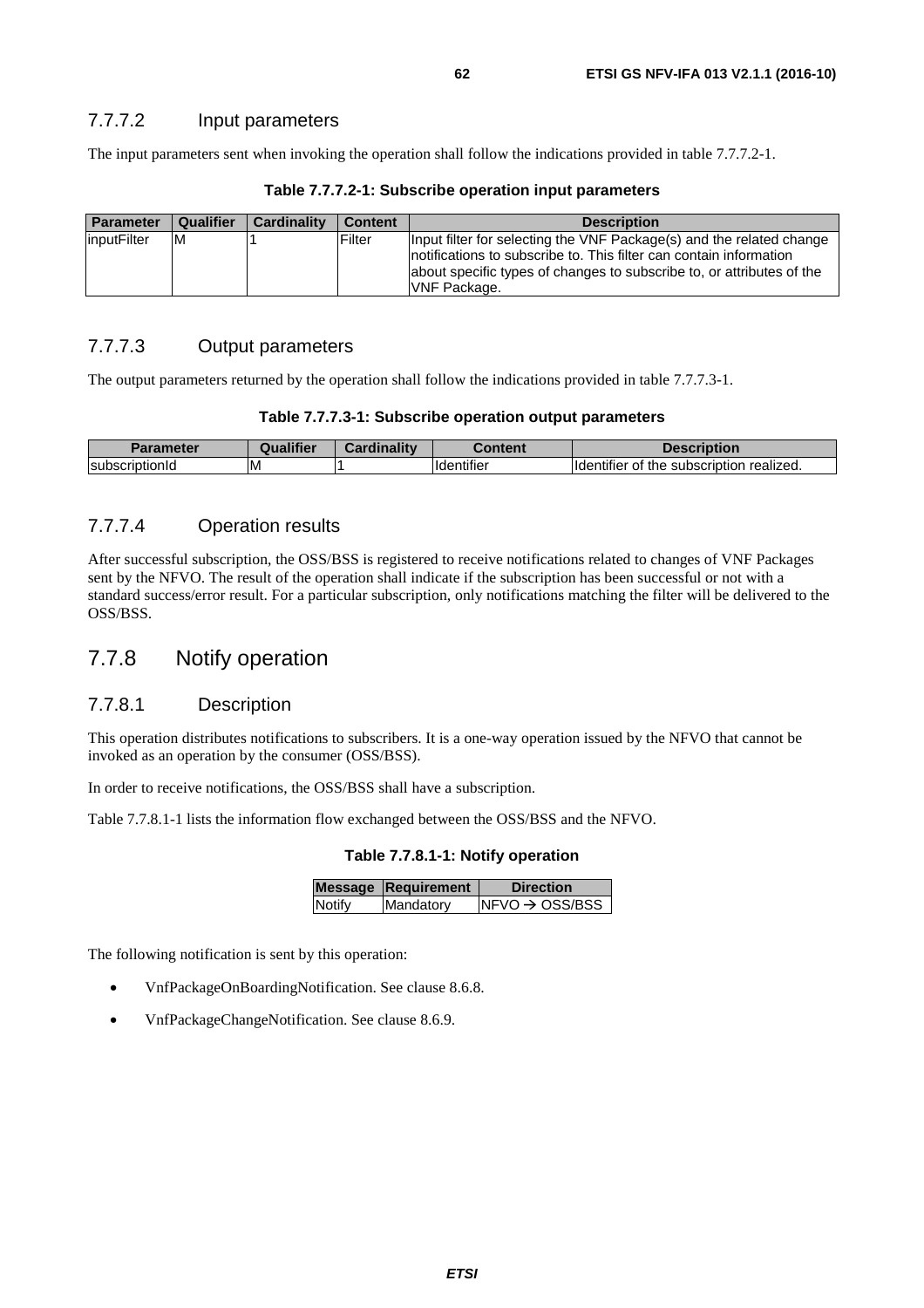### 7.7.9.1 Description

This operation enables the OSS/BSS to fetch a whole VNF Package based on the VNFD identifier that has been assigned by the VNF Provider.

NOTE: The VNFD is an attribute of the OnboardedVnfPkgInfo and it is retrieved, if queried individually, with the Query On-boarded Vnf Package Information operation. Fetching the whole VNF Package will also return the VNFD, which is also part of the VNF Package.

Table 7.7.9.1-1 lists the information flow exchanged between the OSS/BSS and the NFVO.

| <b>Message</b>          | Requirement | <b>Direction</b>            |
|-------------------------|-------------|-----------------------------|
| FetchVnfPackageRequest  | Mandatory   | $ OSS/BSS \rightarrow NFVO$ |
| FetchVnfPackageResponse | Mandatory   | INFVO $\rightarrow$ OSS/BSS |
|                         |             |                             |

### **Table 7.7.9.1-1: FetchVnfPackage operation**

### 7.7.9.2 Input parameters

The input parameters sent when invoking the operation shall follow the indications provided in table 7.7.9.2-1.

### **Table 7.7.9.2-1: Fetch VNF Package operation input parameters**

|                                                                                                              | <b>Parameter</b> | Qualifier | <b>Cardinality</b> | <b>Content</b>                                                    | <b>Description</b>                      |
|--------------------------------------------------------------------------------------------------------------|------------------|-----------|--------------------|-------------------------------------------------------------------|-----------------------------------------|
| vnfdld                                                                                                       |                  | ΙM        |                    | Identifier                                                        | Identifier of the VNF Package to fetch. |
|                                                                                                              |                  |           |                    |                                                                   | ISee note.                              |
| NOTE:<br>This identifier, which is managed by the VNF provider, identifies the VNF Package and the VNFD in a |                  |           |                    |                                                                   |                                         |
|                                                                                                              |                  |           |                    | globally unique way. See ETSI GS NFV-IFA 011 [2], clause 7.1.2.2. |                                         |

## 7.7.9.3 Output parameters

The output parameters returned by the operation shall follow the indications provided in table 7.7.9.3-1.

### **Table 7.7.9.3-1: FetchVnfPackage operation output parameters**

| ╌<br>Parameter                                     | <b>Jualifier</b> | <b>Cardinality</b> | Content      | <b>Description</b>                  |
|----------------------------------------------------|------------------|--------------------|--------------|-------------------------------------|
| $\overline{\phantom{a}}$<br>'ackage<br><b>Vntl</b> | ıм               |                    | <b>Binar</b> | <b>VNF</b><br>-<br>Package.<br>l he |

## 7.7.9.4 Operation results

After successful operation, the NFVO has provided to the OSS/BSS a copy of the requested VNF Package.

# 7.7.10 Fetch On-boarded VNF Package operation

### 7.7.10.1 Description

This operation enables the OSS to fetch a whole on-boarded VNF Package. The package is addressed using an identifier of information held by the NFVO about the specific on-boarded VNF Package. This identifier is contained within the VnfPackageOnBoardingNotification or is returned as a result of the On-board NSD operation.

Table 7.7.10.1-1 lists the information flow exchanged between the NFVO and the OSS.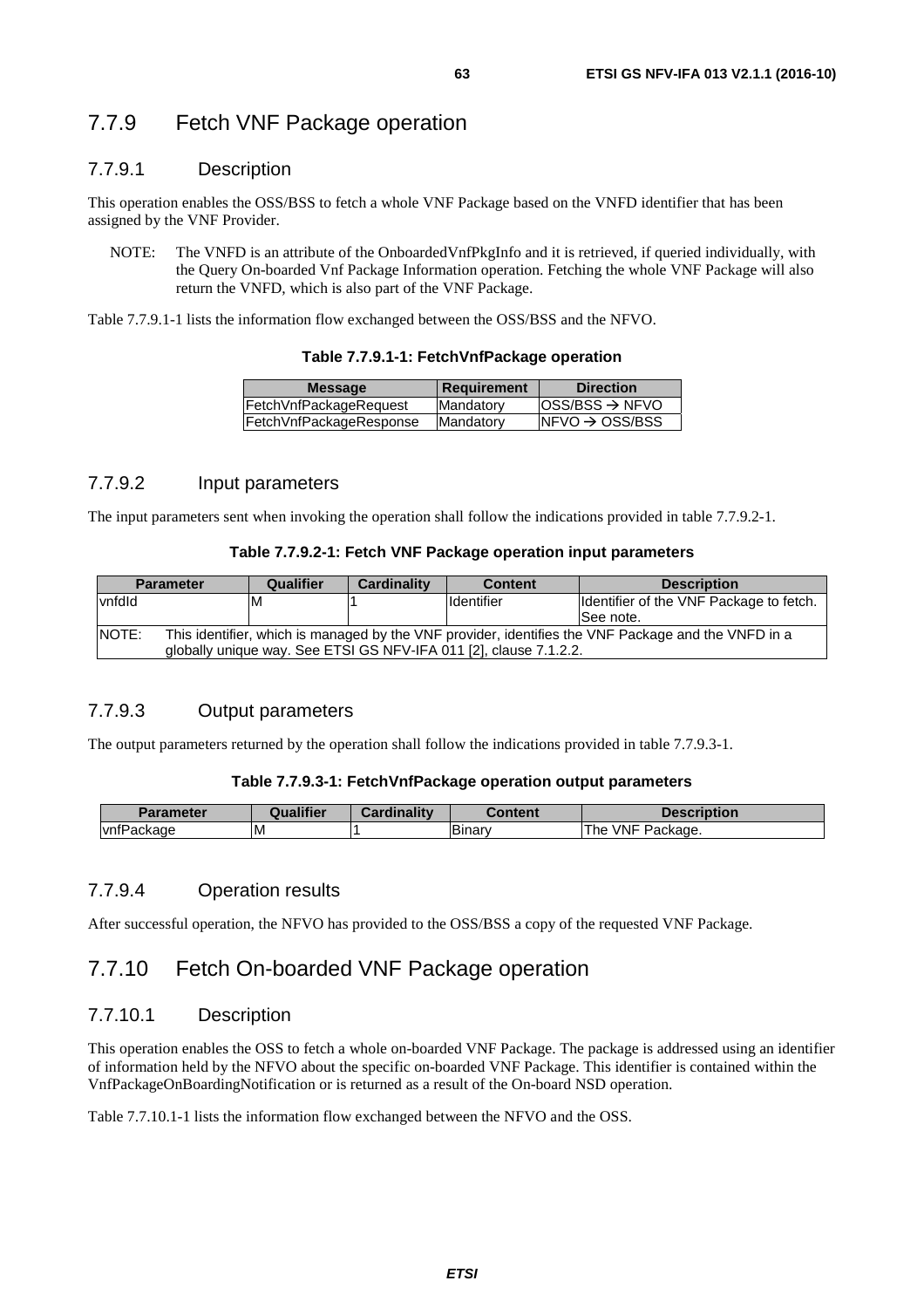| <b>Message</b>                             | Requirement | <b>Direction</b>        |
|--------------------------------------------|-------------|-------------------------|
| FetchOnboardedVnfPackageRequest            | Mandatory   | $ OSS \rightarrow NFVO$ |
| FetchOnboardedVnfPackageResponse Mandatory |             | $INFVO \rightarrow OSS$ |
|                                            |             |                         |

### 7.7.10.2 Input parameters

The input parameters sent when invoking the operation shall follow the indications provided in table 7.7.10.2-1.

### **Table 7.7.10.2-1: Fetch On-boarded VNF Package operation input parameters**

| <b>Parameter</b>      | Qualifier | <b>Cardinality</b> | <b>Content</b> | <b>Description</b>                                                                                                                      |
|-----------------------|-----------|--------------------|----------------|-----------------------------------------------------------------------------------------------------------------------------------------|
| onboardedVnfPkgInfold | IM        |                    | Identifier     | Ildentifier of information held by the NFVO about the<br>specific on-boarded VNF Package. This identifier was<br>allocated by the NFVO. |

### 7.7.10.3 Output parameters

The output parameters returned by the operation shall follow the indications provided in table 7.7.10.3-1.

### **Table 7.7.10.3-1: Fetch On-boarded VNF Package operation output parameters**

| Parameter  | Qualifier | <b>Cardinality</b><br>⊿dir | Content | <b>Description</b>                 |
|------------|-----------|----------------------------|---------|------------------------------------|
| vnfPackage | ΙM        |                            | IBinarv | <b>VNF</b><br>-<br>The<br>Package. |

### 7.7.10.4 Operation results

After successful operation, the NFVO has provided to the OSS a copy of the requested VNF package.

# 7.7.11 Fetch On-boarded VNF Package Artifacts operation

## 7.7.11.1 Description

This operation enables the OSS/BSS to fetch selected artifacts contained in an on-boarded VNF package. Artifacts are addressed using access information that can be obtained using the QueryOnboardedVnfPkgInfo operation.

Table 7.7.11.1-1 lists the information flow exchanged between the OSS and the NFVO.

| Table 7.7.11.1-1: Fetch On-boarded VNF Artifacts operation |  |  |
|------------------------------------------------------------|--|--|
|------------------------------------------------------------|--|--|

| <b>Message</b>                            | <b>Requirement</b> | <b>Direction</b>                         |
|-------------------------------------------|--------------------|------------------------------------------|
| FetchOnboardedVnfPackageArtifactsRequest  | <b>Mandatory</b>   | $\textsf{loss}\rightarrow \textsf{NFVO}$ |
| FetchOnboardedVnfPackageArtifactsResponse | <b>IMandatory</b>  | $INFVO \rightarrow OSS$                  |
|                                           |                    |                                          |

### 7.7.11.2 Input parameters

The input parameters sent when invoking the operation shall follow the indications provided in table 7.7.11.2.-1.

| Table 7.7.11.2-1: Fetch On-boarded VNF Artifacts operation input parameters |  |
|-----------------------------------------------------------------------------|--|
|-----------------------------------------------------------------------------|--|

| <b>Parameter</b>           | <b>Qualifier</b> | Cardinality | <b>Content</b>    | <b>Description</b>                                                                                                                     |
|----------------------------|------------------|-------------|-------------------|----------------------------------------------------------------------------------------------------------------------------------------|
| onboardedVnfPkgInfold      | ΙM               |             | <b>Identifier</b> | Identifier of information held by the NFVO about the<br>specific on-boarded VNF Package. This identifier<br>was allocated by the NFVO. |
| lartifactAccessInformation | ΙM               | 1N          |                   | List of selectors to address individual package<br>lartifacts.                                                                         |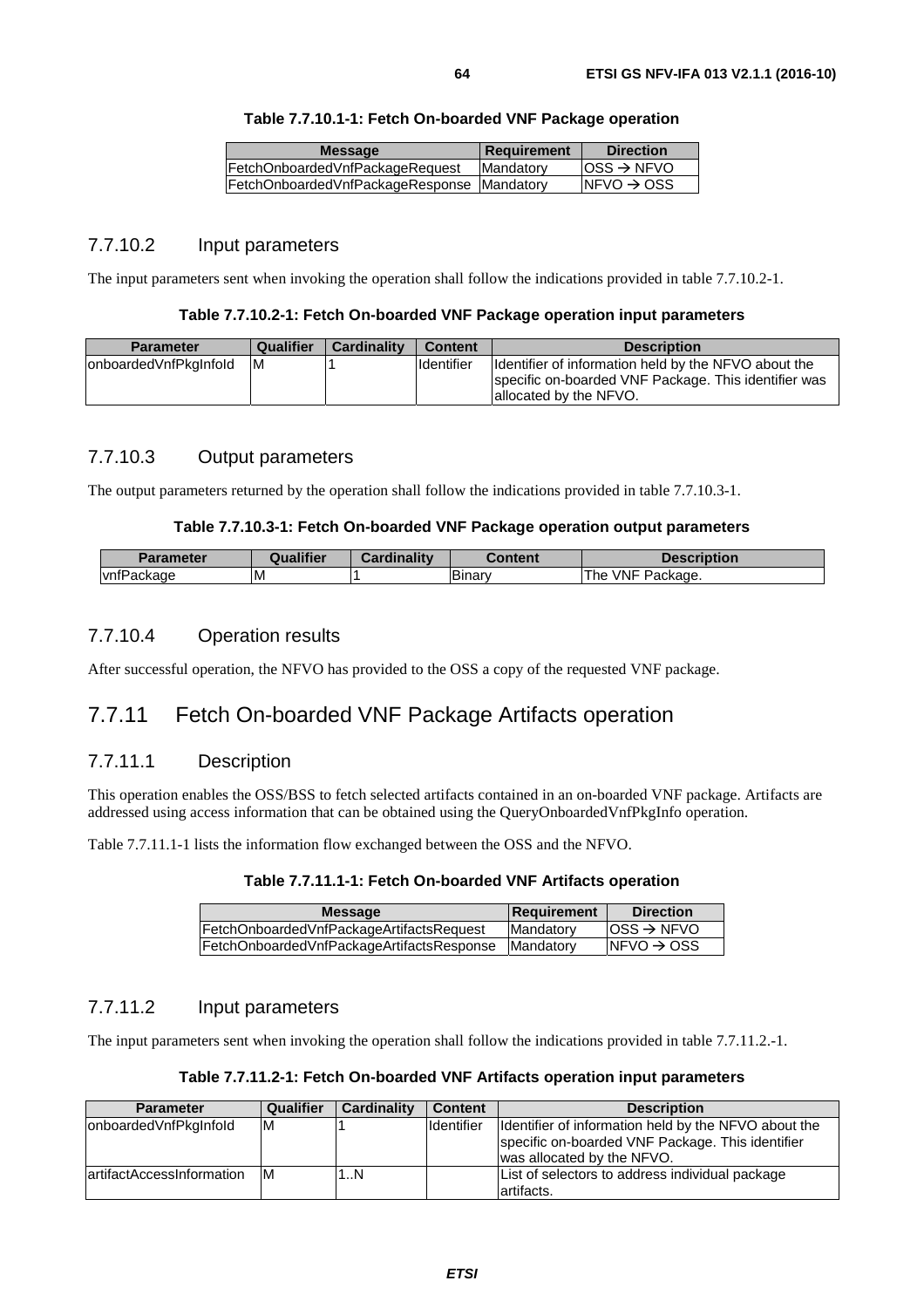The output parameters returned by the operation shall follow the indications provided in table 7.7.11.3-1.

### **Table 7.7.11.3-1: Fetch On-boarded VNF Artifacts operation output parameters**

| <b>Parameter</b>   | Qualifier | Cardinality | Content             | <b>Description</b>                            |
|--------------------|-----------|-------------|---------------------|-----------------------------------------------|
| vnfPackageArtifact | ΙM        | 10N         | lVnfPackageArtifact | A list of VNF Package artifacts (e.g. files). |

## 7.7.11.4 Operation results

After successful operation, the NFVO has provided to the OSS a copy of the requested artifacts contained in the on-boarded VNF package.

# 7.7.12 Abort VNF Package deletion operation

### 7.7.12.1 Description

This operation enables the OSS to abort the deletion of a VNF Package that is in deletion pending state.

Table 7.7.12.1-1 lists the information flow exchanged between the OSS and the NFVO.

### **Table 7.7.12.1-1: Abort VNF Package deletion operation**

| <b>Message</b>               | <b>Requirement</b> | <b>Direction</b>        |
|------------------------------|--------------------|-------------------------|
| AbortPackageDeletionRequest  | Mandatory          | $OSS \rightarrow NFVO$  |
| AbortPackageDeletionResponse | Mandatory          | $INFVO \rightarrow OSS$ |
|                              |                    |                         |

## 7.7.12.2 Input parameters

The input parameters sent when invoking the operation shall follow the indications provided in table 7.7.12.2-1.

### **Table 7.7.12.2-1: Abort VNF Package deletion operation input parameters**

| <b>Parameter</b>       | <b>Qualifier</b> | <b>Cardinality</b> | <b>Content</b>                                     | <b>Description</b>                                                                               |
|------------------------|------------------|--------------------|----------------------------------------------------|--------------------------------------------------------------------------------------------------|
| lonboardedVnfPkgInfold | ΙM               |                    | Ildentifier (Reference to<br> OnboardedVnfPkgInfo) | Ildentifier of the onboarded VNF<br>Package of which the deletion is<br>requested to be aborted. |
|                        |                  |                    |                                                    |                                                                                                  |

## 7.7.12.3 Output parameters

None.

## 7.7.12.4 Operation results

After successful operation, an onboarded VNF Package that has been in deletion pending state is in disabled state.

It is an error to invoke the operation for an onboarded VNF Package that is not in deletion pending state.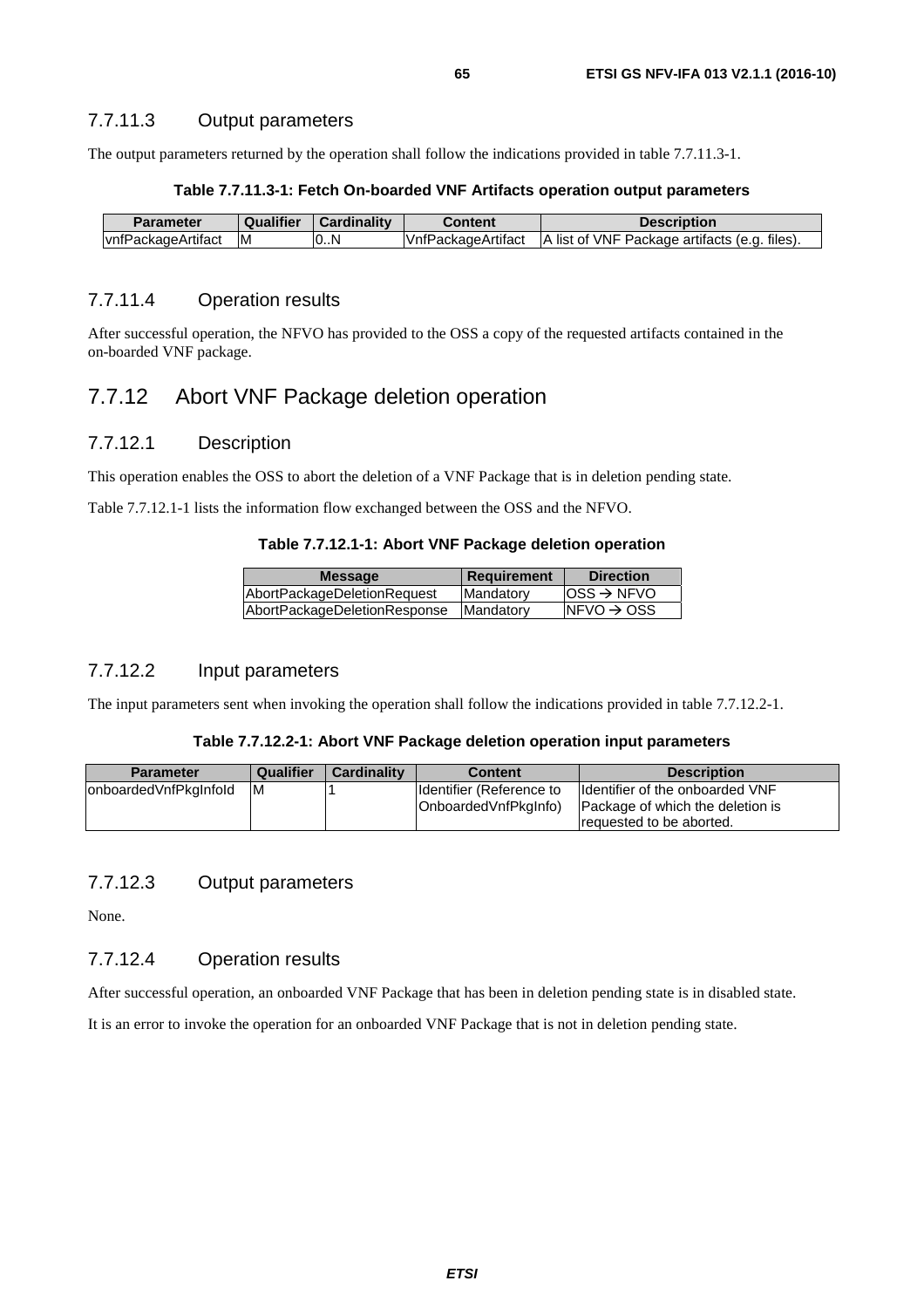# 8 Information elements exchanged

# 8.1 Introduction

This clause defines, or references, definitions of information elements used in the interfaces defined in the present document.

The specification of the following information elements is left for the protocol design stage:

- String
- Integer
- Identifier
- Filter
- DateTime
- Value
- Rule
- KeyValuePair
- Version
- Binary

# 8.2 Information elements related to NSD Management

# 8.2.1 Introduction

The clauses below define information elements related to NSD management.

# 8.2.2 NsdInfo information element

# 8.2.2.1 Description

This information element provides the details of an on-boarded NSD.

# 8.2.2.2 Attributes

The attributes of the NsdInfo information element shall follow the indications provided in table 8.2.2.2-1.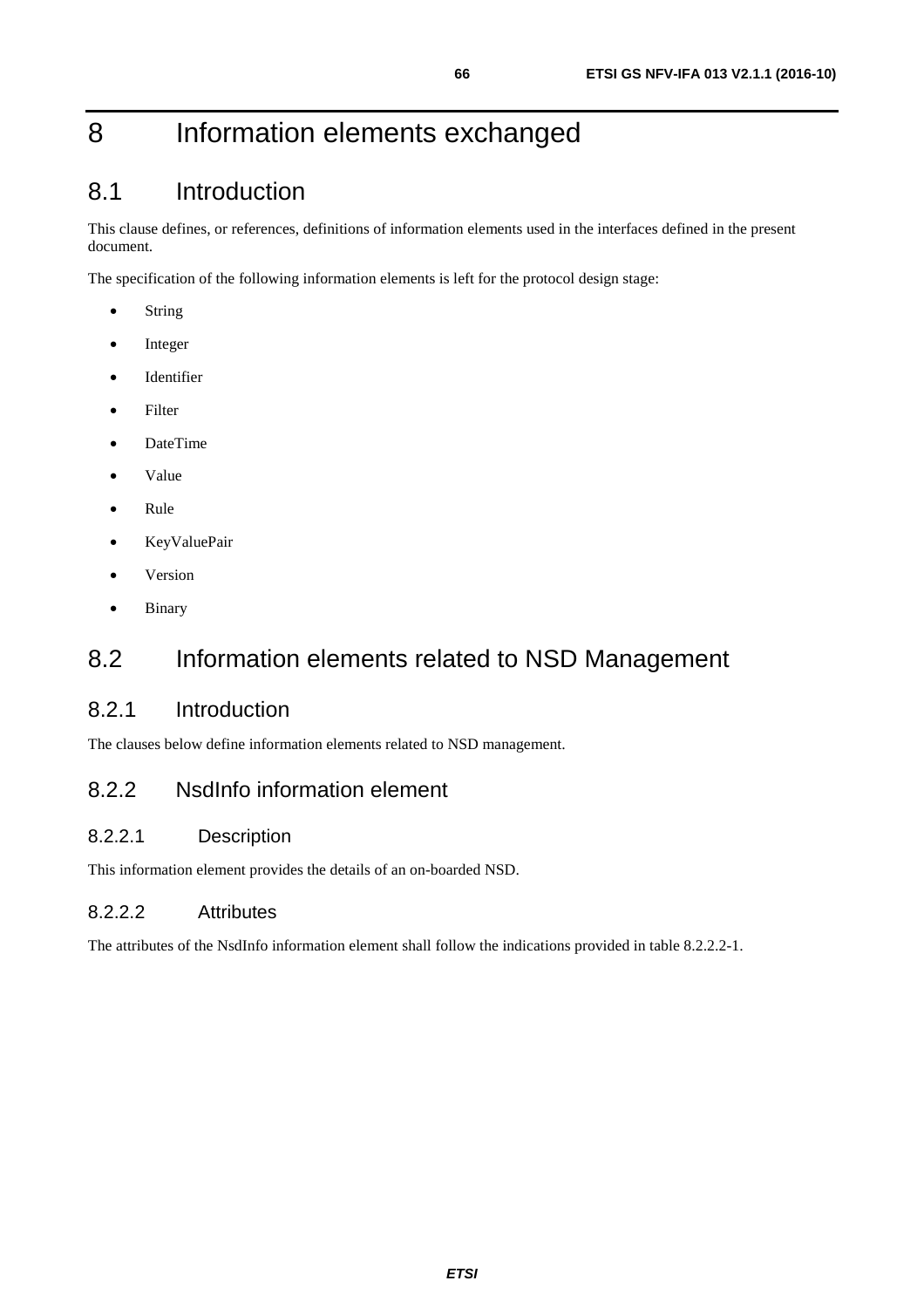| <b>Attribute</b>      | Qualifier               | <b>Cardinality</b> | <b>Content</b>                                   | <b>Description</b>                                                                                                                                                                                                                                                 |
|-----------------------|-------------------------|--------------------|--------------------------------------------------|--------------------------------------------------------------------------------------------------------------------------------------------------------------------------------------------------------------------------------------------------------------------|
| nsdInfold             | M                       |                    | Identifier                                       | Identifier of the on-boarded<br>instance of the NSD.                                                                                                                                                                                                               |
| nsdld                 | M                       | 1                  | Identifier (Reference to<br>Nsd)                 | Identifier of (reference to) the<br>NSD that is on-boarded.                                                                                                                                                                                                        |
| name                  | M                       | 1                  | String                                           | Name of the on-boarded<br>NSD.                                                                                                                                                                                                                                     |
| version               | M                       | 1                  | Version                                          | Version of the on-boarded<br>NSD.                                                                                                                                                                                                                                  |
| designer              | M                       | $\mathbf{1}$       | String                                           | Designer of the on-boarded<br>NSD.                                                                                                                                                                                                                                 |
| nsd                   | M                       | 1                  | <b>Nsd</b>                                       | NSD details.                                                                                                                                                                                                                                                       |
| onboardedVnfPkgInfold | M                       | 1.N                | Identifier (Reference to<br>OnboardedVnfPkgInfo) | Identifies the<br>OnboardedVnfPkgInfo<br>element for the VNFD<br>referenced by the NSD.                                                                                                                                                                            |
| pnfdlnfold            | $\overline{\mathsf{M}}$ | 0.N                | Identifier (Reference to<br>PnfdInfo)            | Identifies the PnfdInfo for the<br>PNFD referenced by the NSD.                                                                                                                                                                                                     |
| previousNsdVersionId  | M                       | 0.1                | Identifier (Reference to<br>NsdInfo)             | Reference to the previous<br>version if any of this NSD.<br>This can be recursive if more<br>than one previous version.                                                                                                                                            |
| operationalState      | M                       | 1                  | OperationalState: Enum<br>{Enabled, Disabled}    | Operational state of the<br>on-boarded instance of the<br>NSD.                                                                                                                                                                                                     |
| usageState            | M                       | 1                  | UsageState:<br>Enum {InUse, NotInUse}            | Usage state of the<br>on-boarded instance of the<br>NSD.                                                                                                                                                                                                           |
| deletionPending       | M                       | 1                  | Boolean                                          | Indicates if deletion of this<br>instance of the NS desriptor<br>has been requested but the<br>NSD is still being used by<br>instantiated NSs.<br>This instance of the NSD will<br>be deleted once all NSs<br>instantiated from this<br>descriptor are terminated. |
| userDefinedData       | $\overline{\circ}$      | 0.N                | <b>KeyValuePair</b>                              | User defined data for the<br>NSD.                                                                                                                                                                                                                                  |

### **Table 8.2.2.2-1: Attributes of the NsdInfo information element**

# 8.2.3 Pnfd information element

## 8.2.3.1 Description

This information element provides the details of the PNFD.

## 8.2.3.2 Attributes

The structure of the Pnfd information element shall comply with the provisions for the Pnfd information element as defined in ETSI GS NFV-IFA 014 [[3\]](#page-13-0), clause 6.6.

# 8.2.4 PnfdInfo information element

## 8.2.4.1 Description

This information element provides the details of an on-boarded PNFD.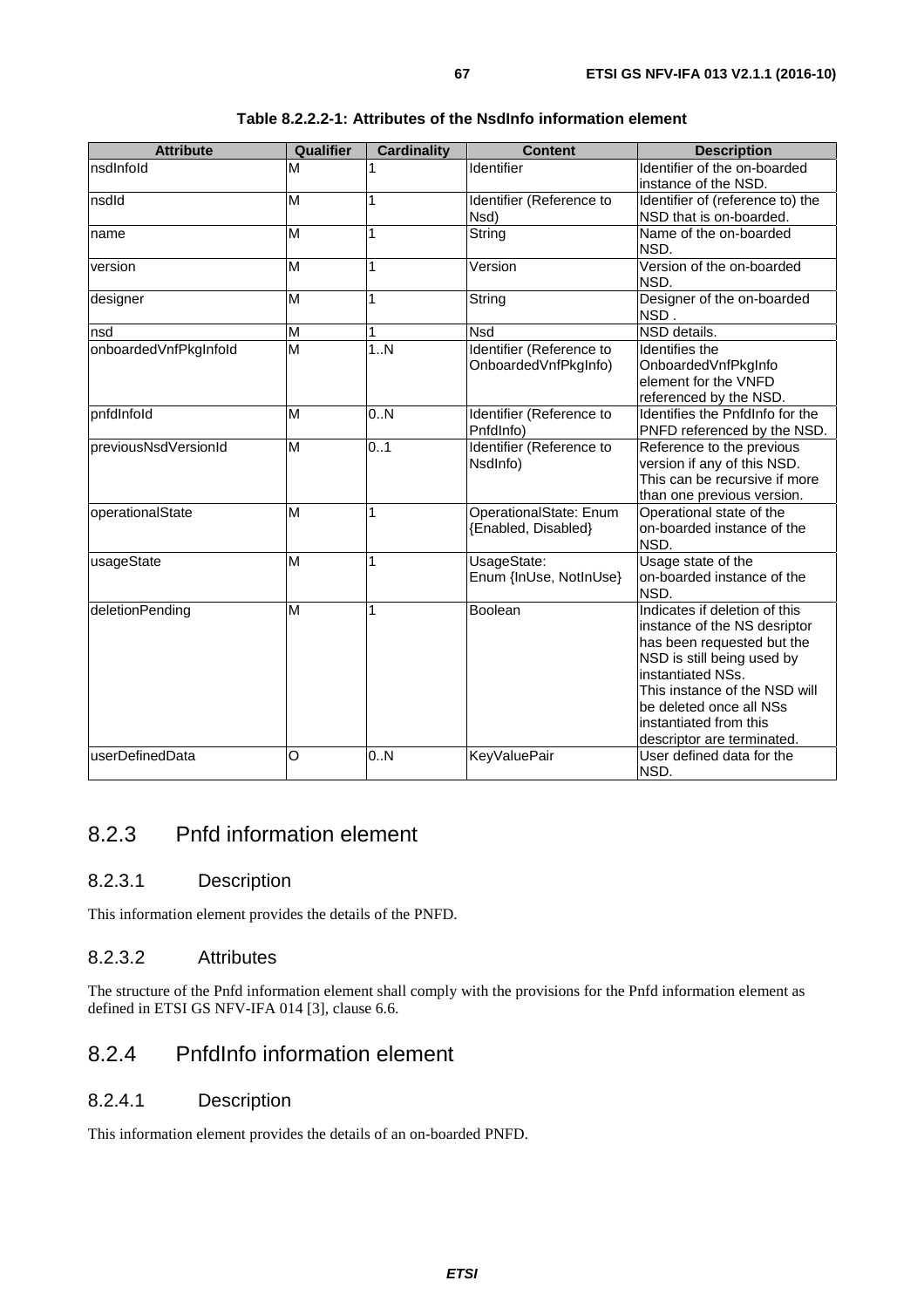## 8.2.4.2 Attributes

The PnfdInfo information element shall follow the indications provided in table 8.2.4.2-1.

| <b>Attribute</b>      | <b>Qualifier</b> | <b>Cardinality</b> | <b>Content</b>                           | <b>Description</b>                                                                                                                                                                                                                                          |
|-----------------------|------------------|--------------------|------------------------------------------|-------------------------------------------------------------------------------------------------------------------------------------------------------------------------------------------------------------------------------------------------------------|
| pnfdInfold            | M                |                    | Identifier                               | Identifier of the on-boarded<br>linstance of the PNFD.                                                                                                                                                                                                      |
| pnfdld                | M                |                    | Identifier (Reference to<br>Pnfd)        | Identifier of (reference to) the<br>PNFD that is on-boarded.                                                                                                                                                                                                |
| name                  | M                |                    | String                                   | Name of the on-boarded PNFD.                                                                                                                                                                                                                                |
| version               | M                |                    | Version                                  | Version of the on-boarded<br>PNFD.                                                                                                                                                                                                                          |
| provider              | M                |                    | String                                   | Provider of the on-boarded<br>PNFD.                                                                                                                                                                                                                         |
| pnfd                  | M                |                    | Pnfd                                     | PNFD details.                                                                                                                                                                                                                                               |
| previousPnfdVersionId | M                | 0.1                | Identifier (Reference to<br>PnfdInfo)    | Reference to the previous<br>version if any of this PNFD. This<br>can be recursive if more than<br>one previous version.                                                                                                                                    |
| usageState            | M                |                    | UsageState:<br>Enum {InUse,<br>NotInUse} | Usage state of the on-boarded<br>linstance of the PNFD.                                                                                                                                                                                                     |
| deletionPending       | M                |                    | Boolean                                  | Indicates if deletion of this<br>linstance of the PNFD has been<br>requested but the PNFD is still<br>being used by instantiated NSs.<br>This instance of the PNFD will<br>be deleted once all instantiated<br>NSs using this descriptor are<br>terminated. |
| userDefinedData       | O                | 0N                 | <b>KeyValuePair</b>                      | User defined data for the PNFD.                                                                                                                                                                                                                             |

| Table 8.2.4.2-1: Attributes of the PnfdInfo information element |  |  |
|-----------------------------------------------------------------|--|--|
|-----------------------------------------------------------------|--|--|

# 8.2.5 Nsd information element

## 8.2.5.1 Description

This information element provides the details of the NSD.

## 8.2.5.2 Attributes

The structure of the Nsd information element shall comply with the provisions for the Nsd information element as defined in ETSI GS NFV-IFA 014 [[3\]](#page-13-0), clause 6.2.

# 8.2.6 NsdOnBoardingNotification

### 8.2.6.1 Description

This notification indicates the on-boarding of an NSD. Support of this notification is mandatory.

## 8.2.6.2 Trigger Conditions

The notification is produced when:

New NSD is on-boarded.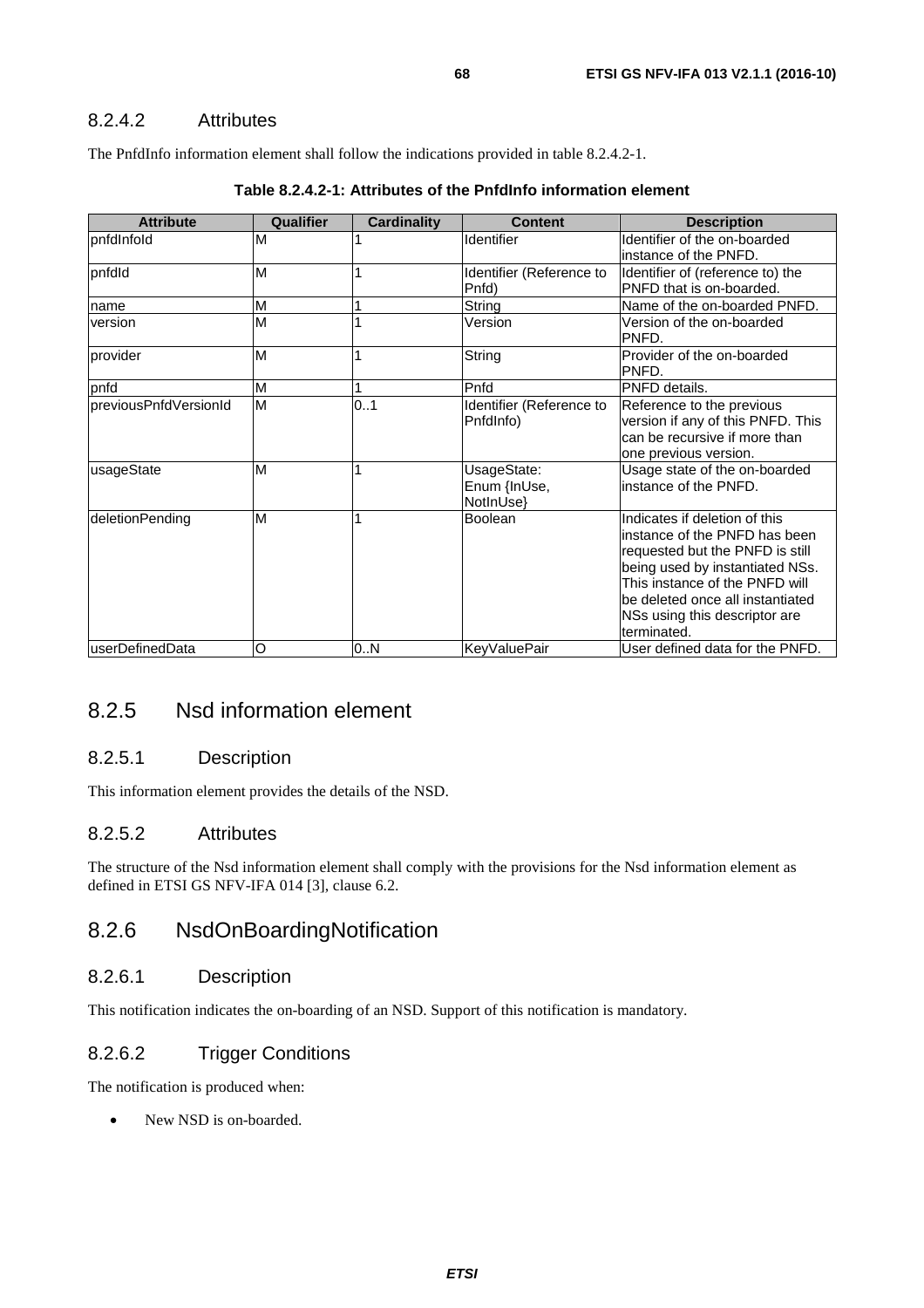### 8.2.6.3 Attributes

The attributes of the NsdOnBoardingNotification shall follow the indications provided in table 8.2.6.3-1.

| <b>Attribute</b> | Qualifier | <b>Cardinality</b> | <b>Content</b>                 | <b>Description</b>                                 |
|------------------|-----------|--------------------|--------------------------------|----------------------------------------------------|
| Insdinfold       | IM.       |                    | Identifier (Reference to       | Ildentifier of the on-boarded instance of the NSD. |
|                  |           |                    | (Nsdlnfo                       |                                                    |
| Insdld           | M         |                    | Ildentifier (Reference to Nsd) | Identifies the NSD being on-boarded.               |

### **Table 8.2.6.3-1: Attributes of the NsdOnBoardingNotification**

# 8.2.7 NsdChangeNotification

### 8.2.7.1 Description

This notification indicates a change of status in an NSD. Only changes in operational state and deletion pending attribute will be reported, change in usage state is not reported.

Support of this notification is mandatory.

## 8.2.7.2 Trigger Conditions

The notification is produced when:

- Change of the status (operational state and deletion pending) of an on-boarded NSD
- Deletion of an NSD

### 8.2.7.3 Attributes

The attributes of the NsdChangeNotification shall follow the indications provided in table 8.2.7.3-1.

| <b>Attribute</b> | Qualifier | <b>Cardinality</b> | <b>Content</b>                                   | <b>Description</b>                                                                                                                                                                          |
|------------------|-----------|--------------------|--------------------------------------------------|---------------------------------------------------------------------------------------------------------------------------------------------------------------------------------------------|
| Insdinfold       | M         |                    | Identifier (Reference<br>to NsdInfo)             | Ildentifier of the on-boarded instance of the NSD.                                                                                                                                          |
| changeType       | M         |                    | <b>Enum</b>                                      | It categorizes the type of change. Possible<br>values can be "change of operational state of an<br>on-boarded NSD", "NSD in deletion pending",<br>land "deletion of an NSD".                |
| operationalState | M         | 0.1                | OperationalState:<br>Enum { Enabled,<br>Disabled | New operational state of the NSD.<br>Only present when changeType is "change of<br>loperational state".                                                                                     |
| deletionPending  | IM        | 0.1                | Boolean                                          | IIndicates if the deletion instance of the NSD has<br>been requested but the NSD still being used by<br>linstantiated NSs.<br>Only present when changeType is "NSD in<br>deletion pending". |

#### **Table 8.2.7.3-1: Attributes of the NsdChangeNotification**

# 8.3 Information elements and notifications related to NS Lifecycle Management

# 8.3.1 Introduction

The clauses below define information elements and notifications related to network service lifecycle management.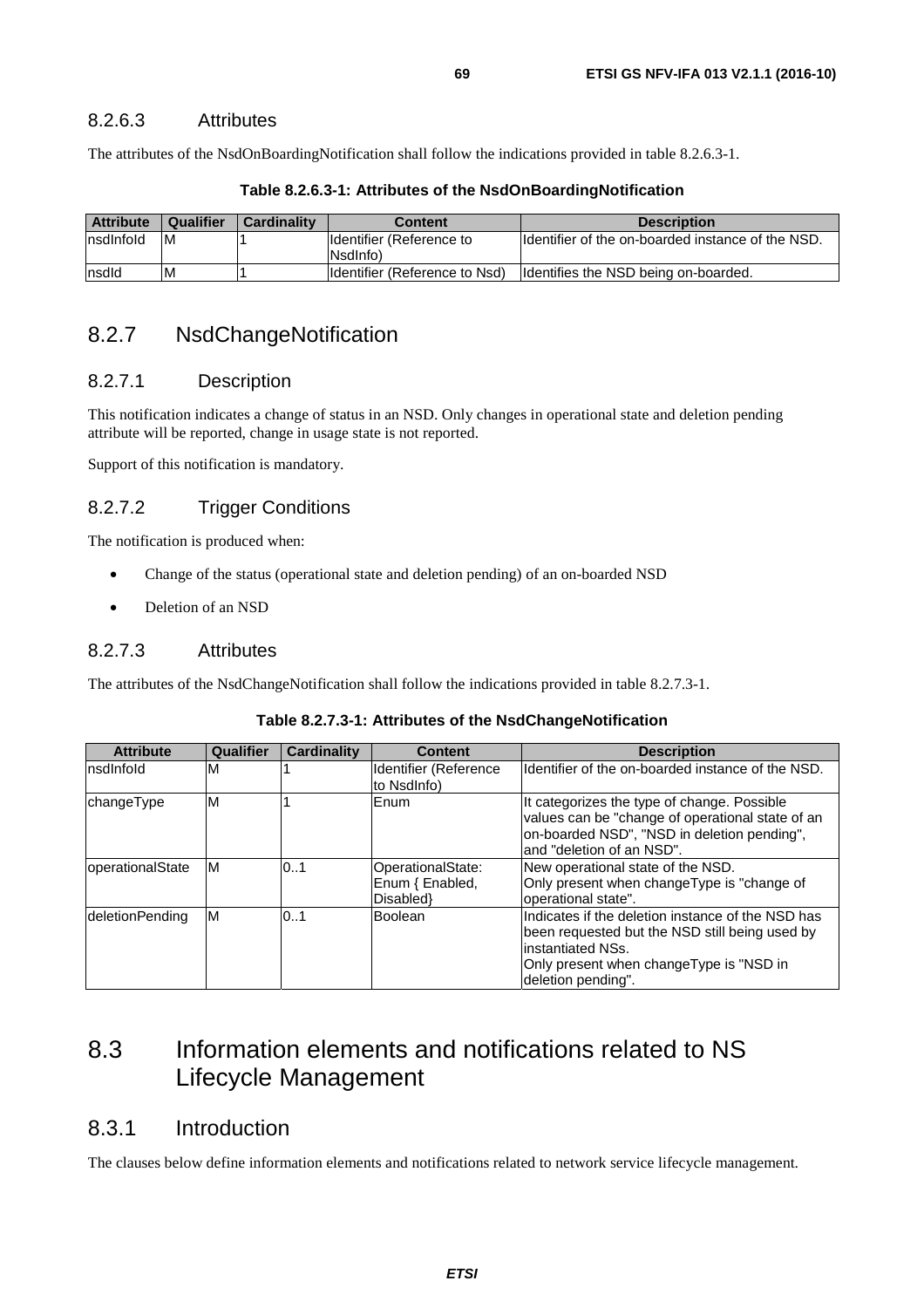# 8.3.2 Information elements and notifications related to NS Lifecycle Change Notification

## 8.3.2.1 Introduction

The clauses below define information elements and notifications related to NS lifecycle change notification.

### 8.3.2.2 NsLifecycleChangeNotification

### 8.3.2.2.1 Description

This notification informs the receiver of changes in the NS lifecycle. The support of the notification is mandatory.

### 8.3.2.2.2 Trigger conditions

This notification is produced when there is a change in the NS lifecycle, including:

- Instantiation of the NS (start and result).
- Scaling of the NS (start and result).
- Update of the NS (start and result).
- Termination of the NS (start and result).
- Healing of the NS (start and result).

### 8.3.2.2.3 Attributes

The attributes of the NsLifecycleChangeNotification notification shall follow the indications provided in table 8.3.2.2.3-1.

### **Table 8.3.2.2.3-1: Attributes of the NsLifecycleChangeNotification notification**

| <b>Attribute</b>               | Qualifier | <b>Cardinality</b> | <b>Content</b>      | <b>Description</b>                                                                                                                                                                     |
|--------------------------------|-----------|--------------------|---------------------|----------------------------------------------------------------------------------------------------------------------------------------------------------------------------------------|
| nsinstanceld                   | M         |                    | Identifier          | Identifier of the NS instance<br>affected.                                                                                                                                             |
| lifecycleOperationOccurrenceId | M         |                    | Identifier          | Identifier of the NS lifecycle<br>operation occurrence associated<br>to the notification.                                                                                              |
| operation                      | M         |                    | String              | The lifecycle operation.                                                                                                                                                               |
| notificationType               | M         |                    | Enum                | Indicates whether this notification<br>reports about the start of a<br>lifecycle operation or the result of<br>a lifecycle operation.                                                  |
| affectedVnf                    | M         | 0N                 | AffectedVnf         | Information about the VNF<br>instances that were affected<br>during the lifecycle operation, if<br>this notification represents the<br>result of a lifecycle operation.<br>See note 2. |
| affectedPnf                    | M         | 0N                 | AffectedPnf         | Information about the PNF<br>instances that were affected<br>during the lifecycle operation, if<br>this notification represents the<br>result of a lifecycle operation.<br>See note 2. |
| affectedVI                     | M         | 0.N                | AffectedVirtualLink | Information about the VL<br>instances that were affected<br>during the lifecycle operation, if<br>this notification represents the<br>result of a lifecycle operation.<br>See note 2.  |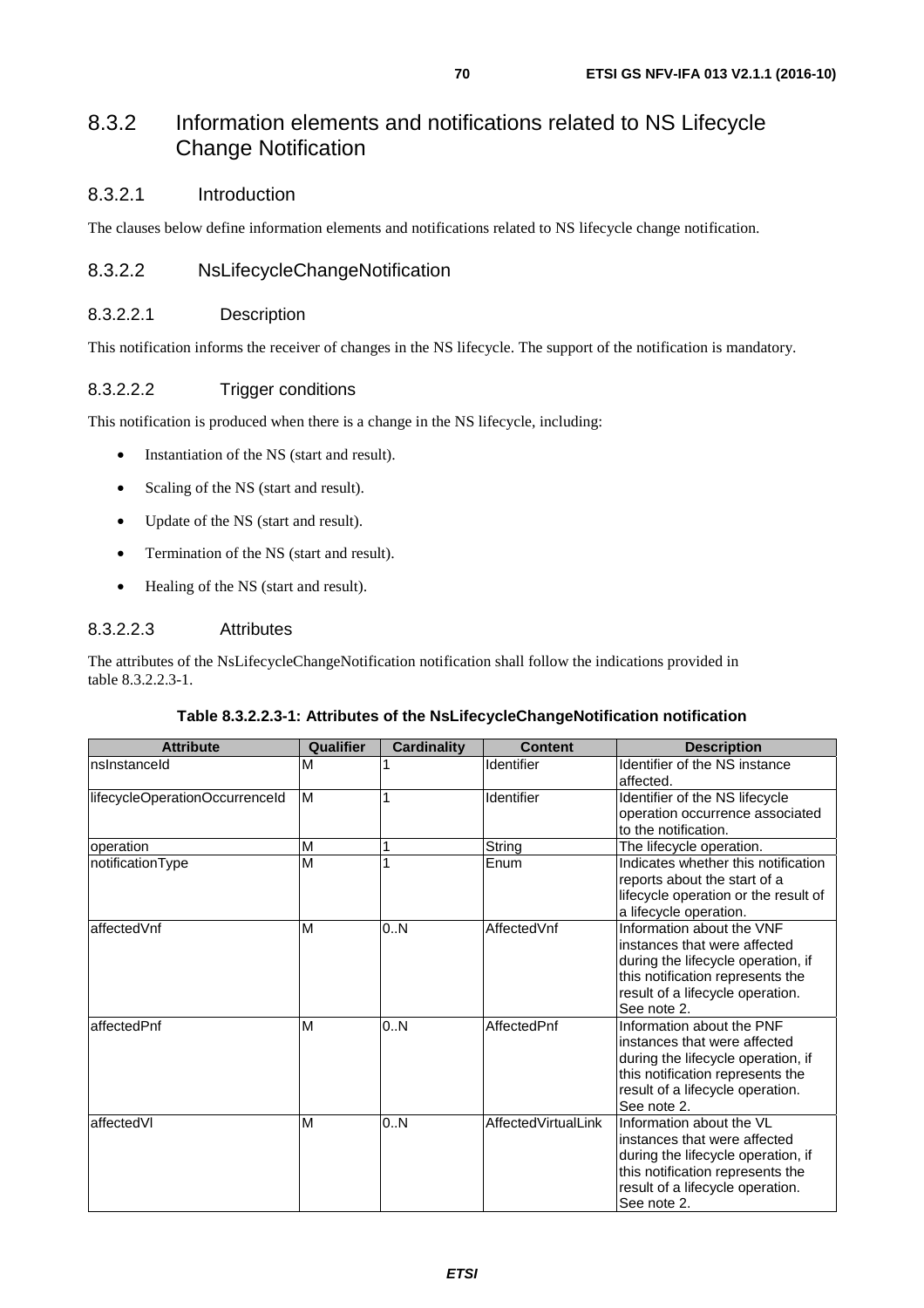| <b>Attribute</b>                                                                                                                                                                                                                  | <b>Qualifier</b> | <b>Cardinality</b> | <b>Content</b> | <b>Description</b>                                                                                                                                                                            |  |
|-----------------------------------------------------------------------------------------------------------------------------------------------------------------------------------------------------------------------------------|------------------|--------------------|----------------|-----------------------------------------------------------------------------------------------------------------------------------------------------------------------------------------------|--|
| affectedVnffg                                                                                                                                                                                                                     | М                | 0N                 | AffectedVnffg  | Information about the VNFFG<br>linstances that were affected<br>during the lifecycle operation, if<br>this notification represents the<br>result of a lifecycle operation.<br>See note 2.     |  |
| affectedNs                                                                                                                                                                                                                        | M                | 0N                 | AffectedNs     | Information about the nested NS<br>linstances that were affected<br>during the lifecycle operation, if<br>this notification represents the<br>result of a lifecycle operation.<br>See note 2. |  |
| 0.N<br>AffectedSap<br>Information about the SAP<br>affectedSap<br>M<br>linstances that were affected<br>during the lifecycle operation, if<br>this notification represents the<br>result of a lifecycle operation.<br>See note 2. |                  |                    |                |                                                                                                                                                                                               |  |
| NOTE 1: If this notification represents the result of a lifecycle operation result that was not successful, the notification<br>shall contain appropriate error information.                                                      |                  |                    |                |                                                                                                                                                                                               |  |

NOTE 2: If the notification respresents the successful result of a lifecycle operation, at least an affectedVnf, or affectedPnf, or affectedVl, or affectedVnffg or affectedNs, or affectedSap shall be present.

# 8.3.2.3 AffectedVnf information element

### 8.3.2.3.1 Description

This information element provides information about added, deleted and modified VNF instances.

### 8.3.2.3.2 Attributes

The AffectedVnf information element shall follow the indications provided in table 8.3.2.3.2-1.

|  |  |  | Table 8.3.2.3.2-1: Attributes of the AffectedVnf information element |
|--|--|--|----------------------------------------------------------------------|
|--|--|--|----------------------------------------------------------------------|

| <b>Attribute</b>     | <b>Qualifier</b> | Cardinality | <b>Content</b>                             | <b>Description</b>                                                                                                                                       |
|----------------------|------------------|-------------|--------------------------------------------|----------------------------------------------------------------------------------------------------------------------------------------------------------|
| <b>vnflnstanceld</b> | 'M               |             | <b>Identifier</b>                          | Identifier of the VNF instance.                                                                                                                          |
| vnfdld               | M                |             | Identifier<br>(Reference to<br>Vnfd)       | Identifier of the VNFD of the VNF instance.                                                                                                              |
| <b>IvnfProfileId</b> | M                |             | Identifier<br>(Reference to<br>VnfProfile) | Identifier of the VNF profile of the NSD.                                                                                                                |
| <b>IvnfName</b>      | M                |             | String                                     | Name of the VNF instance.                                                                                                                                |
| changeType           | M                |             | Enum                                       | Signals the type of lifecycle change<br>(instantiated, terminated, scaled, flavour<br>changed, healed, operated,<br>information/configuration modified). |

# 8.3.2.4 AffectedPnf information element

### 8.3.2.4.1 Description

This information element provides information about added and removed PNFs from an NS.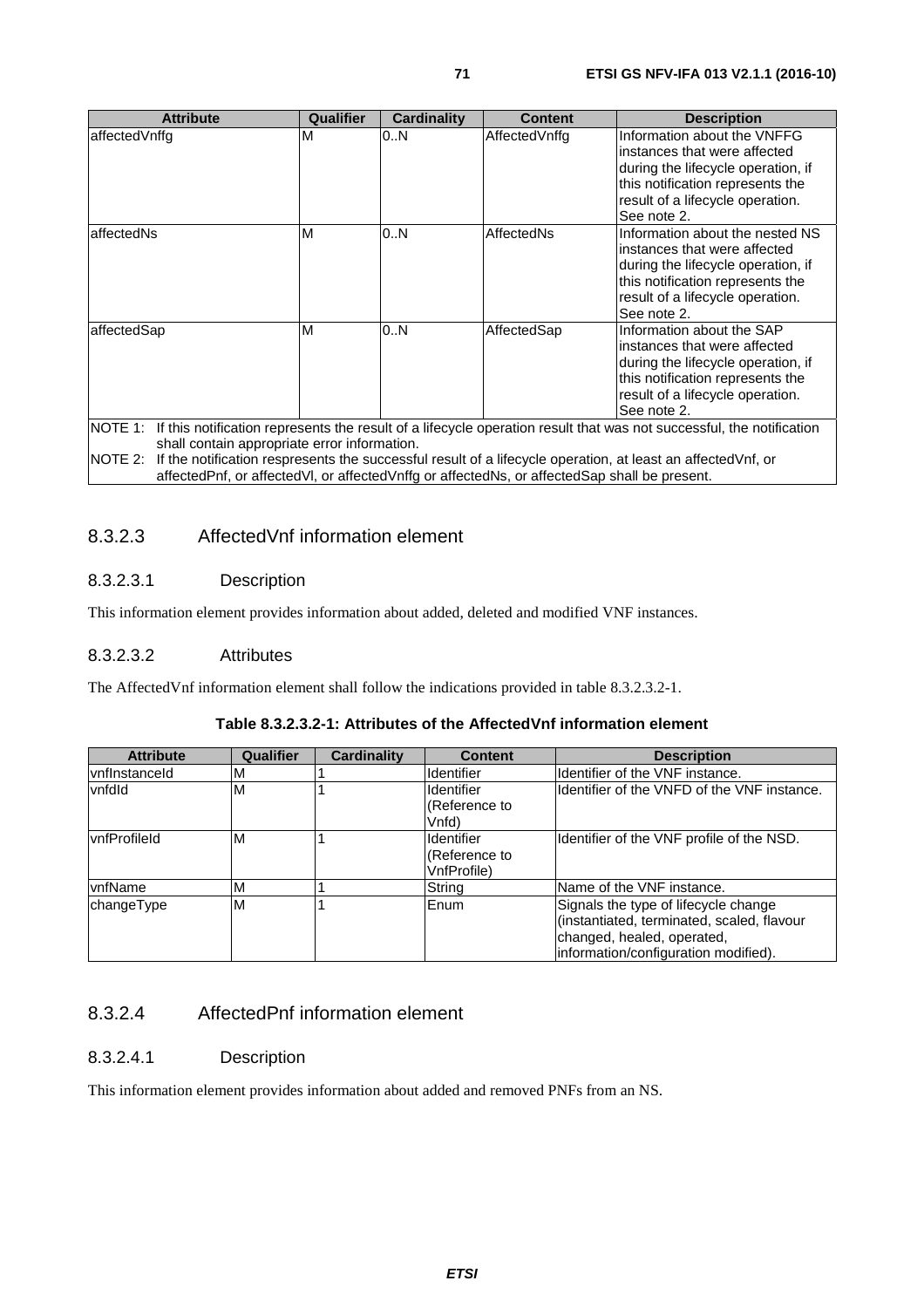The AffectedPnf information element shall follow the indications provided in table 8.3.2.4.2-1.

| <b>Attribute</b> | <b>Qualifier</b> | Cardinality | <b>Content</b>                                   | <b>Description</b>                                                                 |
|------------------|------------------|-------------|--------------------------------------------------|------------------------------------------------------------------------------------|
| <b>pnfName</b>   | ١M               |             | String                                           | Name of the PNF instance.                                                          |
| pnfdld           | ΙM               |             | Identifier (Reference to<br>Pnfd)                | Ildentifier of the PNFD of the PNF instance.                                       |
| IpnfProfileId    | ΙM               |             | Identifier (Reference to<br><b>IPnfProfile</b> ) | Identifier of the PNF profile of the NSD.                                          |
| changeType       | ΙM               |             | Enum                                             | Signals the type of lifecycle change. Permitted<br>values include: added, removed. |

**Table 8.3.2.4.2-1: Attributes of the AffectedPnf information element** 

# 8.3.2.5 AffectedVirtualLink information element

### 8.3.2.5.1 Description

This information element provides information about added, deleted or modified VLs of an NS.

### 8.3.2.5.2 Attributes

The AffectedVirtualLink information element shall follow the indications provided in table 8.3.2.5.2-1.

### **Table 8.3.2.5.2-1: Attributes of the AffectedVirtualLink information element**

| <b>Attribute</b>     | Qualifier | <b>Cardinality</b> | <b>Content</b>             | <b>Description</b>                              |
|----------------------|-----------|--------------------|----------------------------|-------------------------------------------------|
| InsVirtualLinkId     | ΙM        |                    | <b>Identifier</b>          | Ildentifier of the VL instance.                 |
| InsVirtualLinkDescId | ΙM        |                    | Identifier (Reference      | Ildentifier of the VLD in the NSD for this VL.  |
|                      |           |                    | ιю                         |                                                 |
|                      |           |                    | <b>INsVirtualLinkDesc)</b> |                                                 |
| vlProfileId          | Iм        |                    | Identifier (Reference      | Identifier of the VL profile of the NSD.        |
|                      |           |                    | to VIProfile)              |                                                 |
| changeType           | ΙM        |                    | <b>IEnum</b>               | Signals the type of lifecycle change. Permitted |
|                      |           |                    |                            | values include: added, delete, modified, link   |
|                      |           |                    |                            | port added, link port removed.                  |

## 8.3.2.6 AffectedVnffg information element

### 8.3.2.6.1 Description

This information element provides information about added, deleted or modified VNFFG instances.

### 8.3.2.6.2 Attributes

The AffectedVnffg information element shall follow the indications provided in table 8.3.2.6.2-1.

### **Table 8.3.2.6.2-1: Attributes of the AffectedVnffg information element**

| <b>Attribute</b>                                                 | <b>Qualifier</b> | Cardinality | <b>Content</b>    | <b>Description</b>                           |  |
|------------------------------------------------------------------|------------------|-------------|-------------------|----------------------------------------------|--|
| vnffgld                                                          | ıм               |             | Identifier        | Identifier of the VNFFG instance.            |  |
| vnffgdld                                                         | ΙM               |             | <b>Identifier</b> | Ildentifier of the VNFFGD of the VNFFG       |  |
|                                                                  |                  |             | (Reference to     | instance.                                    |  |
|                                                                  |                  |             | Vnffgd)           |                                              |  |
| changeType                                                       | M                |             | Enum              | Signals the type of lifecycle change (added, |  |
|                                                                  |                  |             |                   | removed, modified). See note.                |  |
| INOTE:<br>CP or NFP information might be modified for the VNFFG. |                  |             |                   |                                              |  |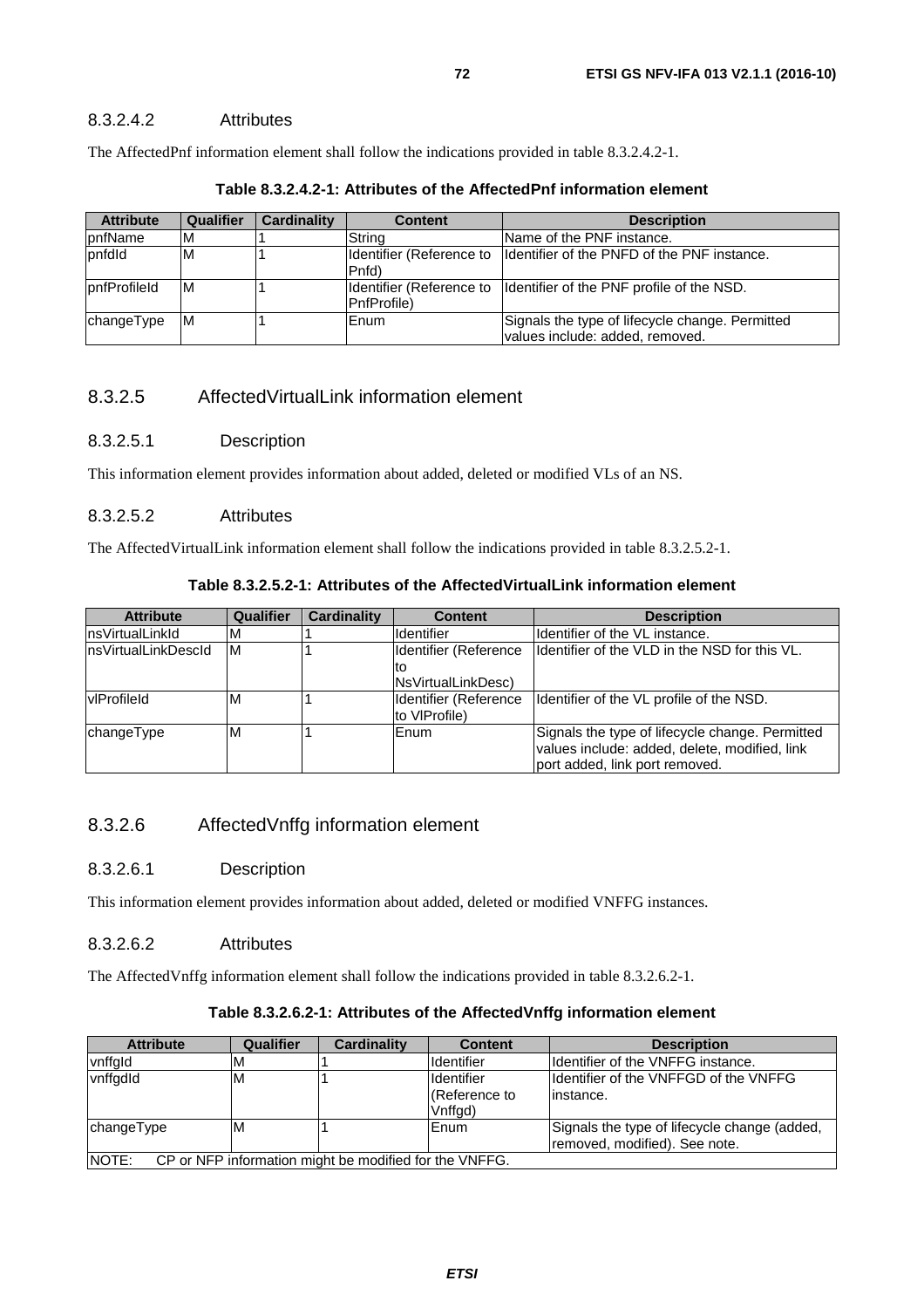### 8.3.2.7.1 Description

This information element provides information about added, deleted or modified nested NSs.

#### 8.3.2.7.2 Attributes

The AffectedNs information element shall follow the indications provided in table 8.3.2.7.2-1.

#### **Table 8.3.2.7.2-1: Attributes of the AffectedNs information element**

| <b>Attribute</b> | Qualifier | <b>Cardinality</b> | <b>Content</b>                   | <b>Description</b>                                                                           |
|------------------|-----------|--------------------|----------------------------------|----------------------------------------------------------------------------------------------|
| Insinstanceld    | ΙM        |                    | <b>Identifier</b>                | Ildentifier of the nested NS instance.                                                       |
| nsdld            | ıм        |                    | Identifier (reference<br>to Nsd) | Identifier of the NSD of the nested NS instance.                                             |
| changeType       | IM.       |                    | Enum                             | Signals the type of lifecycle change (instantiated,<br>scaled, updated, healed, terminated). |

### 8.3.2.8 AffectedSap information element

#### 8.3.2.8.1 Description

This information element provides information about added, removed or modified SAP of an NS.

#### 8.3.2.8.2 Attributes

The AffectedVirtualLink information element shall follow the indications provided in table 8.3.2.8.2-1.

| <b>Attribute</b> | <b>Qualifier</b> | Cardinality | <b>Content</b> | <b>Description</b>                                           |
|------------------|------------------|-------------|----------------|--------------------------------------------------------------|
| sapInstanceId    | ΙM               |             | Ildentifier    | Ildentifier of this SapInfo information element,             |
|                  |                  |             |                | lidentifying the SAP instance.                               |
| sapdid           | M                |             |                | Identifier (Reference to Reference to the SAPD for this SAP. |
|                  |                  |             | Sapd)          |                                                              |
| sapName          | M                |             | String         | Human readable name for the SAP.                             |
| changeType       | ΙM               |             | <b>Enum</b>    | Signals the type of lifecycle change. Permitted              |
|                  |                  |             |                | values include: added, removed, modified.                    |

### 8.3.2.9 NsIdentifierCreationNotification

#### 8.3.2.9.1 Description

This notification informs the receiver of the creation of a new NS instance identifier and of the associated instance of an NsInfo information element, identified by that identifier. The support of the notification is mandatory.

### 8.3.2.9.2 Trigger conditions

• Creation of an NS instance identifier and of the associated instance of an NsInfo information element.

#### 8.3.2.9.3 Attributes

The NsIdentifierCreationNotification shall follow the indications provided in table 8.3.2.9.3-1.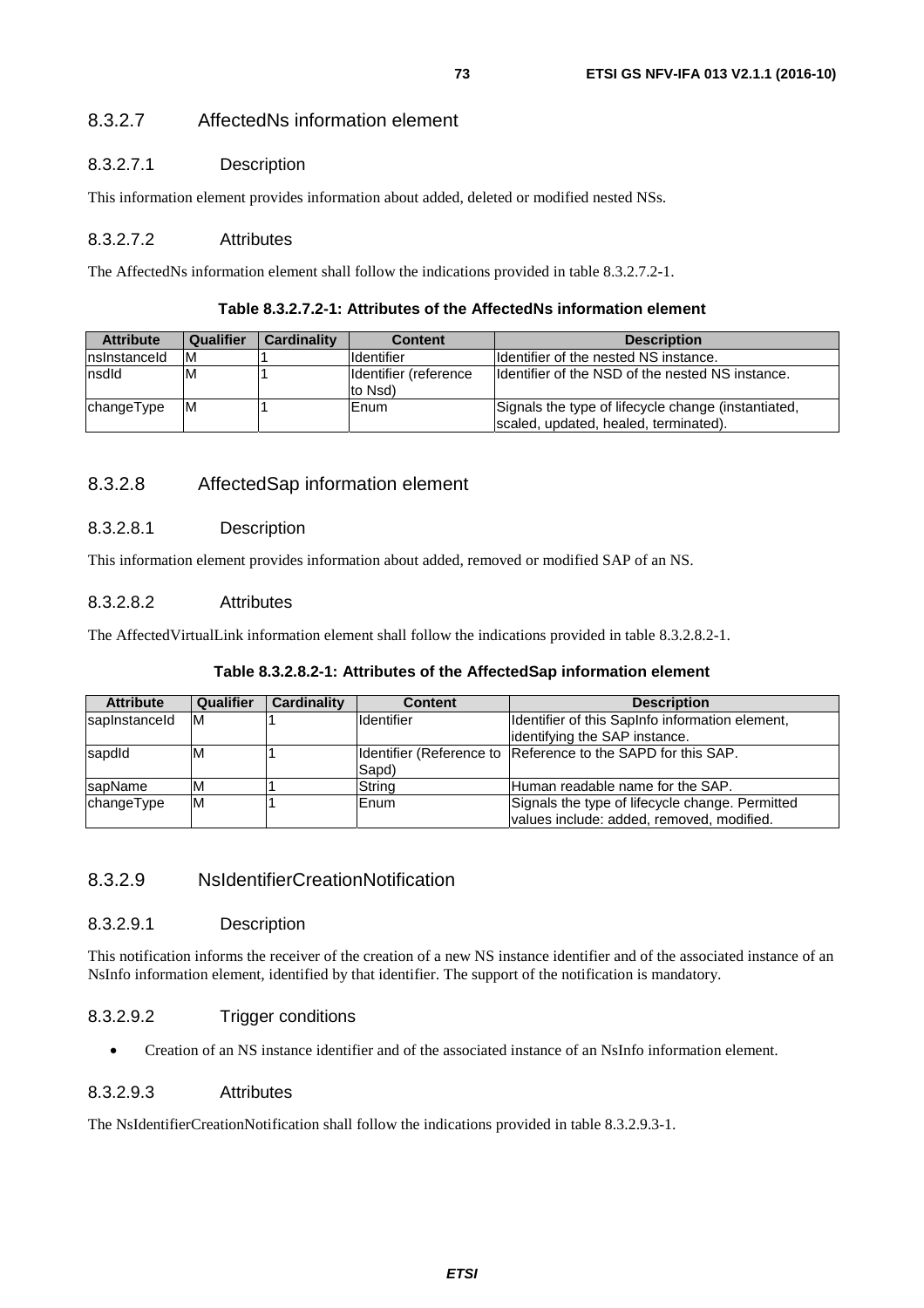| Attribute     | <b>Qualifier</b> | Cardinalitv | Content                        | Description                               |
|---------------|------------------|-------------|--------------------------------|-------------------------------------------|
| Insinstanceid | ıм               |             | $\cdots$<br><b>I</b> dentifier | The newly created NS instance identifier. |

#### 8.3.2.10 NsIdentifierDeletionNotification

#### 8.3.2.10.1 Description

This notification informs the receiver of the deletion of an NS instance identifier and of the associated instance of an NsInfo information element identified by that identifier. The support of the notification is mandatory.

#### 8.3.2.10.2 Trigger conditions

• Deletion of an NS instance identifier and of the associated instance of an information element.

#### 8.3.2.10.3 Attributes

The NsIdentifierDeletionNotification shall follow the indications provided in table 8.3.2.10.3-1.

#### **Table 8.3.2.10.3-1: Attributes of the NsIdentifierDeletionNotification**

| Attribute     | ualifier! | <b>Cardinality</b> | Content                        | Description                                                      |
|---------------|-----------|--------------------|--------------------------------|------------------------------------------------------------------|
| Insinstanceid | IM.       |                    | $\cdots$<br><b>Ildentifier</b> | .<br><b>NS</b><br>be deleted.<br>i instance identifier to<br>'he |

## 8.3.3 Information elements related to NsInfo

#### 8.3.3.1 Introduction

The clauses below define information elements related to NsInfo.

### 8.3.3.2 NsInfo information element

#### 8.3.3.2.1 Description

This information element provides run-time information about an NS instance.

#### 8.3.3.2.2 Attributes

The attributes of the NsInfo information element shall follow the indications provided in table 8.3.3.2.2-1.

### **Table 8.3.3.2.2-1: Attributes of the NsInfo information element**

| <b>Attribute</b> | Qualifier | <b>Cardinality</b> | <b>Content</b>           | <b>Description</b>           |
|------------------|-----------|--------------------|--------------------------|------------------------------|
| Insinstanceld    | ΙM        |                    | Identifier               | Identifier of this NsInfo    |
|                  |           |                    |                          | information element.         |
|                  |           |                    |                          | identifying the NS instance. |
| InsName          | M         |                    | String                   | Human readable name of the   |
|                  |           |                    |                          | INS instance.                |
| description      | M         |                    | String                   | Human readable description   |
|                  |           |                    |                          | of the NS instance.          |
| nsdld            | M         |                    | Identifier (Reference to | Reference to the NSD used to |
|                  |           |                    | Nsd)                     | linstantiate this NS.        |
| <b>flavourid</b> | M         | 0.1                | Identifier (Reference to | IReference to the flavour of |
|                  |           |                    | NsDf)                    | Ithe NSD used to instantiate |
|                  |           |                    |                          | lthis NS. See notes 1 and 2. |
| vnflnfold        | M         | 0N                 | Identifier (Reference to | Reference to information on  |
|                  |           |                    | Vnflnfo)                 | constituent VNFs of this NS. |
|                  |           |                    |                          | See note 2.                  |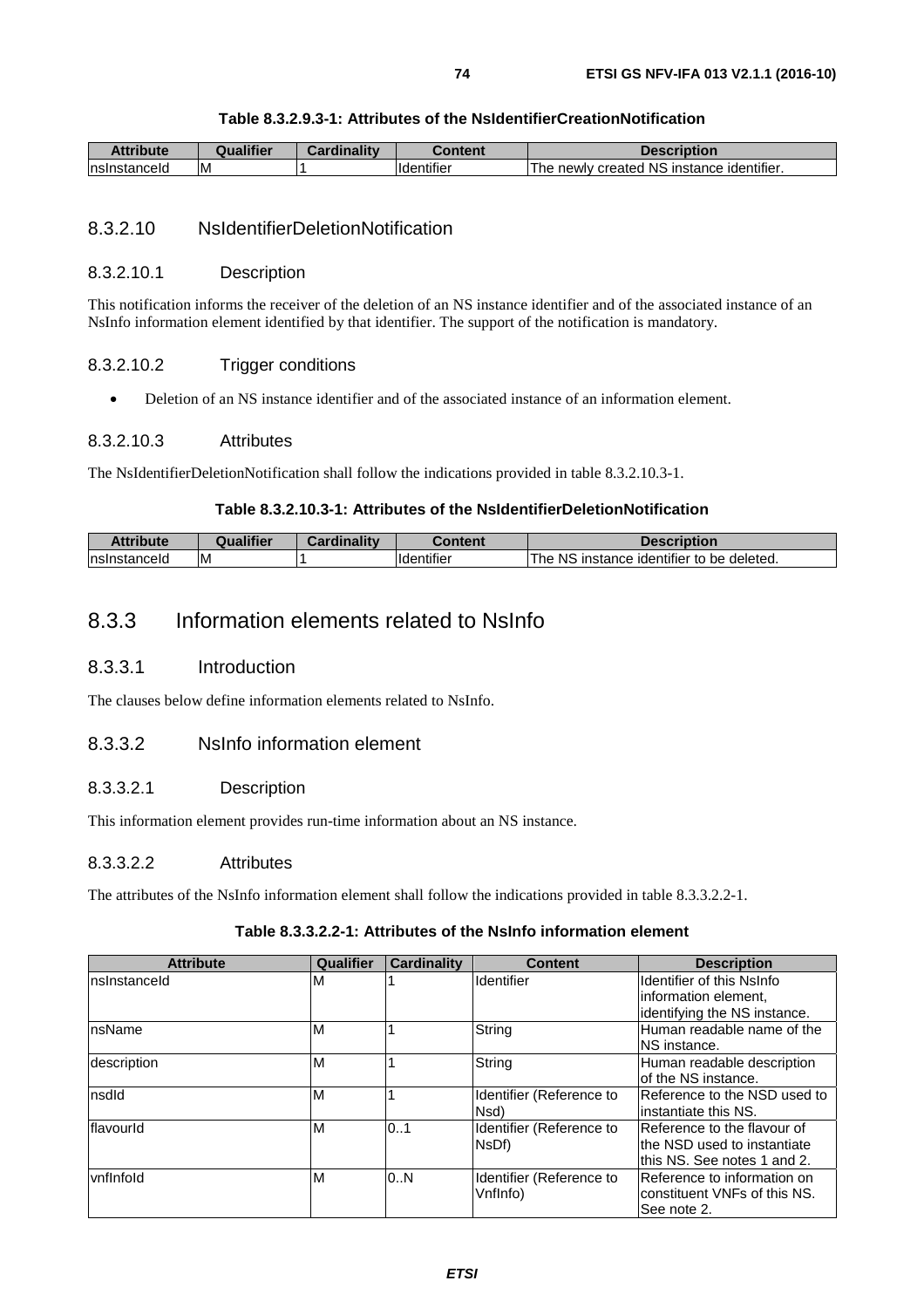| Qualifier | <b>Cardinality</b>                             | <b>Content</b>             | <b>Description</b>                                                                                                                                                                          |
|-----------|------------------------------------------------|----------------------------|---------------------------------------------------------------------------------------------------------------------------------------------------------------------------------------------|
| M         | 0.N                                            | Pnflnfo                    | Information on the PNF(s)                                                                                                                                                                   |
|           |                                                |                            | that are part of this NS.                                                                                                                                                                   |
|           |                                                |                            | Information on the VLs of this<br>NS. See note 2.                                                                                                                                           |
| M         | 0N                                             | VnffgInfo                  | Information on the VNFFGs of<br>this NS.                                                                                                                                                    |
| M         | 0N                                             | SapInfo                    | Information on the SAPs of<br>this NS.                                                                                                                                                      |
| M         | 0N                                             | Identifier                 | Reference to information on                                                                                                                                                                 |
|           |                                                | (Reference to NsInfo)      | nested NSs of this NS.                                                                                                                                                                      |
|           | 1                                              | Enum                       | The state of the NS. Possible<br>values: NOT_INSTANTIATED<br>(i.e. the NS instance is not<br>instantiated or terminated),<br><b>INSTANTIATED (i.e. the NS</b><br>instance is instantiated). |
| M         | 0.N                                            | <b>NsScaleInfo</b>         | Represents for each NS<br>scaling aspect declared in the<br>applicable DF, how "big" the<br>NS instance has been scaled<br>w.r.t. that aspect.                                              |
| M         | 0.N                                            | AffinityOrAntiAffinityRule | Information on the additional<br>affinity or anti-affinity rule<br>from NS instantiation<br>operation. Shall not conflict<br>with rules already specified in<br>the NSD. See                |
|           | M<br>M<br>additionalAffinityOrAntiAffinityRule | 0.N                        | NsVirtualLinkInfo                                                                                                                                                                           |

### 8.3.3.3 VnfInfo information element

#### 8.3.3.3.1 Description

The VnfInfo information element provides run-time information about a VNF instance.

NOTE: In ETSI GS NFV-MAN 001 [\[i.2](#page-13-0)], the concept of the VNF record (VNFR) was introduced which is a model for the totality of information managed by the VNFM regarding a running VNF instance. VNFR is not used in the present document.

#### 8.3.3.3.2 Attributes

The VnfInfo information element shall follow the indications provided in table 8.3.3.3.2-1.

#### **Table 8.3.3.3.2-1: Attributes of the VnfInfo information element**

| <b>Attribute</b>              | Qualifier | <b>Cardinality</b> | <b>Content</b> | <b>Description</b>           |
|-------------------------------|-----------|--------------------|----------------|------------------------------|
| vnflnstanceld                 | M         |                    | Identifier     | <b>Identifier of the VNF</b> |
|                               |           |                    |                | instance that is             |
|                               |           |                    |                | represented by this Vnflnfo  |
|                               |           |                    |                | information element.         |
| <b>IvnfInstanceName</b>       | M         | 0.1                | String         | VNF instance name. See       |
|                               |           |                    |                | note 1.                      |
| <b>vnflnstanceDescription</b> | M         | 0.1                | String         | Human-readable               |
|                               |           |                    |                | description of the VNF       |
|                               |           |                    |                | linstance. See note 1.       |
| vnfdld                        | M         |                    | Identifier     | Identifier of the VNFD on    |
|                               |           |                    |                | which the VNF instance is    |
|                               |           |                    |                | based. See notes 2 and 3.    |
| vnfProvider                   | M         |                    | String         | See note 3.                  |
| <b>IvnfProductName</b>        | M         |                    | String         | See note 3.                  |
| IvnfSoftwareVersion           | M         |                    | Version        | See note 3.                  |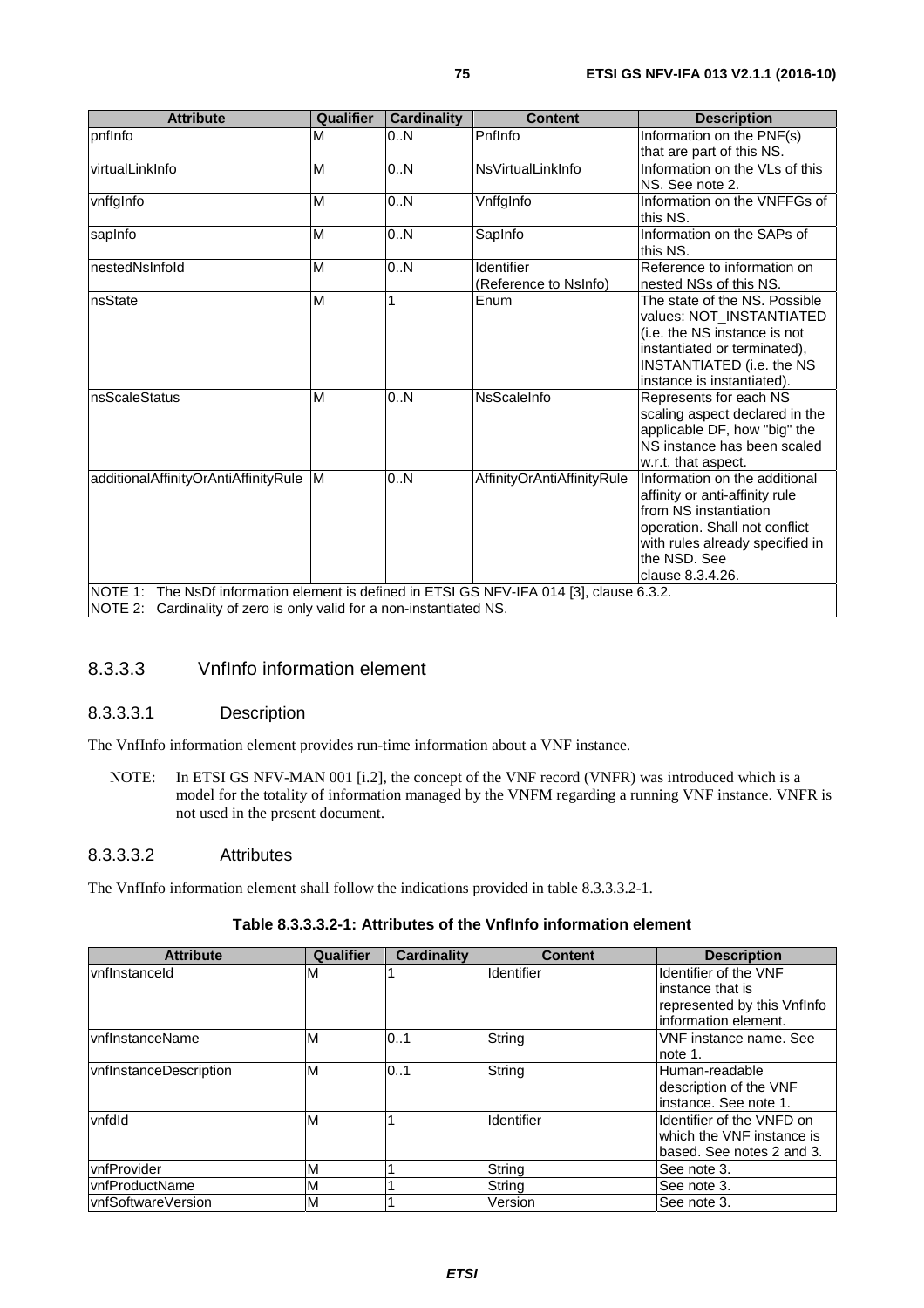| <b>Attribute</b>                                                                                                                  | <b>Qualifier</b> | <b>Cardinality</b> | <b>Content</b>                                                                                                                                                                                                                                                                                          | <b>Description</b>                                                                                                                                                                                   |
|-----------------------------------------------------------------------------------------------------------------------------------|------------------|--------------------|---------------------------------------------------------------------------------------------------------------------------------------------------------------------------------------------------------------------------------------------------------------------------------------------------------|------------------------------------------------------------------------------------------------------------------------------------------------------------------------------------------------------|
| vnfdVersion                                                                                                                       | M                |                    | Version                                                                                                                                                                                                                                                                                                 | See note 3.                                                                                                                                                                                          |
| onboardedVnfPkgInfold                                                                                                             | M                | 1                  | Identifier                                                                                                                                                                                                                                                                                              | Identifier of information<br>held by the NFVO about<br>the specific on-boarded<br>VNF package on which the<br>VNF is based. This<br>identifier was allocated by<br>the NFVO. See notes 1<br>and $4.$ |
| vnfConfigurableProperty                                                                                                           | M                | 0.N                | <b>KeyValuePair</b>                                                                                                                                                                                                                                                                                     | Current values of the<br>configurable properties of<br>the VNF instance.<br>Configurable properties as<br>declared in the VNFD (see<br>clause 7.1.12 in ETSI<br>GS NFV-IFA 011 [2]). See<br>note 1.  |
| instantiationState                                                                                                                | M                | 1                  | Enum                                                                                                                                                                                                                                                                                                    | The instantiation state of<br>the VNF. Possible values:<br>NOT INSTANTIATED<br>(VNF is terminated or not<br>instantiated),<br><b>INSTANTIATED (VNF is</b><br>instantiated).                          |
| linstantiatedVnfInfo                                                                                                              | M                | 0.1                | InstantiatedVnfInfo                                                                                                                                                                                                                                                                                     | Information specific to an<br>instantiated VNF instance.<br>Shall be present if the VNF<br>is in INSTANTIATED state.                                                                                 |
| metadata                                                                                                                          | M                | 0.1                | <b>KeyValuePair</b>                                                                                                                                                                                                                                                                                     | Additional metadata<br>describing the VNF<br>instance. See note 1.                                                                                                                                   |
| extension                                                                                                                         | M                | 0.N                | <b>KeyValuePair</b>                                                                                                                                                                                                                                                                                     | VNF-specific attributes.<br>See note 1.                                                                                                                                                              |
| NOTE 1: This attribute in the VnfInfo shall be writable through the corresponding interface operation. Attributes that<br>NOTE 2: |                  |                    | Update NS operation (refer to clause 7.3.5.2). Other attributes marked as writable can be modified with the<br>modifyVnfInfoData attribute of the Update NS operation (refer to clause 7.3.5.2).<br>This identifier, which is managed by the VNF provider, identifies the VNF Package and the VNFD in a | relate to run-time configuration of a VNF instance are modified with the modifyVnfConfigData attribute of the                                                                                        |

globally unique way. NOTE 3: See ETSI GS NFV-IFA 011 [\[2](#page-13-0)], clause 7.1.2.2. This information is copied from the VNFD of the on-boarded VNF Package which was used to instantiate the VNF instance.

NOTE 4: Modifying the value of this attribute can be performed when no conflicts exist between the previous and the newly referred VNF Package, e.g. when the new VNFD is not changed with respect to the previous VNFD apart from referencing to other VNF software image(s). In order to avoid misalignment of the VnfInfo with the current VNF's on-boarded VNF Package, the values copied from the VNFD of the on-boarded VNF Package (see note 3) need to be kept in sync.

## 8.3.3.4 InstantiatedVnfInfo information element

### 8.3.3.4.1 Description

This information element provides run-time information specific to an instantiated VNF instance.

### 8.3.3.4.2 Attributes

The InstantiatedVnfInfo information element shall follow the indications provided in table 8.3.3.4.2-1.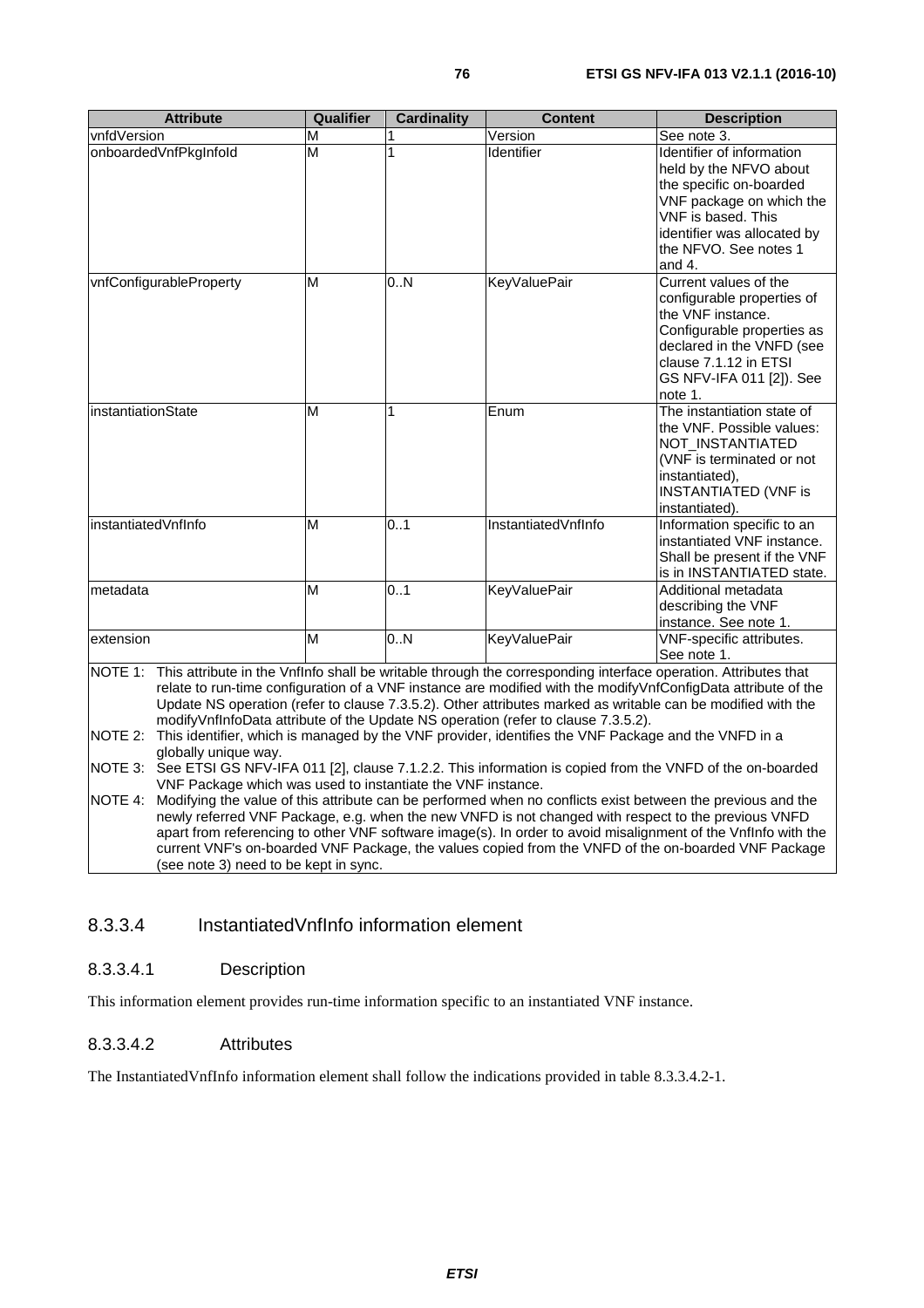| <b>Attribute</b>             | Qualifier | <b>Cardinality</b> | <b>Content</b>                                                                               | <b>Description</b>                                                                                                                                                                                                                                                   |
|------------------------------|-----------|--------------------|----------------------------------------------------------------------------------------------|----------------------------------------------------------------------------------------------------------------------------------------------------------------------------------------------------------------------------------------------------------------------|
| flavourld                    | М         | 1                  | Identifier (Reference to<br>VnfDf)                                                           | Identifier of the VNF DF applied to<br>this VNF instance. See note 1.                                                                                                                                                                                                |
| vnfState                     | M         | 1                  | Enum                                                                                         | The state of the VNF instance.<br>Permitted values include:<br>STARTED, STOPPED.                                                                                                                                                                                     |
| scaleStatus                  | M         | $\overline{0.N}$   | ScaleInfo                                                                                    | Scale status of the VNF, one entry<br>per aspect. Shall be present if the<br>VNF supports scaling.<br>Represents for every scaling<br>aspect how "big" the VNF has<br>been scaled w.r.t. that aspect. See<br>note 2.                                                 |
| extCpInfo                    | M         | 1. N               | VnfExtCpInfo                                                                                 | External CPs exposed by the VNF<br>instance.                                                                                                                                                                                                                         |
| extVirtualLinkInfo           | M         | 0.N                | ExtVirtualLinkInfo                                                                           | External VLs the VNF instance is<br>connected to.                                                                                                                                                                                                                    |
| extManagedVirtualLinkInfo    | M         | $\overline{0.N}$   | ExtManagedVirtualLinkInfo                                                                    | Externally-managed internal VLs<br>of the VNF instance.                                                                                                                                                                                                              |
| monitoringParameter          | M         | 1N                 | Not specified.                                                                               | Active monitoring parameters.                                                                                                                                                                                                                                        |
| localizationLanguage         | M         | 0.1                | Not specified.                                                                               | Information about localization<br>language of the VNF (includes e.g.<br>strings in the VNFD).<br>The localization languages<br>supported by a VNF can be<br>declared in the VNFD, and<br>localization language selection<br>can take place at instantiation<br>time. |
| vimld                        | M         | 0.N                | Identifier                                                                                   | Identifier of a VIM that manages<br>resources for the VNF instance.                                                                                                                                                                                                  |
| vnfcResourceInfo             | M         | 0.N                | VnfcResourceInfo                                                                             | Information on the virtualised<br>compute and storage resource(s)<br>used by the VNFCs of the VNF<br>instance.                                                                                                                                                       |
| virtualLinkResourceInfo      | M         | $\overline{0.N}$   | VirtualLinkResourceInfo                                                                      | Information on the virtualised<br>network resource(s) used by the<br>VLs of the VNF instance.                                                                                                                                                                        |
| virtualStorageResourceInfo M |           | 0.N                | VirtualStorageResourceInfo                                                                   | Information on the virtualised<br>storage resource(s) used as<br>storage for the VNF instance.                                                                                                                                                                       |
|                              |           |                    | NOTE 1: The VnfDf information element is defined in ETSI GS NFV-IFA 011 [2], clause 7.1.8.2. | NOTE 2: For every scaling aspect, together with the information provided by the "maxScaleLevel" attribute of the<br>$"General non-constant" information element in the VNET, this allows an optimal entity to derive how many scaling.$                              |

#### **Table 8.3.3.4.2-1: Attributes of the InstantiatedVnfInfo information element**

ScalingAspect" information element in the VNFD, this allows an external entity to derive how many scaling steps are possible for scaling in or scaling out a VNF instance. Per aspect, the number of steps possible to scale in corresponds to the "scaleLevel" attribute for that aspect in the "scaleStatus" information element, and the possible number of steps to scale out corresponds to the difference between "maxScaleLevel" for that aspect, and the "scaleLevel" attribute for that aspect in the "scaleStatus" information element.

#### 8.3.3.5 VnfcResourceInfo information element

#### 8.3.3.5.1 Description

This information element provides information on virtualised compute and storage resources used by a VNFC in a VNF.

#### 8.3.3.5.2 Attributes

The VnfcResourceInfo information element shall follow the indications provided in table 8.3.3.5.2-1.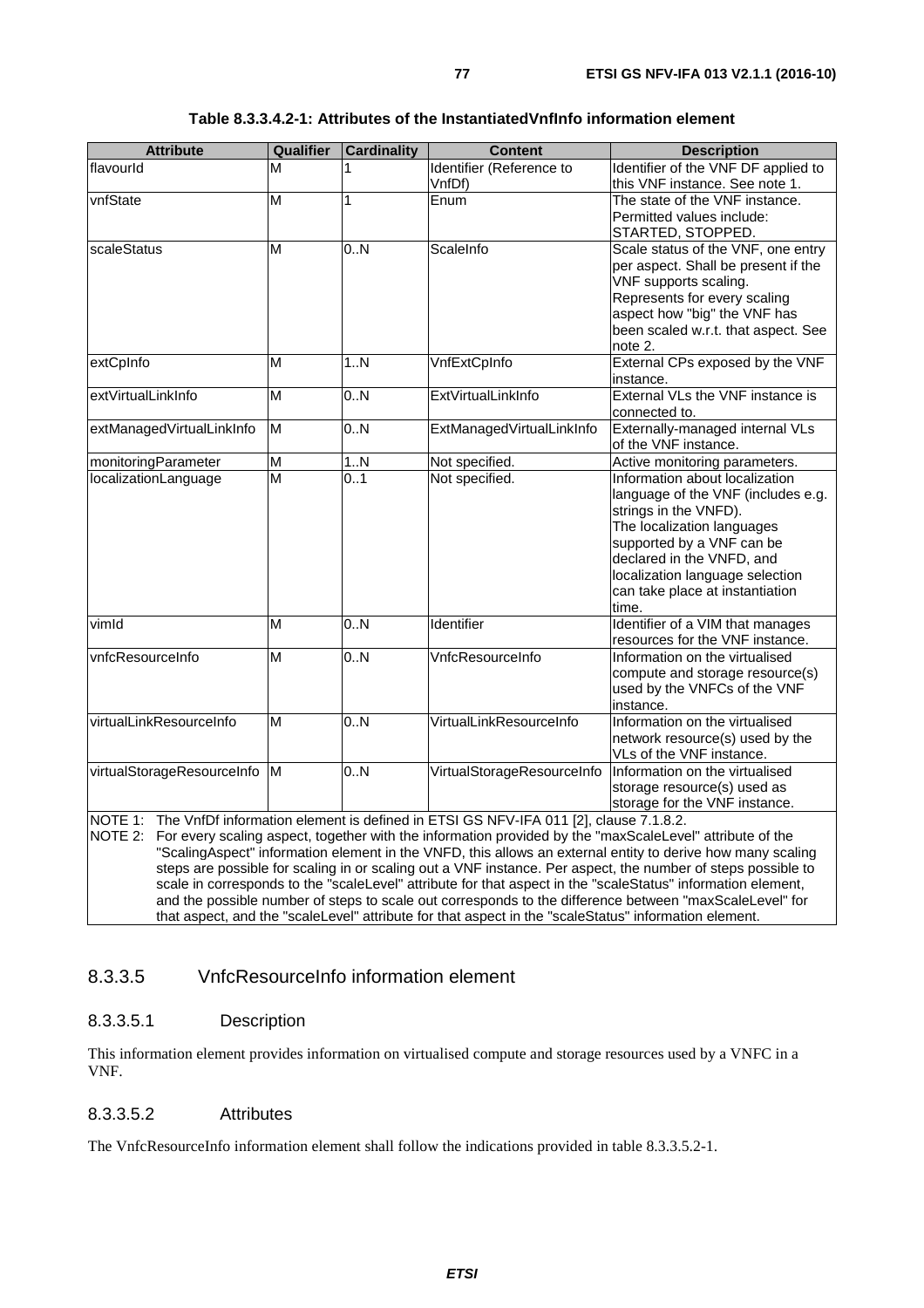| <b>Attribute</b> | <b>Qualifier</b> | <b>Cardinality</b> | <b>Content</b>                | <b>Description</b>                       |
|------------------|------------------|--------------------|-------------------------------|------------------------------------------|
| vnfclnstanceld   | M                |                    | <b>Identifier</b>             | Ildentifier of this VNFC instance.       |
| vduld            | ΙM               |                    | Identifier (Reference to Vdu) | Reference to the applicable Vdu          |
|                  |                  |                    |                               | information element in the VNFD.         |
| computeResource  | ΙM               |                    | ResourceHandle                | Reference to the VirtualCompute          |
|                  |                  |                    |                               | resource.                                |
| storageResource  | M                | 0.N                | Identifier (Reference to      | Reference(s) to the VirtualStorage       |
|                  |                  |                    | VirtualStorageResourceInfo)   | resource(s).                             |
| reservationId    | M                | 0.1                | Identifier                    | The reservation identifier applicable to |
|                  |                  |                    |                               | the resource. It shall be present when   |
|                  |                  |                    |                               | an applicable reservation exists.        |

#### **Table 8.3.3.5.2-1: Attributes of the VnfcResourceInfo information element**

## 8.3.3.6 VirtualLinkResourceInfo information element

#### 8.3.3.6.1 Description

This information element provides information on virtualised network resources used by a VL instance in a VNF.

#### 8.3.3.6.2 Attributes

The VirtualLinkResourceInfo information element shall follow the indications provided in table 8.3.3.6.2-1.

| <b>Attribute</b>          | Qualifier | <b>Cardinality</b> | <b>Content</b>        | <b>Description</b>                                         |
|---------------------------|-----------|--------------------|-----------------------|------------------------------------------------------------|
| lvirtualLinkInstanceId    | IM.       |                    | Identifier            | Identifier of this VL instance.                            |
| <u>lvirtualLinkDescId</u> | ΙM        |                    |                       | Identifier (Reference   Identifier of the VLD in the VNFD. |
|                           |           |                    | lto                   |                                                            |
|                           |           |                    | VnfVirtualLinkDesc)   |                                                            |
| InetworkResource          | M         |                    | <b>ResourceHandle</b> | Reference to the VirtualNetwork resource.                  |
| reservationId             | M         | 0.1                | Identifier            | The reservation identifier applicable to the               |
|                           |           |                    |                       | resource. It shall be present when an                      |
|                           |           |                    |                       | applicable reservation exists.                             |

### 8.3.3.7 VirtualStorageResourceInfo information element

### 8.3.3.7.1 Description

This information element provides information on virtualised storage resources used by a storage instance in a VNF.

#### 8.3.3.7.2 Attributes

The VirtualStorageResourceInfo information element shall follow the indications provided in table 8.3.3.7.2-1.

#### **Table 8.3.3.7.2-1: Attributes of the VirtualStorageResourceInfo information element**

| <b>Attribute</b>         | Qualifier | <b>Cardinality</b> | <b>Content</b>        | <b>Description</b>                       |
|--------------------------|-----------|--------------------|-----------------------|------------------------------------------|
| virtualStorageInstanceId | M         |                    | Ildentifier           | Identifier of this virtual storage       |
|                          |           |                    |                       | resource instance.                       |
| virtualStorageDescld     | ΙM        |                    | Identifier (Reference | Identifier of the VirtualStorageDesc in  |
|                          |           |                    | lto                   | the VNFD.                                |
|                          |           |                    | VirtualStorageDesc)   |                                          |
| storageResource          | M         |                    | <b>ResourceHandle</b> | Reference to the VirtualStorage          |
|                          |           |                    |                       | resource(s).                             |
| reservationId            | ιM        | 0.1                | <b>Identifier</b>     | The reservation identifier applicable to |
|                          |           |                    |                       | the resource. It shall be present when   |
|                          |           |                    |                       | an applicable reservation exists.        |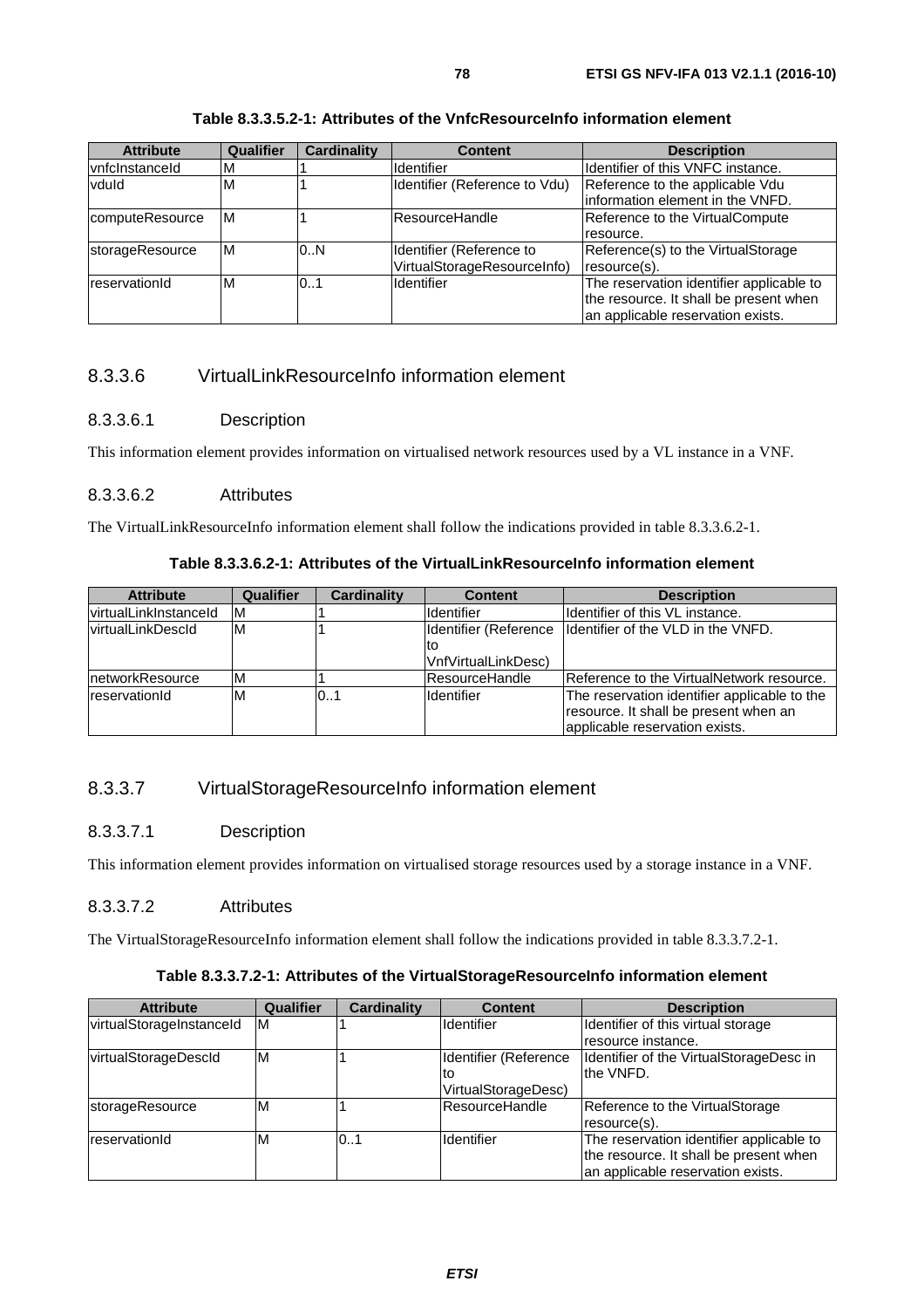### 8.3.3.8 ResourceHandle information element

#### 8.3.3.8.1 Description

This information element provides information that allows addressing a resource that is used by a VNF instance.

#### 8.3.3.8.2 Attributes

The ResourceHandle information element shall follow the indications provided in table 8.3.3.8.2-1.

#### **Table 8.3.3.8.2-1: Attributes of the ResourceHandle information element**

| <b>Attribute</b>   | Qualifier | <b>Cardinality</b> | <b>Content</b>    | <b>Description</b>                                                                                                                                                                                          |
|--------------------|-----------|--------------------|-------------------|-------------------------------------------------------------------------------------------------------------------------------------------------------------------------------------------------------------|
| vimld              | CM.       | 01                 | Identifier        | Identifier of the VIM under whose control this<br>resource is placed.<br>This attribute shall be supported when<br><b>VNF-related Resource Management in direct</b><br>mode is applicable.                  |
| resourceProviderId | CМ        | 0.1                | Identifier        | Identifies the entity responsible for the<br>management of the virtualised resource.<br>This attribute shall be supported when<br><b>VNF-related Resource Management in</b><br>indirect mode is applicable. |
| resourceld         | ΙM        |                    | <b>Identifier</b> | Identifier of the resource in the scope of the<br>VIM or the resource provider.                                                                                                                             |

## 8.3.3.9 PnfInfo information element

#### 8.3.3.9.1 Description

This information element provides information about a PNF that is part of an NS instance.

#### 8.3.3.9.2 Attributes

The attributes of the PnfInfo information element shall follow the indications provided in table 8.3.3.9.2-1.

#### **Table 8.3.3.9.2-1: Attributes of the PnfInfo information element**

| <b>Attribute</b> | Qualifier | <b>Cardinality</b> | <b>Content</b>                        | <b>Description</b>                                                            |
|------------------|-----------|--------------------|---------------------------------------|-------------------------------------------------------------------------------|
| <b>IpnfName</b>  | ιM        |                    | Strina                                | Name of the PNF.                                                              |
| pnfdlnfold       | ΙM        |                    | Identifier (Reference to<br>Pnfdlnfo) | Identifier of (reference to)<br>the PNFD information<br>Irelated to this PNF. |
| cplnfo           | M         | 1N                 | PnfExtCpInfo                          | Information on the external<br>ICP of the PNF.                                |

#### 8.3.3.10 NsVirtualLinkInfo information element

#### 8.3.3.10.1 Description

This information element provides run-time information about an NS VL instance.

As an NS can include NFs deployed in NFVI PoPs under the control of several different VIMs, deploying an NS VL can involve several VIMs each allocating different virtualised network resources.

NOTE: The connectivity between virtualised network resources allocated in different VIMs and part of the same VL is not addressed in the present document.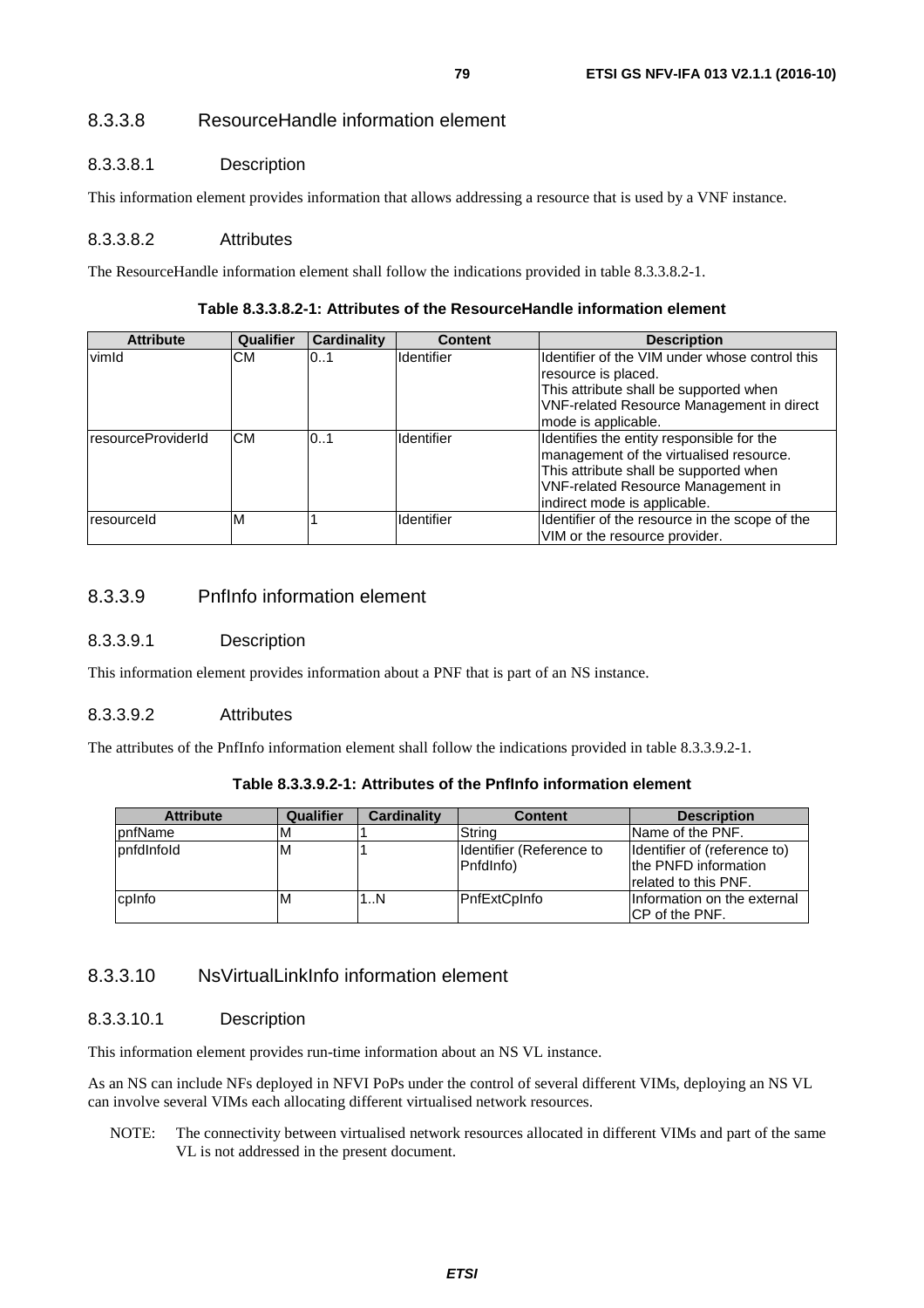#### 8.3.3.10.2 Attributes

The attributes of the NsVirtualLinkInfo information element shall follow the indications provided in table 8.3.3.10.2-1.

| <b>Attribute</b>     | Qualifier | Cardinality | <b>Content</b>                                 | <b>Description</b>                                                                                               |
|----------------------|-----------|-------------|------------------------------------------------|------------------------------------------------------------------------------------------------------------------|
| InsVirtualLinkDescId | M         |             | Identifier (Reference to<br>NsVirtualLinkDesc) | Identifier of the VLD in the<br>INSD for this VL.                                                                |
| resourceHandle       | ıΜ        | 1N          | <b>ResourceHandle</b>                          | Identifier(s) of the<br>virtualised network<br>resource(s) realizing this<br>VL.                                 |
| linkPort             | ıΜ        | 0.N         | <b>NsLinkPort</b>                              | Link ports of this VL.<br>Cardinality of zero<br>indicates that no port have<br>vet been created for this<br>VL. |

**Table 8.3.3.10.2-1: Attributes of the NsVirtualLink information element** 

## 8.3.3.11 NsLinkPort information element

#### 8.3.3.11.1 Description

This information element provides information about a port of an NS VL.

#### 8.3.3.11.2 Attributes

The attributes of the NsLinkPort information element shall follow the indications provided in table 8.3.3.11.2-1.

| <b>Attribute</b> | <b>Qualifier</b> | <b>Cardinality</b> | <b>Content</b>                                                          | <b>Description</b>                                                                |
|------------------|------------------|--------------------|-------------------------------------------------------------------------|-----------------------------------------------------------------------------------|
| IresourceHandle  | ΙM               |                    | <b>IResourceHandle</b>                                                  | Identifier(s) of the virtualised network<br>resource(s) realizing this link port. |
| cpld             | ΙM               | 01                 | Identifier (Reference to<br>VnfExtCpInfo or PnfExtCpInfo or<br>lSapInfo | <b>ICP</b> connected to this link port.                                           |

### 8.3.3.12 SapInfo information element

#### 8.3.3.12.1 Description

This information element provides information about an SAP of an NS instance.

#### 8.3.3.12.2 Attributes

The attributes of the SapInfo information element shall follow the indications provided in table 8.3.3.12.2-1.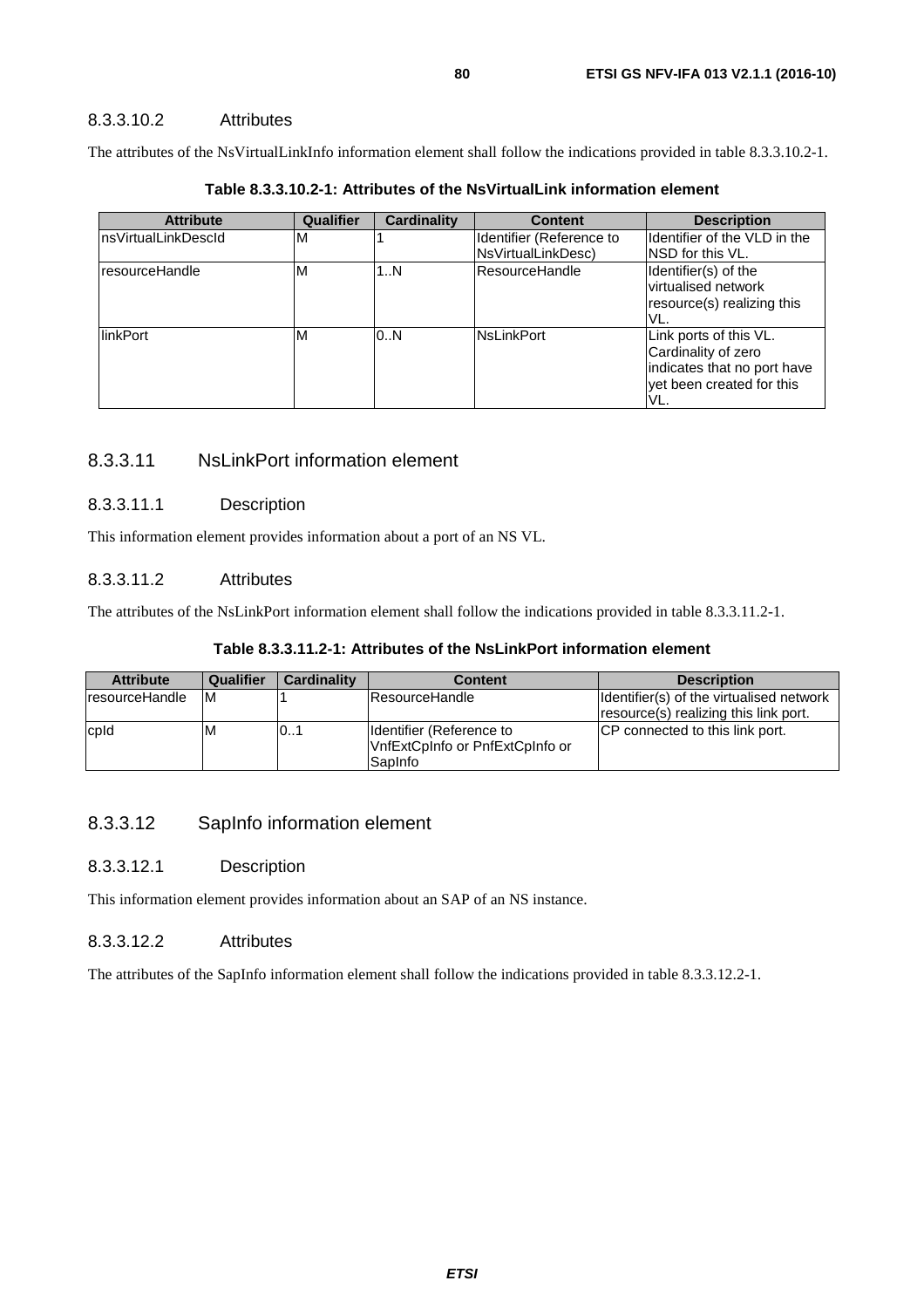| <b>Attribute</b>                                                                                                     | Qualifier | <b>Cardinality</b>                         | <b>Content</b>        | <b>Description</b>                       |  |  |
|----------------------------------------------------------------------------------------------------------------------|-----------|--------------------------------------------|-----------------------|------------------------------------------|--|--|
| sapInstanceId                                                                                                        | ΙM        |                                            | <b>Identifier</b>     | Identifier of this SapInfo information   |  |  |
|                                                                                                                      |           |                                            |                       | element, identifying the SAP instance.   |  |  |
| sapdid                                                                                                               | M         |                                            | Identifier (Reference | Reference to the SAPD for this SAP.      |  |  |
|                                                                                                                      |           |                                            | to Sapd)              |                                          |  |  |
| sapName                                                                                                              | ١M        |                                            | String                | Human readable name for the SAP.         |  |  |
| description                                                                                                          | M         |                                            | Strina                | Human readable description for the SAP.  |  |  |
| address                                                                                                              | M         |                                            | Not specified.        | Address for this SAP. In some cases, the |  |  |
|                                                                                                                      |           |                                            |                       | NFVO provides the address. See note.     |  |  |
| NOTE:<br>The address information shall be compatible with the type and sub-type attribute of the SAPD. In case of an |           |                                            |                       |                                          |  |  |
|                                                                                                                      |           | IP address, a port number may be included. |                       |                                          |  |  |

#### **Table 8.3.3.12.2-1: Attributes of the SapInfo information element**

#### 8.3.3.13 VnffgInfo information element

#### 8.3.3.13.1 Description

This information element contains information about a VNFFG instance.

#### 8.3.3.13.2 Attributes

The attributes of the VnffgInfo information element shall follow the indications provided in table 8.3.3.13.2-1.

| Table 8.3.3.13.2-1: Attributes of the Vnffglnfo information element |  |  |
|---------------------------------------------------------------------|--|--|
|---------------------------------------------------------------------|--|--|

| <b>Attribute</b>     | Qualifier | <b>Cardinality</b> | <b>Content</b>                                                                          | <b>Description</b>                                                                                                                |
|----------------------|-----------|--------------------|-----------------------------------------------------------------------------------------|-----------------------------------------------------------------------------------------------------------------------------------|
| vnffgld              | M         |                    | <b>Identifier</b>                                                                       | Identifier of the Vnffg information<br>lelement.                                                                                  |
| vnffgdld             | M         |                    | Identifier (Reference<br>to Vnffgd)                                                     | Identifier of the VNFFGD used to<br>instantiate this VNFFG.                                                                       |
| vnfld                | M         | 1N                 | Identifier (Reference<br>to Vnflnfo)                                                    | Identifier(s) of the constituent<br>VNF instance(s) of the VNFFG.                                                                 |
| pnfld                | M         | 0N                 | Identifier (Reference<br>to Pnflnfo)                                                    | Identifier(s) of the constituent<br>PNF instance(s) of the VNFFG.                                                                 |
| <b>virtualLinkld</b> | M         | 1N                 | Identifier (Reference<br>to NsVirtualLink)                                              | Identifier(s) of the constituent VL<br>instance(s) of the VNFFG.                                                                  |
| cpld                 | M         | 1N                 | Identifier (Reference<br>to VnfExtCpInfo or<br>PnfExtCpInfo or<br>SapInfo)              | Identifiers of the CP instances<br>lattached to the constituent VNFs<br>and PNFs or the sap instances of<br>the VNFFG (see note). |
| nfp                  | M         | 1N                 | <b>Nfp</b>                                                                              | Information on the NFPs of this<br>VNFFG.                                                                                         |
| NOTE:                |           |                    | It indicates an exhaustive list of all the CP instances and SAP instances of the VNFFG. |                                                                                                                                   |

### 8.3.3.14 PnfExtCpInfo information element

#### 8.3.3.14.1 Description

This information element provides information about the external CP of the PNF.

#### 8.3.3.14.2 Attributes

The attributes of the PnfExtCpInfo information element shall follow the indications provided in table 8.3.3.14.2-1.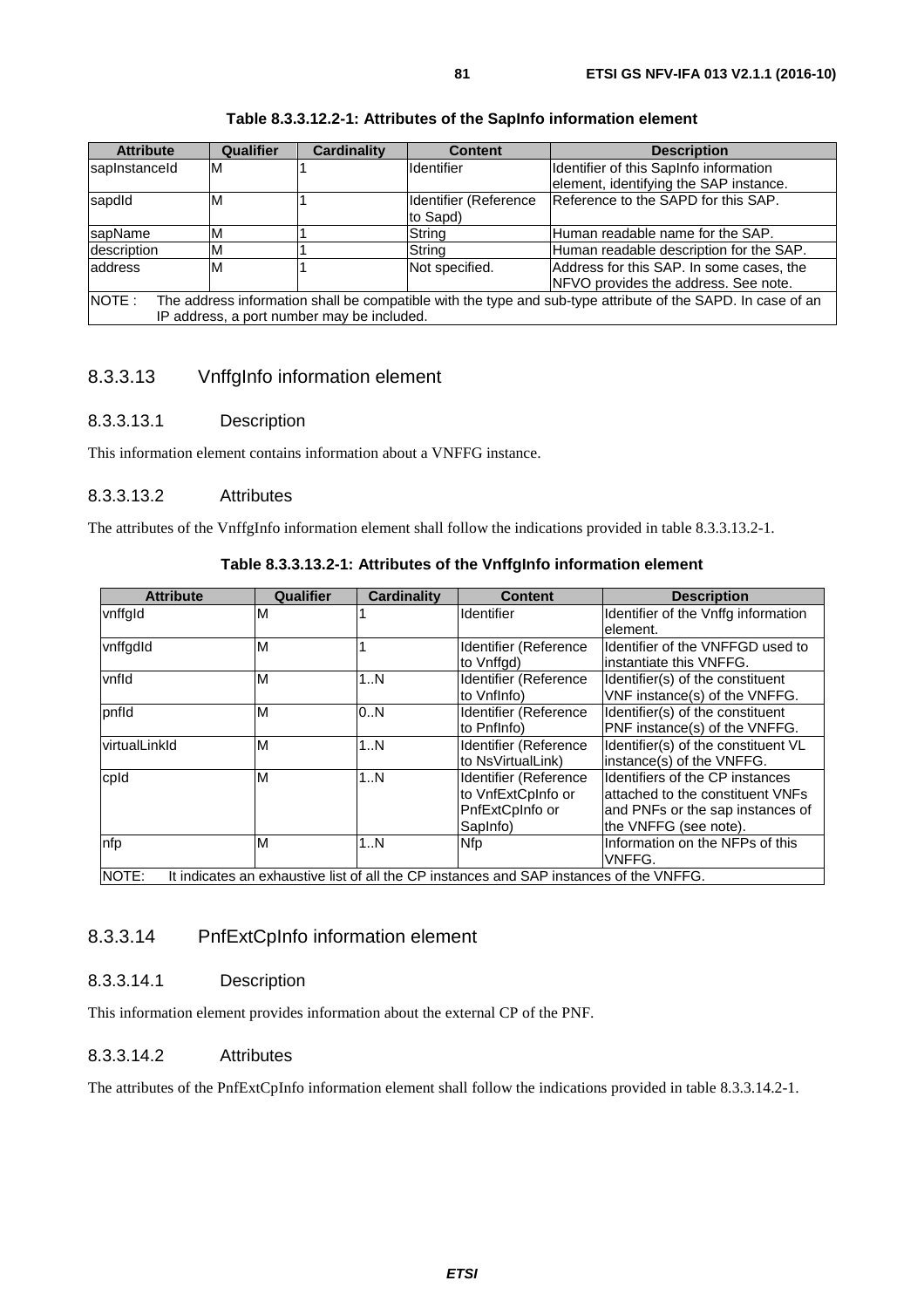#### **Table 8.3.3.14.2-1: Attributes of the PnfExtCpInfo information element**

### 8.3.3.15 Nfp information element

#### 8.3.3.15.1 Description

The Nfp information element defines the information related to the NFP.

#### 8.3.3.15.2 Attributes

The attributes of the Nfp information element shall follow the indications provided in table 8.3.3.15.2-1.

#### **Table 8.3.3.15.2-1: Attributes of the Nfp information element**

| <b>Attribute</b>                                                                                                                                                             | Qualifier | <b>Cardinality</b> | <b>Content</b>                                                                       | <b>Description</b>                                                            |
|------------------------------------------------------------------------------------------------------------------------------------------------------------------------------|-----------|--------------------|--------------------------------------------------------------------------------------|-------------------------------------------------------------------------------|
| nfpld                                                                                                                                                                        | М         |                    | Identifier                                                                           | Identifier of this Nfp information<br>element.                                |
| cpld                                                                                                                                                                         | M         | 1N                 | <b>Identifier</b><br>(Reference to<br>VnfExtCpInfo or<br>PnfExtCpInfo or<br>SapInfo) | Identifier(s) of the CPs and/or<br>SAPs which the NFP passes by.<br>See note. |
| totalCp                                                                                                                                                                      | O         | 0.1                | Integer                                                                              | Total number of CPs in this NFP.                                              |
| nfpRule                                                                                                                                                                      | M         |                    | Rule                                                                                 | NFP classification and selection<br>rule.                                     |
| nfpState                                                                                                                                                                     | M         |                    | Enum                                                                                 | An indication of whether the NFP<br>is enabled or disabled.                   |
| NOTE:<br>When multiple identifiers are included, the position of the identifier in the information element value<br>specifies the position of the CP or the SAP in the path. |           |                    |                                                                                      |                                                                               |

#### 8.3.3.16 NsScaleInfo information element

8.3.3.16.1 Description

#### 8.3.3.16.2 Attributes

The attributes of the NsScaleInfo information element shall follow the indications provided in table 8.3.3.16.2-1.

#### **Table 8.3.3.16.2-1: Attributes of the NsScaleInfo information element**

| <b>Attribute</b>  | Qualifier | Cardinality | <b>Content</b>        | <b>Description</b>                   |
|-------------------|-----------|-------------|-----------------------|--------------------------------------|
| nsScalingAspectId | ΙM        |             | Identifier (Reference | Identifier of the NS scaling aspect. |
|                   |           |             | to NsScalingAspect)   |                                      |
| InsScaleLevelId   | ΙM        |             | Identifier (Reference | Identifier of the NS scale level.    |
|                   |           |             | to NsLevel)           |                                      |

### 8.3.3.17 VnfExtCpInfo information element

#### 8.3.3.17.1 Description

This information element provides information related to an external CP.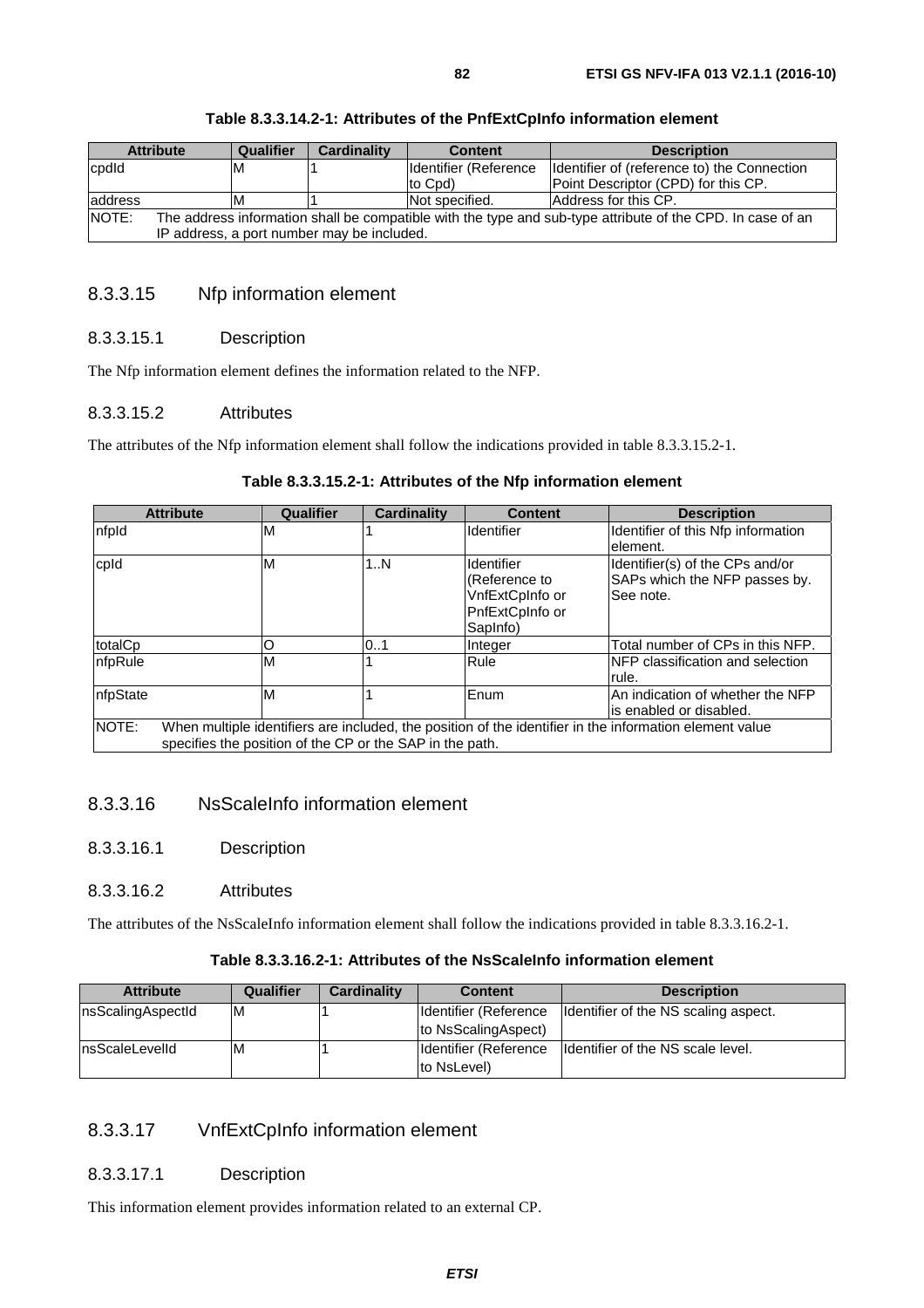The VnfExtCpInfo information element shall follow the indications provided in table 8.3.3.17.2-1.

| <b>Attribute</b> | Qualifier | Cardinality | <b>Content</b>                                   | <b>Description</b>                                                                                |
|------------------|-----------|-------------|--------------------------------------------------|---------------------------------------------------------------------------------------------------|
| cplnstanceld     | IМ        |             | <b>Identifier</b>                                | Identifier of this VnfExtCpInfo information<br>lelement.                                          |
| cpdld            | M         |             | <b>Identifier</b><br>(Reference to<br>VnfExtCpd) | Identifier of the external CPD, vnfExtCpd in<br>the VNFD.                                         |
| address          | ΙM        | 0.N         | Not specified.                                   | List of network addresses that have been<br>configured (statically or dynamically) on the<br>ICP. |

**Table 8.3.3.17.2-1: Attributes of the VnfExtCpInfo information element** 

## 8.3.3.18 ExtVirtualLinkInfo information element

#### 8.3.3.18.1 Description

This information element provides a reference to an external VL.

#### 8.3.3.18.2 Attributes

The ExtVirtualLinkInfo information element shall follow the indications provided in table 8.3.3.18.2-1.

| <b>Attribute</b>       | Qualifier | <b>Cardinality</b> | <b>Content</b>         | <b>Description</b>                             |
|------------------------|-----------|--------------------|------------------------|------------------------------------------------|
| lextVirtualLinkId      | M         |                    | <b>I</b> dentifier     | <b>Ildentifier of this external VL</b>         |
| <b>IresourceHandle</b> | M         |                    | <b>IResourceHandle</b> | Ildentifier of the resource realizing this VL. |
| linkPort               | M         | 0N                 | lVnfLinkPort           | Link ports of this VL.                         |

### 8.3.3.19 ExtManagedVirtualLinkInfo information element

### 8.3.3.19.1 Description

This information element provides a reference to an externally-managed internal VL.

#### 8.3.3.19.2 Attributes

The ExtManagedVirtualLinkInfo information element shall follow the indications provided in table 8.3.3.19.2-1.

### **Table 8.3.3.19.2-1: Attributes of the ExtManagedVirtualLinkInfo information element**

| <b>Attribute</b>                   | Qualifier | <b>Cardinality</b> | <b>Content</b>            | <b>Description</b>                    |
|------------------------------------|-----------|--------------------|---------------------------|---------------------------------------|
| extManagedVirtualLinkId            | ΙM        |                    | <b>Identifier</b>         | Identifier of this externally-managed |
|                                    |           |                    |                           | linternal VL                          |
| <b>VirtualLinkResourceInfold M</b> |           |                    | Ildentifier (Reference to | Reference the                         |
|                                    |           |                    | VirtualLinkResourceInfo)  | VirtualLinkResourceInfo information   |
|                                    |           |                    |                           | element which represents this         |
|                                    |           |                    |                           | externally-managed internal VL.       |
| <b>IlinkPort</b>                   | M         | 0.N                | lVnfLinkPort              | Link ports of this VL. May be absent  |
|                                    |           |                    |                           | for externally-managed internal VLs.  |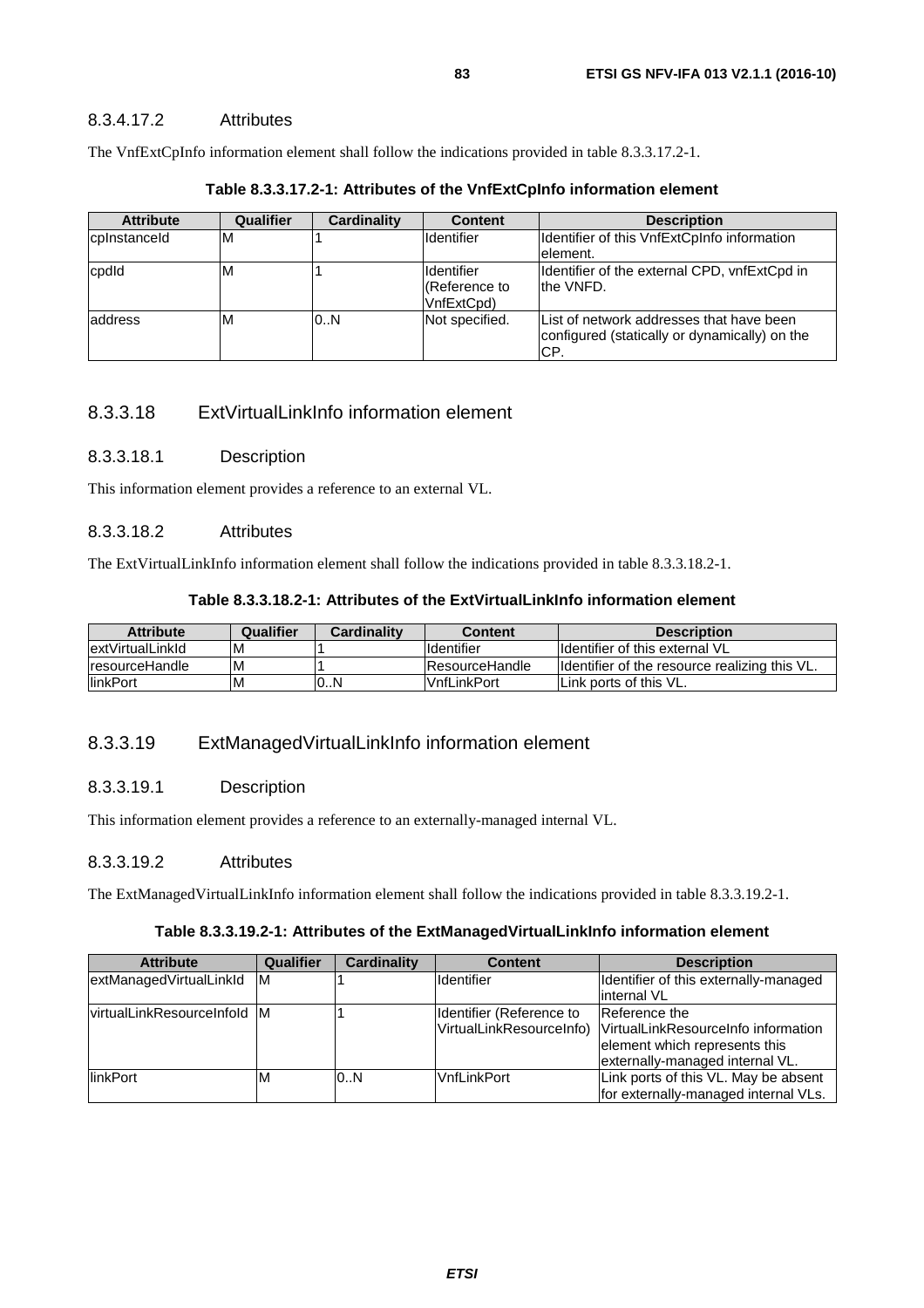### 8.3.3.20 VnfLinkPort information element

#### 8.3.3.20.1 Description

This information element provides information about a port of a VNF VL.

#### 8.3.3.20.2 Attributes

The attributes of the VnfLinkPort information element shall follow the indications provided in table 8.3.3.20.2-1.

#### **Table 8.3.3.20.2-1: Attributes of the VnfLinkPort information element**

| <b>Attribute</b>                                                                                      | Qualifier | <b>Cardinality</b> | <b>Content</b>                            | <b>Description</b>                                                                     |  |  |
|-------------------------------------------------------------------------------------------------------|-----------|--------------------|-------------------------------------------|----------------------------------------------------------------------------------------|--|--|
| <b>IresourceHandle</b>                                                                                | ıм        |                    | <b>IResourceHandle</b>                    | <b>I</b> dentifier of the virtualised<br>network resource realizing<br>this link port. |  |  |
| cpinstanceld                                                                                          | ΙM        | 10.7               | Identifier (Reference to<br>VnfExtCpInfo) | <b>External CP of the VNF to</b><br>be connected to this link<br>port. See note.       |  |  |
| NOTE:<br>There shall be at most one link port associated with any external connection point instance. |           |                    |                                           |                                                                                        |  |  |

### 8.3.3.21 ScaleInfo information element

### 8.3.3.21.1 Description

This information element provides information about the scale level of a VNF instance w.r.t. one scaling aspect.

#### 8.3.3.21.2 Attributes

The ScaleInfo information element shall follow the indications provided in table 8.3.3.21.2-1.

#### **Table 8.3.3.21.2-1: Attributes of the ScaleInfo information element**

| <b>Attribute</b> | Qualifier | Cardinality | <b>Content</b>                             | <b>Description</b>                                                                                                                                                |
|------------------|-----------|-------------|--------------------------------------------|-------------------------------------------------------------------------------------------------------------------------------------------------------------------|
| aspectid         | ΙM        |             | Identifier (Reference<br>to ScalingAspect) | Reference to the scaling aspect.                                                                                                                                  |
| scaleLevel       | ΙM        |             | <b>Integer</b>                             | The scale level for that aspect.<br>Minimum value 0, maximum value maxScaleLevel as<br>declared in the VNFD (see ETSI GS NFV-IFA 011 [2],<br>lclause 7.1.10.2.2). |

## 8.3.4 Information elements related to NS Lifecycle Management operations

#### 8.3.4.1 Introduction

The clauses below define information elements related to network service lifecycle management operations.

### 8.3.4.2 SapData information element

#### 8.3.4.2.1 Description

The SapData information element defines information related to a SAP of an NS.

#### 8.3.4.2.2 Attributes

The attributes of the SapData information element shall follow the indications provided in table 8.3.4.2.2-1.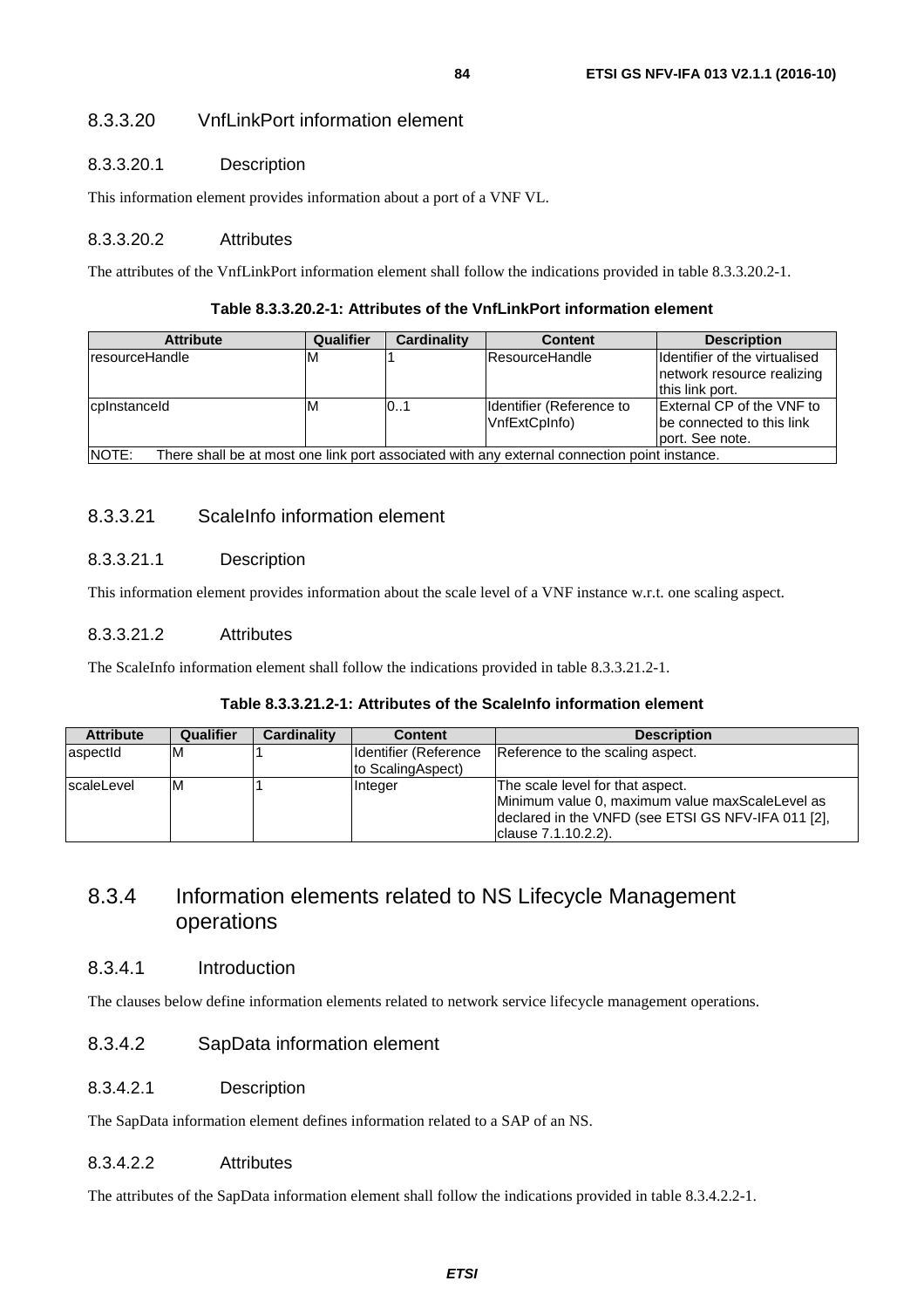| <b>Attribute</b>                                                                                                     | Qualifier                  | <b>Cardinality</b> | <b>Content</b>        | <b>Description</b>                            |  |  |  |
|----------------------------------------------------------------------------------------------------------------------|----------------------------|--------------------|-----------------------|-----------------------------------------------|--|--|--|
| sapdid                                                                                                               | ΙM                         |                    | Identifier (Reference | Reference to the SAPD for this SAP.           |  |  |  |
|                                                                                                                      |                            |                    | to Sapd)              |                                               |  |  |  |
| sapName                                                                                                              | M                          |                    | String                | Human readable name for the SAP.              |  |  |  |
| description                                                                                                          | M                          |                    | String                | Human readable description for the SAP.       |  |  |  |
| address                                                                                                              | M                          | 0.1                | Not specified.        | Address for this SAP. In some cases, the NFVO |  |  |  |
|                                                                                                                      |                            |                    |                       | provides the address (refer to attribute      |  |  |  |
|                                                                                                                      |                            |                    |                       | sapAddressAssignment of Sapd information      |  |  |  |
|                                                                                                                      |                            |                    |                       | element in ETSI GS NFV-IFA 014 [3],           |  |  |  |
|                                                                                                                      | clause 6.2.3.2). See note. |                    |                       |                                               |  |  |  |
| NOTE:<br>The address information shall be compatible with the type and sub-type attribute of the SAPD. In case of an |                            |                    |                       |                                               |  |  |  |
| IP address, a port number may be included.                                                                           |                            |                    |                       |                                               |  |  |  |

#### **Table 8.3.4.2.2-1: Attributes of the SapData information element**

## 8.3.4.3 VnfInstanceData information element

#### 8.3.4.3.1 Description

The VnfInstanceData specifies an existing VNF instances to be used in the NS instance and if needed, the VNF Profile to use for this VNF instance.

#### 8.3.4.3.2 Attributes

The attributes of the VnfInstanceData information element shall follow the indications provided in table 8.3.4.3.2-1.

| <b>Attribute</b>    | Qualifier | Cardinality | <b>Content</b>                          | <b>Description</b>                                                                                                                                                                                                                 |
|---------------------|-----------|-------------|-----------------------------------------|------------------------------------------------------------------------------------------------------------------------------------------------------------------------------------------------------------------------------------|
| vnflnstanceld       | ΙM        |             | <b>Identifier</b>                       | Identifier of the existing VNF instance to be used<br>lin the NS.                                                                                                                                                                  |
| <b>vnfProfileId</b> | ΙM        | 0.1         | Identifier (Reference to<br>VnfProfile) | Identifier of (Reference to) a vnfProfile defined in<br>the NSD which the existing VNF instance shall be<br>matched with.<br>If not presents, the NFVO will select the VnfProfile<br>matching the information in the VNF instance. |

**Table 8.3.4.3.2-1: Attributes of the VnfInstanceData information element** 

## 8.3.4.4 VnfLocationConstraint information element

#### 8.3.4.4.1 Description

The VnfLocationConstraint information element defines the location constraints for the VNF to be instantiated.

#### 8.3.4.4.2 Attributes

The attributes of the VnfLocationConstraint information element shall follow the indications provided in table 8.3.4.4.2-1.

#### **Table 8.3.4.4.2-1: Attributes of the VnfLocationConstraint information element**

| <b>Attribute</b>            | Qualifier | <b>Cardinality</b> | <b>Content</b>         | <b>Description</b>                                 |
|-----------------------------|-----------|--------------------|------------------------|----------------------------------------------------|
| vnfProfileId                | M         |                    | Identifier (Reference) | Identifier (reference to) of a VnfProfile in the   |
|                             |           |                    | Ito VnfProfile)        | <b>NSD</b> used to manage the lifecycle of the VNF |
|                             |           |                    |                        | instance.                                          |
| <b>IlocationConstraints</b> | IM.       |                    | <b>Not specified.</b>  | Defines the location constraints for the VNF       |
|                             |           |                    |                        | linstance to be created.                           |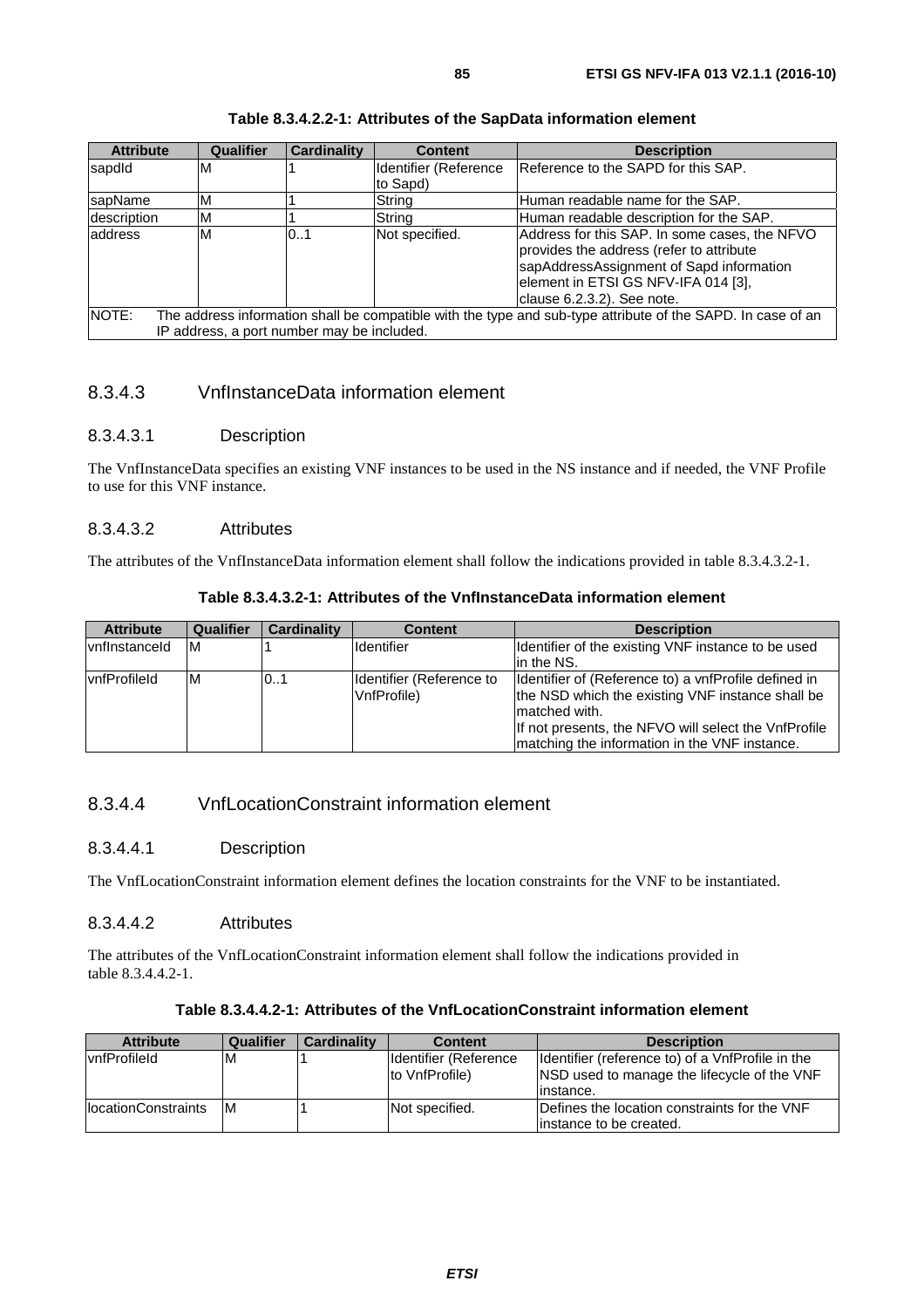### 8.3.4.5 ParamsForVnf information element

#### 8.3.4.5.1 Description

The ParamsForVnf specifies additional parameters for an NS instance on a per VNF instance basis.

#### 8.3.4.5.2 Attributes

The attributes of the ParamsForVnf information element shall follow the indications provided in table 8.3.4.5.2-1.

#### **Table 8.3.4.5.2-1: Attributes of the ParamsForVnf information element**

| <b>Attribute</b>        | Qualifier | <b>Cardinality</b> | <b>Content</b>           | <b>Description</b>                  |
|-------------------------|-----------|--------------------|--------------------------|-------------------------------------|
| vnfProfileId            | M         |                    | Identifier (Reference to | Identifier of (reference to) a      |
|                         |           |                    | VnfProfile)              | IvnfProfile to which the additional |
|                         |           |                    |                          | parameters apply.                   |
| <b>ladditionalParam</b> | M         | 0.N                | KevValuePair             | Additional parameters that are to   |
|                         |           |                    |                          | be applied per VNF instance.        |

#### 8.3.4.6 ScaleNsData information element

#### 8.3.4.6.1 Description

The ScaleNsData information element describes the information needed to scale an NS instance either by explicitly adding/removing existing VNF instances or by leveraging on the abstraction mechanism provided by the NS scaling aspects and NS levels information elements declared in the NSD.

#### 8.3.4.6.2 Attributes

The attributes of the ScaleNsData information element shall follow the indications provided in table 8.3.4.6.2-1.

#### **Table 8.3.4.6.2-1: Attributes of the ScaleNsData information element**

| <b>Attribute</b>        | Qualifier | <b>Cardinality</b> | <b>Content</b>            | <b>Description</b>                                                                                                                                                                                                        |
|-------------------------|-----------|--------------------|---------------------------|---------------------------------------------------------------------------------------------------------------------------------------------------------------------------------------------------------------------------|
| lvnflnstanceToBeAdded   | M         | 0.N                | VnflnstanceData           | Specifies an existing VNF instance<br>to be added to the NS instance as<br>part of the scaling operation. If<br>needed, the VNF Profile to be used<br>for this VNF instance is also<br>provided.<br>See notes 1, 2 and 3. |
| IvnfInstanceToBeRemoved | M         | 0.N                | Identifier                | Specifies a VNF instance to be<br>removed from the NS instance as<br>part of the scaling operation.<br>See notes 1 and 4.                                                                                                 |
| scaleNsByStepsData      | M         | 0.1                | ScaleNsByStepsData        | Specifies the information needed to<br>scale an NS instance by one or<br>more scaling steps. See note 1.                                                                                                                  |
| scaleNsToLevelData      | M         | 0.1                | <b>ScaleNsToLevelData</b> | Specifies the information needed to<br>scale an NS instance to a target<br>size. See note 1.                                                                                                                              |
| additionalParamForNs    | M         | 0N                 | <b>KeyValuePair</b>       | Allows the OSS/BSS to provide<br>additional parameter(s) at the NS<br>level necessary for the NS scaling<br>(as opposed to the VNF level, which<br>is covered in<br>additionalParamForVnf).                               |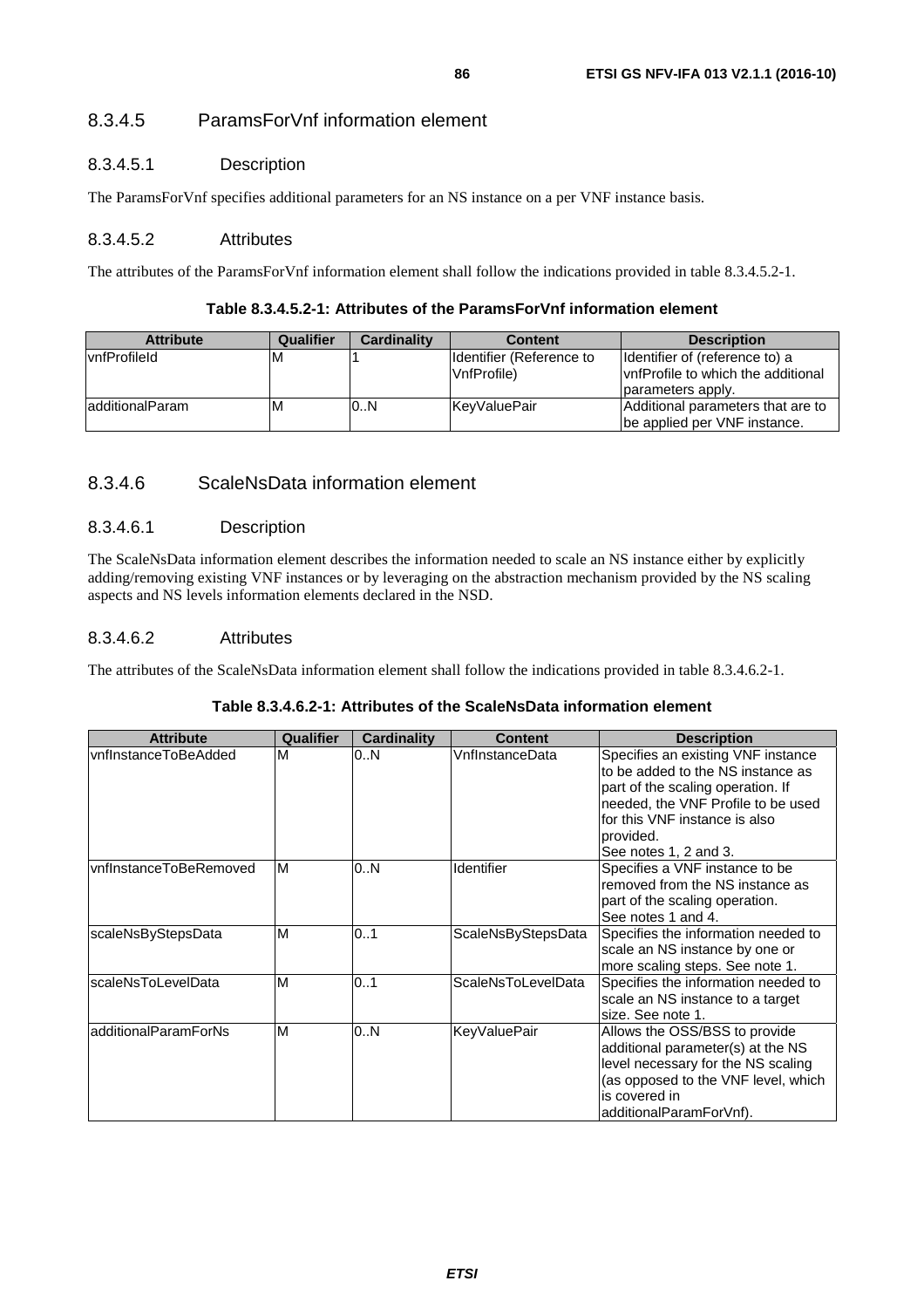| <b>Attribute</b>                                                                                                                                                                                                                                                                                                                                                                                                                                                                           | Qualifier | <b>Cardinality</b> | <b>Content</b> | <b>Description</b>                                          |  |
|--------------------------------------------------------------------------------------------------------------------------------------------------------------------------------------------------------------------------------------------------------------------------------------------------------------------------------------------------------------------------------------------------------------------------------------------------------------------------------------------|-----------|--------------------|----------------|-------------------------------------------------------------|--|
| ladditionalParamForVnf                                                                                                                                                                                                                                                                                                                                                                                                                                                                     | M         | 0.N                | ParamsForVnf   | Allows the OSS/BSS to provide                               |  |
|                                                                                                                                                                                                                                                                                                                                                                                                                                                                                            |           |                    |                | additional parameter(s) per VNF                             |  |
|                                                                                                                                                                                                                                                                                                                                                                                                                                                                                            |           |                    |                | instance (as opposed to the NS                              |  |
|                                                                                                                                                                                                                                                                                                                                                                                                                                                                                            |           |                    |                | level, which is covered in                                  |  |
|                                                                                                                                                                                                                                                                                                                                                                                                                                                                                            |           |                    |                | additionalParamforNs). This is for                          |  |
|                                                                                                                                                                                                                                                                                                                                                                                                                                                                                            |           |                    |                | VNFs that are to be created by the                          |  |
|                                                                                                                                                                                                                                                                                                                                                                                                                                                                                            |           |                    |                | NFVO as part of the NS scaling and                          |  |
|                                                                                                                                                                                                                                                                                                                                                                                                                                                                                            |           |                    |                | not for existing VNF that are                               |  |
|                                                                                                                                                                                                                                                                                                                                                                                                                                                                                            |           |                    |                | covered by the scaleVnfData.                                |  |
| llocationConstraints                                                                                                                                                                                                                                                                                                                                                                                                                                                                       | M         | 0.N                |                | VnfLocationConstraint  Defines the location constraints for |  |
|                                                                                                                                                                                                                                                                                                                                                                                                                                                                                            |           |                    |                | the VNF to be instantiated as part of                       |  |
|                                                                                                                                                                                                                                                                                                                                                                                                                                                                                            |           |                    |                | the NS scaling.                                             |  |
|                                                                                                                                                                                                                                                                                                                                                                                                                                                                                            |           |                    |                | An example can be a constraint for                          |  |
|                                                                                                                                                                                                                                                                                                                                                                                                                                                                                            |           |                    |                | the VNF to be in a specific                                 |  |
|                                                                                                                                                                                                                                                                                                                                                                                                                                                                                            |           |                    |                | geographic location.                                        |  |
| NOTE 1: No more than two attributes between vnflnstanceToBeAdded, vnflnstanceToBeRemoved,                                                                                                                                                                                                                                                                                                                                                                                                  |           |                    |                |                                                             |  |
| scaleNsByStepsData and scaleNsToLevelData shall be present. In case of two, the attributes shall be                                                                                                                                                                                                                                                                                                                                                                                        |           |                    |                |                                                             |  |
| vnflnstanceToBeAdded and vnflnstanceToBeRemoved.                                                                                                                                                                                                                                                                                                                                                                                                                                           |           |                    |                |                                                             |  |
| $\blacksquare$ $\blacksquare$ $\blacksquare$ $\blacksquare$ $\blacksquare$ $\blacksquare$ $\blacksquare$ $\blacksquare$ $\blacksquare$ $\blacksquare$ $\blacksquare$ $\blacksquare$ $\blacksquare$ $\blacksquare$ $\blacksquare$ $\blacksquare$ $\blacksquare$ $\blacksquare$ $\blacksquare$ $\blacksquare$ $\blacksquare$ $\blacksquare$ $\blacksquare$ $\blacksquare$ $\blacksquare$ $\blacksquare$ $\blacksquare$ $\blacksquare$ $\blacksquare$ $\blacksquare$ $\blacksquare$ $\blacks$ |           |                    |                |                                                             |  |

NOTE 2: The DF of the VNF instance shall match the VNF DF present in the associated VNF Profile of the new NS flavour.

NOTE 3: This functionality is the same as the one provided by the Update NS operation when the AddVnf update type is selected (see clause 7.3.5).

NOTE 4: This functionality is the same as the one provided by the Update NS operation when the RemoveVnf update type is selected (see clause 7.3.5).

## 8.3.4.7 ScaleNsByStepsData information element

### 8.3.4.7.1 Description

The ScaleNsByStepsData information element describes the information needed to scale an NS instance by one or more scaling steps, with respect to a particular NS scaling aspect. Performing a scaling step means increasing/decreasing the capacity of an NS instance in a discrete manner, i.e. moving from one NS scale level to another. The NS scaling aspects and their corresponding NS scale levels applicable to the NS instance are declared in the NSD.

### 8.3.4.7.2 Attributes

The attributes of the ScaleNsByStepsData information element shall follow the indications provided in table 8.3.4.7.2-1.

| <b>Attribute</b> | Qualifier | <b>Cardinality</b> | <b>Content</b>    | <b>Description</b>              |
|------------------|-----------|--------------------|-------------------|---------------------------------|
| scalingDirection | M         |                    | Enum              | Specifies the scaling           |
|                  |           |                    |                   | direction. Possible values:     |
|                  |           |                    |                   | ISCALE IN SCALE OUT.            |
| aspectid         | M         |                    | <b>Identifier</b> | Provides the aspect of the NS   |
|                  |           |                    | Reference to      | that is requested to be scaled, |
|                  |           |                    | NsScalingAspect)  | las declared in the NSD.        |
| numberOfSteps    | M         | 0.1                | Integer           | Specifies the number of         |
|                  |           |                    |                   | scaling steps to be performed.  |
|                  |           |                    |                   | <b>Defaults to 1.</b>           |

**Table 8.3.4.7.2-1: Attributes of the ScaleNsByStepsData information element** 

## 8.3.4.8 ScaleNsToLevelData information element

#### 8.3.4.8.1 Description

The ScaleNsToLevelData information element describes the information needed to scale an NS instance to a target size. The target size is either expressed as an NS instantiation level or as a list of NS scale levels, one per NS scaling aspect, of the current DF. The NS instantiation levels, the NS scaling aspects and their corresponding NS scale levels applicable to the NS instance are declared in the NSD.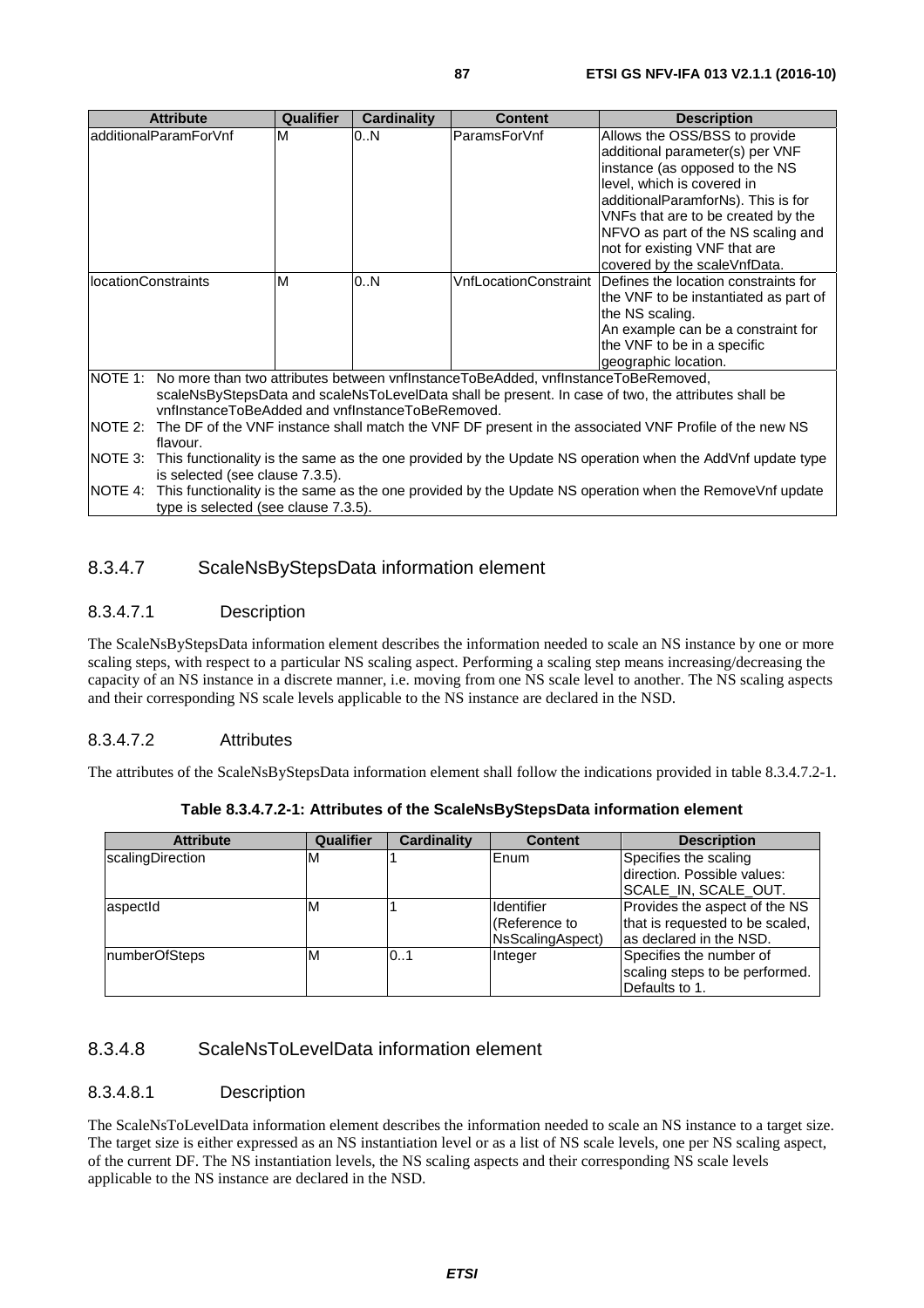#### 8.3.4.8.2 Attributes

The attributes of the ScaleNsToLevelData information element shall follow the indications provided in table 8.3.4.8.2-1.

| <b>Attribute</b>      | Qualifier | <b>Cardinality</b> | <b>Content</b>                                                             | <b>Description</b>                                                                                                                           |
|-----------------------|-----------|--------------------|----------------------------------------------------------------------------|----------------------------------------------------------------------------------------------------------------------------------------------|
| InsInstantiationLevel | M         | 0.1                | Identifier<br>(Reference to                                                | Identifier of the target NS instantiation<br>llevel of the current DF to which the NS                                                        |
|                       |           |                    | NsLevel)                                                                   | linstance is requested to be scaled. See                                                                                                     |
|                       |           |                    |                                                                            | note.                                                                                                                                        |
| nsScaleInfo           | м         | 0.N                | <b>NsScaleInfo</b>                                                         | For each NS scaling aspect of the<br>current DF, defines the target NS scale<br>level to which the NS instance is to be<br>scaled. See note. |
| $M$ $\cap$ TE $\cdot$ |           |                    | Either nelnetantiationl evel or neScale late but not both shall be present |                                                                                                                                              |

NOTE: Either nsInstantiationLevel or nsScaleInfo, but not both, shall be present.

#### 8.3.4.9 ScaleVnfData information element

#### 8.3.4.9.1 Description

This information element describes the information needed, either to scale a VNF instance to a given level, or to scale a VNF instance by steps.

#### 8.3.4.9.2 Attributes

The attributes of the ScaleVnfData information element shall follow the indications provided in table 8.3.4.9.2-1.

| <b>Attribute</b>     | Qualifier | <b>Cardinality</b> | <b>Content</b>                                                            | <b>Description</b>                    |
|----------------------|-----------|--------------------|---------------------------------------------------------------------------|---------------------------------------|
| <b>vnflnstanceld</b> | M         |                    | <b>Identifier</b>                                                         | Identifier of the VNF instance being  |
|                      |           |                    |                                                                           | scaled.                               |
| type                 | M         |                    | Enum                                                                      | Defines the type of the scale VNF     |
|                      |           |                    |                                                                           | operation requested (scale out, scale |
|                      |           |                    |                                                                           | in, scale up, scale down, scale to    |
|                      |           |                    |                                                                           | instantiation level, scale to scale   |
|                      |           |                    |                                                                           | level(s)). The set of types actually  |
|                      |           |                    |                                                                           | supported depends on the capabilities |
|                      |           |                    |                                                                           | of the VNF being managed.             |
| scaleToLevelData     | ΙM        | 01                 | <b>ScaleToLevelData</b>                                                   | Provides the information needed when  |
|                      |           |                    |                                                                           | scaling to a given level. See note.   |
| scaleByStepData      | M         | 0.1                | ScaleByStepData                                                           | Provides the information needed when  |
|                      |           |                    |                                                                           | scaling by steps. See note.           |
| NOTE:                |           |                    | Either scaletoLevelData or scaleByStepData but not both shall be present. |                                       |

**Table 8.3.4.9.2-1: Attributes of the ScaleVnfData information element** 

### 8.3.4.10 ScaleToLevelData information element

#### 8.3.4.10.1 Description

The ScaleToLevelData information element describes the information needed to scale a VNF instance to a target size. The target size is either expressed as an instantiation level of that DF as defined in the VNFD, or given as a list of scale levels, one per scaling aspect of that DF. Instantiation levels and scaling aspects are declared in the VNFD. The NFVO shall then invoke the ScaleVnfToLevel operation towards the appropriate VNFM. The specific parameters passed by the NFVO to the VNFM are specified in clause 7.2.5.2 of ETSI GS NFV-IFA 007 [[i.5](#page-13-0)].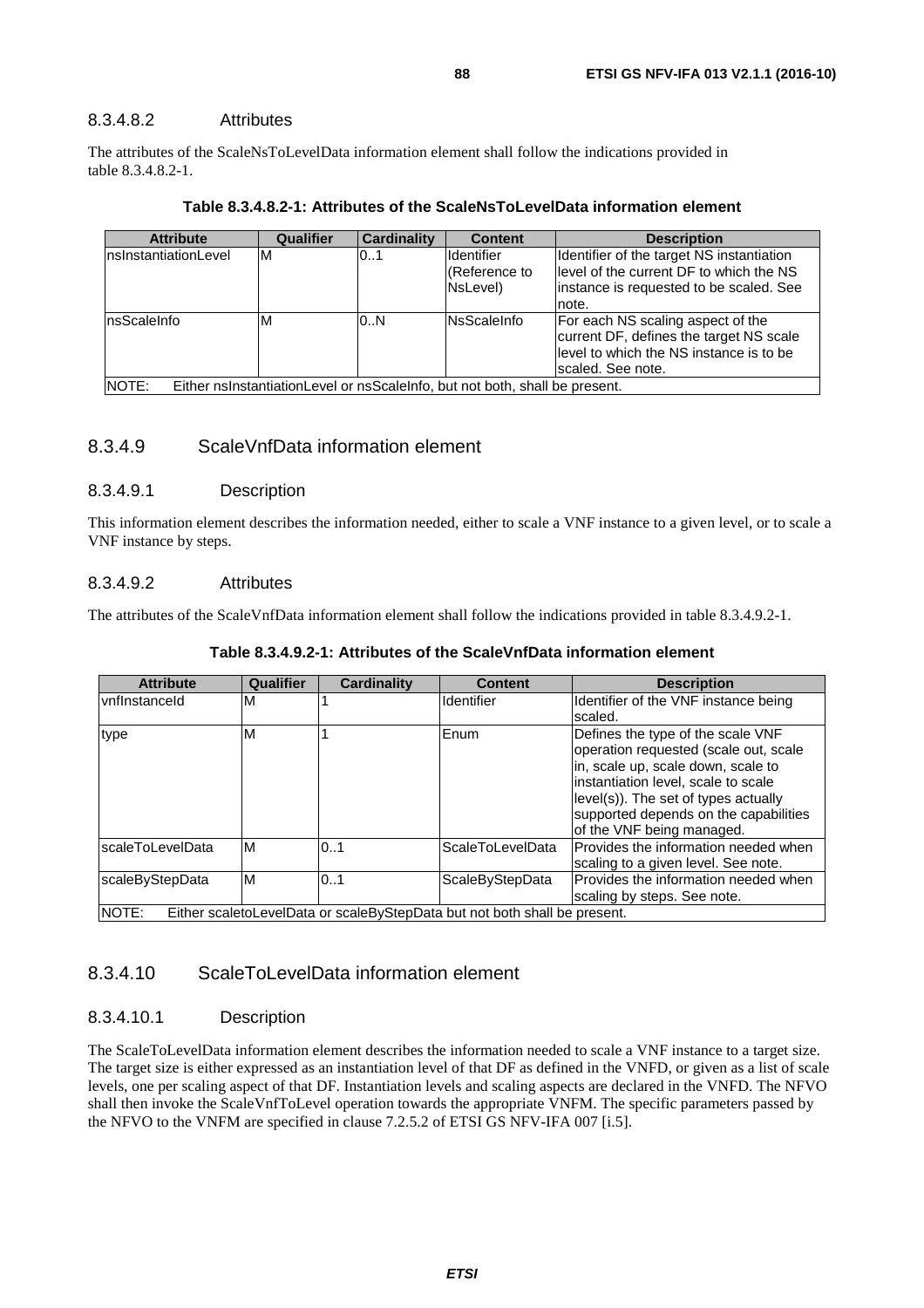### 8.3.4.10.2 Attributes

The attributes of the ScaleToLevelData information element shall follow the indications provided in table 8.3.4.10.2-1.

| <b>Attribute</b>         | Qualifier | <b>Cardinality</b> | <b>Content</b>                                                                                 | <b>Description</b>                                                                                                                                                                                                                                                                                                                                      |
|--------------------------|-----------|--------------------|------------------------------------------------------------------------------------------------|---------------------------------------------------------------------------------------------------------------------------------------------------------------------------------------------------------------------------------------------------------------------------------------------------------------------------------------------------------|
| instantiationLevelId     | M         | 0.1                | Identifier<br>(Reference to<br>InstantiationLevel)                                             | Identifier of (reference to) the target<br>instantiation level of the current DF to<br>which the VNF instance is requested<br>to be scaled. See note.                                                                                                                                                                                                   |
| <b>scale Info</b>        | M         | 0.N                | ScaleInfo                                                                                      | For each scaling aspect of the current<br>DF, defines the target scale level to<br>which the VNF instance is to be<br>scaled.<br>The VNF provider defines in the VNFD<br>whether or not a particular VNF<br>supports scaling according to this<br>parameter. Such a property in the<br>VNFD applies for all instances of a<br>particular VNF. See note. |
| additionalParam<br>NOTE: | M         | 0.N                | <b>KeyValuePair</b><br>Either instantiationLevelId or scaleInfo but not both shall be present. | Additional parameters passed by the<br>NFVO as input to the scaling process,<br>specific to the VNF instance being<br>scaled.                                                                                                                                                                                                                           |

**Table 8.3.4.10.2-1: Attributes of the ScaleToLevelData information element** 

### 8.3.4.11 ScaleByStepData information element

#### 8.3.4.11.1 Description

The ScaleByStepData information element describes the information needed to scale a VNF instance by steps. The NFVO shall then invoke the ScaleVNF operation towards the appropriate VNFM. The specific parameters passed by the NFVO to the VNFM are specified in clause 7.2.4.2 of ETSI GS NFV-IFA 007 [[i.5](#page-13-0)].

#### 8.3.4.11.2 Attributes

The attributes of the ScaleByStepData information element shall follow the indications provided in table 8.3.4.11.2-1.

**Table 8.3.4.11.2-1: Attributes of the ScaleByStepData information element** 

| <b>Attribute</b> | Qualifier | Cardinality | <b>Content</b>                                | <b>Description</b>                                                                                                                                                                                                                                                                                      |
|------------------|-----------|-------------|-----------------------------------------------|---------------------------------------------------------------------------------------------------------------------------------------------------------------------------------------------------------------------------------------------------------------------------------------------------------|
| type             | М         |             | Enum                                          | Defines the type of the scale operation<br>requested (scale out, scale in). The set of<br>types actually supported depends on the<br>capabilities of the VNF being managed, as<br>declared in the VNFD.                                                                                                 |
| aspectid         | M         |             | Identifier<br>(Reference to<br>ScalingAspect) | Identifier of (reference to) the aspect of<br>the VNF that is requested to be scaled, as<br>declared in the VNFD.                                                                                                                                                                                       |
| numberOfSteps    | M         | 0.1         | Integer                                       | Number of scaling steps. It shall be a<br>positive number. Defaults to 1.<br>The VNF provider defines in the VNFD<br>whether or not a particular VNF supports<br>performing more than one step at a time.<br>Such a property in the VNFD applies for<br>all instances of a particular VNF. See<br>note. |
| additionalParam  | M         | 0N          | <b>KeyValuePair</b>                           | Additional parameters passed by the<br>NFVO as input to the scaling process,<br>specific to the VNF instance being scaled.                                                                                                                                                                              |
| NOTE:            |           |             |                                               | A scaling step is the smallest unit by which a VNF instance can be scaled w.r.t a particular scaling aspect.                                                                                                                                                                                            |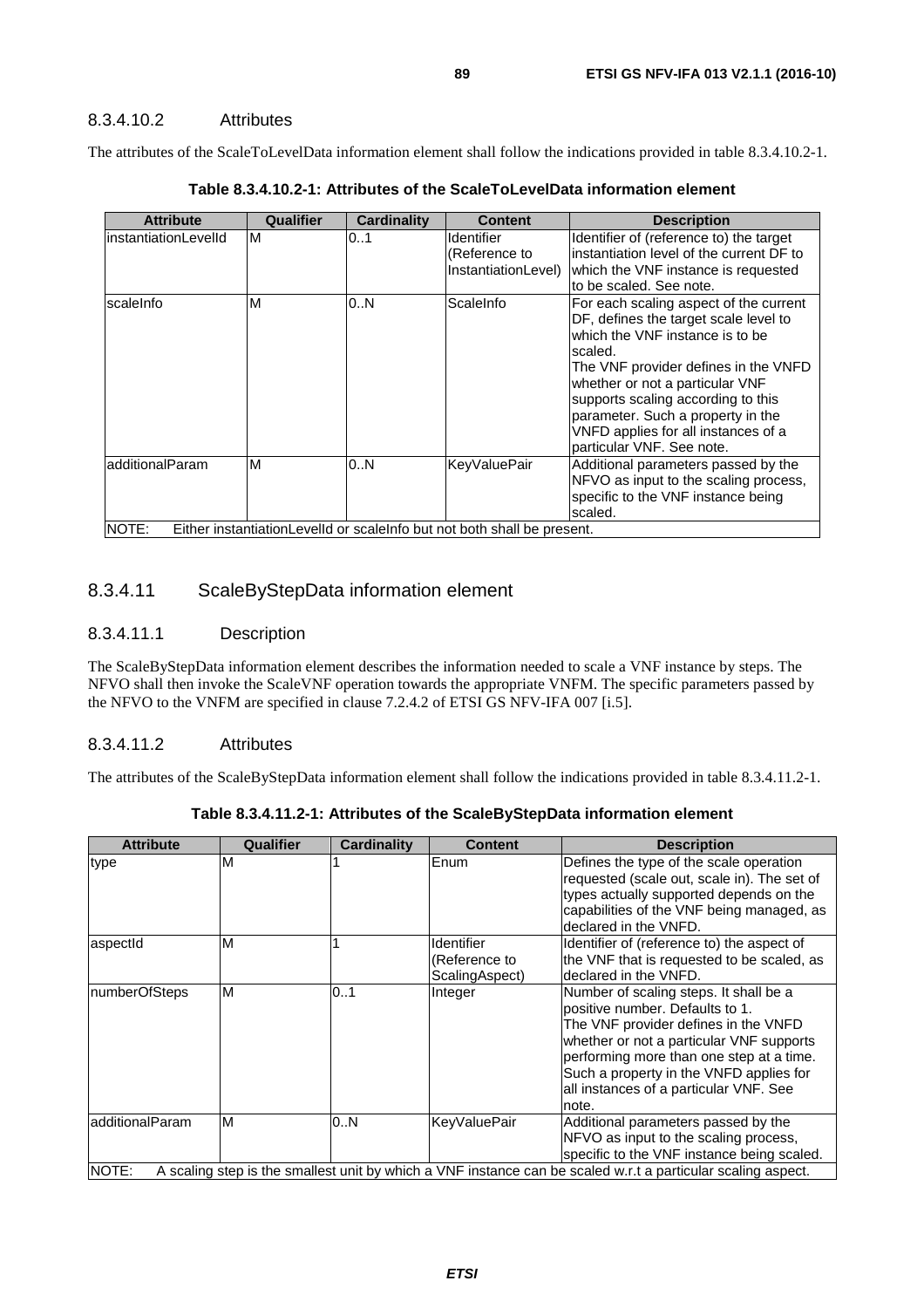## 8.3.4.12 InstantiateVnfData information element

### 8.3.4.12.1 Description

The InstantiateVnfData information element specifies the parameters that are needed for VNF instantiation. This information element is used for the bottom-up NS creation when the OSS/BSS explicitly requests VNF instantiation for a given NS. When the NFVO invokes the Instantiate VNF operation a set of these parameters are then passed by the NFVO to the VNFM. The specific parameters passed by the NFVO to the VNFM are specified in clause 7.2.3.2 of ETSI GS NFV-IFA 007 [\[i.5\]](#page-13-0).

#### 8.3.4.12.2 Attributes

The attributes of the InstantiateVnfData information element shall follow the indications provided in table 8.3.4.12.2-1.

| <b>Attribute</b>            | Qualifier      | <b>Cardinality</b> | <b>Content</b>                                                                                                                                                      | <b>Description</b>                                                                                                                                                                                                                                                                                                                                                                            |
|-----------------------------|----------------|--------------------|---------------------------------------------------------------------------------------------------------------------------------------------------------------------|-----------------------------------------------------------------------------------------------------------------------------------------------------------------------------------------------------------------------------------------------------------------------------------------------------------------------------------------------------------------------------------------------|
| vnfdld                      | М              |                    | Identifier (Reference to<br>Vnfd)                                                                                                                                   | Information sufficient to identify the<br>VNFD which defines the VNF to be<br>instantiated.                                                                                                                                                                                                                                                                                                   |
| flavourld                   | M              | 1                  | Identifier (Reference to<br>VnfDf)                                                                                                                                  | Identifier of the VNF DF to be<br>instantiated. See note 1.                                                                                                                                                                                                                                                                                                                                   |
| <i>instantiationLevelld</i> | M              | 0.1                | Identifier (Reference to<br>InstantiationLevel)                                                                                                                     | Identifier of the instantiation level of<br>the DF to be instantiated. If not<br>present, the default instantiation<br>level as declared in the VNFD shall<br>be instantiated.                                                                                                                                                                                                                |
| vnflnstanceName             | M              | 0.1                | String                                                                                                                                                              | Human-readable name of the VNF<br>instance to be created.                                                                                                                                                                                                                                                                                                                                     |
| vnflnstanceDescription      | M              | 0.1                | String                                                                                                                                                              | Human-readable description of the<br>VNF instance to be created.                                                                                                                                                                                                                                                                                                                              |
| extVirtualLink              | M              | 0.N                | <b>ExtVirtualLinkData</b>                                                                                                                                           | Information about external VLs to<br>connect the VNF to.                                                                                                                                                                                                                                                                                                                                      |
| extManagedVirtualLink       | $\overline{M}$ | 0.N                | ExtManagedVirtualLinkData                                                                                                                                           | Information about internal VLs that<br>are managed by other entities than<br>the VNFM. See note 2.                                                                                                                                                                                                                                                                                            |
| localizationLanguage        | M              | 0.1                | Not specified.                                                                                                                                                      | Localization language of the VNF<br>to be instantiated.<br>The localization languages<br>supported by a VNF can be<br>declared in the VNFD.<br>If this parameter is not provided<br>and the<br>"defaultLocalizationLanguage"<br>attribute is declared in the VNFD,<br>the "defaultLocalizationLanguage"<br>shall be used to determine the<br>localization language VNF to be<br>instantiated. |
| additionalParam             | M              | 0.N                | <b>KeyValuePair</b>                                                                                                                                                 | Additional parameters passed by<br>the NFVO as input to the<br>instantiation process, specific to the<br>VNF being instantiated.                                                                                                                                                                                                                                                              |
| <b>locationConstraint</b>   | M              | 0.1                | <b>VnfLocationConstraint</b>                                                                                                                                        | Defines the location constraints for<br>the VNF to be instantiated as part<br>of the NS instantiation.<br>An example can be a constraint for<br>the VNF to be in a specific<br>geographic location.                                                                                                                                                                                           |
| NOTE 2:                     |                |                    | NOTE 1: The VnfDf information element is defined in ETSI GS NFV-IFA 011 [2], clause 7.1.8.2.<br>acceleration features, or to address particular network topologies. | The indication of externally-managed internal VLs is needed in case networks have been pre-configured for<br>use with certain VNFs, for instance to ensure that these networks have certain properties such as security or                                                                                                                                                                    |

**Table 8.3.4.12.2-1: Attributes of the InstantiateVnfData information element**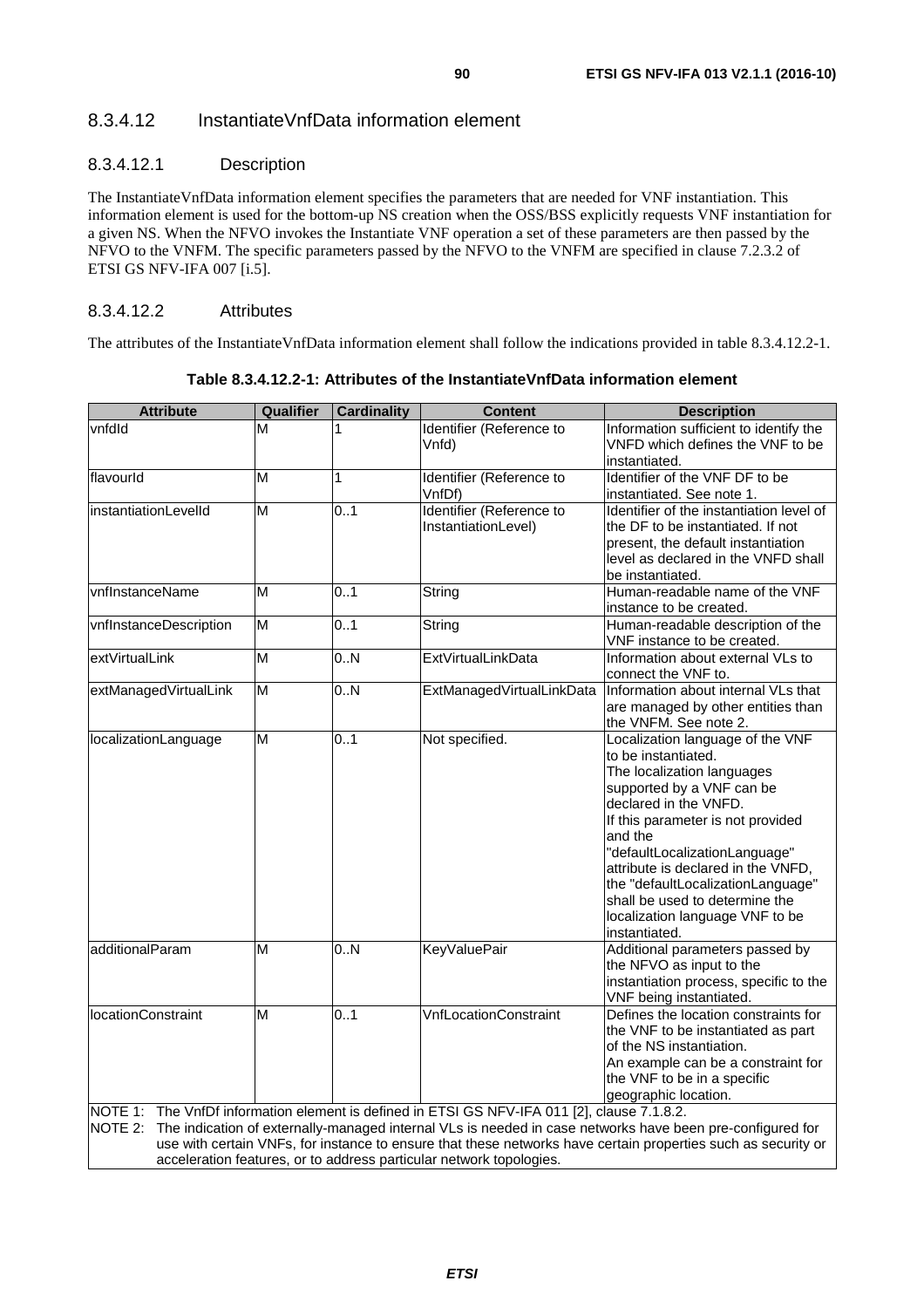## 8.3.4.13 ExtVirtualLinkData information element

#### 8.3.4.13.1 Description

This information element provides the information of an external VL to be used as a parameter passed to NS lifecycle management interface.

#### 8.3.4.13.2 Attributes

The ExtVirtualLinkData information element shall follow the indications provided in table 8.3.4.13.2-1.

| <b>Attribute</b>   | <b>Qualifier</b> | <b>Cardinality</b> | <b>Content</b>    | <b>Description</b>                                                                                                                                                                                       |
|--------------------|------------------|--------------------|-------------------|----------------------------------------------------------------------------------------------------------------------------------------------------------------------------------------------------------|
| extVirtualLinkId   | M                | 0.1                | Identifier        | Identifier of this external VL instance, if<br>provided.                                                                                                                                                 |
| vimld              | CМ               | 0.1                | <b>Identifier</b> | Identifier of the VIM that manages this<br>resource.<br>This attribute shall be supported and<br>present if VNF-related resource<br>management in direct mode is applicable.                             |
| resourceProviderId | <b>CM</b>        | 0.1                | Identifier        | Identifies the entity responsible for the<br>management of the resource.<br>This attribute shall be supported and<br>Ipresent when VNF-related Resource<br>Management in indirect mode is<br>applicable. |
| resourceld         | M                |                    | Identifier        | Identifier of the resource in the scope of<br>the VIM or the resource provider.                                                                                                                          |
| extCp              | M                | 1N                 | VnfExtCpData      | External CPs of the VNF to be connected<br>to this VL.                                                                                                                                                   |

**Table 8.3.4.13.2-1: Attributes of the ExtVirtualLinkData information element** 

## 8.3.4.14 VnfExtCpData information element

#### 8.3.4.14.1 Description

This information element provides input information related to an external CP.

#### 8.3.4.14.2 Attributes

The VnfExtCpData information element shall follow the indications provided in table 8.3.4.14.2-1.

#### **Table 8.3.4.14.2-1: Attributes of the VnfExtCpData information element**

| <b>Attribute</b>     | Qualifier | Cardinality | <b>Content</b>    | <b>Description</b>                                                                                                                          |
|----------------------|-----------|-------------|-------------------|---------------------------------------------------------------------------------------------------------------------------------------------|
| cpdld                | ıм        |             | <b>Identifier</b> | Ildentifier of the CPD in the VNFD.                                                                                                         |
| address              | ΙM        | 0.N         | Not specified.    | List of (fixed) network addresses that need<br>to be configured on the CP.<br>It shall be provided for configuring fixed<br>addresses.      |
| InumDynamicAddress M |           | 0.1         | Integer           | Number of network addresses to be<br>assigned dynamically. It shall be provided if<br>dynamic addresses need to be configured<br>on the CP. |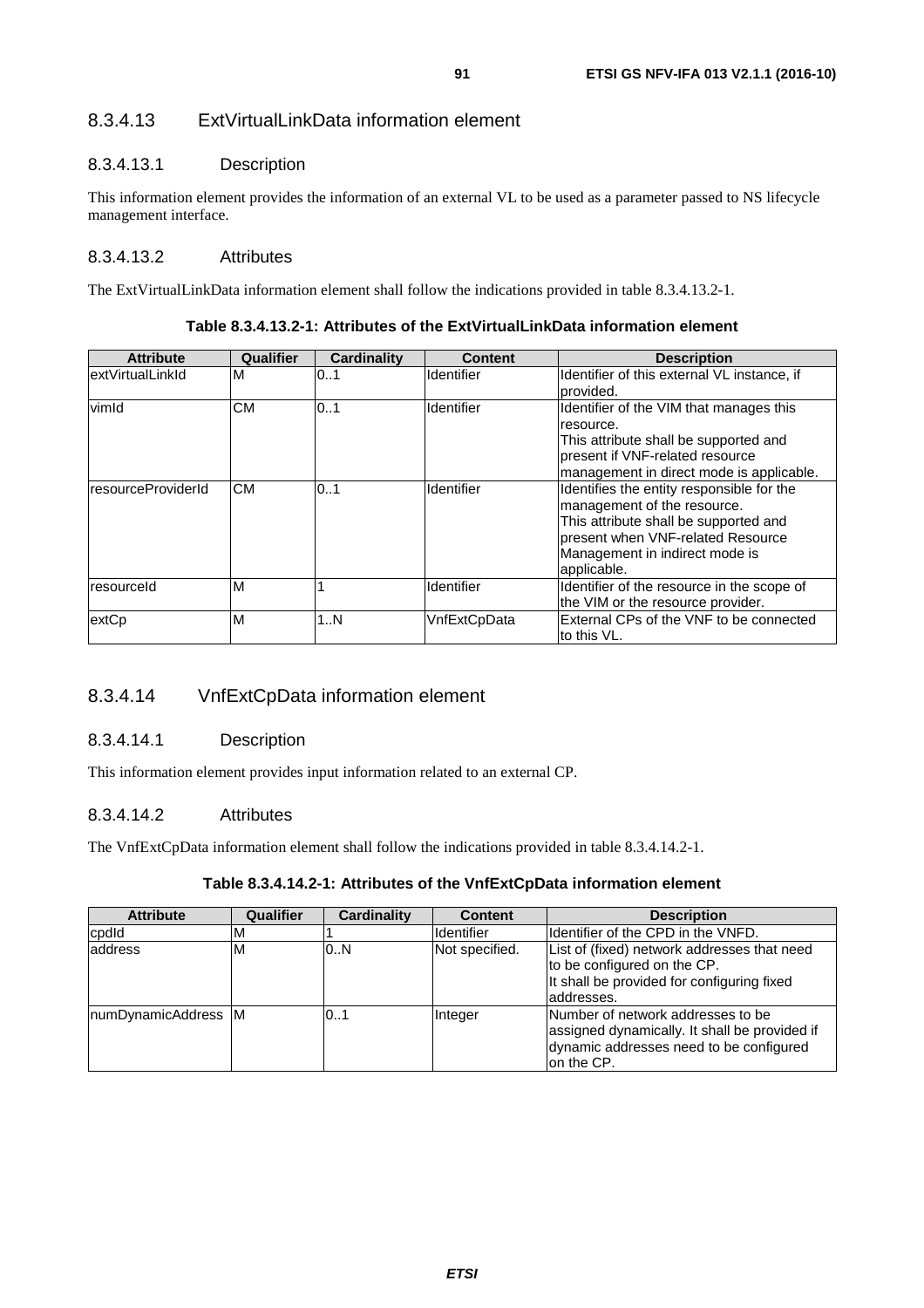## 8.3.4.15 ChangeVnfFlavourData information element

### 8.3.4.15.1 Description

The ChangeVnfFlavourData specifies existing VNF instance for which the DF needs to be changed. This specifies the new DF, the instantiationLevel of the new DF that may be used and the additional parameters as input for the flavour change.

The change of VNF DF depends on VNF capabilities and its support by the VNF is declared in the VNFD.

#### 8.3.4.15.2 Attributes

The attributes of the ChangeVnfFlavourData information element shall follow the indications provided in table 8.3.4.15.2-1.

| <b>Attribute</b>            | Qualifier                                                                                                 | <b>Cardinality</b> | <b>Content</b>                                    | <b>Description</b>                                                                                                                                             |  |  |  |  |  |
|-----------------------------|-----------------------------------------------------------------------------------------------------------|--------------------|---------------------------------------------------|----------------------------------------------------------------------------------------------------------------------------------------------------------------|--|--|--|--|--|
| vnflnstanceld               | M                                                                                                         |                    | <b>Identifier</b>                                 | Identifier of the VNF instance to be<br>lmodified.                                                                                                             |  |  |  |  |  |
| newFlavourId                | M                                                                                                         |                    | Identifier (Reference to<br>VnfDeploymetnFlavour) | Identifier of the new VNF DF to<br>apply to this VNF instance.                                                                                                 |  |  |  |  |  |
| <b>instantiationLevelId</b> | M                                                                                                         | 0.1                | Identifier (Reference to<br>InstantiationLevel)   | Identifier of the instantiation level<br>of the DF to be used. If not<br>present, the default instantiation<br>level as declared in the VNFD<br>shall be used. |  |  |  |  |  |
| extVirtualLink              | M                                                                                                         | 0N                 | ExtVirtualLinkData                                | Information about external VLs to<br>connect the VNF to.                                                                                                       |  |  |  |  |  |
| extManagedVirtualLink       | M                                                                                                         | 0N                 | ExtManagedVirtualLinkData                         | Information about internal VLs that<br>are managed by other entities than<br>the VNFM. See note.                                                               |  |  |  |  |  |
| additionalParam             | M                                                                                                         | 0N                 | <b>KeyValuePair</b>                               | Additional parameters passed by<br>the NFVO as input to the flavour<br>change process, specific to the<br>VNF being modified.                                  |  |  |  |  |  |
| NOTE:                       | The indication of externally-managed internal VLs is needed in case networks have been pre-configured for |                    |                                                   |                                                                                                                                                                |  |  |  |  |  |
|                             |                                                                                                           |                    |                                                   | use with certain VNFs, for instance to ensure that these networks have certain properties such as security or                                                  |  |  |  |  |  |
|                             |                                                                                                           |                    |                                                   | acceleration features, or to address particular network topologies.                                                                                            |  |  |  |  |  |

**Table 8.3.4.15.2-1: Attributes of the ChangeVnfFlavourData information element** 

## 8.3.4.16 OperateVnfData information element

#### 8.3.4.16.1 Description

The OperateVnfData information element specifies the VNF instance for which the operational state needs to be changed and the requested new state.

#### 8.3.4.16.2 Attributes

The attributes of the OperateVnfData information element shall follow the indications provided in table 8.3.4.16.2-1.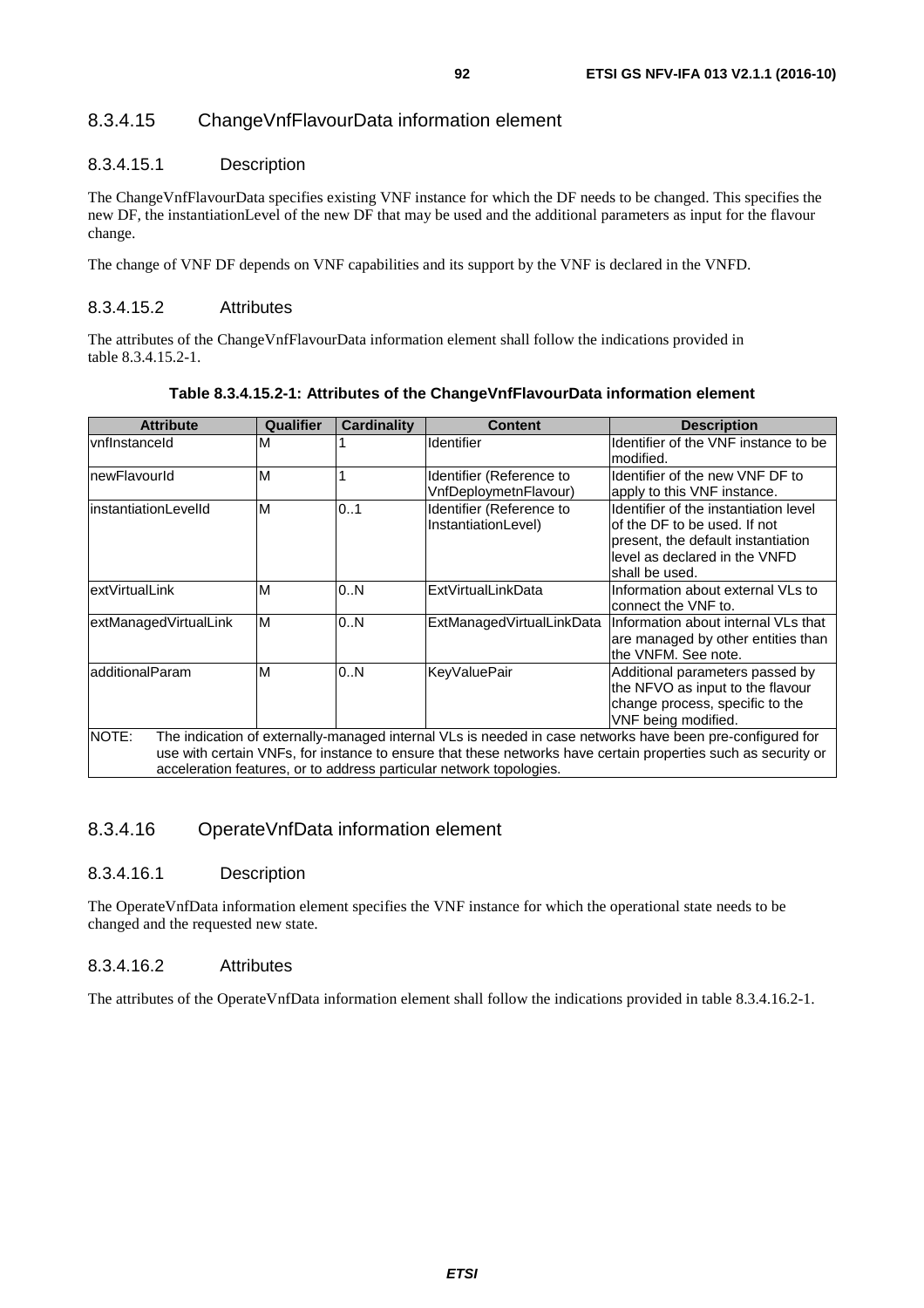| <b>Attribute</b>             | Qualifier | <b>Cardinality</b> | <b>Content</b>      | <b>Description</b>                                                                                                                                                                                                                                                                                                                                                                                                                                                                                                                                                                                                                                                                                                                |
|------------------------------|-----------|--------------------|---------------------|-----------------------------------------------------------------------------------------------------------------------------------------------------------------------------------------------------------------------------------------------------------------------------------------------------------------------------------------------------------------------------------------------------------------------------------------------------------------------------------------------------------------------------------------------------------------------------------------------------------------------------------------------------------------------------------------------------------------------------------|
| vnflnstanceld                | M         |                    | Identifier          | Identifier of the VNF instance.                                                                                                                                                                                                                                                                                                                                                                                                                                                                                                                                                                                                                                                                                                   |
| changeStateTo                | M         | 1                  | Enum                | The desired state to change the VNF                                                                                                                                                                                                                                                                                                                                                                                                                                                                                                                                                                                                                                                                                               |
|                              |           |                    |                     | to. Allowed values are: start, stop.                                                                                                                                                                                                                                                                                                                                                                                                                                                                                                                                                                                                                                                                                              |
| stopType                     | M         | 0.1                | Enum                | It signals whether forceful or graceful<br>stop is requested. Allowed values are:<br>forceful and graceful.<br>In case of forceful stop, the VNF is<br>stopped immediately. Note that if the<br>VNF is still in service, this may<br>adversely impact network service, and<br>therefore, operator policies apply to<br>determine if forceful stop is allowed in<br>the particular situation.<br>In case of graceful stop, the VNFM<br>first arranges to take the VNF out of<br>service (by means out of scope of the<br>present specification, e.g. involving<br>interaction with EM, if required). Once<br>this is successful, or after a timeout,<br>the VNFM stops the VNF.<br>Only applicable when changing state<br>to stop. |
| gracefulStopTimeout<br>NOTE: | M         | 0.1                | <b>TimeDuration</b> | The time interval to wait for the VNF<br>to be taken out of service during<br>graceful stop, before stopping the<br>VNF.<br>If not given, it is expected that the<br>VNFM waits for the successful taking<br>out of service of the VNF, no matter<br>how long it takes, before stopping the<br>VNF. See note.<br>Minimum timeout or timeout range are<br>specified by the VNF vendor (e.g.<br>defined in the VNFD or communicated<br>by other means).<br>The parameter is not relevant in case<br>of forceful stop.<br>This implies that no VNF stop will be attempted if taking the VNF out of service fails or hangs.                                                                                                           |

|  |  |  | Table 8.3.4.16.2-1: Attributes of the OperateVnfData information element |
|--|--|--|--------------------------------------------------------------------------|
|--|--|--|--------------------------------------------------------------------------|

## 8.3.4.17 ModifyVnfInfoData information element

### 8.3.4.17.1 Description

The ModifyVnfInfoData information element specifies for a VNF instance the information that is requested to be modified. The information to be modified shall comply with the associated NSD.EXAMPLE: When the onboardedVnfPkgInfoId attribute value of VnfInfo needs to be updated, the value would need to match the identifier's value of an OnboardedVnfPkgInfo whose vnfdId is present in the associated VNF type and profile of the NSD.

#### 8.3.4.17.2 Attributes

The attributes of the ModifyVnfInfoData information element shall follow the indications provided in table 8.3.4.17.2-1.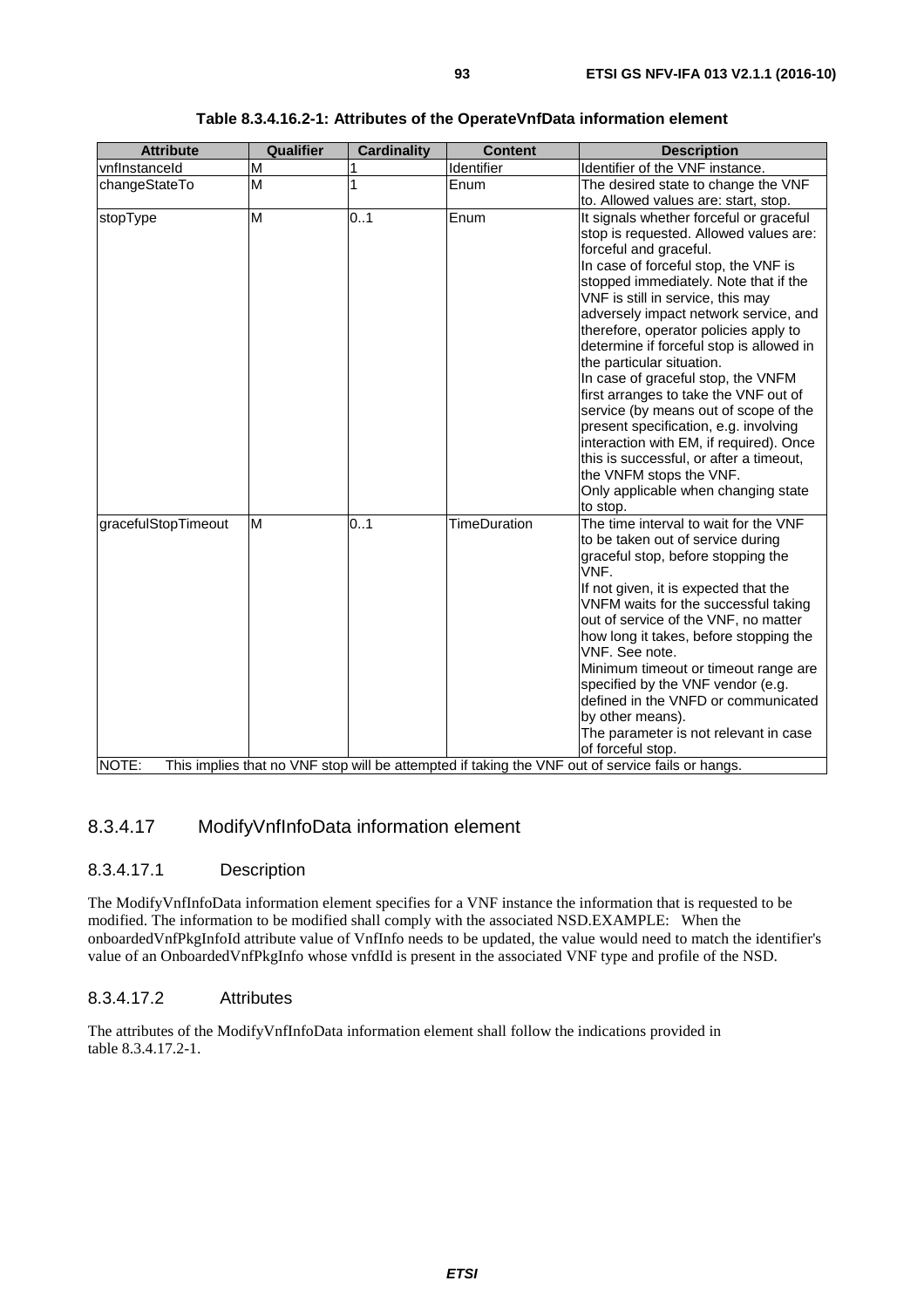| <b>Attribute</b> | Qualifier | <b>Cardinality</b> | <b>Content</b>      | <b>Description</b>                                                                                                                                                                                                                                         |
|------------------|-----------|--------------------|---------------------|------------------------------------------------------------------------------------------------------------------------------------------------------------------------------------------------------------------------------------------------------------|
| vnflnstanceld    | ΙM        |                    | <b>Identifier</b>   | Ildentifier of the VNF instance for which the writable<br>attributes of Vnflnfo are requested to be modified.                                                                                                                                              |
| <b>newValues</b> | ΙM        | 1N                 | <b>KeyValuePair</b> | Contains the set of attributes to update. The key in the<br>KeyValuePair indicates the name of an attribute that is<br>writable through the interface whose value is to be updated.<br>The value in the KeyValuePair indicates the new attribute<br>value. |

**Table 8.3.4.17.2-1: Attributes of the ModifyVnfInfoData information element** 

## 8.3.4.18 ModifyVnfConfigData information element

### 8.3.4.18.1 Description

The ModifyVnfConfigData information element specifies VNF configuration parameters that can be changed during operational state of the VNF. The configuration parameters referred in this clause include those set at initial configuration and any other configurable parameter declared in the VNFD.

#### 8.3.4.18.2 Attributes

The attributes of the ModifyVnfConfigData information element shall follow the indications provided in table 8.3.4.18.2-1.

**Table 8.3.4.18.2-1: Attributes of the ModifyVnfConfigData information element** 

| <b>Attribute</b>                                                                                                                                                                          | Qualifier | Cardinality | <b>Content</b>    | <b>Description</b>                                                                                                                                              |
|-------------------------------------------------------------------------------------------------------------------------------------------------------------------------------------------|-----------|-------------|-------------------|-----------------------------------------------------------------------------------------------------------------------------------------------------------------|
| IvnfInstanceId                                                                                                                                                                            | M         |             | <b>Identifier</b> | Identifier of the VNF instance.                                                                                                                                 |
| vnfConfigurationData                                                                                                                                                                      | ΙM        | 0.N         | KeyValuePair      | Configuration data for the VNF instance.<br>See note 1.                                                                                                         |
|                                                                                                                                                                                           |           |             |                   | Configuration data can include values for<br>the properties that are declared as<br>configurable in the VNFD (see<br>VnfConfigurableProperties in clause 7.1.12 |
|                                                                                                                                                                                           |           |             |                   | of ETSI GS NFV-IFA 011 [2]).                                                                                                                                    |
| lextVirtualLink                                                                                                                                                                           | ۱M        | 0.N         |                   | ExtVirtualLinkData IInformation about external VLs to connect<br>lthe VNF to. See notes 1 and 2.                                                                |
| NOTE 1: Cardinality "0" applies to attributes that are not requested to be modified.<br>NOTE 2: External links can only be modified by the same functional block (FB) that supplied them. |           |             |                   |                                                                                                                                                                 |

### 8.3.4.19 AssocNewNsdVersionData information element

#### 8.3.4.19.1 Description

The AssocNewNsdVersionData information element specifies a new NSD version that is associated to the NS instance. After issuing the Update NS operation with updateType=AssocNewNsdVersion, the NFVO shall use the referred NSD as a basis for the given NS instance.

Different versions of the same NSD have same nsdInvariantId, but different nsdId attributes, therefore if the nsdInvariantId of the NSD version that is to be associated to this NS instance is different from the one used before, the NFVO shall reject the request. Only new versions of the same NSD can be associated to an existing NS instance.

#### 8.3.4.19.2 Attributes

The attributes of the AssocNewNsdVersionData information element shall follow the indications provided in table 8.3.4.19.2-1.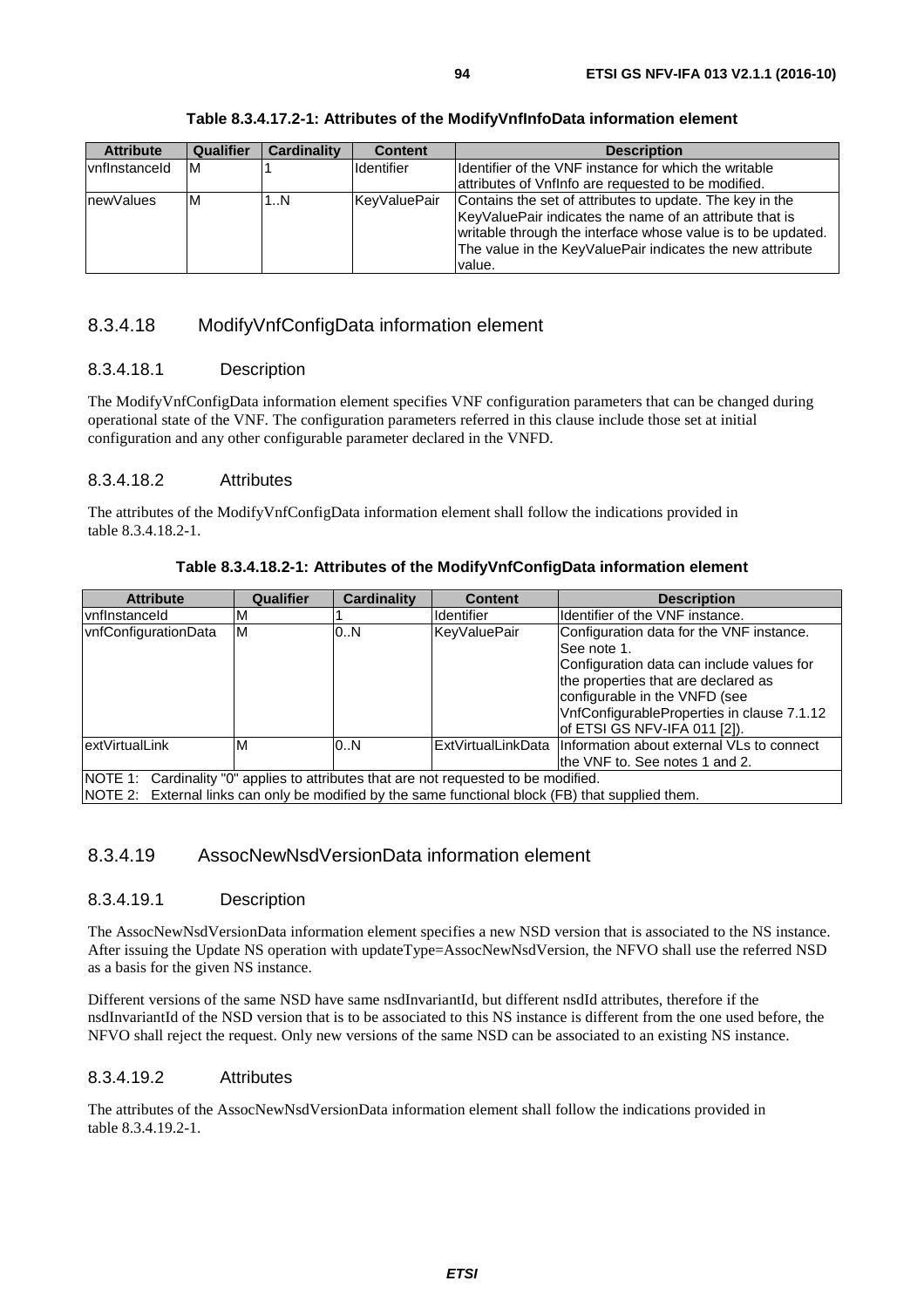| <b>Attribute</b> | <b>Qualifier</b> | <b>Cardinality</b> | Content                          | <b>Description</b>                                                                                                                                                                                                                                                                                                                                                                                                                                                                                                                                                                                                                                                                                                                                                                                                                                         |
|------------------|------------------|--------------------|----------------------------------|------------------------------------------------------------------------------------------------------------------------------------------------------------------------------------------------------------------------------------------------------------------------------------------------------------------------------------------------------------------------------------------------------------------------------------------------------------------------------------------------------------------------------------------------------------------------------------------------------------------------------------------------------------------------------------------------------------------------------------------------------------------------------------------------------------------------------------------------------------|
| InewNsdId        | M                |                    | Identifier (reference to<br>Nsd) | Identifier of the new NSD version that is to be<br>associated to the NS instance.                                                                                                                                                                                                                                                                                                                                                                                                                                                                                                                                                                                                                                                                                                                                                                          |
| sync             | M                | 01                 | <b>Boolean</b>                   | Specify whether the NS instance should be<br>automatically synchronized to the new NSD by the<br>NFVO (in case of true value) or the NFVO should<br>not do any action (in case of a false value) and wait<br>for further guidance from OSS/BSS (i.e. waiting for<br>OSS/BSS to issue NS lifecycle management<br>operation to explicitly add/remove VNFs and modify<br>information of VNF instances according to the new<br>NSD).<br>The synchronization to the new NSD means e.g.<br>instantiating/adding those VNFs whose VNFD is<br>referenced by the new NSD version but not<br>referenced by the old one, terminating/removing<br>those VNFs whose VNFD is referenced by the old<br>NSD version but not referenced by the new NSD<br>version, modifying information of VNF instances to<br>the new applicable VNFD provided in the new NSD<br>version. |

### **Table 8.3.4.19.2-1: Attributes of the AssocNewNsdVersionData information element**

## 8.3.4.20 MoveVnfInstanceData information element

#### 8.3.4.20.1 Description

The MoveVnfInstanceData specifies existing VNF instances that needs to be moved from one NS instance (source) to another NS instance (destination). The NS instance defined in the Update NS operation (refer to nsInstanceId in table 7.3.5.2-1) indicates the source NS instance and the destination NS instance is specified in the present information element (refer to targetNsInstanceId in table 8.3.4.16.2-1).

#### 8.3.4.20.2 Attributes

The attributes of the MoveVnfInstanceData information element shall follow the indications provided in table 8.3.4.20.2-1.

|  |  |  |  | Table 8.3.4.20.2-1: Attributes of the MoveVnfInstanceData information element_ |
|--|--|--|--|--------------------------------------------------------------------------------|
|--|--|--|--|--------------------------------------------------------------------------------|

| <b>Attribute</b>      | Qualifier | Cardinality | <b>Content</b>     | <b>Description</b>                                     |
|-----------------------|-----------|-------------|--------------------|--------------------------------------------------------|
| targetNsInstanceId    | м         |             | <b>Ildentifier</b> | Specify the target NS instance where the VNF instances |
|                       |           |             |                    | lare moved to.                                         |
| <i>Ivnflnstanceld</i> | М         | . N         | <b>Identifier</b>  | Specify the VNF instance that is moved.                |

### 8.3.4.21 AddVnffgData information element

#### 8.3.4.21.1 Description

This information element specifies the parameters that are needed for the creation of a new VNFFG instance.

#### 8.3.4.21.2 Attributes

The attributes of the AddVnffgData information element shall follow the indications provided in table 8.3.4.21.2-1.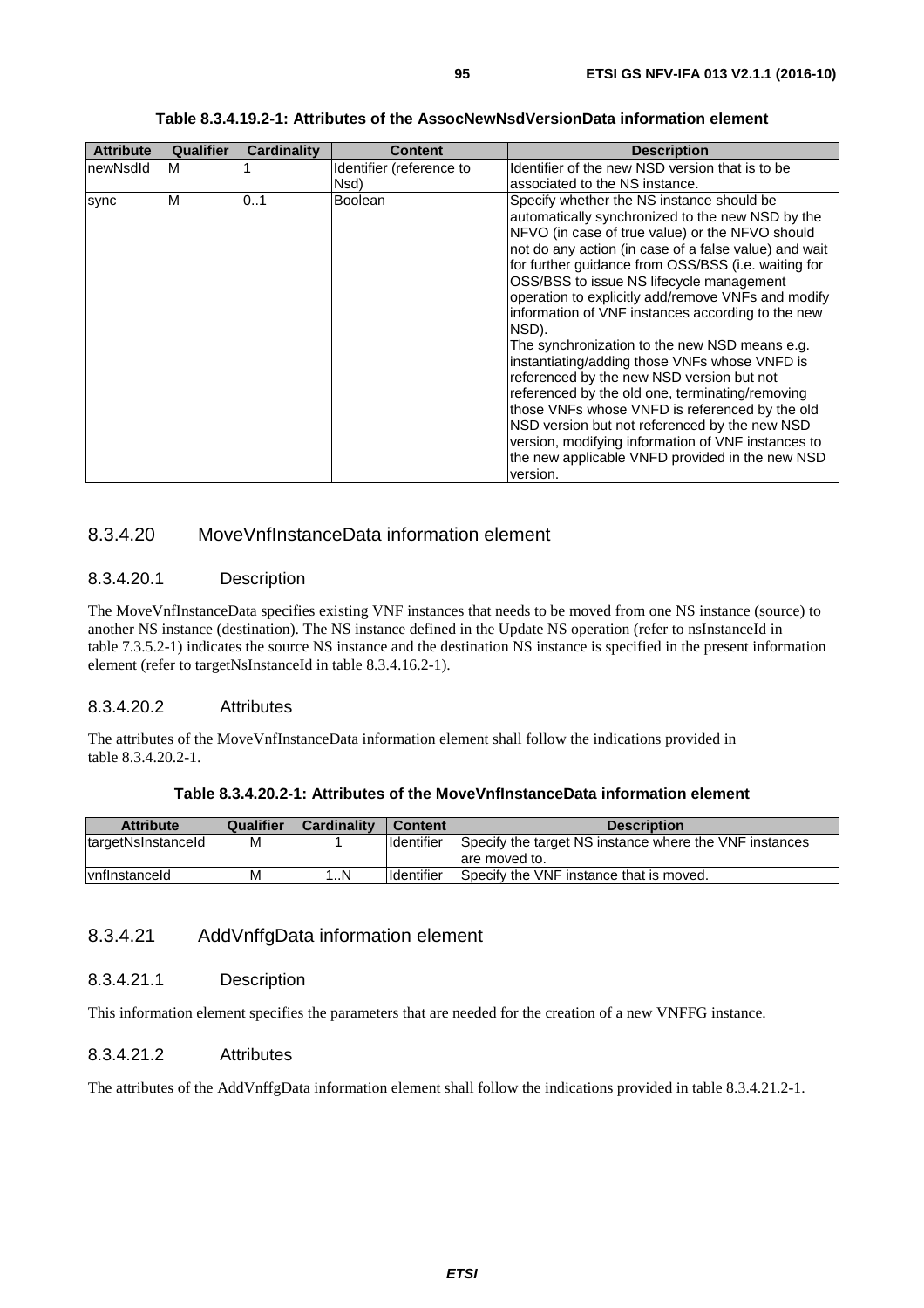#### **Table 8.3.4.21.2-1: Attributes of the AddVnffgData information element**

### 8.3.4.22 UpdateVnffgData information element

#### 8.3.4.22.1 Descritption

This information element specifies the parameters needed for the update of an existing VNFFG instance.

#### 8.3.4.22.2 Attributes

The attributes of the UpdateVnffgData information element shall follow the indications provided in table 8.3.4.22.2-1.

#### **Table 8.3.4.22.2-1: Attributes of the UpdateVnffgData information element**

| <b>Attribute</b> | Qualifier | <b>Cardinality</b> | <b>Content</b>                | <b>Description</b>                                  |
|------------------|-----------|--------------------|-------------------------------|-----------------------------------------------------|
| vnffgld          | M         |                    | Identifier (Reference to      | Identifier of an existing VNFFG information         |
|                  |           |                    | Vnffglnfo)                    | element to be updated for the NS Instance.          |
| nfp              | M         | 0.N                | NfpData                       | Indicate the desired new NFP(s) for a given         |
|                  |           |                    |                               | VNFFG after the operations of addition/removal of   |
|                  |           |                    |                               | NS components (e.g. VNFs, VLs, etc.) have been      |
|                  |           |                    |                               | completed, or indicate the updated or newly         |
|                  |           |                    |                               | created NFP classification and selection rule which |
|                  |           |                    |                               | applied to an existing NFP.                         |
| nfpld            | M         | 0.N                | Identifier (Reference to Nfp) | Identifier(s) of the NFP to be deleted from a given |
|                  |           |                    |                               | VNFFG.                                              |

### 8.3.4.23 NfpData information element

#### 8.3.4.23.1 Description

This information element contains information needed to create or modify an NFP instance.

#### 8.3.4.23.2 Attributes

The attributes of the NfpData information element shall follow the indications provided in table 8.3.4.23.2-1.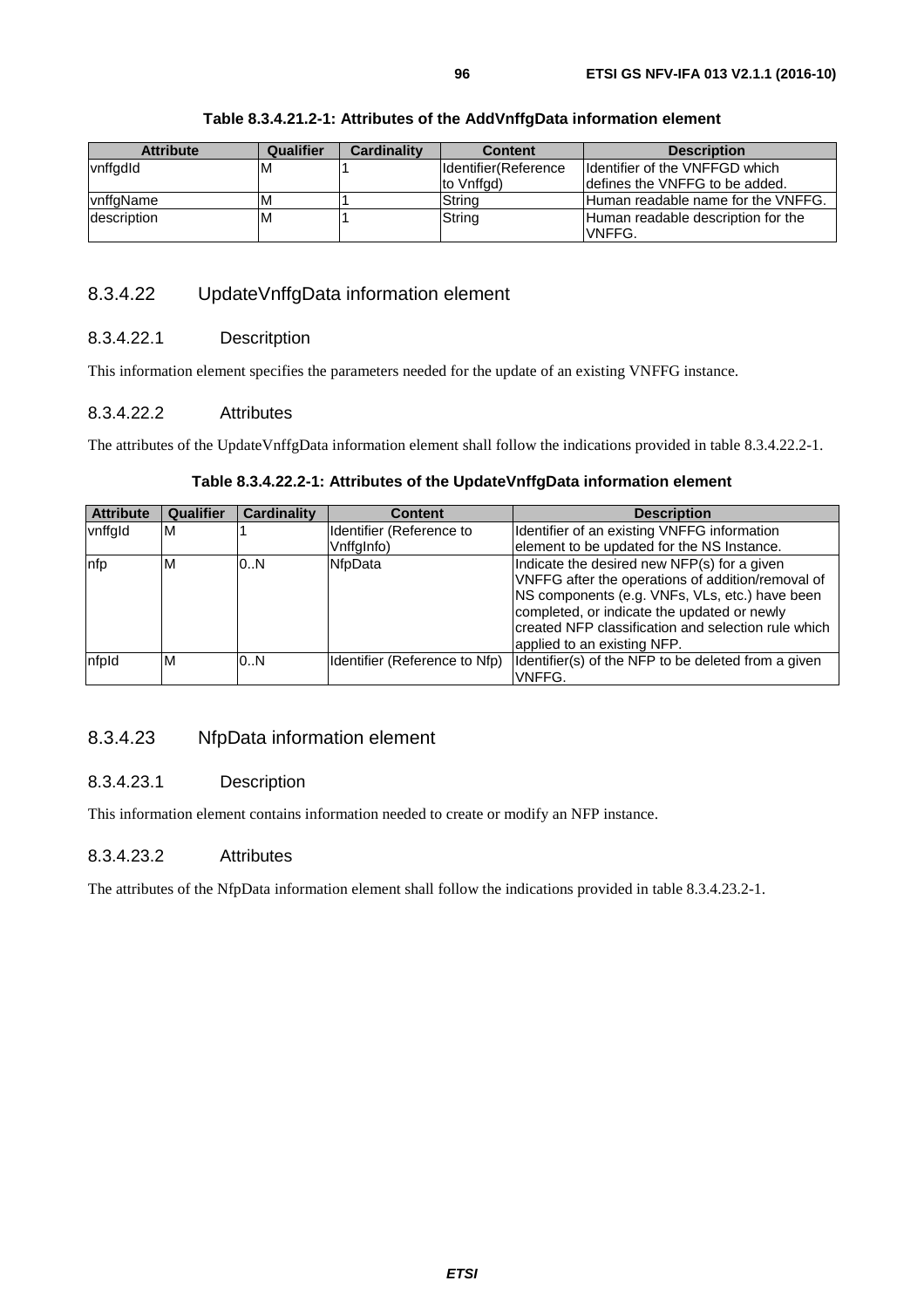| <b>Attribute</b>                                                                                                                                                                        | Qualifier | <b>Cardinality</b> | <b>Content</b>                                                             | <b>Description</b>                                                                                                                                                                                                                         |
|-----------------------------------------------------------------------------------------------------------------------------------------------------------------------------------------|-----------|--------------------|----------------------------------------------------------------------------|--------------------------------------------------------------------------------------------------------------------------------------------------------------------------------------------------------------------------------------------|
| nfpld                                                                                                                                                                                   | M         | 0.1                | Identifier                                                                 | Identifier of the NFP to be<br>modified. See note 1.                                                                                                                                                                                       |
| nfpName                                                                                                                                                                                 | M         | 101                | String                                                                     | Human readable name for the<br>NFP. See note 2.                                                                                                                                                                                            |
| description                                                                                                                                                                             | M         | 0.1                | String                                                                     | Human readable description for<br>lthe NFP. See note 2.                                                                                                                                                                                    |
| СD                                                                                                                                                                                      | M         | 0.N                | Identifier (Reference<br>to VnfExtCpInfo or<br>PnfExtCpInfo or<br>SapInfo) | Identifier(s) of the CPs and SAPs<br>which the NFP passes by.<br>Cardinality can be 0 if only<br>updated or newly created NFP<br>classification and selection rule<br>which applied to an existing NFP<br>lis provided. See notes 3 and 4. |
| nfpRule                                                                                                                                                                                 | M         | 101                | Rule                                                                       | <b>INFP</b> classification and selection<br>rule. See note 3.                                                                                                                                                                              |
| NOTE 1: It shall be present for modified NFPs and shall be absent for the new NFP.<br>$M$ $\cap$ $F$ $\cap$ $\cdot$ It shall he present for the new NFP and it may he present otherwise |           |                    |                                                                            |                                                                                                                                                                                                                                            |

#### **Table 8.3.4.23.2-1: Attributes of the NfpData information element**

the new NFP, and it may be present otherwise.

NOTE 3: At least a CP or an nfpRule shall be present.

NOTE 4: When multiple identifiers are included, the position of the identifier in the information element value specifies the position of the CP or the SAP in the path.

### 8.3.4.24 HealNsData information element

#### 8.3.4.24.1 Description

This information element describes the information needed to heal an NS.

#### 8.3.4.24.2 Attributes

The attributes of the HealNsData information element shall follow the indications provided in table 8.3.4.24.2-1.

#### **Table 8.3.4.24.2-1: Attributes of the HealNsData information element**

| <b>Attribute</b> | <b>Qualifier</b> | <b>Cardinality</b> | <b>Content</b> | <b>Description</b>                                                                                                                                                                |
|------------------|------------------|--------------------|----------------|-----------------------------------------------------------------------------------------------------------------------------------------------------------------------------------|
| degreeHealing    | IM               |                    | Enum           | Indicates the degree of healing. Allowed values include:<br>"complete healing of the NS restoring the state of the NS<br>before the failure occurred", "complete healing based on |
|                  |                  |                    |                | the newest QoS values", "complete healing resetting to the<br>loriginal instantiation state of the NS" and "partial healing".                                                     |
| actionsHealing   | <b>M</b>         | 0N                 | Not specified. | May be used to specify dedicated healing actions in a<br>particular order.<br>If there is no value/reference specified then the                                                   |
|                  |                  |                    |                | corresponding information from the NSD shall be used.                                                                                                                             |

### 8.3.4.25 HealVnfData information element

#### 8.3.4.25.1 Description

The information element describes the information needed to heal a VNF that is part of an NS. The NFVO shall then invoke the HealVNF operation towards the appropriate VNFM. The specific parameters passed by the NFVO to the VNFM are specified in clause 7.2.10.2 of ETSI GS NFV-IFA 007 [\[i.5\]](#page-13-0).

#### 8.3.4.25.2 Attributes

The attributes of the HealVnfData information element shall follow the indications provided in table 8.3.4.25.2-1.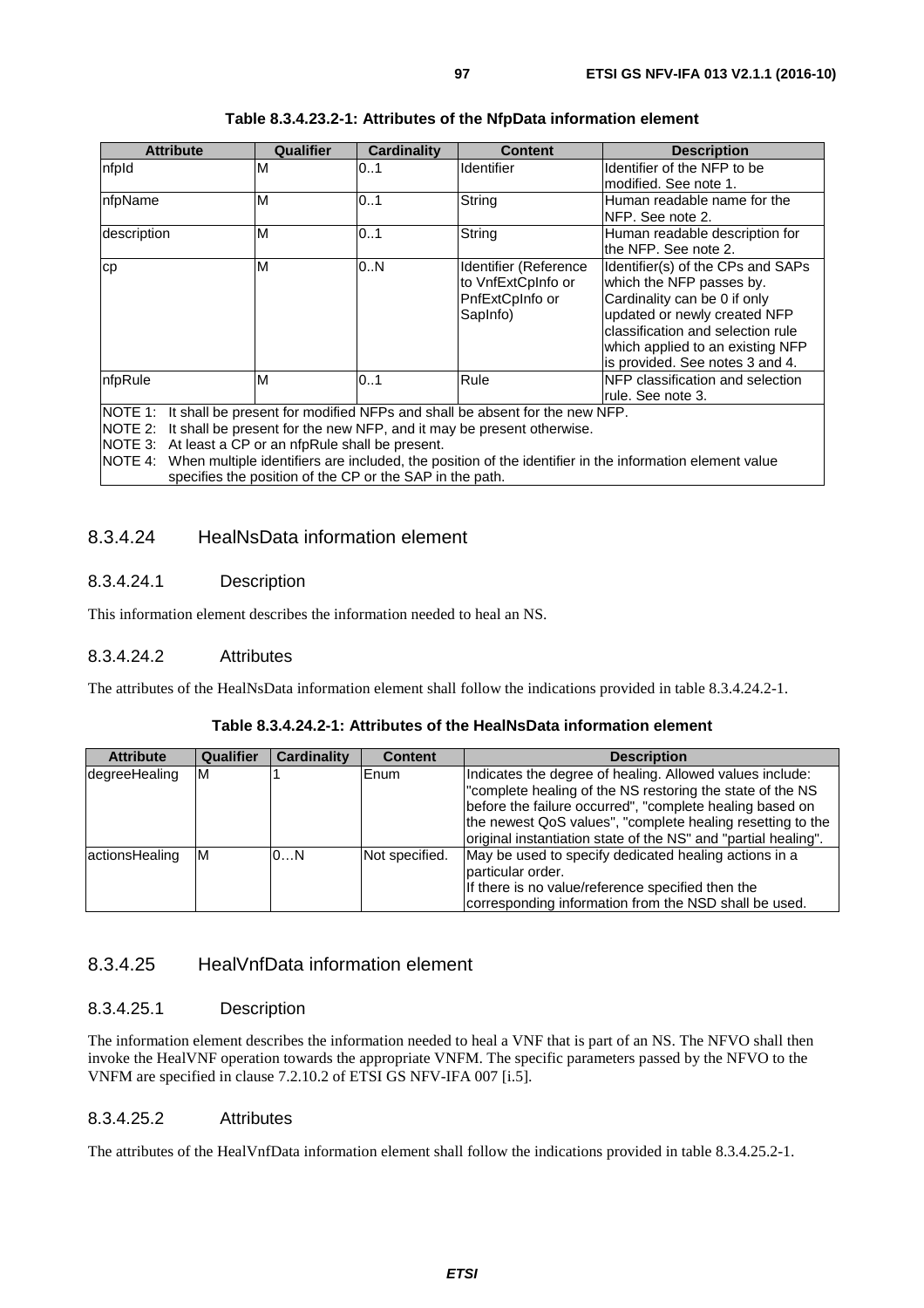| <b>Attribute</b> | Qualifier | <b>Cardinality</b> | <b>Content</b> | <b>Description</b>                                                                                                                                                                 |
|------------------|-----------|--------------------|----------------|------------------------------------------------------------------------------------------------------------------------------------------------------------------------------------|
| vnflnstanceld    | ΙM        |                    | Identifier     | Identifies the VNF instance, part of the NS, requiring a<br>healing action.                                                                                                        |
| cause            | M         | 101                | String         | Indicates the reason why a healing procedure is<br>required.                                                                                                                       |
| additionalParam  | lМ        | 0.N                | KeyValuePair   | Additional parameters passed by the NFVO as input to<br>the healing process, specific to the VNF being healed.<br>EXAMPLE: Input parameters to VNF-specific healing<br>procedures. |

**Table 8.3.4.25.2-1: Attributes of the ScaleToLevelData information element** 

## 8.3.4.26 AffinityOrAntiAffinityRule information element

#### 8.3.4.26.1 Description

The AffinityOrAntiAffinityRule describes the additional affinity or anti-affinity rule applicable between the VNF instances to be instantiated in the NS instantiation operation request or between the VNF instances to be instantiated in the NS instantiation operation request and the existing VNF instances.

#### 8.3.4.26.2 Attributes

The attributes of the AffinityOrAntiAffinityRule information element shall follow the indications provided in table 8.3.4.26.2-1.

| <b>Attribute</b>       | Qualifier | Cardinality | <b>Content</b>                                  | <b>Description</b>                                                                                                                                                                                                                                                                                                                                                                                                                                                                                                                                   |
|------------------------|-----------|-------------|-------------------------------------------------|------------------------------------------------------------------------------------------------------------------------------------------------------------------------------------------------------------------------------------------------------------------------------------------------------------------------------------------------------------------------------------------------------------------------------------------------------------------------------------------------------------------------------------------------------|
| descriptorId           | M         | 1N          | Identifier (Reference<br>to VNFD or VnfProfile) | Reference to a VNFD or vnfProfile defined in<br>Ithe NSD.<br>At least one VnfProfile which is used to<br>instantiate VNF for the NS to be instantiated<br>as the subject of the affinity or anti-affinity rule<br>shall be present.<br>When the VNFD or the VnfProfile which is not<br>used to instantiate VNF, it presents all VNF<br>instances of this type as the subjects of the<br>affinity or anti-affinity rule. The VNF instance<br>which the VnfProfile or the VNFD presents is<br>not necessary as a part of the NS to be<br>instantiated. |
| vnflnstanceld          | M         | 0.N         | Identifier (Reference<br>to VNF instance)       | Reference to the existing VNF instance as the<br>subject of the affinity or anti-affinity rule. The<br>existing VNF instance is not necessary as a<br>part of the NS to be instantiated.                                                                                                                                                                                                                                                                                                                                                             |
| affinityOrAntiAffiinty | M         |             | <b>Boolean</b>                                  | Specifies whether the rule is an affinity rule<br>(TRUE) or an anti-affinity rule (FALSE).                                                                                                                                                                                                                                                                                                                                                                                                                                                           |
| scope                  | M         |             | Enum                                            | Specifies whether the scope of the rule is a<br>node, a PoP, etc.                                                                                                                                                                                                                                                                                                                                                                                                                                                                                    |

**Table 8.3.4.26.2-1: Attributes of the AffinityOrAntiAffinityRule information element** 

## 8.3.4.27 ChangeNsFlavourData information element

#### 8.3.4.27.1 Description

The ChangeNsFlavourData specifies a new DF to be applied to the NS instance.

#### 8.3.4.27.2 Attributes

The attributes of the ChangeNsFlavourData information element shall follow the indications provided in table 8.3.4.27.2-1.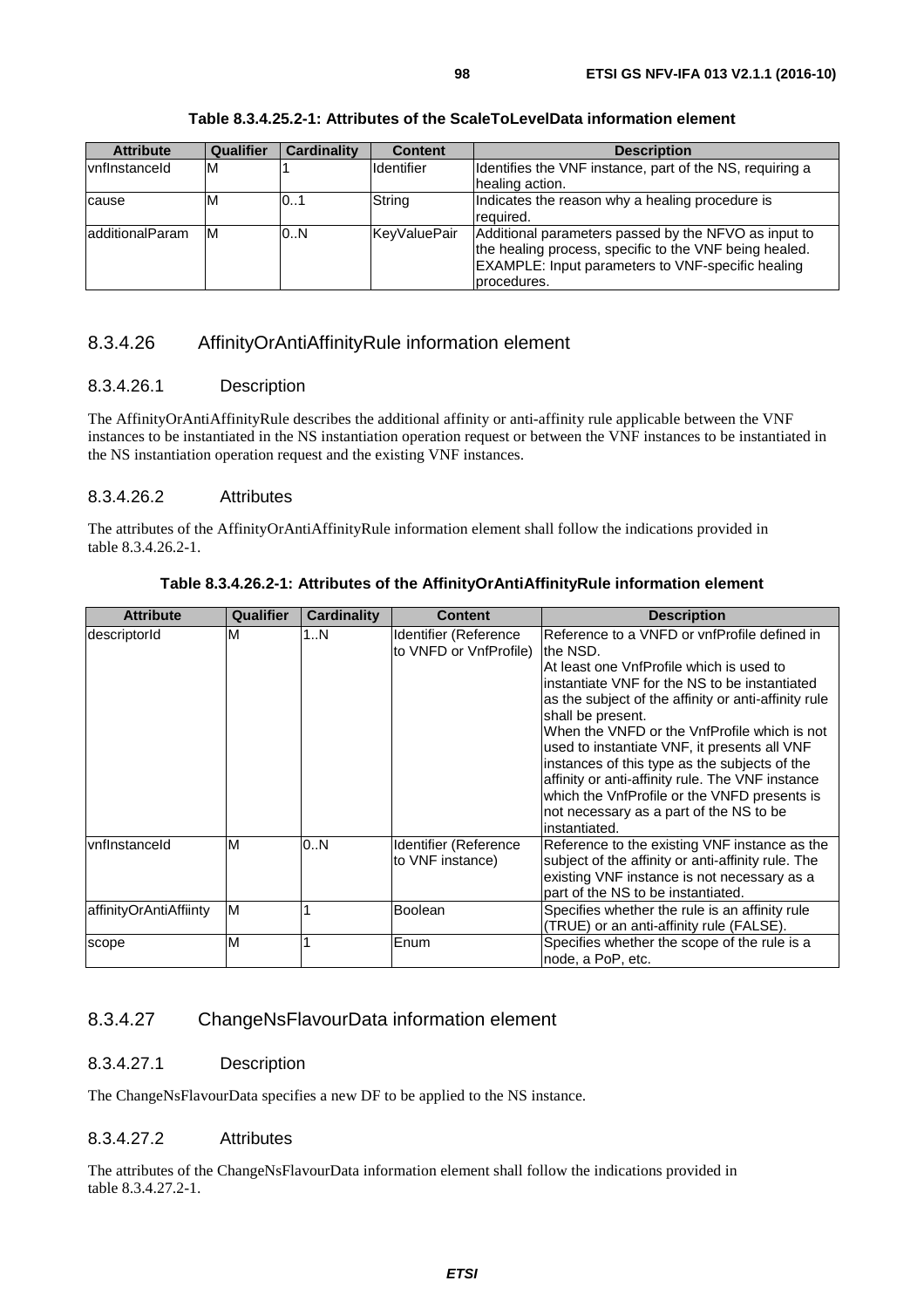| <b>Attribute</b>        | Qualifier | <b>Cardinality</b> | <b>Content</b>    | <b>Description</b>                                                                                                                                                 |
|-------------------------|-----------|--------------------|-------------------|--------------------------------------------------------------------------------------------------------------------------------------------------------------------|
| InewFlavourId           | ıм        |                    | <b>Identifier</b> | Ildentifier of the new NS DF to be<br>applied to this NS instance.                                                                                                 |
| InsinstantiationLevelId | IM        | IO1                | <b>Identifier</b> | Ildentifier of the NS instantiation level<br>of the DF to be used. If not present,<br>the default NS instantiation level as<br>Ideclared in the NSD shall be used. |

#### **Table 8.3.4.27.2-1: ChangeNsFlavourData operation information element**

## 8.3.4.28 ExtManagedVirtualLinkData information element

#### 8.3.4.28.1 Description

This information element provides the information of an externally-managed internal VL to be used as a parameter passed to multiple interfaces.

#### 8.3.4.28.2 Attributes

The ExtManagedVirtualLinkData information element shall follow the indications provided in table 8.3.4.28.2-1.

| Table 8.3.4.28.2-1: Attributes of the ExtManagedVirtualLinkData information element |
|-------------------------------------------------------------------------------------|
|                                                                                     |

| <b>Attribute</b>         | Qualifier | Cardinality | Content                              | <b>Description</b>                                                          |
|--------------------------|-----------|-------------|--------------------------------------|-----------------------------------------------------------------------------|
| extManagedVirtualLinId M |           | 0.1         | <b>Identifier</b>                    | Identifier of this externally-managed<br>internal VL instance, if provided. |
| virtualLinkDescld        | ΙM        |             | Identifier                           | Identifier of the VLD in the VNFD for this                                  |
|                          |           |             | (Reference to<br>VnfVirtualLinkDesc) | VL.                                                                         |
| vimld                    | <b>CM</b> | 0.1         | Identifier                           | Identifier of the VIM that manages this<br>resource.                        |
|                          |           |             |                                      | This attribute shall be supported and                                       |
|                          |           |             |                                      | present if VNF-related resource                                             |
|                          |           |             |                                      | management in direct mode is                                                |
|                          |           |             |                                      | applicable.                                                                 |
| resourceProviderId       | <b>CM</b> | 0.1         | <b>Identifier</b>                    | Identifies the entity responsible for the                                   |
|                          |           |             |                                      | management of the resource.                                                 |
|                          |           |             |                                      | This attribute shall be supported and                                       |
|                          |           |             |                                      | present when VNF-related Resource                                           |
|                          |           |             |                                      | Management in indirect mode is                                              |
|                          |           |             |                                      | applicable.                                                                 |
| resourceld               | M         |             | <b>Identifier</b>                    | Identifier of the resource in the scope of                                  |
|                          |           |             |                                      | the VIM or the resource provider.                                           |

# 8.4 Information elements and notifications related to NS Performance Management

## 8.4.1 Introduction

The clauses below define information elements and notifications related to network service performance management.

## 8.4.2 ObjectSelection information element

### 8.4.2.1 Description

This information element allows specifying network service instances on which performance information will be provided.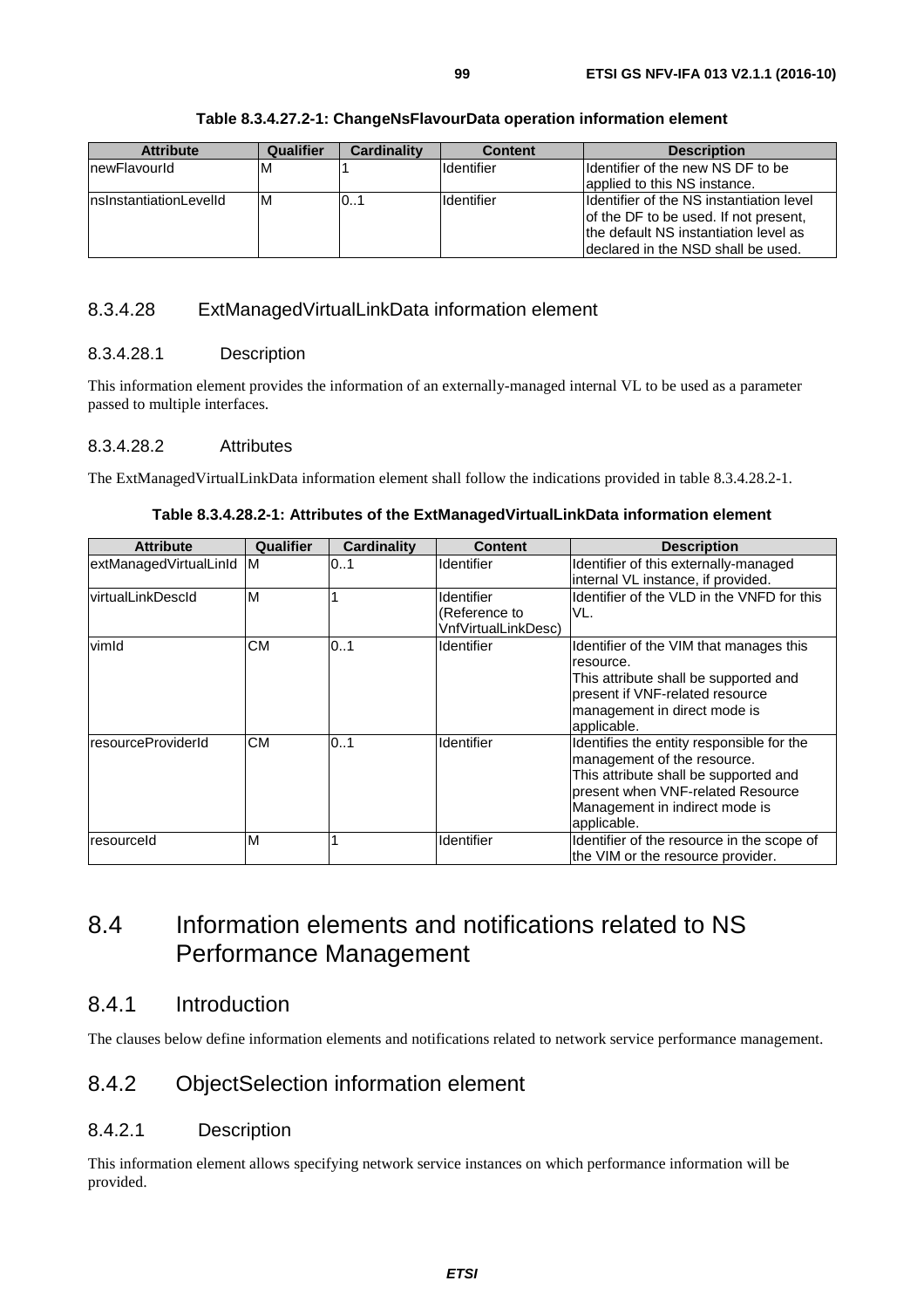The ObjectSelection is a pattern to select object instances. The pattern is used in multiple interfaces.

In the present interface, the ObjectSelection pattern is used to select NS instances.

The pattern proposes 2 exclusive options:

- 1) Provide a list of object types and a filter to specify object properties.
- 2) Provide a list of object instances.

In the present interface, the object type will be NS (represented by an NSD), and the filter based on some NS properties.

#### 8.4.2.2 Attributes

The attributes of the ObjectSelection information element shall follow the indications provided in table 8.4.2.2-1.

**Table 8.4.2.2-1: Attributes of the ObjectSelection information element** 

| <b>Attribute</b> | Qualifier | <b>Cardinality</b> | <b>Content</b>    | <b>Description</b>                                                                                                                                                                                                                                                     |
|------------------|-----------|--------------------|-------------------|------------------------------------------------------------------------------------------------------------------------------------------------------------------------------------------------------------------------------------------------------------------------|
| objectType       | M         | 0N                 | String            | Defines the object type.<br>The object types for this information element will be the<br>NSDs.<br>One of the two (objectType+ objectFilter or objectInstanceId)<br>shall be present.                                                                                   |
| objectFilter     | M         | 0.1                | Filter            | The filter will apply on the object types to specify on which<br>object instances the performance information is requested to<br>be collected.<br>One of the two (objectType+ objectFilter or objectInstanceId)<br>shall be present.                                   |
| objectInstanceId | ΙM        | 0.N                | <b>Identifier</b> | Identifies the object instances for which performance<br>information is requested to be collected.<br>The object instances for this information element will be NS<br>instances.<br>One of the two (objectType+ objectFilter or objectInstanceId)<br>shall be present. |

## 8.4.3 PmJob information element

## 8.4.3.1 Description

This information element provides the details of the PM Job.

The object instances for this information element will be NS instances.

#### 8.4.3.2 Attributes

The attributes of the PmJob information element shall follow the indications provided in table 8.4.3.2-1.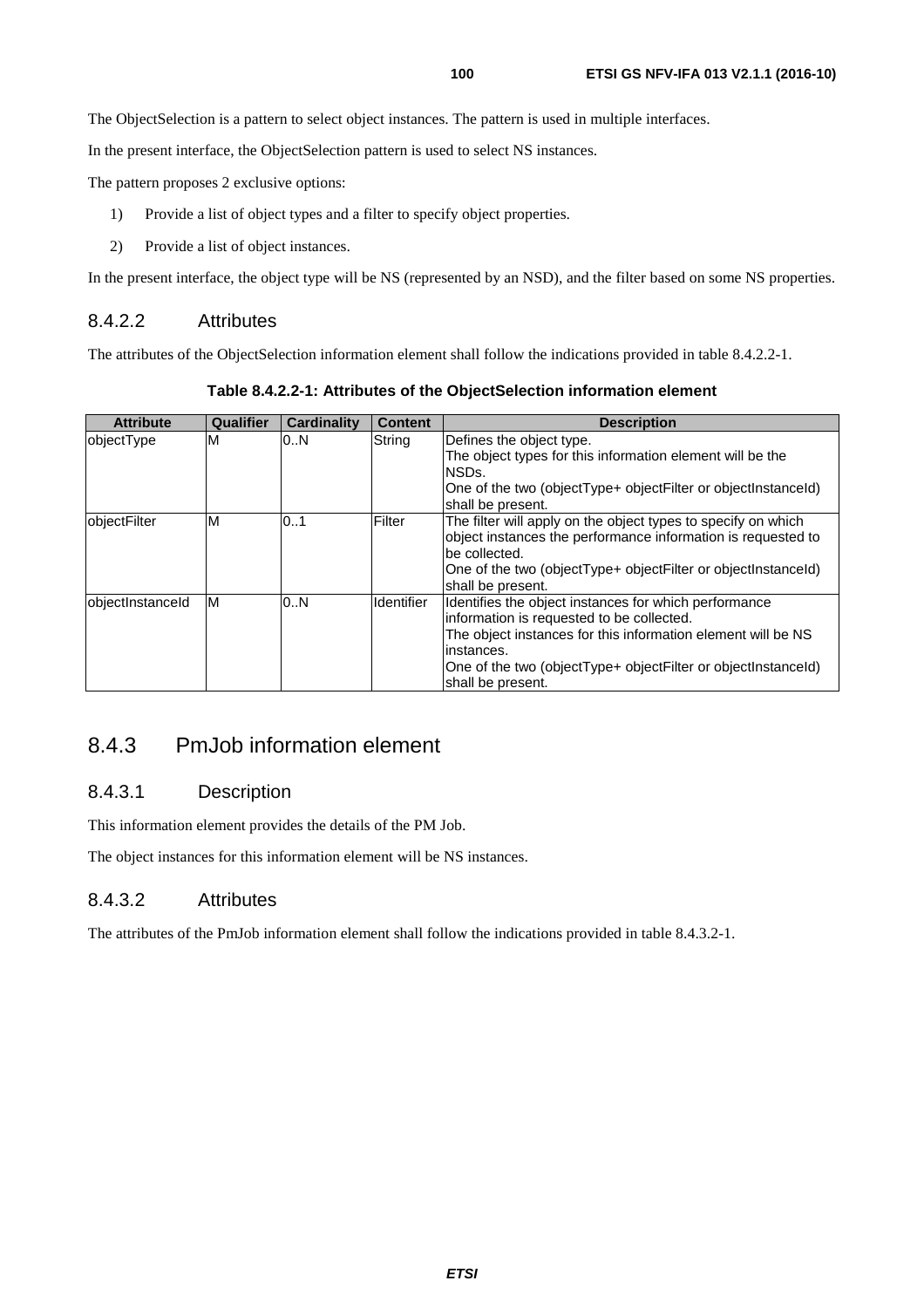| <b>Attribute</b>       | <b>Qualifier</b> | <b>Cardinality</b> | <b>Content</b>  | <b>Description</b>                                                                                                                                                                                                                                                                                                                                                                                                                            |
|------------------------|------------------|--------------------|-----------------|-----------------------------------------------------------------------------------------------------------------------------------------------------------------------------------------------------------------------------------------------------------------------------------------------------------------------------------------------------------------------------------------------------------------------------------------------|
| pmJobld                | M                |                    | Identifier      | Identifier of this PmJob                                                                                                                                                                                                                                                                                                                                                                                                                      |
|                        |                  |                    |                 | information element.                                                                                                                                                                                                                                                                                                                                                                                                                          |
| objectSelector         | M                | 1                  | ObjectSelection | Defines the object instances for<br>which performance information is<br>requested to be collected.<br>The object instances for this<br>information element will be NS<br>instances.                                                                                                                                                                                                                                                           |
| performanceMetric      | M                | 0N                 | String          | This defines the type of<br>performance metric(s) for the<br>object instances.<br>At least one of the two<br>(performance metric or<br>metricGroup) shall be present.                                                                                                                                                                                                                                                                         |
| performanceMetricGroup | M                | 0.N                | String          | Group of performance metrics.<br>A metric group is a pre-defined<br>list of metrics, known to the<br>producer that it can decompose<br>to individual metrics.<br>At least one of the two<br>(performance metric or<br>metricGroup) shall be present.                                                                                                                                                                                          |
| collectionPeriod       | M                | 1                  | Enum            | Specifies the periodicity at which<br>the producer will collect<br>performance information. See<br>note.                                                                                                                                                                                                                                                                                                                                      |
| reportingPeriod        | M                | 1                  | Enum            | Specifies the periodicity at which<br>the producer will report to the<br>consumer about performance<br>information. See note.                                                                                                                                                                                                                                                                                                                 |
| reportingBoundary      | O                | 0.1                | Not specified.  | Identifies a boundary after which<br>the reporting will stop.<br>The boundary shall allow a single<br>reporting as well as periodic<br>reporting up to the boundary.                                                                                                                                                                                                                                                                          |
| NOTE:                  |                  |                    |                 | At the end of each reportingPeriod, the producer will inform the consumer about availability of the<br>performance data collected for each completed collection period during this reportingPeriod. While the<br>exact definition of the types for collectionPeriod and reporting period is left for further specification, it is<br>recommended that the reportingPeriod be equal or a multiple of the collectionPeriod. In the latter case, |

the performance data for the collection periods within one reporting period would be reported together.

#### **Table 8.4.3.2-1: Attributes of the PmJob information element**

# 8.4.4 Threshold information element

### 8.4.4.1 Description

This information element provides the details of a threshold.

The object instances for this information element will be NS instances.

## 8.4.4.2 Attributes

The attributes of the Threshold information element shall follow the indications provided in table 8.4.4.2-1.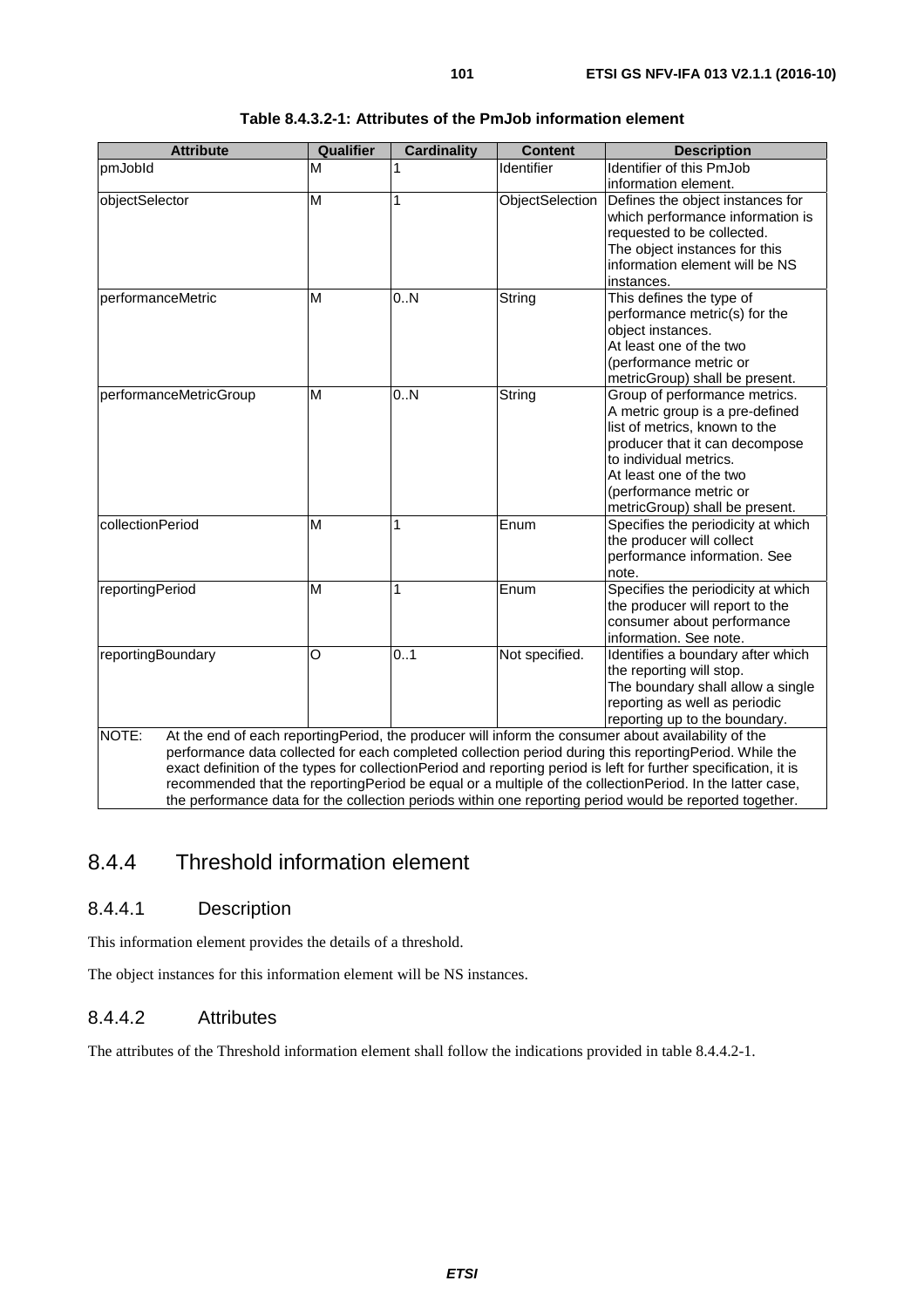| <b>Attribute</b>  | Qualifier | Cardinality | <b>Content</b>  | <b>Description</b>                                                                                                                                                                                             |
|-------------------|-----------|-------------|-----------------|----------------------------------------------------------------------------------------------------------------------------------------------------------------------------------------------------------------|
| thresholdId       | М         |             | Identifier      | Identifier of this Threshold<br>information element.                                                                                                                                                           |
| objectSelector    | M         |             | ObjectSelection | Defines the object instances<br>associated with the threshold.<br>The object instances for this<br>information element will be NS<br>instances.                                                                |
| performanceMetric | M         |             | String          | Defines the performance metric<br>associated with the threshold.                                                                                                                                               |
| thresholdType     | M         |             | Enum            | Type of threshold. The list of<br>possible values is left for the<br>protocol design stage and might<br>include: single/multi valued<br>threshold, static/dynamic threshold,<br>template based threshold, etc. |
| thresholdDetails  | M         |             | Not specified.  | Details of the threshold: value to be<br>crossed, details on the notification to<br>be generated.                                                                                                              |

#### **Table 8.4.4.2-1: Attributes of the Threshold information element**

## 8.4.5 PerformanceReport information element

### 8.4.5.1 Description

This information element defines the format of a performance report provided by the producer to the consumer on a specified object instance or a set of them.

The object instances for this information element will be NS instances.

#### 8.4.5.2 Attributes

The attributes of the PerformanceReport information element shall follow the indications provided in table 8.4.5.2-1.

#### **Table 8.4.5.2-1: Attributes of the PerformanceReport information element**

| Attribute                   | <b>Qualifier</b> | <b>Cardinality</b> | Content                        | <b>Description</b>                        |
|-----------------------------|------------------|--------------------|--------------------------------|-------------------------------------------|
| <b>I</b> bertormance Report | ΙM               | 1N<br>-4           | <b>IPerformanceReportEntry</b> | IList of performance information entries. |

## 8.4.6 PerformanceReportEntry information element

#### 8.4.6.1 Description

This information element defines a single performance report entry.

The object instances for this information element will be NS instances.

### 8.4.6.2 Attributes

The attributes of the PerformanceReportEntry information element shall follow the indications provided in table 8.4.6.2-1.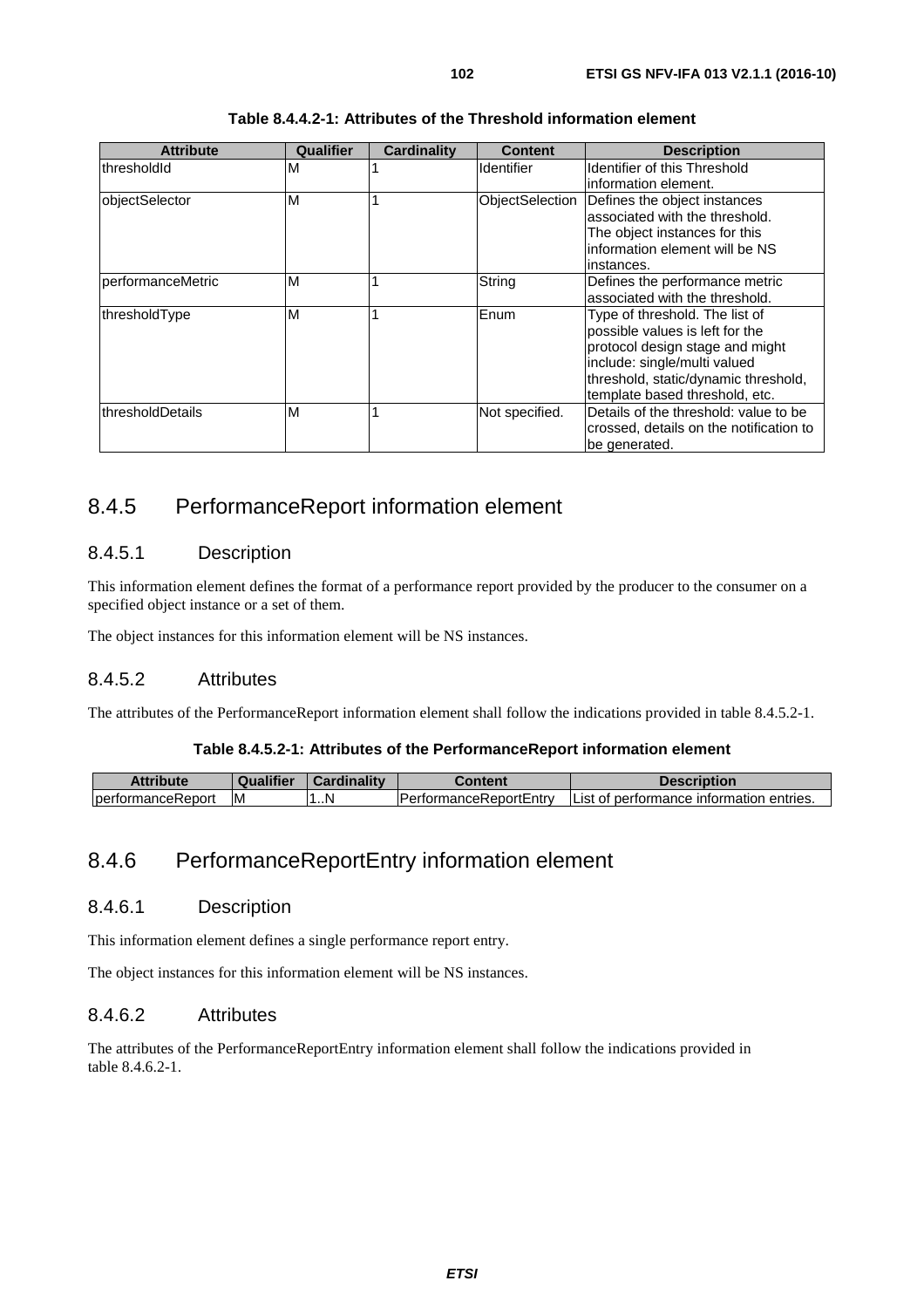|  |  | Table 8.4.6.2-1: Attributes of the PerformanceReportEntry information element |
|--|--|-------------------------------------------------------------------------------|
|--|--|-------------------------------------------------------------------------------|

| <b>Attribute</b>  | Qualifier | Cardinality | <b>Content</b>        | <b>Description</b>                                                                                                                                     |
|-------------------|-----------|-------------|-----------------------|--------------------------------------------------------------------------------------------------------------------------------------------------------|
| objectType        | м         |             | String                | Defines the object type.<br>The object types for this<br>information element will be the<br>NSDs.                                                      |
| objectInstanceId  | М         |             | <b>Identifier</b>     | The object instance for which the<br>performance metric is reported.<br>The object instances for this<br>information element will be NS<br>linstances. |
| performanceMetric | м         |             | String                | Name of the metric collected.                                                                                                                          |
| performanceValue  | М         | 1N          | PerformanceValueEntry | List of performance values with<br>associated timestamp.                                                                                               |

## 8.4.7 PerformanceValueEntry information element

#### 8.4.7.1 Description

This information element defines a single performance value with its associated time stamp.

### 8.4.7.2 Attributes

The attributes of the PerformanceValueEntry information element shall follow the indications provided in table 8.4.7.2-1.

#### **Table 8.4.7.2-1: Attributes of the PerformanceValueEntry information element**

| <b>Attribute</b> | Qualifier | Cardinality | <b>Content</b>  | <b>Description</b>                 |
|------------------|-----------|-------------|-----------------|------------------------------------|
| ItimeStamp       | ΙM        |             | <b>DateTime</b> | Timestamp indicating when the data |
|                  |           |             |                 | was collected.                     |
| performanceValue | ΙM        |             | Value           | Value of the metric collected.     |

## 8.4.8 PerformanceInformationAvailableNotification

#### 8.4.8.1 Description

This notification informs the receiver that performance information is available. Delivery mechanism for the performance reports is left for later specification.

The object instances for this information element will be NS instances.

### 8.4.8.2 Trigger Conditions

The notification is produced when:

• New performance information is available.

#### 8.4.8.3 Attributes

The attributes of the PerformanceInformationAvailableNotification shall follow the indications provided in table 8.4.8.3-1.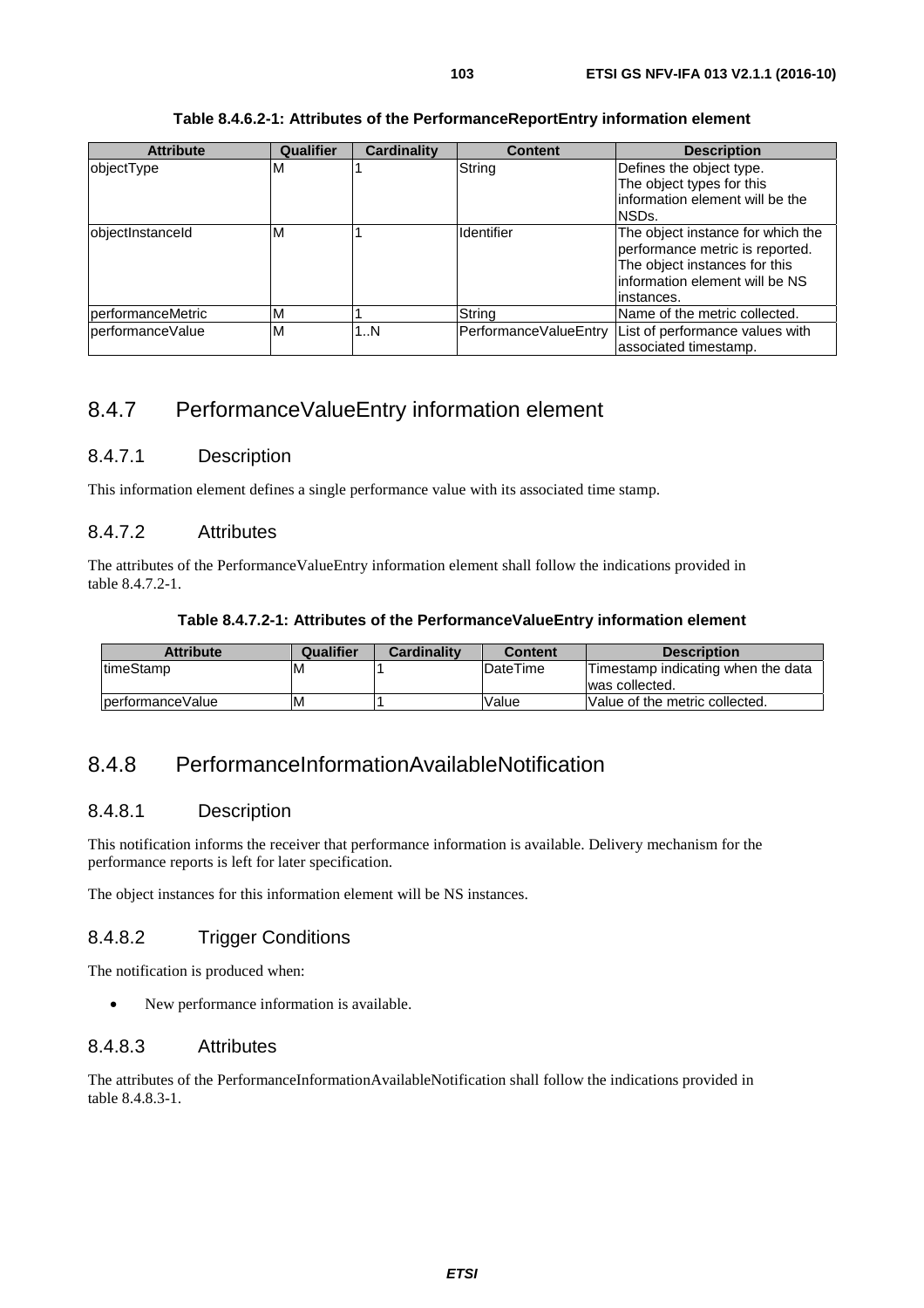|  | Table 8.4.8.3-1: Attributes of the PerformanceInformationAvailableNotification |
|--|--------------------------------------------------------------------------------|
|--|--------------------------------------------------------------------------------|

| <b>Attribute</b>  | Qualifier | <b>Cardinality</b> | <b>Content</b>    | <b>Description</b>                                                                                                                                  |
|-------------------|-----------|--------------------|-------------------|-----------------------------------------------------------------------------------------------------------------------------------------------------|
| lobiectInstanceId | ΙM        | $\ldots$ N         | <b>Identifier</b> | Object instances for which performance<br>linformation is available.<br>The object instances for this information<br>lelement will be NS instances. |

## 8.4.9 ThresholdCrossedNotification

### 8.4.9.1 Description

This notification informs the receiver that a threshold value has been crossed.

The object instances for this information element will be NS instances.

### 8.4.9.2 Trigger Conditions

The notification is produced when:

• A Threshold has been crossed. Crossing includes both the initial triggering and the clearance of the threshold. Depending on threshold type, there might be multiple crossing values and/or different values for triggering and clearing.

#### 8.4.9.3 Attributes

The attributes of the ThresholdCrossedNotification shall follow the indications provided in table 8.4.9.3-1.

| <b>Attribute</b>  | Qualifier | <b>Cardinality</b> | <b>Content</b>                            | <b>Description</b>                                                                                                                          |
|-------------------|-----------|--------------------|-------------------------------------------|---------------------------------------------------------------------------------------------------------------------------------------------|
| thresholdId       | M         |                    | Identifier<br>(Reference to<br>Threshold) | Threshold which has been crossed.                                                                                                           |
| crossingDirection | M         |                    | Enum                                      | lAn indication of whether the threshold<br>was crossed in upward or downward<br>Idirection.<br>Values: UP, DOWN.                            |
| objectInstanceId  | M         |                    | Identifier                                | Object instance for which the threshold<br>has been crossed.<br>The object instances for this information<br>lelement will be NS instances. |
| performanceMetric | lм        |                    | String                                    | Performance metric associated with the<br>threshold.                                                                                        |
| lperformanceValue | M         |                    | Value                                     | Value of the metric that resulted in<br>threshold crossing.                                                                                 |

**Table 8.4.9.3-1: Attributes of the ThresholdCrossedNotification** 

# 8.5 Information elements and notifications NS Fault management

## 8.5.1 Introduction

The clauses below define information elements and notifications related to network service fault management.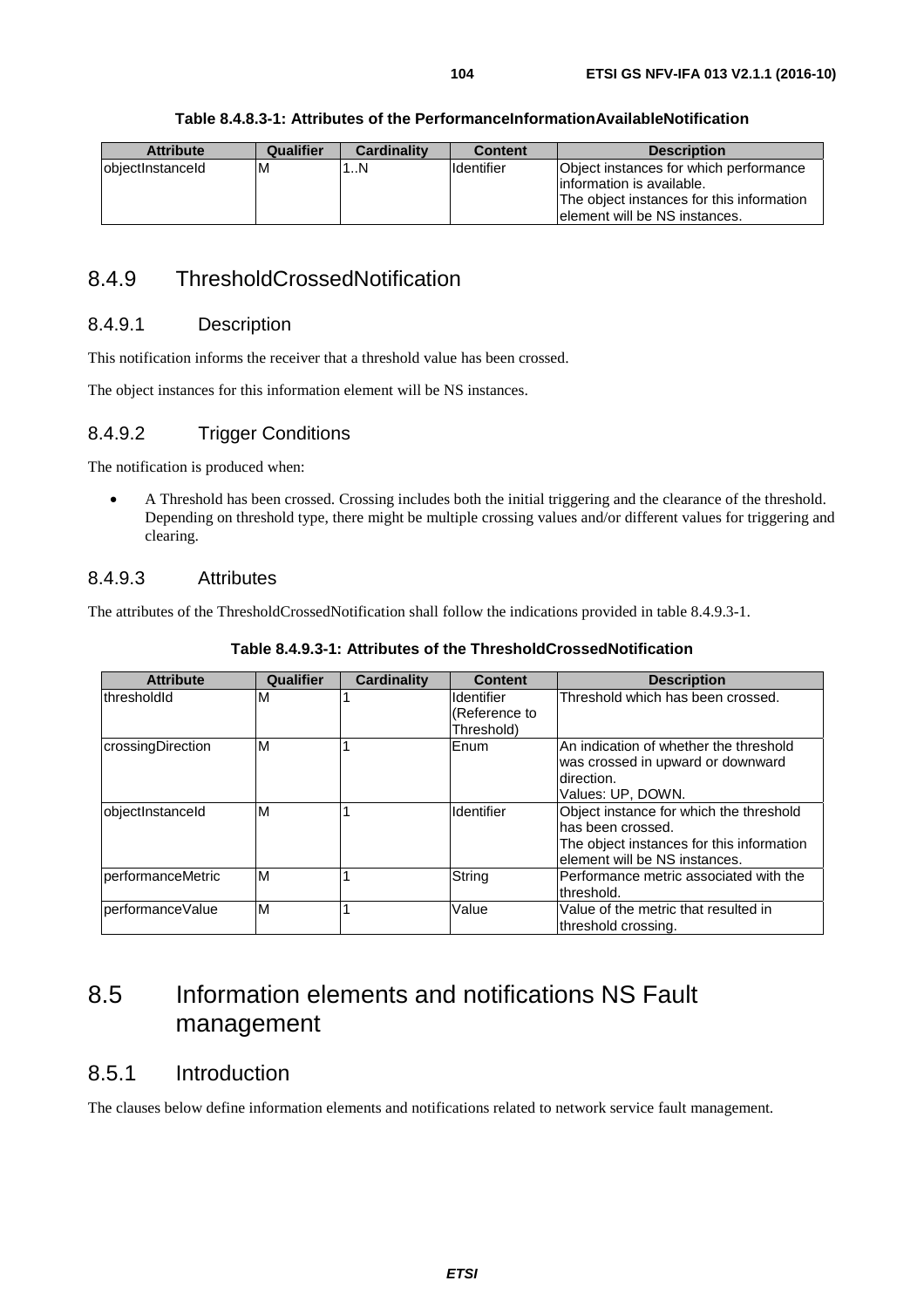## 8.5.2 AlarmNotification

## 8.5.2.1 Description

This notification informs the receiver of alarms related to the network services managed by the NFVO. The notification is mandatory.

## 8.5.2.2 Trigger conditions

The notification is produced when:

- An alarm has been created.
- An alarm has been updated, e.g. if the severity of the alarm has changed.

### 8.5.2.3 Attributes

The attributes of the AlarmNotification shall follow the indications provided in table 8.5.2.3-1.

#### **Table 8.5.2.3-1 Attributes of the AlarmNotification**

| <b>Attribute</b> | Qualifier | <b>Cardinality</b> | <b>Content</b> | <b>Description</b>                                                                                  |
|------------------|-----------|--------------------|----------------|-----------------------------------------------------------------------------------------------------|
| lalarm           | ΙM        |                    | Alarm          | Information about an alarm including<br>Alarmid, affected network service ID, and<br>lFaultDetails. |

## 8.5.3 AlarmClearedNotification

### 8.5.3.1 Description

This notification informs the receiver of the clearing of an alarm related to the network services managed by the NFVO. The alarm's perceived severity shall be set to "cleared" since the corresponding fault has been solved. The notification is mandatory.

## 8.5.3.2 Trigger conditions

The notification is produced when:

• An alarm has been cleared.

### 8.5.3.3 Attributes

The attributes of the AlarmClearedNotification shall follow the indications provided in table 8.5.3.3-1.

#### **Table 8.5.3.3-1 Attributes of the AlarmClearedNotification**

| <b>Attribute</b>  | <b>Qualifier</b> | <b>Cardinality</b> | <b>Content</b>     | <b>Description</b>                  |
|-------------------|------------------|--------------------|--------------------|-------------------------------------|
| lalarmid          | M                |                    | <b>I</b> dentifier | Alarm identifier.                   |
|                   |                  |                    | (Reference to      |                                     |
|                   |                  |                    | (Alarm             |                                     |
| lalarmClearedTime | M                |                    | DateTime           | Timestamp indicating when the alarm |
|                   |                  |                    |                    | was cleared.                        |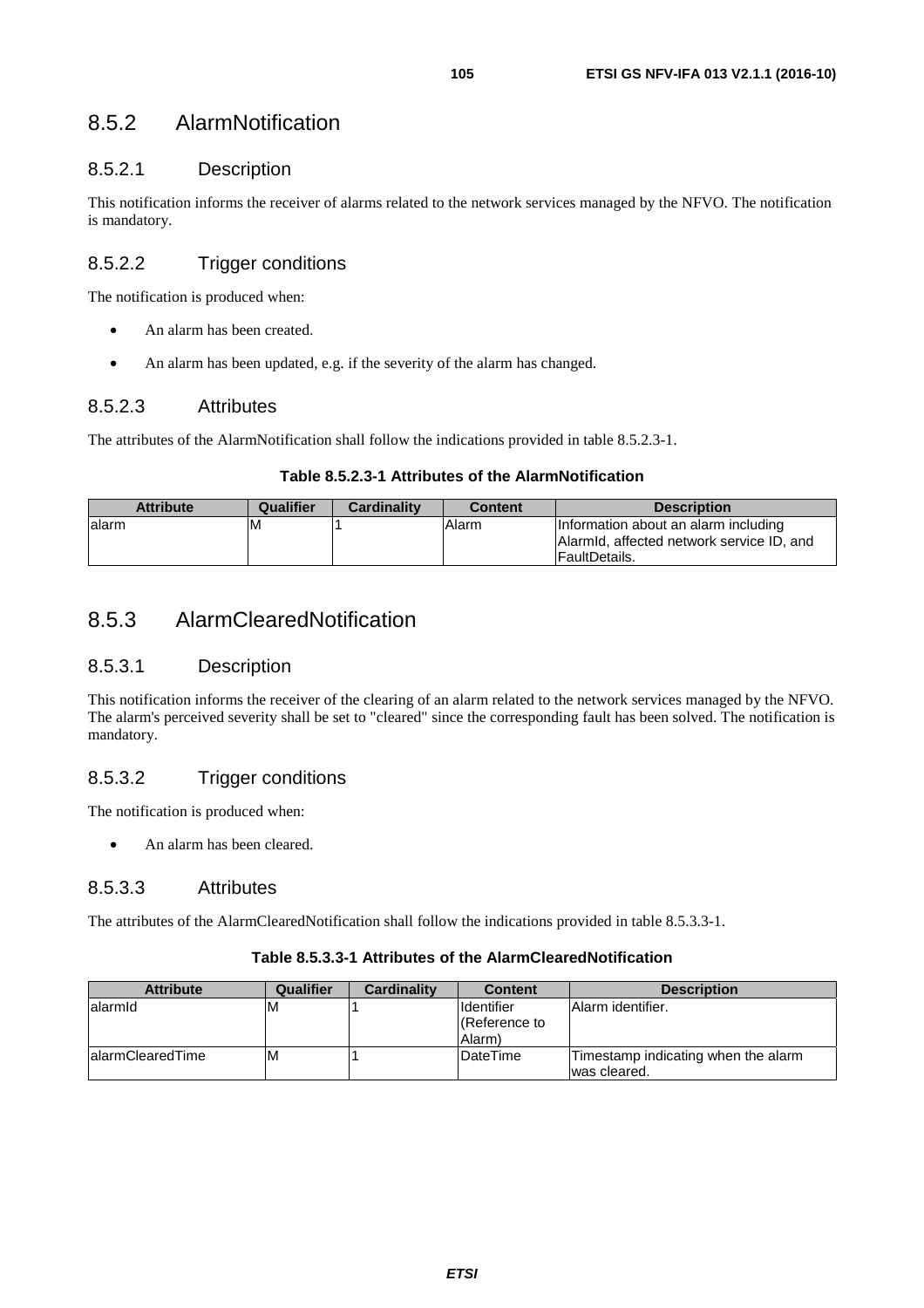## 8.5.4 Alarm information element

## 8.5.4.1 Description

The Alarm information element encapsulates information about an alarm.

## 8.5.4.2 Attributes

The attributes of the Alarm information element shall follow the indications provided in table 8.5.4.2-1.

| <b>Attribute</b>  | Qualifier      | <b>Cardinality</b> | <b>Content</b>                        | <b>Description</b>                                                                                                                                                                |
|-------------------|----------------|--------------------|---------------------------------------|-----------------------------------------------------------------------------------------------------------------------------------------------------------------------------------|
| alarmid           | M              |                    | Identifier                            | Identifier of this Alarm information<br>element.                                                                                                                                  |
| managedObjectId   | M              |                    | Identifier                            | Identifier of the affected managed object.<br>The Managed Objects for the current<br>specification will be network services.                                                      |
| alarmRaisedTime   | M              | 1                  | <b>DateTime</b>                       | Timestamp indicating when the alarm was<br>raised by the network service.                                                                                                         |
| alarmChangedTime  | M              | 0.1                | <b>DateTime</b>                       | Timestamp indicating when the alarm was<br>last changed.                                                                                                                          |
| alarmClearedTime  | $\overline{M}$ | 0.1                | <b>DateTime</b>                       | Timestamp indicating when the alarm was<br>cleared.                                                                                                                               |
| state             | M              | 1                  | Enum                                  | State of the alarm, e.g. "fired", "updated",<br>"cleared".                                                                                                                        |
| perceivedSeverity | M              | 1                  | Enum                                  | Perceived severity of the managed object<br>failure, legal values:<br>Critical.<br>Major.<br>Minor.<br>Warning.<br>Indeterminate.<br>Cleared.                                     |
| eventTime         | M              | 1                  | <b>DateTime</b>                       | Timestamp indicating when the fault was<br>observed.                                                                                                                              |
| faultType         | M              | 1                  | String                                | Type of the fault. The allowed values for<br>this attribute depend on the type of the<br>related managed object.                                                                  |
| probableCause     | M              | 1                  | String                                | Information about the probable cause of<br>the fault.                                                                                                                             |
| lisRootCause      | M              | 1                  | Boolean                               | Parameter indicating if this fault is the root<br>for other correlated alarms. If TRUE, then<br>the alarms listed in the parameter<br>correlatedAlarmId are caused by this fault. |
| correlatedAlarmId | M              | 0.N                | Identifier<br>(Reference to<br>Alarm) | List of identifiers of other alarms<br>correlated to this fault.                                                                                                                  |
| faultDetails      | M              | 0.N                | Not specified.                        | Provides additional information about the<br>fault.                                                                                                                               |

**Table 8.5.4.2-1: Attributes of the Alarm information element** 

# 8.6 Information elements and notifications related to VNF Package

## 8.6.1 Introduction

The clauses below define information elements and notifications related to VNF Package management.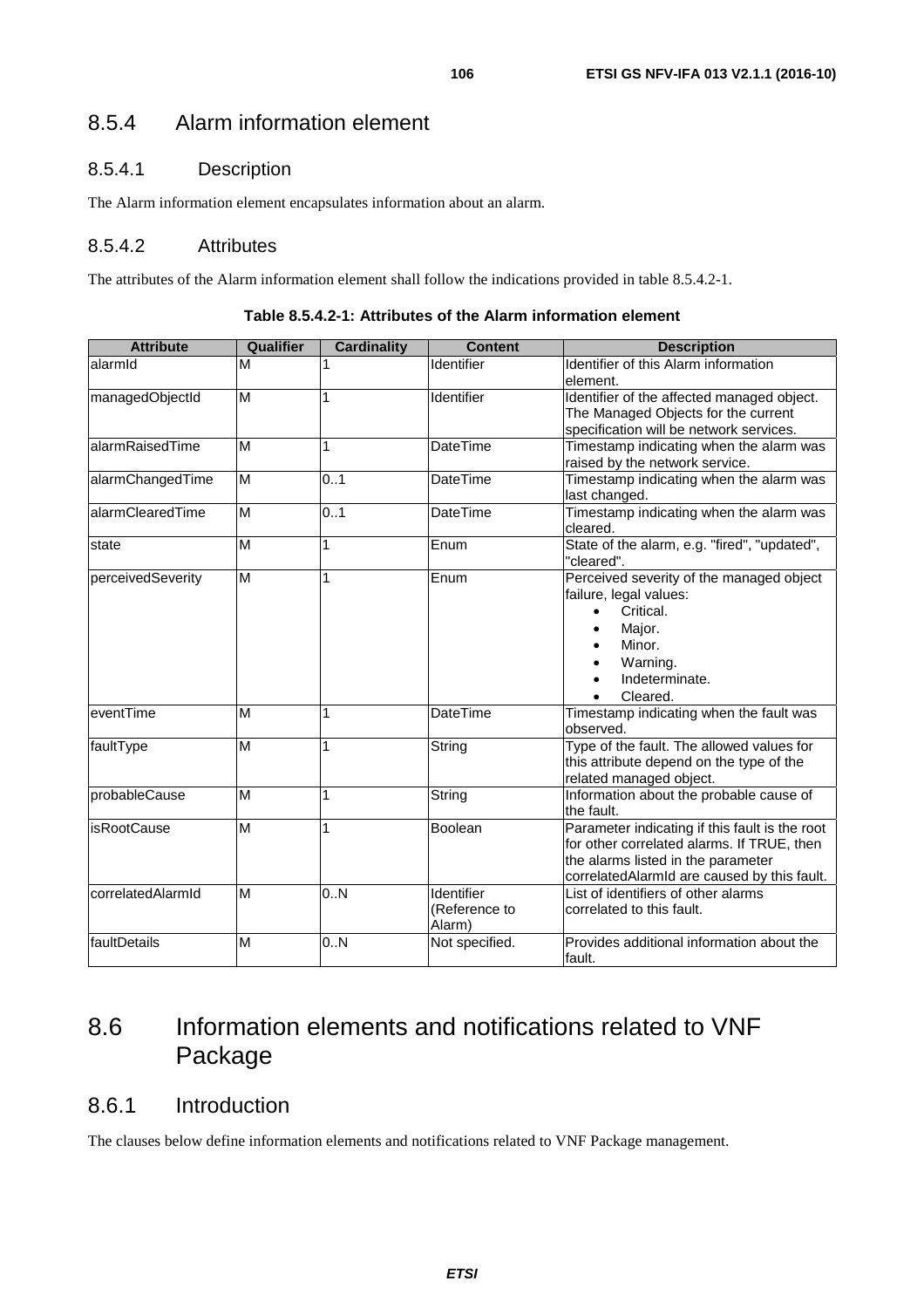# 8.6.2 OnboardedVnfPkgInfo information element

## 8.6.2.1 Description

This information element provides the details of an on-boarded VNF Package, which the NFVO creates and stores as part of the on-boarding and ongoing operational management process.

## 8.6.2.2 Attributes

The attributes of the OnboardedVnfPkgInfo information element shall follow the indications provided in table 8.6.2.2-1.

| <b>Attribute</b>      | Qualifier      | <b>Cardinality</b> | <b>Content</b>                                 | <b>Description</b>                                                                                                                                                                                                                                                                                     |
|-----------------------|----------------|--------------------|------------------------------------------------|--------------------------------------------------------------------------------------------------------------------------------------------------------------------------------------------------------------------------------------------------------------------------------------------------------|
| onboardedVnfPkgInfold | M              |                    | Identifier                                     | Identifier of<br>information held by<br>the NFVO about the                                                                                                                                                                                                                                             |
|                       |                |                    |                                                | specific on-boarded<br>VNF Package. This                                                                                                                                                                                                                                                               |
|                       |                |                    |                                                | was allocated by the<br>NFVO.                                                                                                                                                                                                                                                                          |
| vnfdld                | M              | 1                  | Identifier                                     | <b>Identifier that</b><br>identifies the VNF<br>Package. See note.                                                                                                                                                                                                                                     |
| vnfProvider           | M              |                    | String                                         | See note.                                                                                                                                                                                                                                                                                              |
| vnfProductName        | M              | 1                  | String                                         | See note.                                                                                                                                                                                                                                                                                              |
| vnfSoftwareVersion    | M              |                    | Version                                        | See note.                                                                                                                                                                                                                                                                                              |
| vnfdVersion           | M              | 1                  | Version                                        | See note.                                                                                                                                                                                                                                                                                              |
| checksum              | $\overline{M}$ | 1                  | Not specified.                                 | Checksum of the on-<br>boarded VNF<br>Package.                                                                                                                                                                                                                                                         |
| vnfd                  | M              | 1                  | Vnfd                                           | <b>VNFD</b> contained in<br>the on-boarded VNF<br>Package.                                                                                                                                                                                                                                             |
| softwareImage         | M              | 1N                 | VnfPackageSoftwareImageInformation             | Information about<br><b>VNF Package</b><br>artifacts that are<br>software images.                                                                                                                                                                                                                      |
| additionalArtifact    | M              | 0.N                | VnfPackageArtifactInformation                  | Information about<br><b>VNF Package</b><br>artifacts contained in<br>the VNF Package<br>that are not software<br>images.                                                                                                                                                                               |
| operationalState      | M              | 1                  | OperationalState: Enum { Enabled,<br>Disables} | Operational state of<br>the on-boarded<br>instance of the VNF<br>Package.                                                                                                                                                                                                                              |
| usageState            | M              | 1                  | UsageState:<br>Enum {InUse, NotInUse}          | Usage state of the<br>on-boarded instance<br>of the VNF Package.                                                                                                                                                                                                                                       |
| deletionPending       | M              | 1                  | Boolean                                        | Indicates if deletion<br>of this instance of<br>the VNF Package<br>has been requested<br>but the VNF<br>Package is still being<br>used by instantiated<br>VNFs.<br>This instance of the<br>VNF Package will be<br>deleted once all<br><b>VNFs instantiated</b><br>from this package<br>are terminated. |

**Table 8.6.2.2-1: Attributes of the OnboardedVnfPkgInfoinformation element**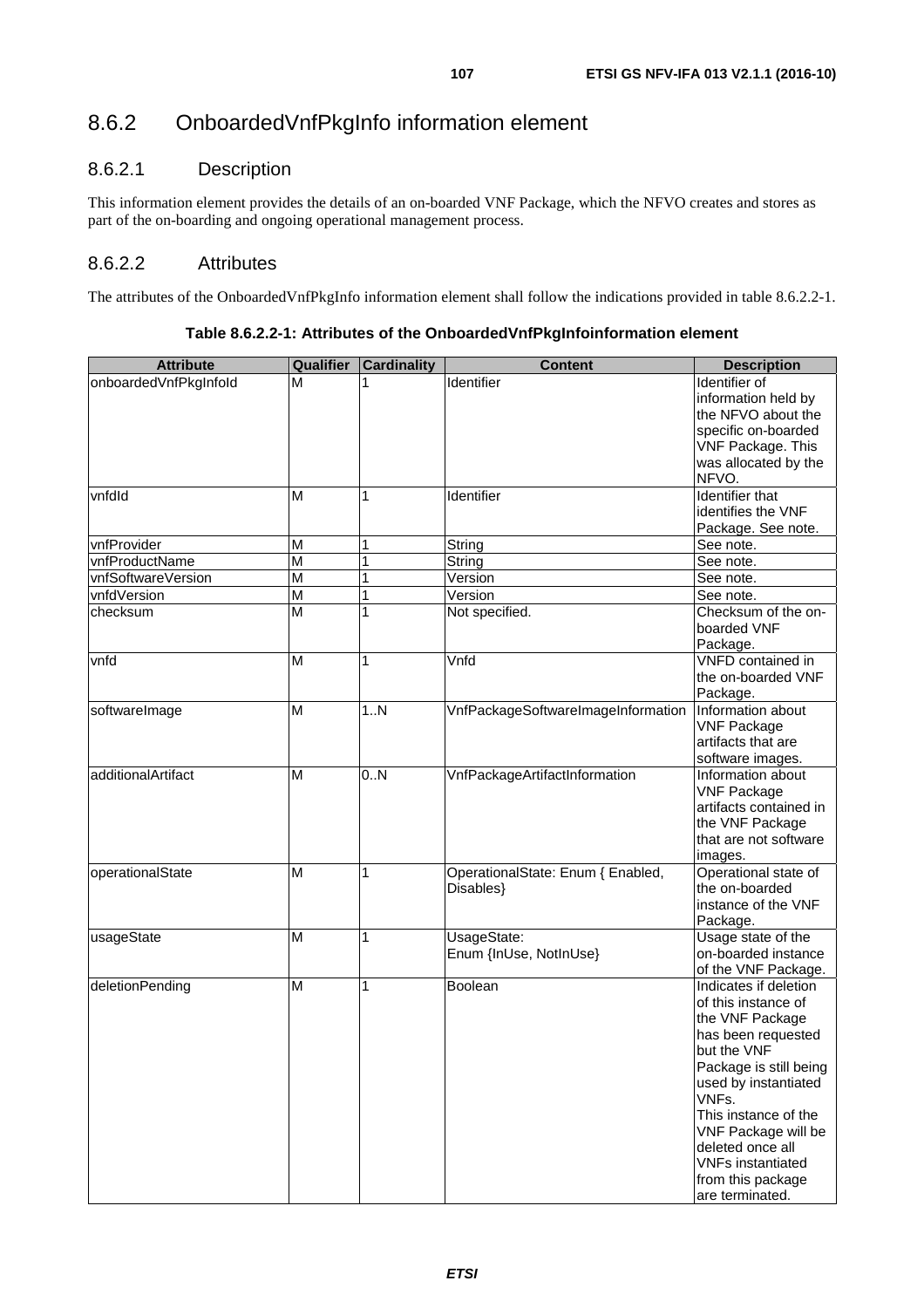| <b>Attribute</b>                                                                                             | <b>Qualifier</b> | <b>Cardinality</b> | <b>Content</b>      | <b>Description</b>    |  |
|--------------------------------------------------------------------------------------------------------------|------------------|--------------------|---------------------|-----------------------|--|
| luserDefinedData                                                                                             |                  | 0.N                | <b>KevValuePair</b> | User defined data for |  |
|                                                                                                              |                  |                    |                     | the VNF Package.      |  |
| NOTE:<br>This identifier, which is managed by the VNF provider, identifies the VNF Package and the VNFD in a |                  |                    |                     |                       |  |
| globally unique way. See ETSI GS NFV-IFA 011 [2], clause 7.1.2.2. This information is copied from the        |                  |                    |                     |                       |  |
| VNFD of the on-boarded VNF Package.                                                                          |                  |                    |                     |                       |  |

## 8.6.3 Vnfd information element

#### 8.6.3.1 Description

This information element provides the details of the VNFD.

#### 8.6.3.2 Attributes

The structure of the Vnfd information element shall comply with the provisions for the Vnfd information element as defined in ETSI GS NFV-IFA 011 [[2\]](#page-13-0), clause 7.1.2.

## 8.6.4 VnfPackageSoftwareImageInformation information element

#### 8.6.4.1 Description

This information element represents an artifact contained in a VNF Package which represents a Software Image.

#### 8.6.4.2 Attributes

The VnfPackageSoftwareImageInformation information element shall follow the indications provided in table 8.6.4.2-1.

#### **Table 8.6.4.2-1: Attributes of the VnfPackageSoftwareImageInformation information element**

| <b>Attribute</b>         | Qualifier | <b>Cardinality</b> | <b>Content</b> | <b>Description</b>                                                                                                                              |
|--------------------------|-----------|--------------------|----------------|-------------------------------------------------------------------------------------------------------------------------------------------------|
| softwareImageInformation | IМ        |                    |                | SoftwareImageInformation   Information on the software<br>image(s). Refer to<br>clause 8.6.5.                                                   |
| accessinformation        | ΙM        |                    | Not specified. | Information (such as a URL,<br>a path in the VNF Package,<br>or an identifier) that allows<br>to access a copy of this<br>software image asset. |

## 8.6.5 SoftwareImageInformation information element

#### 8.6.5.1 Description

This information element represents Software Image Information.

NOTE: The definition below is aligned with the definition of the SoftwareImageInformation information element in ETSI GS NFV-IFA 005 [\[i.4\]](#page-13-0).

### 8.6.5.2 Attributes

The SoftwareImageInformation information element shall follow the indications provided in table 8.6.5.2-1.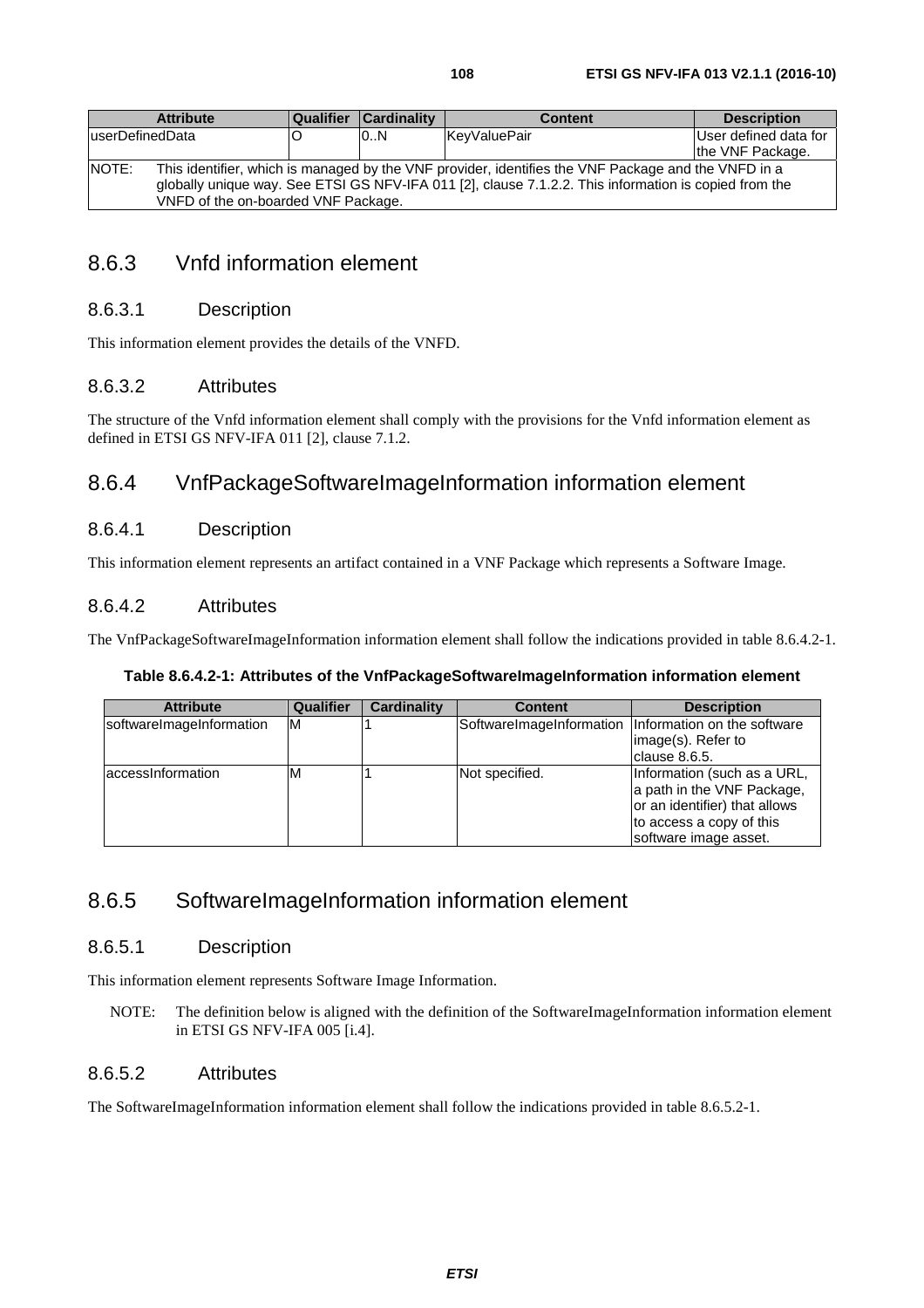| <b>Attribute</b> | Qualifier | <b>Cardinality</b> | <b>Content</b> | <b>Description</b>                                                                                                                               |
|------------------|-----------|--------------------|----------------|--------------------------------------------------------------------------------------------------------------------------------------------------|
| id               | M         |                    | Identifier     | The identifier of this software<br>image.                                                                                                        |
| name             | M         |                    | Not specified. | The name of this software image.                                                                                                                 |
| provider         | M         |                    | Not specified. | The provider of this software<br>image.                                                                                                          |
| version          | M         |                    | Not specified. | The version of this software<br>image.                                                                                                           |
| checksum         | M         | 1                  | Not specified. | The checksum of the software<br>limage file.                                                                                                     |
| containerFormat  | M         | 1                  | Not specified. | The container format indicates<br>whether the software image is in<br>a file format that also contains<br>metadata about the actual<br>software. |
| diskFormat       | M         | 1                  | Not specified. | The disk format of a software<br>image is the format of the<br>underlying disk image.                                                            |
| createdAt        | M         |                    | Not specified. | The created time of this software<br>image.                                                                                                      |
| updatedAt        | M         |                    | Not specified. | The updated time of this software<br>image.                                                                                                      |
| minDisk          | M         |                    | Not specified. | The minimal Disk for this software<br>image.                                                                                                     |
| minRam           | M         |                    | Not specified. | The minimal RAM for this<br>software image.                                                                                                      |
| size             | M         |                    | Not specified. | The size of this software image.                                                                                                                 |
| status           | M         |                    | Not specified. | The status of this software image.                                                                                                               |
| userMetadata     | M         | 0.N                | KeyValuePair   | User-defined metadata.                                                                                                                           |

#### **Table 8.6.5.2-1: Attributes of the SoftwareImageInformation information element**

### 8.6.6 VnfPackageArtifactInformation information element

#### 8.6.6.1 Description

This information element provides identification information for artifacts (other than Software Images) which are contained in the VNF Package.

#### 8.6.6.2 Attributes

The VnfPackageArtifactInformation information element shall follow the indications provided in table 8.6.6.2-1.

| Table 8.6.6.2-1: Attributes of the VnfPackageArtifactInformation information element |  |
|--------------------------------------------------------------------------------------|--|
|--------------------------------------------------------------------------------------|--|

| <b>Attribute</b>           | Qualifier | Cardinality | <b>Content</b> | <b>Description</b>                                                                                                                               |
|----------------------------|-----------|-------------|----------------|--------------------------------------------------------------------------------------------------------------------------------------------------|
| lidentificationInformation | IM.       |             | Not specified. | Information that identifies this<br>artifact in the VNF Package.                                                                                 |
| laccessInformation         | M         |             | Not specified. | Information (such as a URL, a<br>path in the VNF Package, or an<br>identifier) that allows to access a<br>copy of this VNF Package<br>lartifact. |

### 8.6.7 VnfPackageArtifact information element

#### 8.6.7.1 Description

This information element represents an artifact contained in the VNF Package.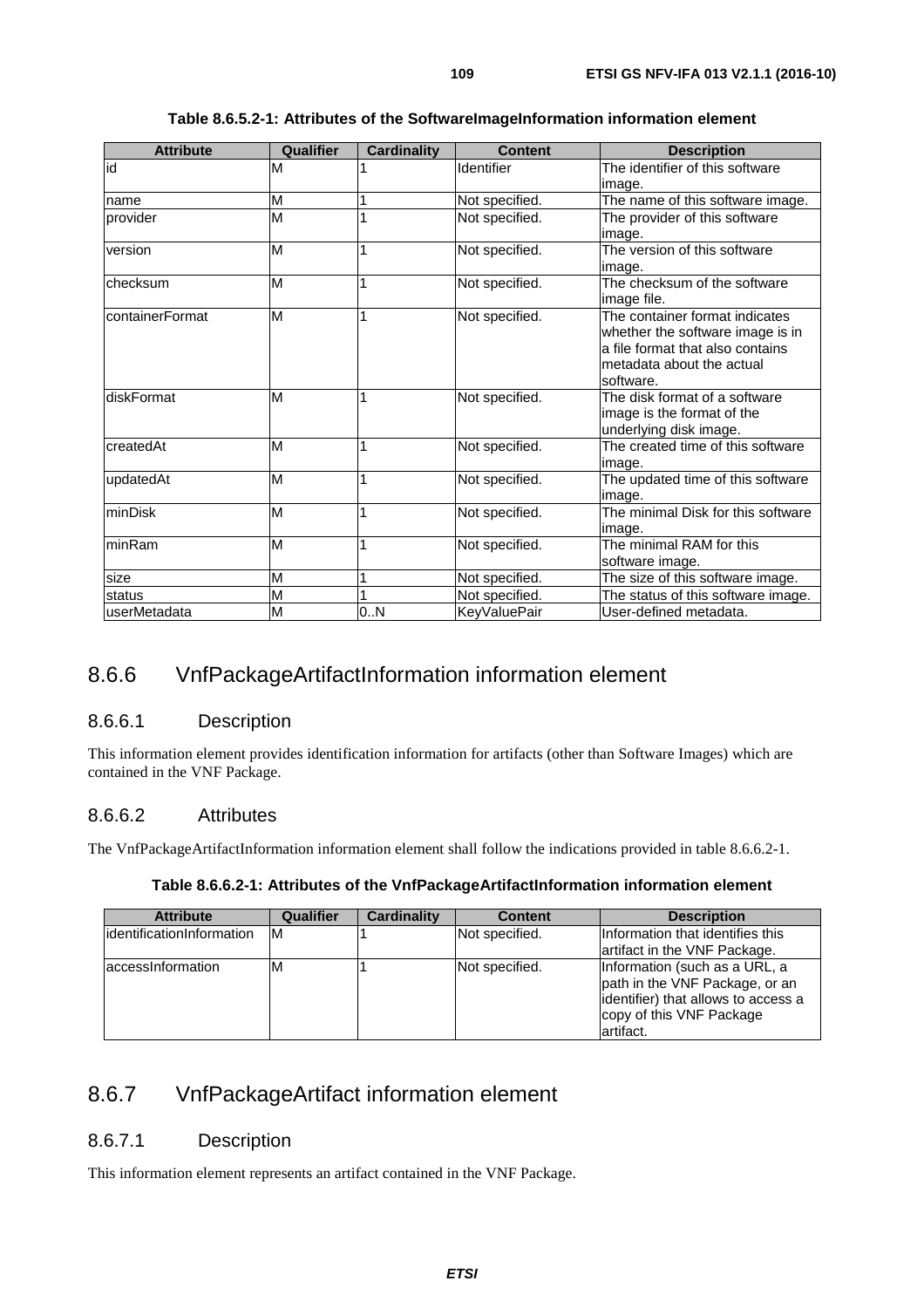#### 8.6.7.2 Attributes

The VnfPackageArtifact information element shall follow the indications provided in table 8.6.7.2-1.

| Table 8.6.7.2-1: Attributes of the VnfPackageArtifact information element |
|---------------------------------------------------------------------------|
|                                                                           |

| <b>Attribute</b>   | Qualifier | <b>Cardinality</b> | <b>Content</b> | <b>Description</b>                                                                 |
|--------------------|-----------|--------------------|----------------|------------------------------------------------------------------------------------|
| laccessinformation | ıΜ        |                    | Not specified. | The access information that was<br>lpassed to fetch the artifact.                  |
| Imetadata          | ıΜ        |                    | Not specified. | The metadata of the artifact such<br>as Content type, size, creation<br>date, etc. |
| artifact           | ιM        |                    | Binarv         | The actual artifact.                                                               |

#### 8.6.8 VnfPackageOnBoardingNotification

#### 8.6.8.1 Description

This notification indicates the on-boarding of a VNF Package. Support of this notification is mandatory.

#### 8.6.8.2 Trigger Conditions

• New VNF Package on-boarded.

#### 8.6.8.3 Attributes

The attributes of the VnfPackageOnBoardingNotification shall follow the indications provided in table 8.6.8.3-1.

| Table 8.6.8.3-1: Attributes of the VnfPackageOnBoardingNotification |  |  |  |  |  |
|---------------------------------------------------------------------|--|--|--|--|--|
|---------------------------------------------------------------------|--|--|--|--|--|

| <b>Attribute</b>                                                                                             | Qualifier | <b>Cardinality</b> | <b>Content</b>    | <b>Description</b>                  |  |
|--------------------------------------------------------------------------------------------------------------|-----------|--------------------|-------------------|-------------------------------------|--|
| onboardedVnfPkgInfold                                                                                        | M         |                    | <b>Identifier</b> | Identifier of information held by   |  |
|                                                                                                              |           |                    |                   | the NFVO about the specific on-     |  |
|                                                                                                              |           |                    |                   | boarded VNF Package. This           |  |
|                                                                                                              |           |                    |                   | identifier was allocated by the     |  |
|                                                                                                              |           |                    |                   | NFVO.                               |  |
| vnfdld                                                                                                       | M         |                    | <b>Identifier</b> | Ildentifier that identifies the VNF |  |
|                                                                                                              |           |                    |                   | Package. See note.                  |  |
| NOTE:<br>This identifier, which is managed by the VNF provider, identifies the VNF Package and the VNFD in a |           |                    |                   |                                     |  |
| globally unique way. See ETSI GS NFV-IFA 011 [2], clause 7.1.2.2. This information is copied from the        |           |                    |                   |                                     |  |
| VNFD of the on-boarded VNF Package.                                                                          |           |                    |                   |                                     |  |

#### 8.6.9 VnfPackageChangeNotification

#### 8.6.9.1 Description

This notification indicates a change of status in a VNF Package. Only changes in operational state and deletion pending attribute will be reported, change in usage state is not reported.

Support of this notification is mandatory.

#### 8.6.9.2 Trigger Conditions

- Change of the status (operational state and deletion pending) of an on-boarded VNF Package.
- Deletion of an on-boarded VNF Package.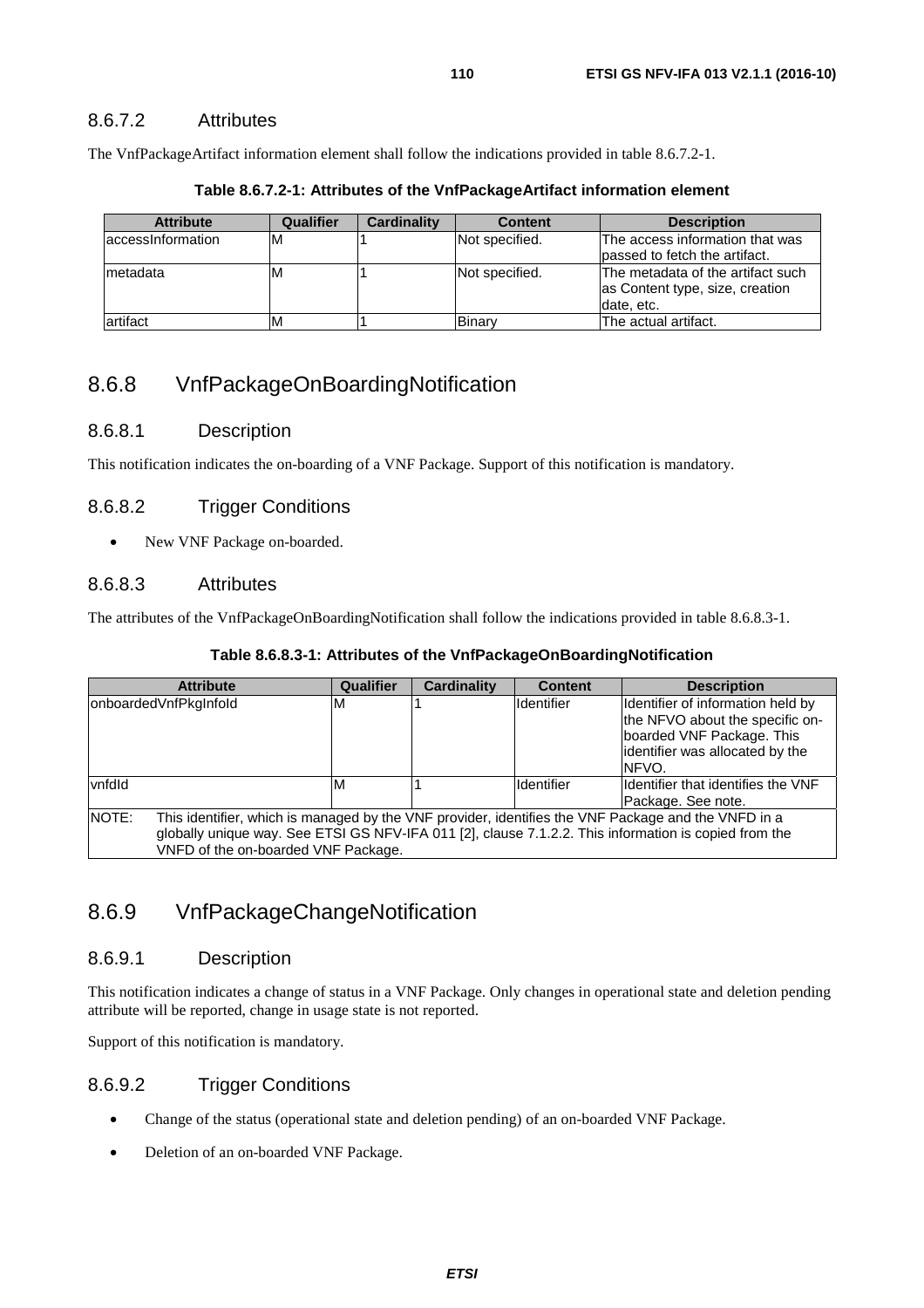#### 8.6.9.3 Attributes

The attributes of the VnfPackageChangeNotification shall follow the indications provided in table 8.6.9.3-1.

| <b>Attribute</b>                    | Qualifier                                                                                                                                                                                                    | <b>Cardinality</b> | <b>Content</b>    | <b>Description</b>                                    |  |  |
|-------------------------------------|--------------------------------------------------------------------------------------------------------------------------------------------------------------------------------------------------------------|--------------------|-------------------|-------------------------------------------------------|--|--|
| onboardedVnfPkgInfold               | М                                                                                                                                                                                                            |                    | Identifier        | Identifier of information held                        |  |  |
|                                     |                                                                                                                                                                                                              |                    |                   | by the NFVO about the                                 |  |  |
|                                     |                                                                                                                                                                                                              |                    |                   | specific on-boarded VNF                               |  |  |
|                                     |                                                                                                                                                                                                              |                    |                   | Package. This identifier was                          |  |  |
|                                     |                                                                                                                                                                                                              |                    |                   | allocated by the NFVO.                                |  |  |
| vnfdld                              | M                                                                                                                                                                                                            |                    | Identifier        | Identifier that identifies the                        |  |  |
|                                     |                                                                                                                                                                                                              |                    |                   | VNF Package. See note.                                |  |  |
| changeType                          | M                                                                                                                                                                                                            |                    | Enum              | It categorizes the type of                            |  |  |
|                                     |                                                                                                                                                                                                              |                    |                   | change. Possible values can                           |  |  |
|                                     |                                                                                                                                                                                                              |                    |                   | be change of operational state                        |  |  |
|                                     |                                                                                                                                                                                                              |                    |                   | of an on-boarded VNF                                  |  |  |
|                                     |                                                                                                                                                                                                              |                    |                   | Package, VNF Package in                               |  |  |
|                                     |                                                                                                                                                                                                              |                    |                   | deletion pending, and deletion                        |  |  |
|                                     |                                                                                                                                                                                                              |                    |                   | of a VNF Package.                                     |  |  |
| operationalState                    | м                                                                                                                                                                                                            | 0.1                | OperationalState: | New operational state of the                          |  |  |
|                                     |                                                                                                                                                                                                              |                    | Enum { Enabled,   | VNF Package.                                          |  |  |
|                                     |                                                                                                                                                                                                              |                    | Disabled }        | Only present when                                     |  |  |
|                                     |                                                                                                                                                                                                              |                    |                   | changeType is change of                               |  |  |
|                                     |                                                                                                                                                                                                              |                    |                   | operational state.                                    |  |  |
| deletionPending                     | M                                                                                                                                                                                                            | 0.1                | Boolean           | Indicates if the deletion                             |  |  |
|                                     |                                                                                                                                                                                                              |                    |                   | instance of the VNF Package                           |  |  |
|                                     |                                                                                                                                                                                                              |                    |                   | has been requested but the                            |  |  |
|                                     |                                                                                                                                                                                                              |                    |                   | VNF Package still being used<br>by instantiated VNFs. |  |  |
|                                     |                                                                                                                                                                                                              |                    |                   | Only present when                                     |  |  |
|                                     |                                                                                                                                                                                                              |                    |                   | changeType is VNF Package                             |  |  |
|                                     |                                                                                                                                                                                                              |                    |                   | in deletion pending.                                  |  |  |
| NOTE:                               |                                                                                                                                                                                                              |                    |                   |                                                       |  |  |
|                                     | This identifier, which is managed by the VNF provider, identifies the VNF Package and the VNFD in a<br>globally unique way. See ETSI GS NFV-IFA 011 [2], clause 7.1.2.2. This information is copied from the |                    |                   |                                                       |  |  |
| VNFD of the on-boarded VNF Package. |                                                                                                                                                                                                              |                    |                   |                                                       |  |  |
|                                     |                                                                                                                                                                                                              |                    |                   |                                                       |  |  |

#### **Table 8.6.9.3-1: Attributes of the VnfPackageChangeNotification**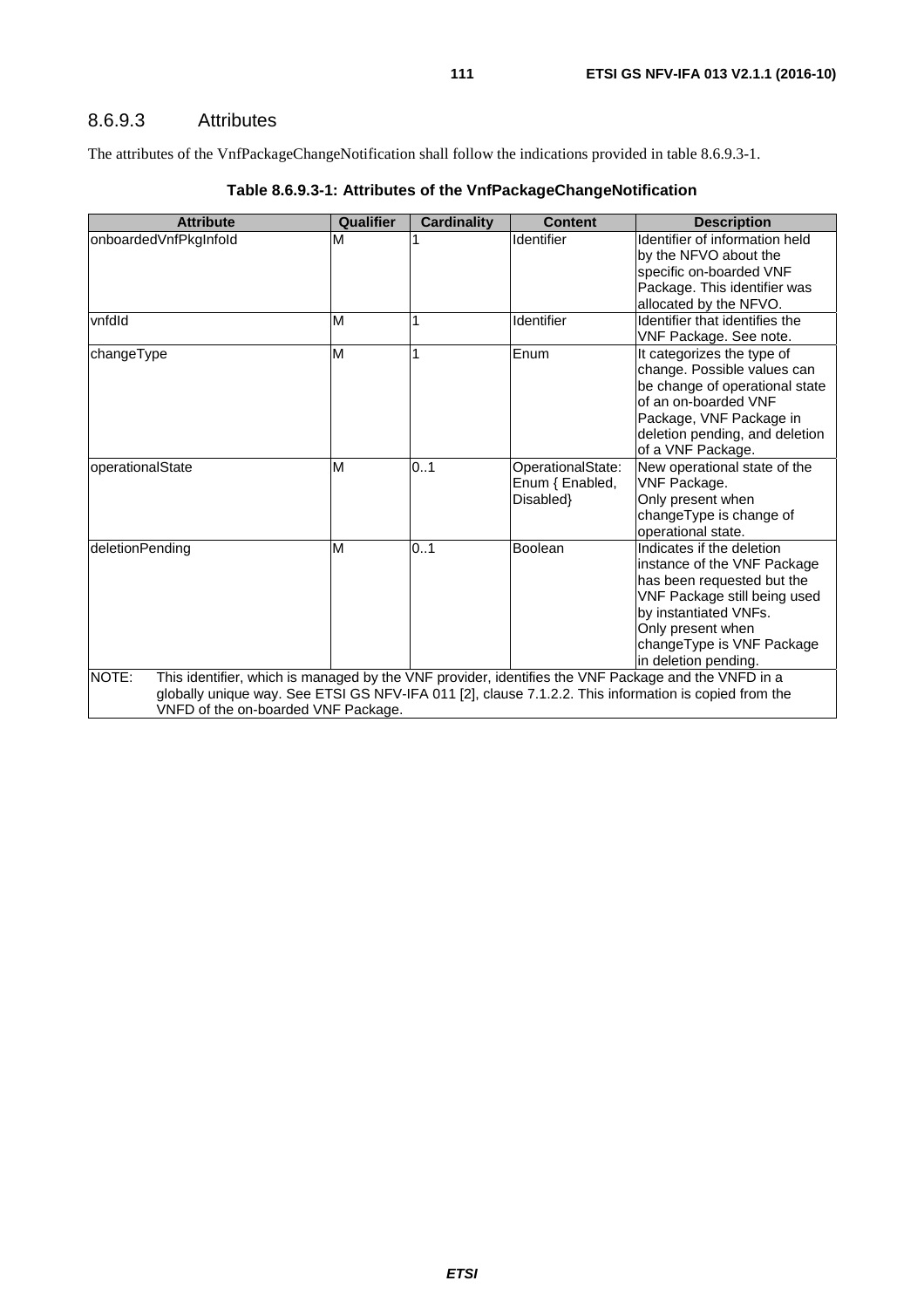## Annex A (informative): Principles related to VNF lifecycle management and NS lifecycle management

The following bullets list the main principles related to VNF lifecycle management and NS lifecycle management:

- 1) **Principle #1** The VNFM offers a layer of decoupling for VNFs:
	- VNF lifecycle management is handled by the VNFM corresponding to a given VNF.
	- The VNF can be modified without a call though the VNF lifecycle management interface, for instance in reaction to some alarms/metrics resulting in a scaling. So the FBs using the service of the VNF lifecycle management interface, like NFVO, should expect that some changes are possible for a given VNF. These changes are communicated through notifications.
	- This does not prevent NFVO from being able to send VNF lifecycle management operations to the VNFM.
- 2) **Principle #2** The NFVO offers a layer of decoupling for NSs:
	- NS lifecycle management is handled by the NFVO corresponding to a given NS.
	- The NS can be modified without a request from the OSS/BSS through the NS lifecycle management interface, either because of a VNF change or because the NFVO has reacted to some event and decided to change something in the NS or in a VNF that is part of an NS. So the OSS/BSS should expect that some changes in the NS (and the VNFs that are part of it) are possible. These changes are communicated through notifications.
	- This does not prevent OSS/BSS from being able to send directly NS lifecycle management operations to the NFVO.

#### 3) **Principle #3**

With respect to the Os-Ma-Nfvo reference point, any interaction concerning a VNF is associated with at least one NS instance.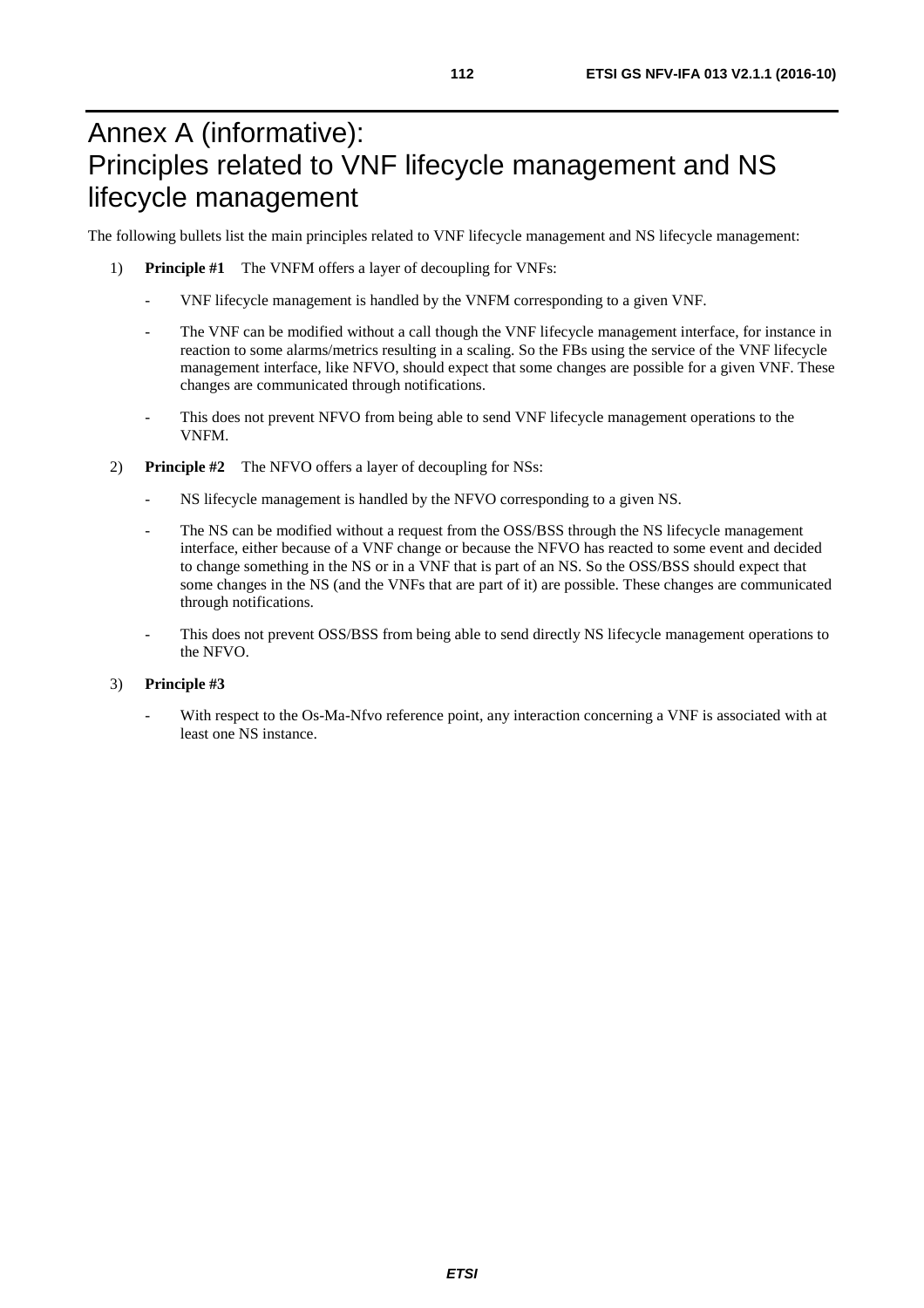## Annex B (informative): Use cases for VNF reuse and referencing in NSs

## B.1 Re-use of VNFs from a terminated NS

In this use case, the consumer (OSS/BSS FB) requests that the provider (NFVO) terminate a given NS instance, and the NFVO retains some of the VNF instances for use in future NS instances (in NS instantiate and/or NS update).

NOTE: The OSS/BSS FB can instruct the NFVO to retain VNF instances by adding the VNF instances in another NS (e.g. a VNF Pool NS).

Some additional points to consider with regard to the reuse of VNF instances:

- At the time the NS instance is terminated, the consumer may not know what specific NS instances are to use the retained VNF instances but only that the VNF instances should be retained. The VNF instances to be retained need to be part of another NS instance (e.g. a VNF Pool NS) before terminating the NS instance to which those VNFs belong.
- The retained VNF instances are of various types, could be a relative large number (consider an NS type such a virtual CDN) and may be reused in multiple NS instances (which may not even be of the same type as the original NS).
- A retained VNF instance may need to be updated before being used in a new NS instance.
- Some reasons for VNF instance retention:
	- The particular type of VNF may take some "cost" (e.g. time) to instantiate and it is easier to retain the VNF instances for future use.
	- There is a known demand for a given type of VNF and it is easier to just retain the VNF instance rather than to terminate and wait for when it needs to be re-used (which might be immediately).
	- As part of some sort of NS instance migration, it may be necessary (or easier) to retain some of the VNF instances from the NS instance that is to be migrated.
	- The VNF instance is part of a leased network segment (allocated to a specific consumer) and whether to retain the VNF instance or not is basically a decision of the consumer.

### B.2 Creation of VNF instances in anticipation of future NS demand

Based on (for example, customer demand forecasts) VNF instances are created in advance for use in NS instances at some later point in time. This might be done because instances of the given type of VNF may take some time to instantiate and the OSS/BSS FB wants to ensure quick instantiation of the NS instances that use these VNF instances.

In a variation of this use case, the OSS/BSS FB may create VNF instances in advance for use in pre-ordered NS instances (for some future date by a customer). In this case, the OSS/BSS FB could first request instantiation of the required resources (e.g. VNF instances) in a context of a holding NS (e.g. a VNF Pool NS),, and then request the NS instance later when it is needed, with the knowledge that the required VNF instances (for example) are there and ready to be used immediately.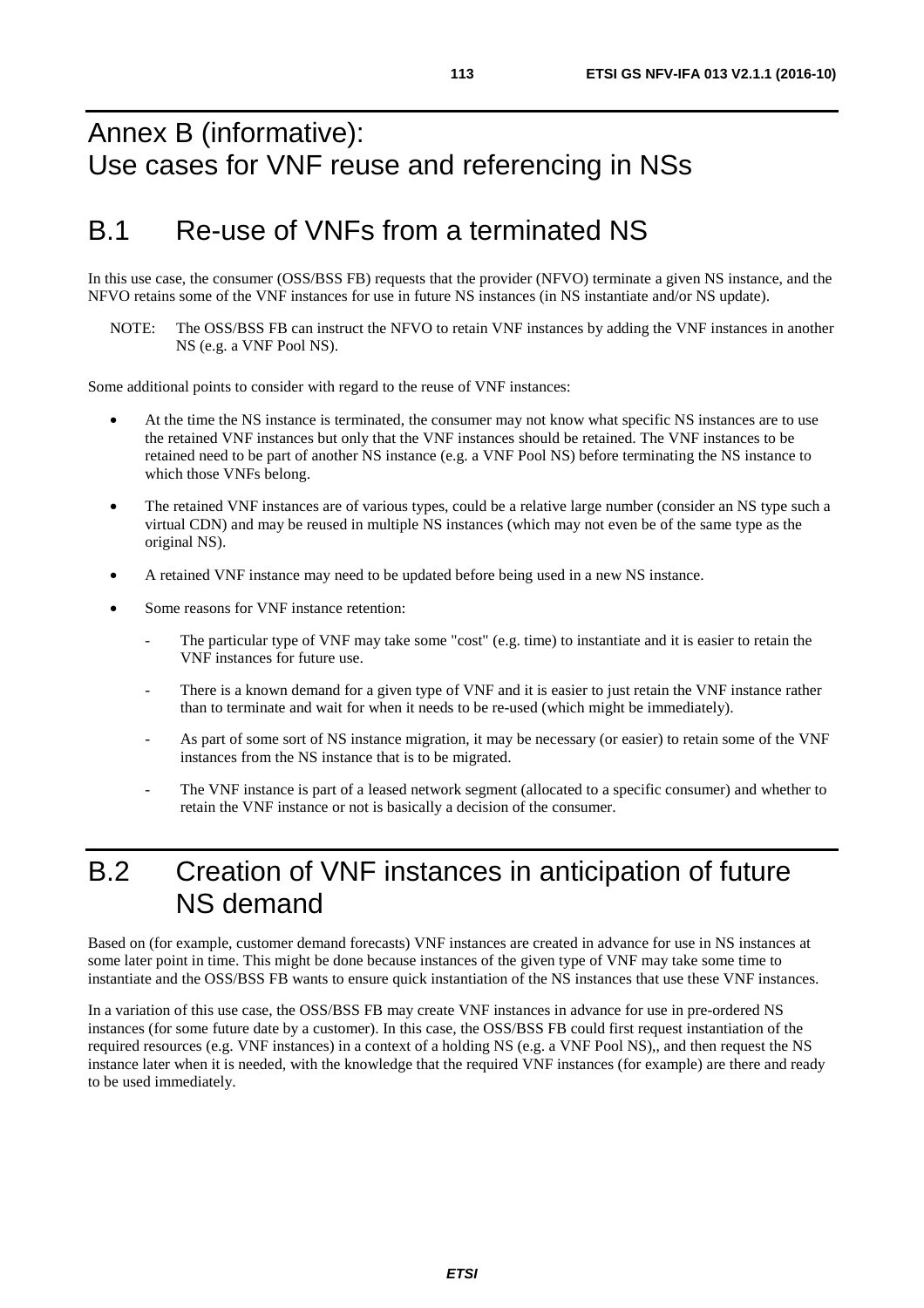From ETSI GS NFV-MAN 001 [[i.2\]](#page-13-0), clause 6.8, with regard to the "Reference to an existing VNF instance" information element:

• "List of references to existing VNF instances. This is required, for example, when the NS is being instantiated **bottom-up** wherein the members are already existing and need to be chained together."

It may be that VNF instances are created in advance for a given NS instance, with the knowledge that some of the VNF instances will take longer to create than others and that an immediate NS instantiate request will fail unless all the required VNF instances are instantiated beforehand.

## B.4 Shared VNF instances

Some VNF instances can be shared by several NS instances. In some cases, the OSS/BSS FB will indicate to the NFVO that a VNF instance (already being used by at least one NS instance) is be used in another NS instance.

A shared VNF instance may need to be updated before it is reused in another NS instance.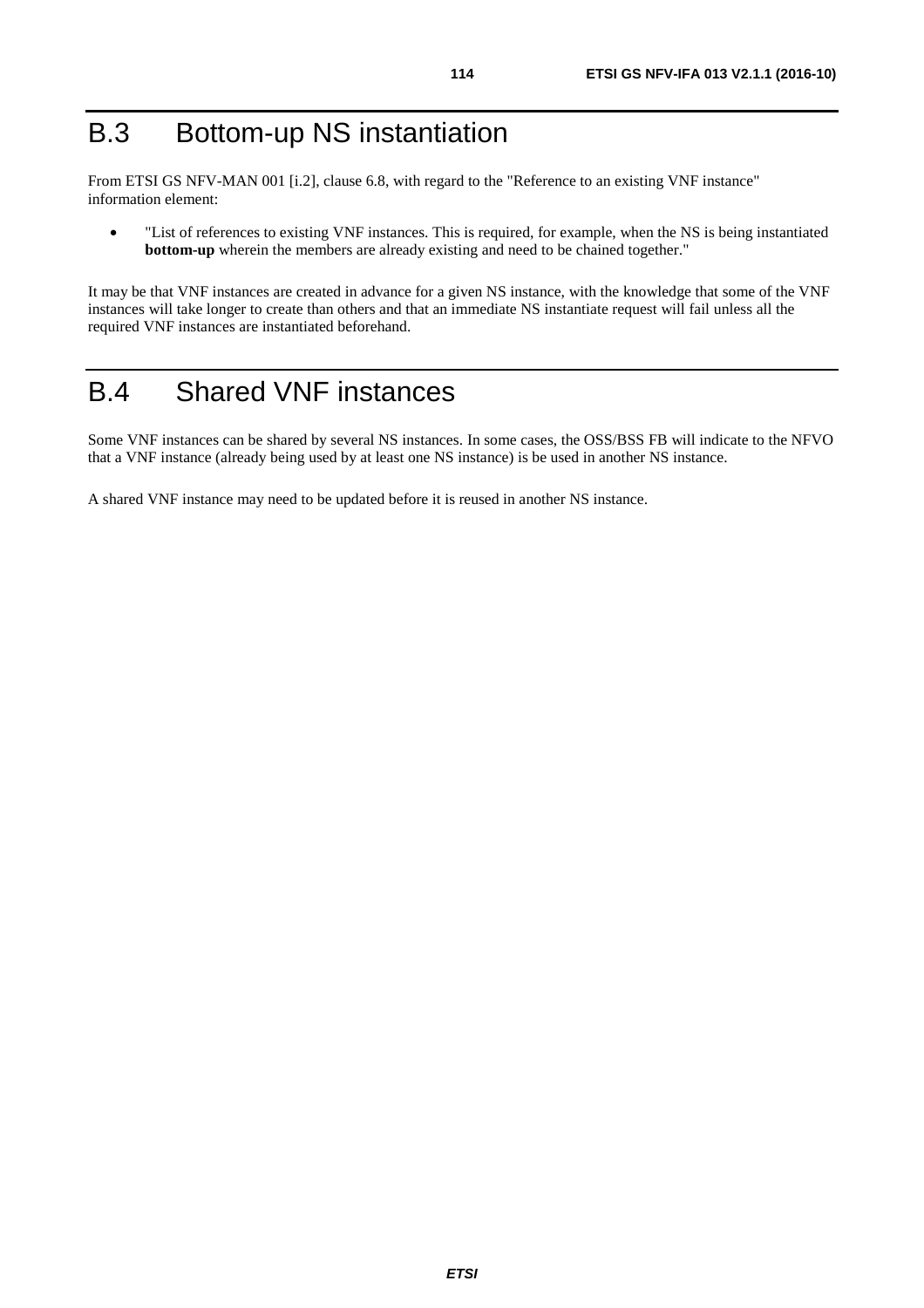## Annex C (informative): Message flows for supporting use cases with fine grained NS lifecycle management

## C.1 Introduction

The present section describes how the use cases presented in Annex B can be supported by fine-grain control over VNF instances in NS lifecycle management operations.

The approach uses the basic NS lifecycle management operations and within the NS lifecycle management operations additional attributes are created to support the fine grained VNF lifecycle management tasks.

Table C.1-1 provides the mapping of all identified use cases and proposed solutions.

| <b>Existing Use Cases in annex B</b>                                       | Solutions in annex C                 |
|----------------------------------------------------------------------------|--------------------------------------|
| Clause B.1 Re-use of VNF instances                                         | "Terminating an NS with retained VNF |
| from a terminated NS                                                       | instance(s)"                         |
| Clause B.2 Creation of VNF instances                                       | "VNF pool creation"                  |
| in anticipation of future NS demand                                        |                                      |
| Clause B.4 Shared VNF instances                                            | Terminating an NS with retained VNF  |
|                                                                            | instance(s)" (steps 1a, 1b and 2)    |
|                                                                            | land                                 |
|                                                                            | "New NS with existing VNF            |
|                                                                            | instance(s)"                         |
| Clause B.3 Bottom-up NS instantiation  "VNF pool creation" (steps 6 and 7) |                                      |

#### **Table C.1-1**

# C.2 New NS with VNF pools

A VNF pool NS can be utilized for the use case of creation of VNF instances in anticipation of future NS demand. (The associated use case is defined in clause B.2.)

The VNF Pool NS is just a normal NS which contains VNF instances and may not have any connectivity between the VNF instances. There are many ways how the VNF Pool NS can be "filled up" with VNF instances. VNFs can be instantiated when an NS is instantiated or OSS/BSS can add VNF instances to the NS instance by the Update NS operation or OSS/BSS can associates existing VNF instances to the NS with the Update NS operation.

Figure C.2-1 shows the flow how a VNF pool NS can be created.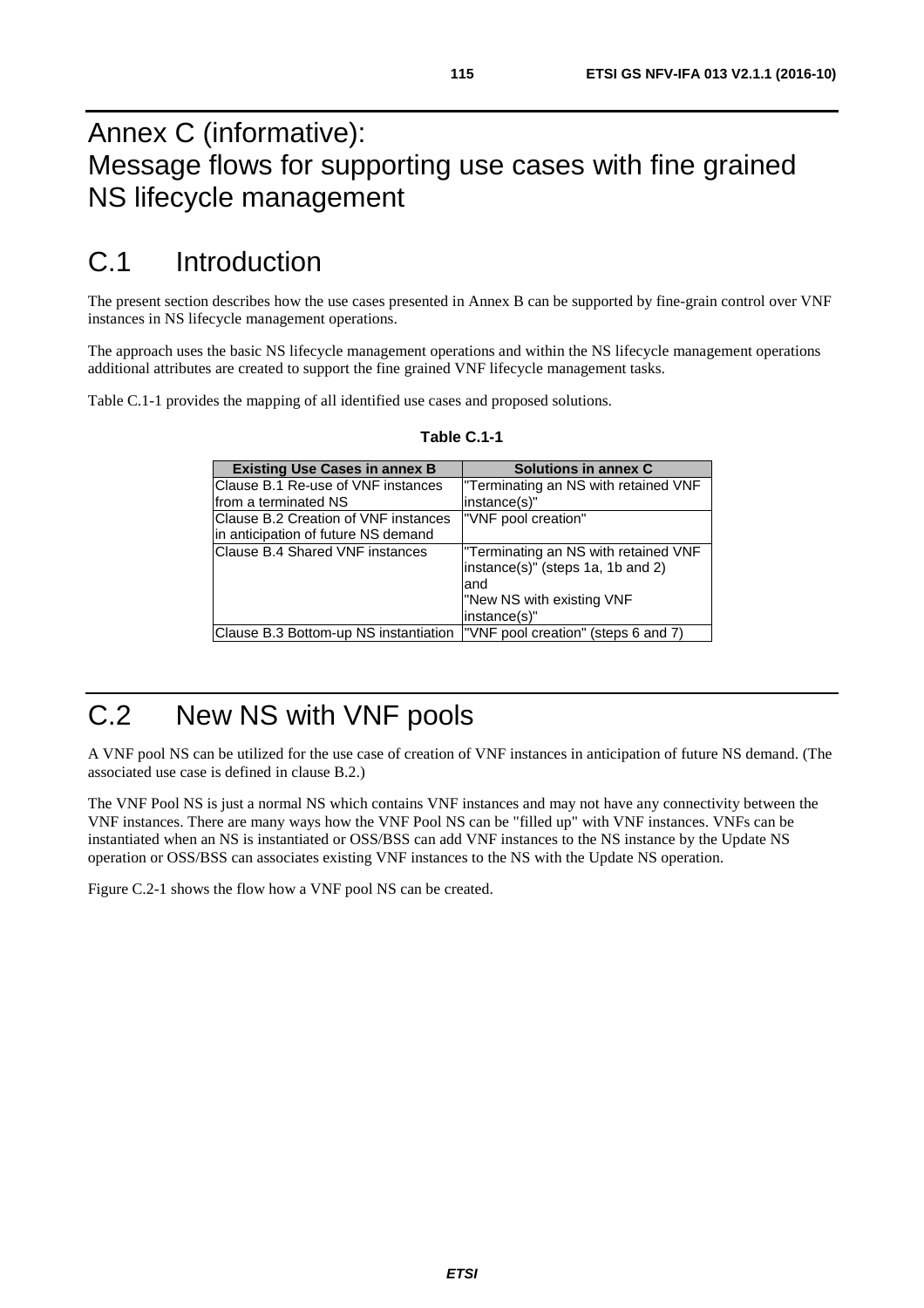**opt**  $\overline{\smash{\big)}\,}$  [ operator decided to perform "bottom-up" operations ] **opt**  $\left\{\n \begin{array}{c}\n \text{NSD} \\
\text{contain VnfProfile(s) with non-zero number of instances}\n \end{array}\n\right\}$ OSS/BSS NFVO VNFM **ref** 1. Create NSD for "VNF Pool" NS 4. Instantiate NS (<attributes>) **loop** | [for each VnfProfile in NSD] **opt**  $\sqrt{ }$  [ "new" VNF instance ] 6a. Update NS (NS instance  $\pm$  "VNF pool", operation = "instantiateVNF", <attributes>) 2. On-board NSD (<attributes>) **loop**  $\int$  | for each "missing" VNF instance of this VnfProfile ] **ref**  $\begin{matrix} \end{matrix}$  **ref**  $\begin{matrix} \end{matrix}$  **f**  $\begin{matrix} 5 \end{matrix}$ . Instantiate VNF VIM **loop**  $\frac{1}{\sqrt{2}}$  [ for each VNF instance in the attributes of UpdateNS operation ] **ref**  $\begin{matrix} \end{matrix}$  6b. Instantiate VNF **opt**  $\left| \right|$  [ "existing" VNF instance ] 7a. Update NS (NS instance  $_F$  "VNF pool", operation = "add", <attributes>) **loop**  $\bigvee$  [ for each VNF instance in the attributes of UpdateNS operation ] **ref** 7b. Associate VNF instance with "VNF pool" NS instance 3. Create NS (<attributes>)

#### **Figure C.2-1: VNF Pool NS creation**

- 1) As a pre-requisite for instantiation of a NS, the corresponding NSD has to be created.
- 2) The NSD is on-boarded to the NFVO. It is assumed that all VNF Packages who's VNFDs are referred in the NSD have already been on-boarded to the NFVO.
- 3) The OSS/BSS issues the Create NS operation to the NFVO.
- 4) The OSS/BSS issues the Instantiate NS operation to the NFVO.
- 5) If the NSD contains VNF Profiles with a non-zero number of VNF instances to be instantiated in the NS, then the NFVO performs the instantiation procedure for each VNF that requires instantiation.
- 6) When the NS is instantiated and an NS instance ID is available, the OSS/BSS may request additional VNF instances to be added to the "VNF pool" NS instance either by instantiating them (steps 6a and 6b) or by associating the existing VNF instances with the "VNF pool" NS instance (steps 7a and 7b). This allows the operator to perform a "bottom-up" NS instantiation - complete (if no VNF instances were instantiated in step 5, according to the numbers in the NSD) or partial (in addition to those VNF instances that were instantiated in step 5).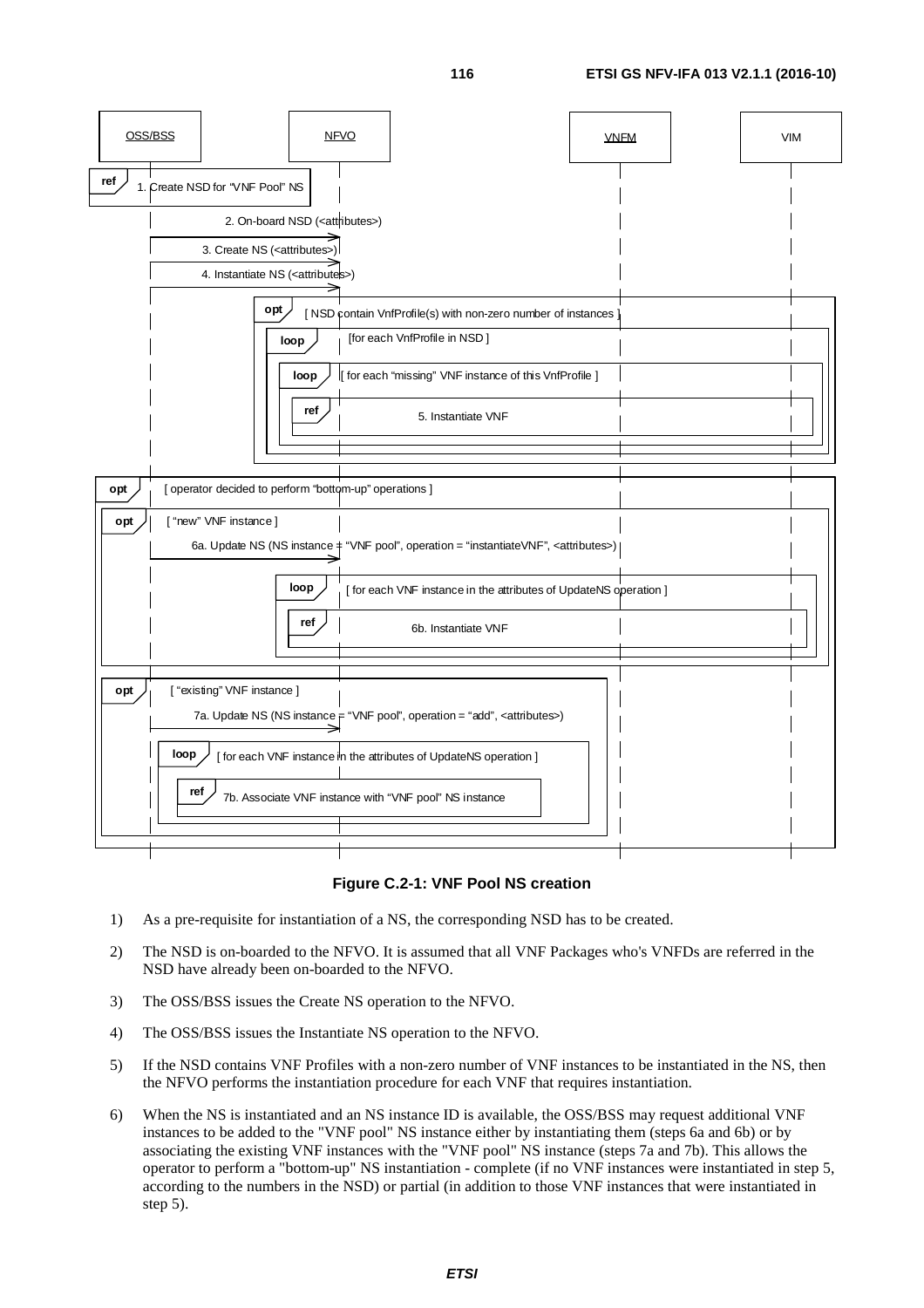- 6a) In this operation the OSS/BSS tells what new VNF instances should be added to the "VNF pool" NS instance.
- 6b) The NFVO performs the VNF instantiation(s) according to the request received from the OSS/BSS.
- 7a) In this operation the OSS/BSS tells what existing VNF instances(e.g. those that are associated with other NS instances) should be added (or possibly removed) to (from) the "VNF pool" NS instance.
- 7b) The NFVO associates the VNF instance to the "VNF Pool" NS instance according to the request received from the OSS/BSS.

## C.3 New NS utilizing VNF instances from a VNF pool NS

In this clause the flow is described how an NS can be built up from existing VNF instances.

The sequence diagram of the case is shown in figure C.3-1.



**Figure C.3-1: Creating NS with existing VNF instance(s)** 

- 0) It is assumed, that there is already an existing "VNF pool" NS instance with some VNF instances in it (see "VNF Pool Creation" use case for details). It is also assumed, that the NSD of a "real" NS has been created and on-boarded to the NFVO.
- 1) The OSS/BSS requests the creation of an NS instance for the "real" network service.
- 2) The OSS/BSS requests the instantiation of the NS. As part of the Instantiate NS operation the OSS/BSS can indicate the VNF instances (by listing their ids) to be used in the newly instantiated NS. These VNFs become shared between the "VNF Pool" NS and the "real" NS that is being instantiated.
- 3) The NFVO performs VNF instantiation procedure for each VNFs that is "missing" (does not have an already existing instance) according to the NSD of the NS.
- 4) The NFVO may need to request VNFM to reconfigure the "existing" VNF instances (e.g. those from the "VNF pool") according to the attributes of the NS lifecycle management operation.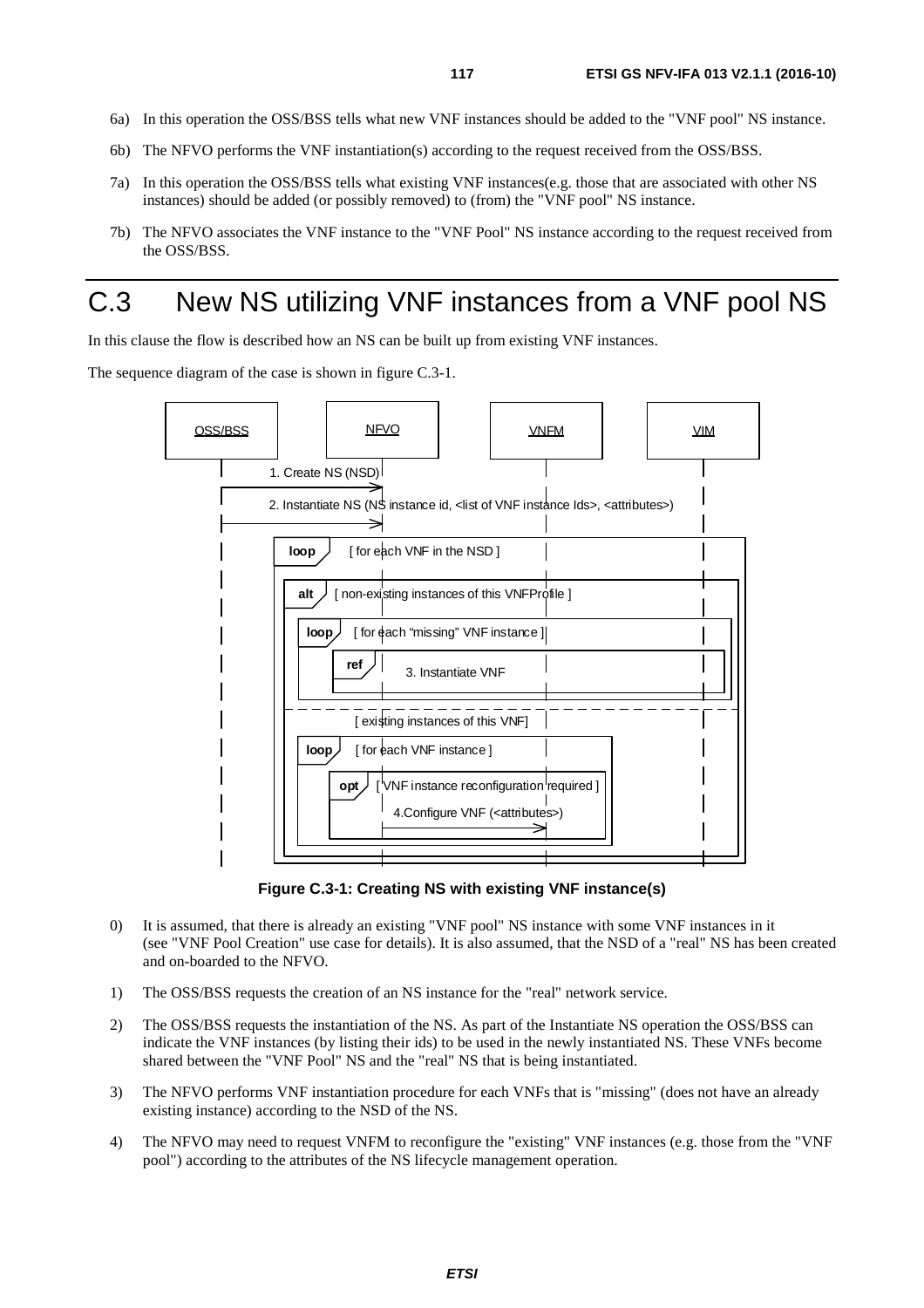## C.4 Terminating NS instance with retained VNF instances

In this scenario a NS is terminated, while certain VNF instances needs to be retained. The VNFs to be retained are added to the VNF Pool NS before the "normal" NS is terminated. The flow is described in figure C-4.1.



**Figure C.4-1: Terminating a NS with retained VNF instance(s)** 

- 0) It is assumed, that there is an existing instance of an NS.
- 1a) If operator decides to use an existing "VNF pool" NS instance to retain the VNF instances from the NS being terminated, then the OSS/BSS issues an Update NS operation indicating the NS instance Id to be the "VNF Pool" NS and the list of VNF Instance Ids (to be retained) that should be added to the "VNF Pool" NS. Based on operator's decision, there could be multiple "VNF pool" NS instances (e.g. one per VNF type or one per operator's intention) - in such cases, there will be a separate Update NS operation per "VNF pool" NS instance.
- 1b) The NFVO associates each VNF instance being retained to the "VNF Pool" NS instance, according to the Update NS operation.
- 2) If operator decides to use a new "VNF Pool" NS instance, then OSS/BSS needs to create one. In the Instantiate NS operation, OSS/BSS can provide the list of VNF instance Ids to be retained.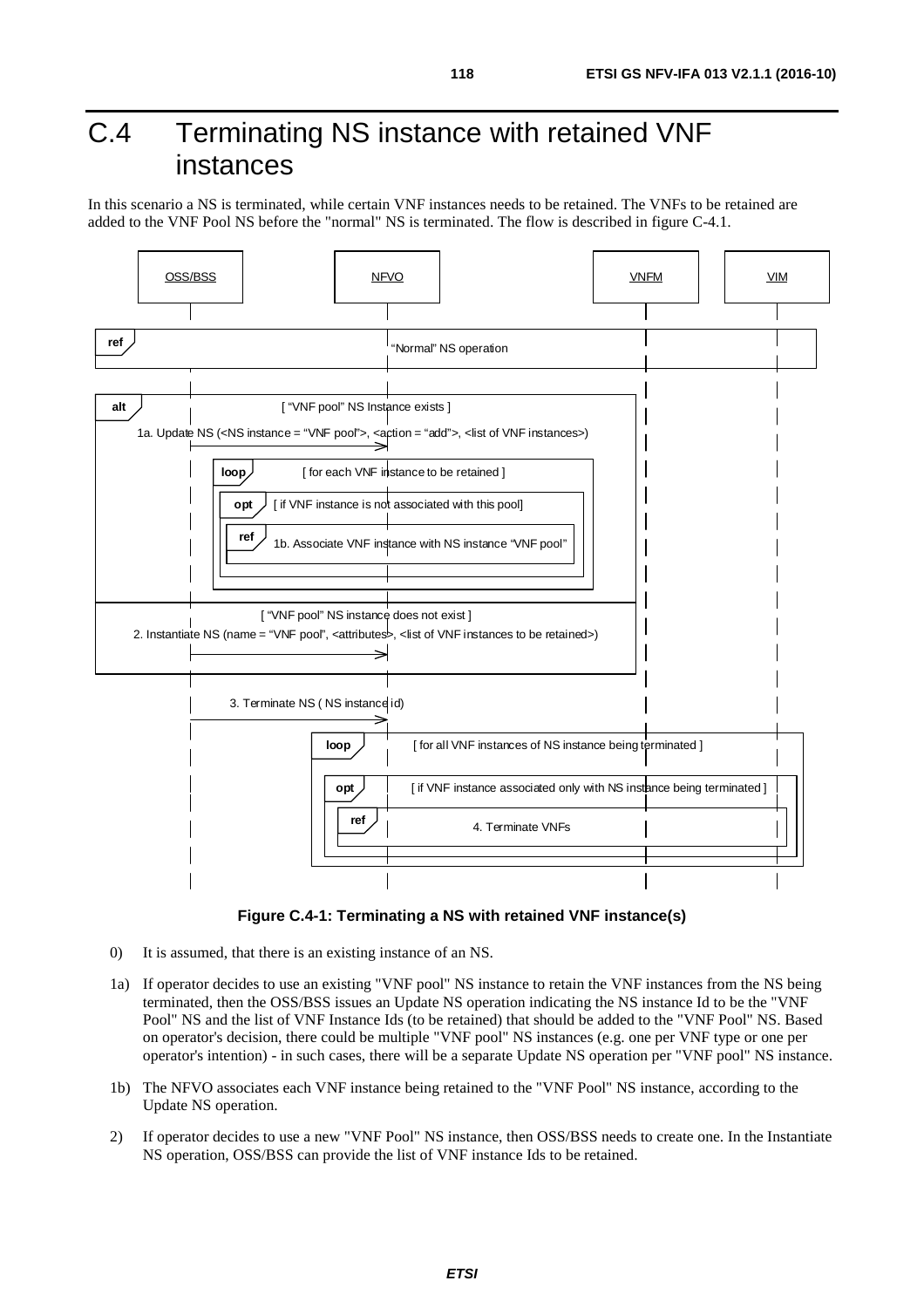- 3) OSS/BSS issues the Terminate NS operation indicating the NS instance Id to be terminated. The VNF instances being retained are already associated with more than one NS (the NS instance being terminated and "VNF pool" NS instance).
- 4) The NFVO terminates all those VNF instances associated only with the NS instance that is being terminated.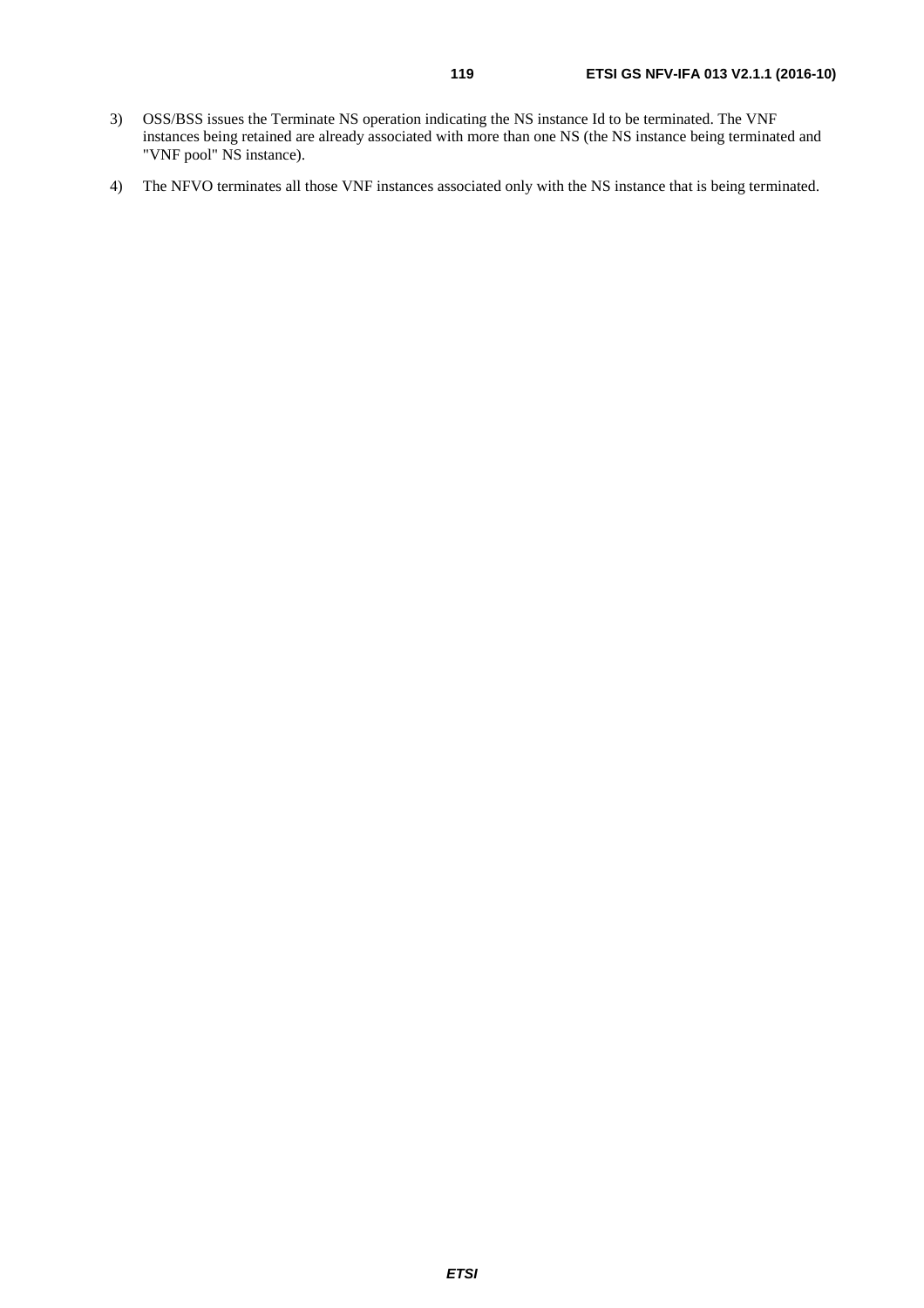### D.1 VNF Package state model

### D.1.1 Introduction

This annex proposes a state model for the use of the VNF Package by the NFVO.

All the steps before the on-boarding of the VNF Package are not part of this state model.

### D.1.2 State model

A given version of a VNF Package once on-boarded by the NFVO has 2 elementary states: operational state (Enabled/Disabled) and usage state (In use/Not in use) and a Deletion Pending state.

The state model, shown in figure D.1.2-1, applies to a given version of a VNF Package.



**Figure D.1.2-1: VNF Package state model** 

The query VNF Package operation is considered as available in all the states above.

### D.2 NSD state model

### D.2.1 Introduction

This annex proposes a state model for the use of the NSD by the NFVO.

All the steps before the on-boarding of the NSD are not part of this state model.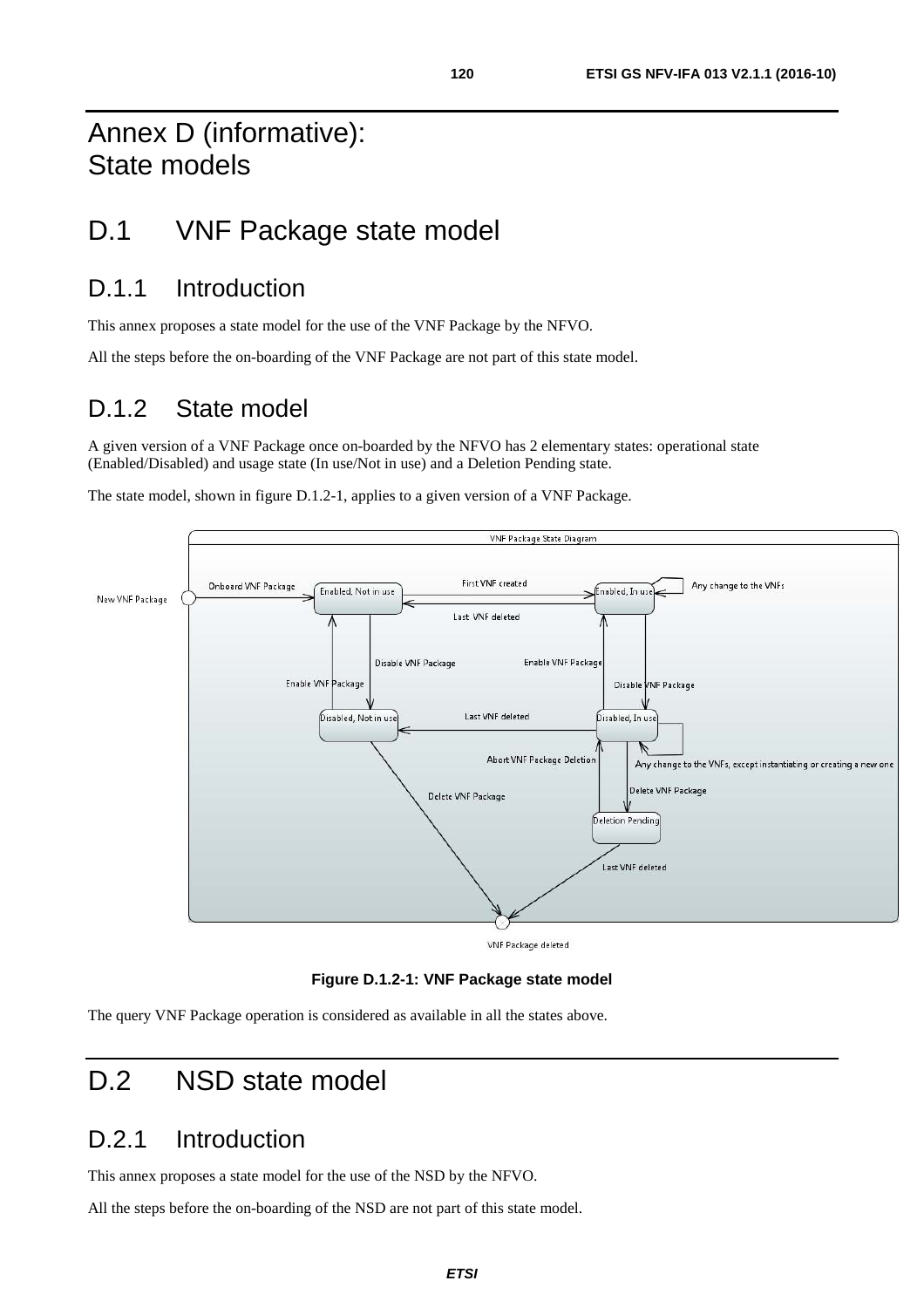### D.2.2 State model

A given version of an NSD once on-boarded by the NFVO has 2 elementary states: operational state (Enabled/Disabled) and usage state (In use/Not in use), and a Deletion Pending state.



The state model, shown in figure D.2.2-1, applies to a given version of an NSD.

**Figure D.2.2-1: NSD state model** 

The query NSD operation is considered as available in all the states above.

The update NSD will not change the state of the current version of the NSD and will create a new state diagram for the new version, starting in Enabled, Not in use state.

### D.3 NS state model

### D.3.1 Introduction

This annex proposes a state model for the NS instance in the NFVO.

All the steps before the initial Create NS are not part of this state model.

### D.3.2 State model

A given NS instance has 2 elementary state values in the NFVO: INSTANTIATED, NOT\_INSTANTIATED, INSTANTIATED.

The state model, shown in figure D.3.2-1, applies to a given NS instance.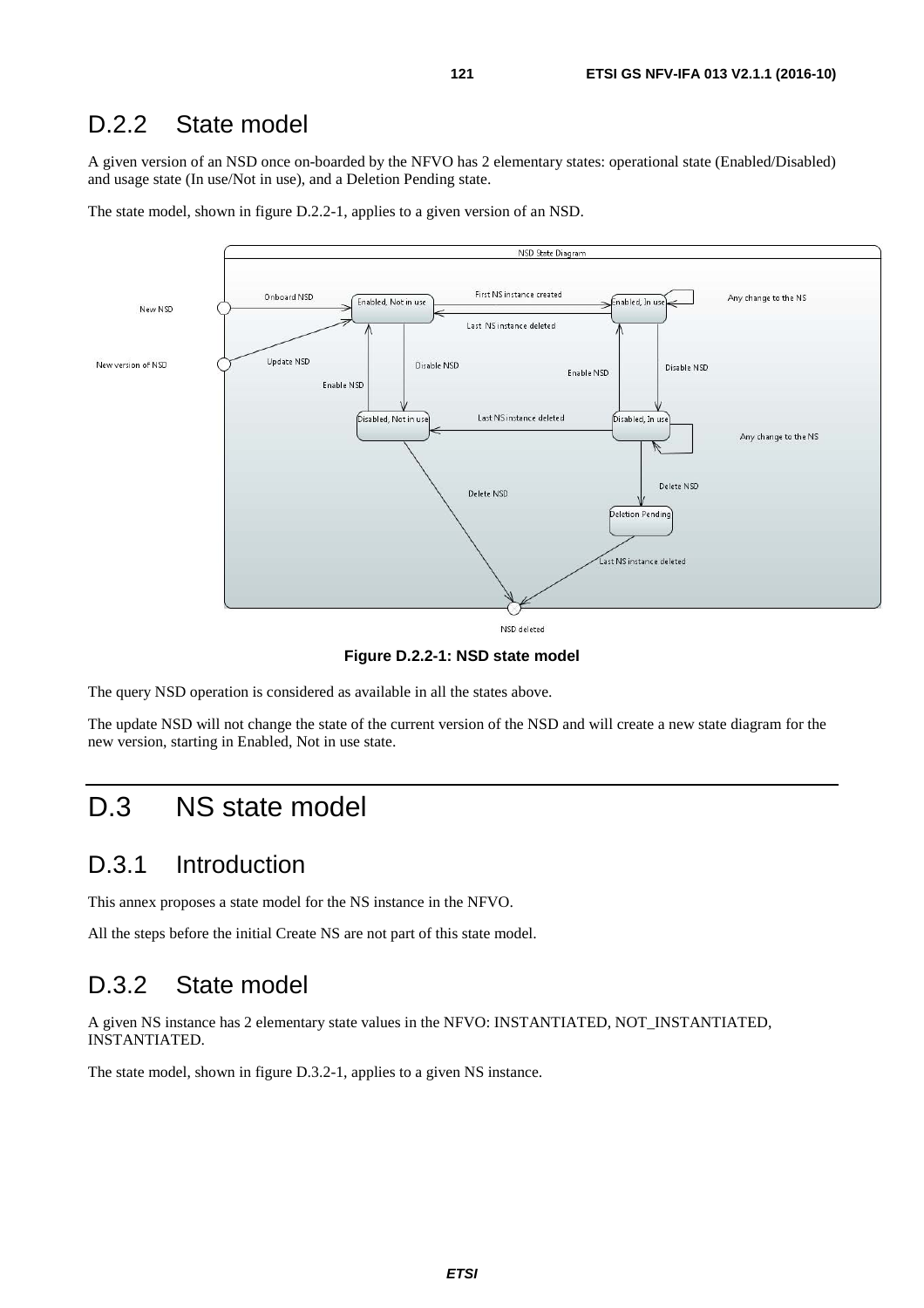

NS instance deleted

#### **Figure D.3.2-1: Network Service instance state model**

The query NS operation is considered as available in all the states above.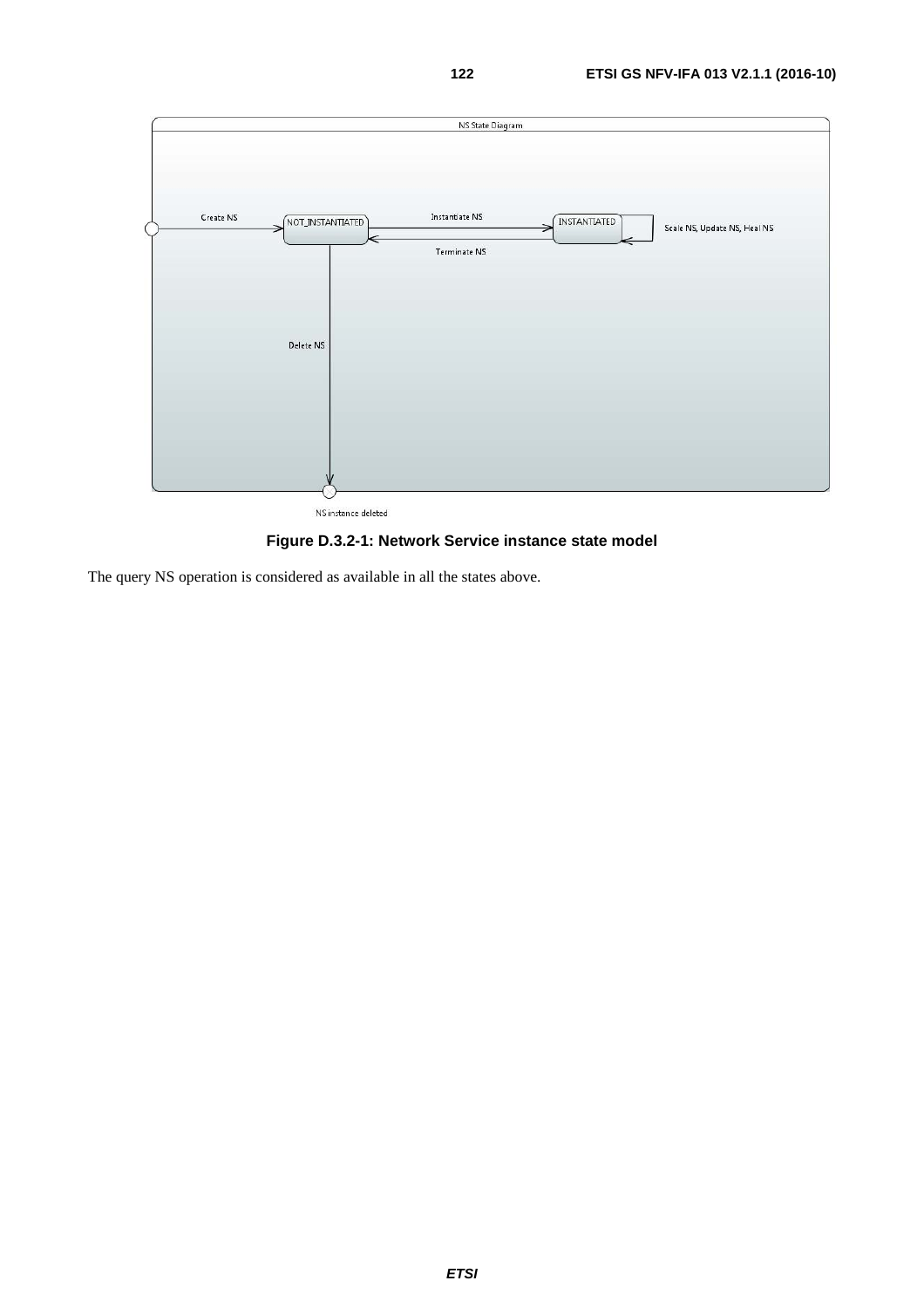## Annex E (informative): NS scaling

## E.1 Forms of NS scaling

The aim of NS scaling is to increase or decrease the capacity of a network Service instance. This can be achieved in various ways:

- Scaling a VNF instance: if a constituent VNF instance in the NS instance is not yet scaled to its limits. However it is also possible that either the VNF instance is already scaled to is limits or the VNF instance does not support scaling, then VNF scale cannot be used as part of NS scale operation.
- Changing the DF of a VNF instance. If a VNF is already scaled to its limits, then the next step of increasing the capacity of a VNF is to use the DF change (if there is a higher/lower capacity DF of the VNF). If the DF change of the VNF requires topology changes, NFVO can create/modify the required VLs. Also the VNF DF changes may require application level configuration task, which is done by the traditional management system therefore interaction with OSS/BSS orEM may be required.
- Adding/removing VNF instance(s) to/from the NS: In this scenario the capacity of the NS is changed by adding/removing VNF instance(s) to/from the NS instance. In this scenario the NFVO need to take care of creating the necessary links between the VNF instances according to the connectivity requirements defined in the NSD. This type of NS scaling may also require application level configuration task, which needs to be performed by the traiditional management system (by OSS/BSS or EM).
- Scaling to a new NS DF: In this scenario the NS DF is changed to a new one, which contains higher/lower capacities. The NFVO may requires instantiation/termination of VNF instances according to the NSD of the new NS DF.
- Scaling a nested NS: The capacity of an NS can also be changed by changing the capacity of a nested NS if the network service contains a nested network service.
- Scaling of a VL: It may also be necessary as part of the capacity change need of an NS to change the capacity of a VL in an NS. This may be achieved either by changing the properties of a VL or by adding/removing VL in an NS. The latter may require application level confiuration as well, therefore intercation with OSS/BSS may be required.

## E.2 NS scaling triggers

### E.2.1 NS auto-scale

In this case the NS scale decision is made at NFVO based on the information provided in the NSD. The main attributes to be used for the NS auto-scale functionality is the monitoring parameter and the indicators that are re-exposed in the Or-Vnfm reference point specified in the NSD and the associated auto-scale rule.

## E.2.2 NS scale triggered by OSS/BSS

In this case the NS scale operation is requested by OSS/BSS via the Os-Ma-nfvo reference point. OSS/BSS can specify what to scale by providing the scale rules to NFVO (similar to the auto-scale rules defined in the NSD. The OSS/BSS may also provide explicit guidance to the NFVO what to scale and in what way, i.e. the OSS/BSS may tell to NFVO to scale a specific VNF instance to a specific scale level.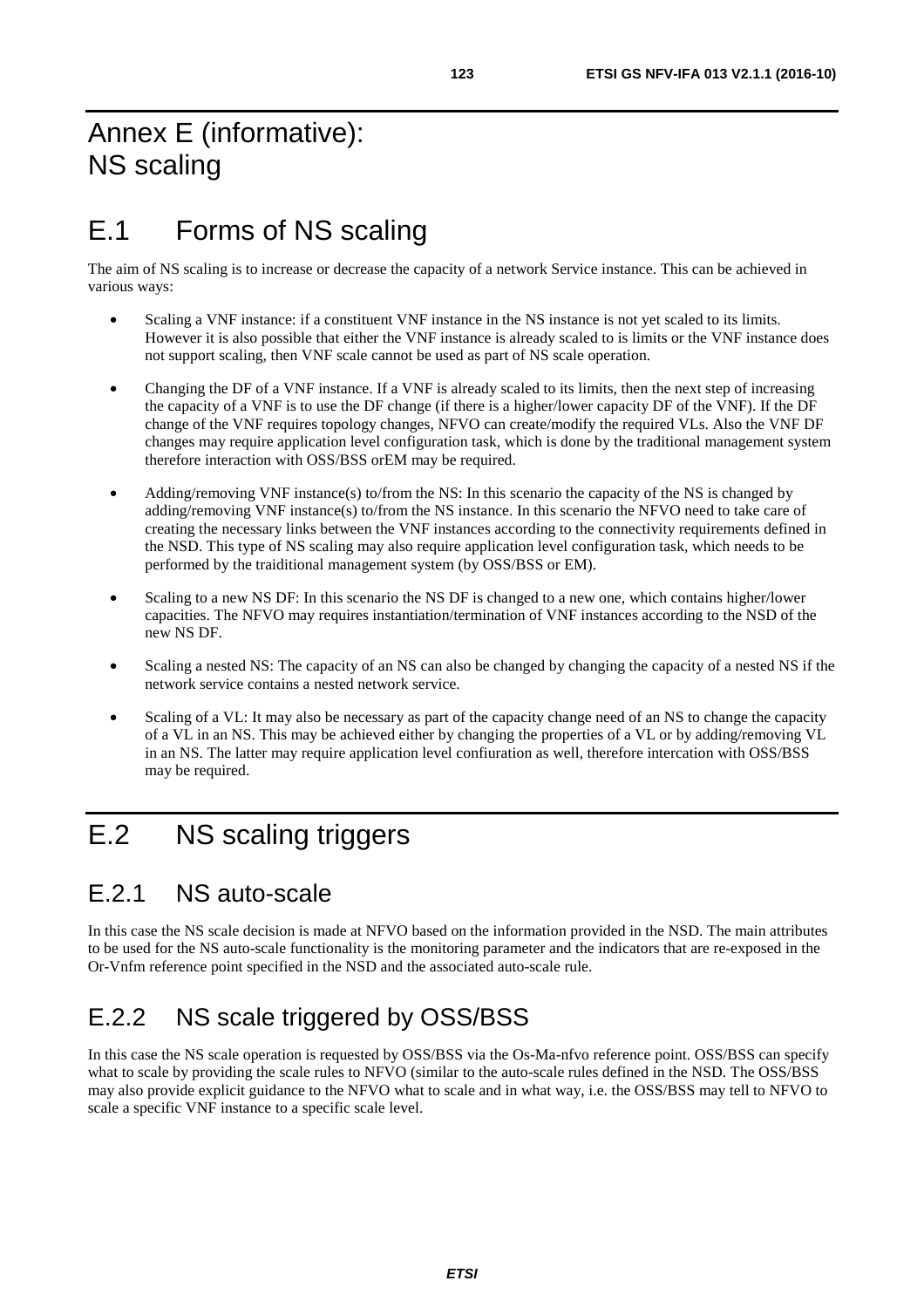The NS scale operates either within the boundaries of a network service DF as specified in the NSD or by changing the NS DF. The NS DF provides the minimum and maximum number of instances of each VNFs the NS is built upon. Each VNF in the NSD references to a specific VNF DF as specified in the VNFD.

As a consequence of the above an NS scale can operate via a VNF scale within the boundaries of a VNF DF as specified in the VNFD or by adding/removing VNF instances within the boundaries of a NS DF as specified in the NSD.

The capacity of an NS may be changed by changing or moving from one NS DF to another DF.

If an NS contains a nested NS, the change of the capacity can be achieved by scaling the nested NS.

## E.4 Input and tools for NS auto-scaling

### E.4.1 Monitoring parameter

Monitoring parameters are defined in NSD and may be used to trigger the necessary NS scaling actions at NFVO. Monitoring parameters can specify the values/threshold of a PM counter that is available at NFVO (e.g. derived from virtualised resource performance metrics) and the associated auto-scaling rules/policies.

### E.4.2 VNF indicator

VNF indicators are declared in the VNFD and are provided either by the VNF or by the EM managing the VNF. These VNF indicators are forwarded to the NFVO by the VNFM managing the VNFs. These VNF indicators may also be used by the NFVO for its NS auto-scale functionality.

### E.4.3 Auto-scale policies/rules

This should define the required scaling actions based on the monitoring parameters and/or VNF indicators. It should define in priority order e.g. what VNFs to scale or whether a VNF instance to be added or removed to the NS instance. In case of VNF scale it should specify also the Scale aspect of the VNF scale operation that can be used from NFVO towards the VNFM.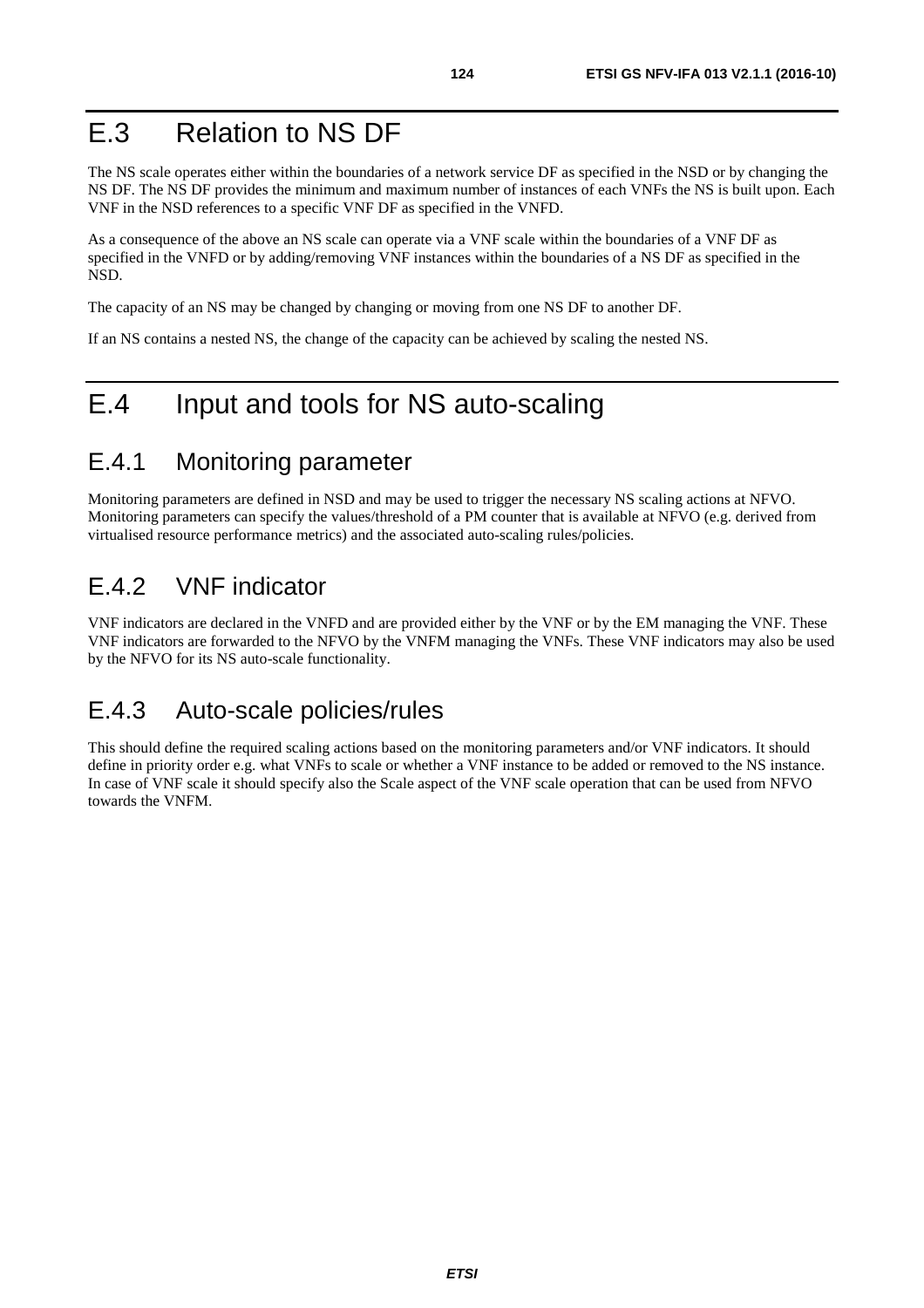## Annex F (informative): Authors & contributors

The following people have contributed to the present document*:* 

#### **Rapporteur**:

Marc Flauw, Hewlett Packard Enterprise

#### **Other contributors**:

- Anatoly Andrianov, Nokia Networks
- Feng Aijua, Huawei
- Andy Bennett, Cisco
- Gyula Bodog, Nokia Networks
- Michael Brenner, Alcatel-Lucent
- Yu Fang, Huawei
- Stephen Fratini, Ericsson LM
- Dmytro Gassanov, NetCracker
- Deepanshu Gautam, Huawei
- Xia Haitao, Huawei
- Gang He, China Unicom
- Drew Jordan, Sigma Systems
- Ashiq Khan, DOCOMO Communications Lab
- Michael Klotz, Deutsche Telekom AG
- Anton Korchak, NetCracker
- Keisuke Kuroki, KDDI Corporation
- Gerald Kunzmann, DOCOMO Communications Lab
- Tommy Lindgren, Ericsson
- Jie Miao, China Unicom
- Kazuaki Obana, DOCOMO Communications Lab
- Zhao Peng, China Mobile
- Janusz Pieczerak, ORANGE
- Uwe Rauschenbach, Nokia Networks
- Nicola Santinelli, TELECOM ITALIA
- Bertrand Souville, DOCOMO Communications Lab
- Junjie Tong, China Unicom
- Joan Triay, DOCOMO Communications Lab
- Xu Ruiyue, Huawei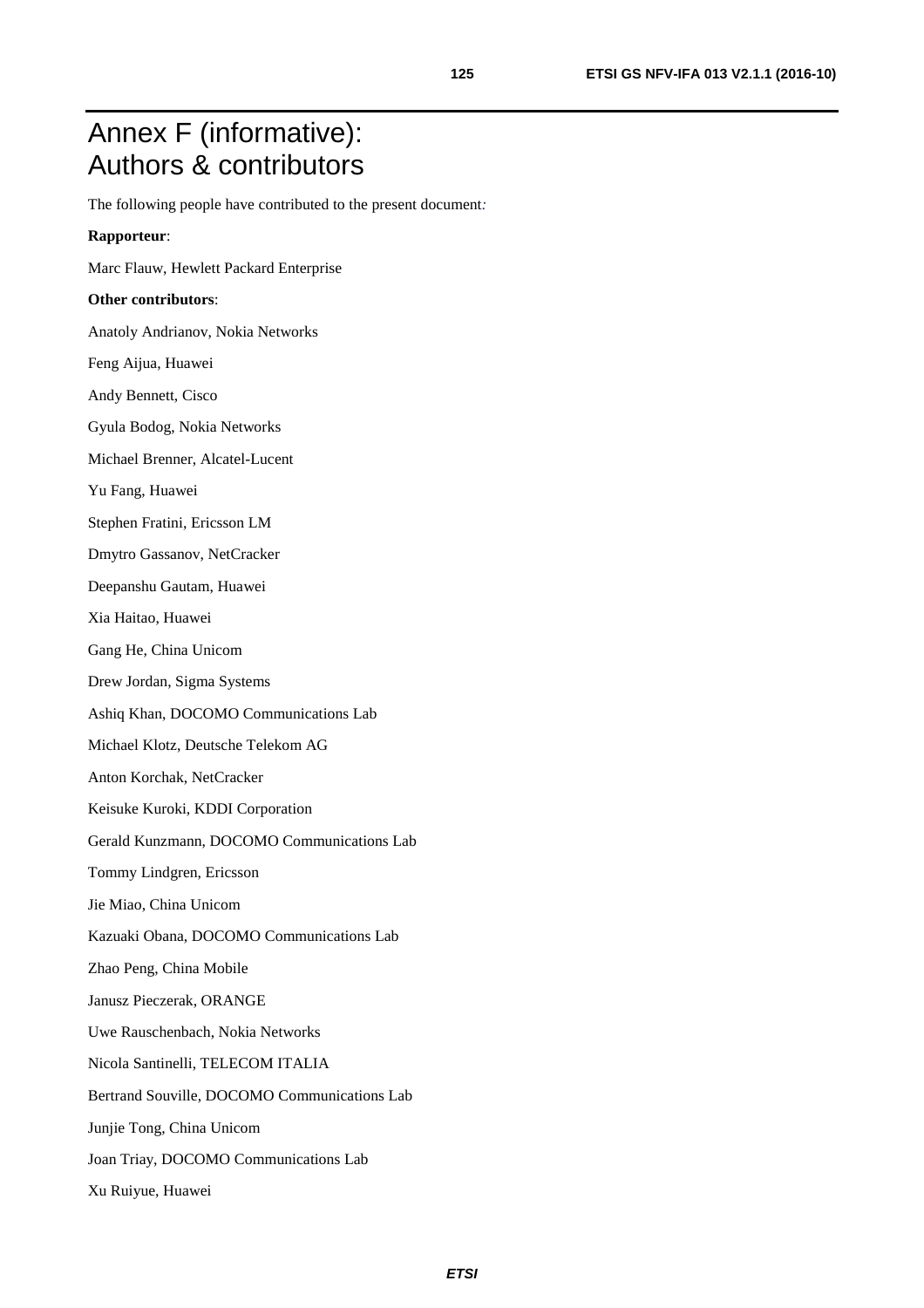Amanda Xiang, Huawei

Jong-Hwa Yi, ETRI

Zarrar Yousaf, NEC Europe

Zhou Yan, Huawei